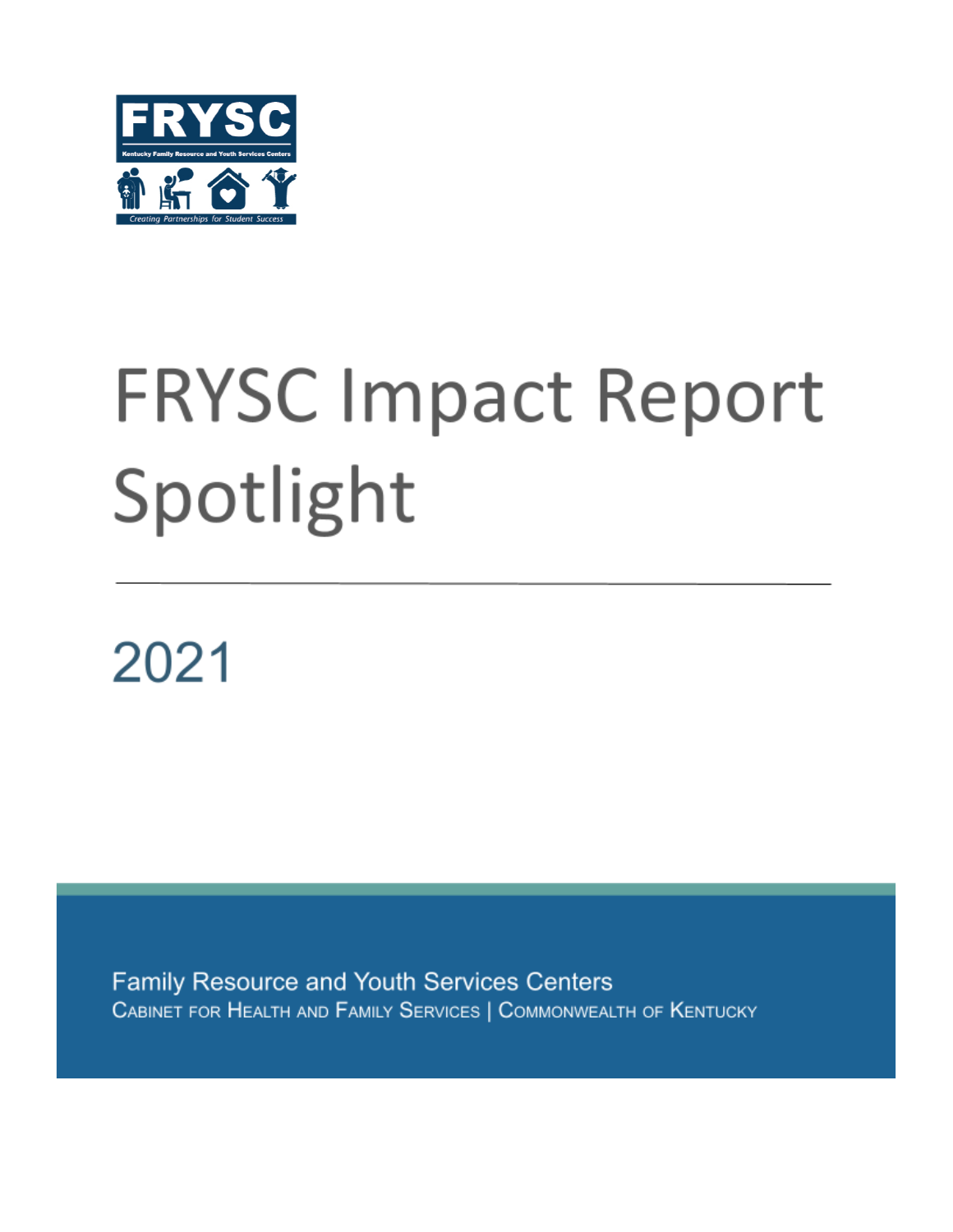

The following is a selection of reports submitted by FRYSC coordinators highlighting the impact of their efforts to remove barriers to learning. FRYSCs are making strides at the local level in many areas including



FRYSC does not claim full credit for the gains reported in this document. As with any effective, forward-thinking, and resourceful program, we believe that success comes when we work together for a common goal. Collaboration is the key, and FRYSC is thankful to play a valuable part in the success of Kentucky's students.

This impact report spotlight has a two-fold purpose:

- *1.) To serve as a resource for FRYSC coordinators* It is our hope that the reports shared in this spotlight will serve as good examples to improve data-gathering and reporting throughout the state.
- 2.) *To document FRYSC outcomes at the local level*, which may be shared with stakeholders and other interested parties.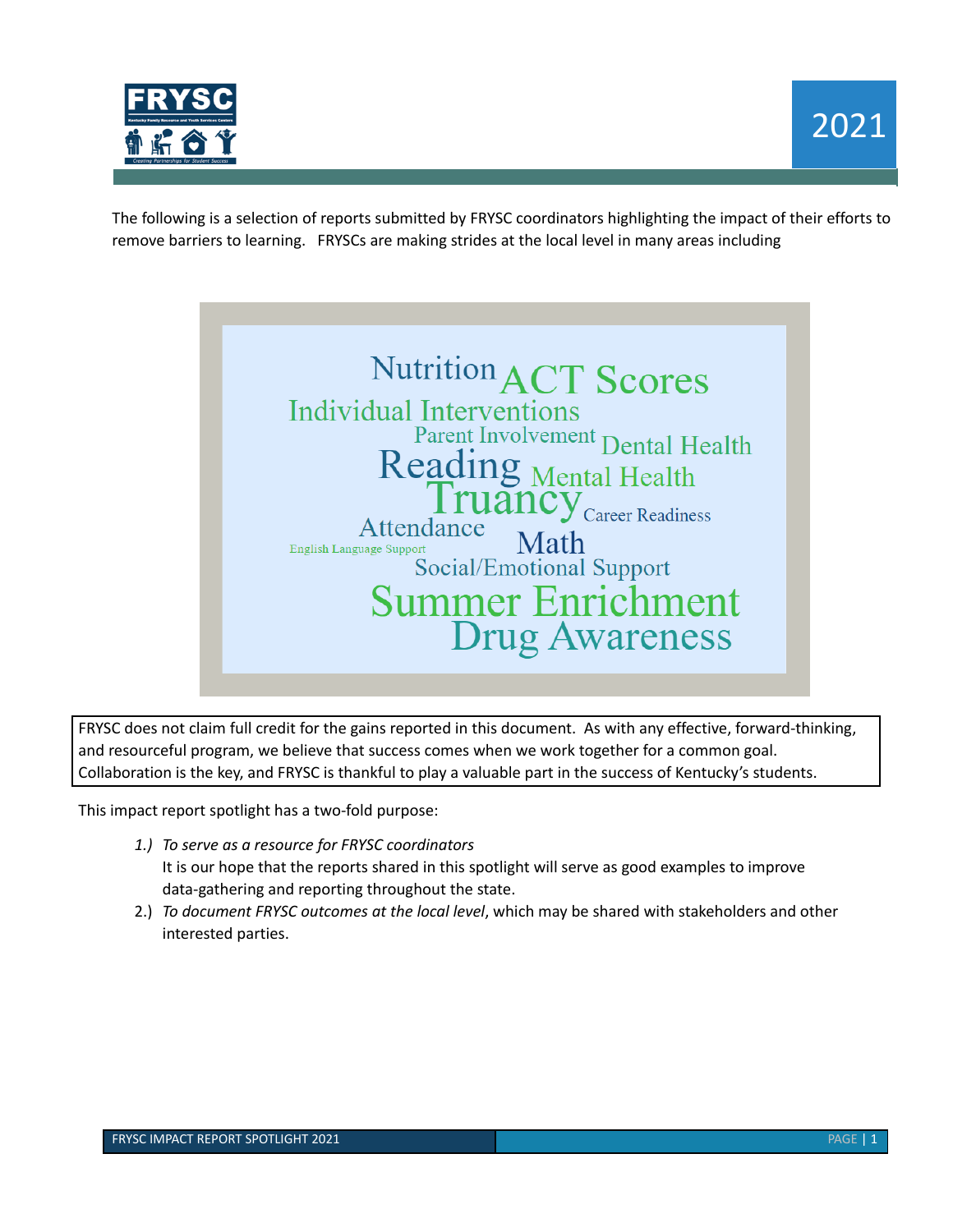

| <b>Intervention/Service/Activity</b>     | Reading Night to Go - Virtual Literacy/Reading Night |  |  |
|------------------------------------------|------------------------------------------------------|--|--|
| <b>CATEGORY</b>                          | Reading                                              |  |  |
| BEFORE/Demonstrated need, including data |                                                      |  |  |

Fourth and fifth grade students averaged a 17 point decrease in reading scores from Fall to Winter. Data showed that 106 out of 206 students had decreasing scores from Fall to Winter.

The FRYSC Coordinator sponsored a Family Reading Night to Go. During the event, families picked up a pizza and a reading pack to-go (drive-through style) at the school and then joined a virtual reading night on the FRYSC Center's Facebook page. The reading pack included: 3 books, information about the public library, and other goodies. This virtual reading event consisted of activities, presentations to encourage reading, and books read by school staff.

Parents/guardians took a pre-program survey. The survey showed that all parents/guardians knew of the recommendation to read 20 minutes each day with their child. However, only 75.7% reported actually reading 20 minutes or more each day with their child. Results showed that 78.8% of parents/guardians reported thinking that it was only, "somewhat important or very important," for their child to see them reading. Other data showed that 15.2% of parents/guardians reported that they do not take their child to the public library during the summer.

#### AFTER/Describe the impact or outcome of the intervention, service, or activity, including data

Impact data showed that 100% of parents/guardians reported the following:

- They will read at least 20 minutes per night with their child.
- It is very important for their child to see them reading.
- · They will be taking their child to the public library or utilizing the digital library during the summer.

Also, spring reading scores improved for the students attending the Reading Night to Go. Scores increased by an average of 110 points and showed zero decreases in scores.

Submitted by: *Reidland FRYSC, McCracken County*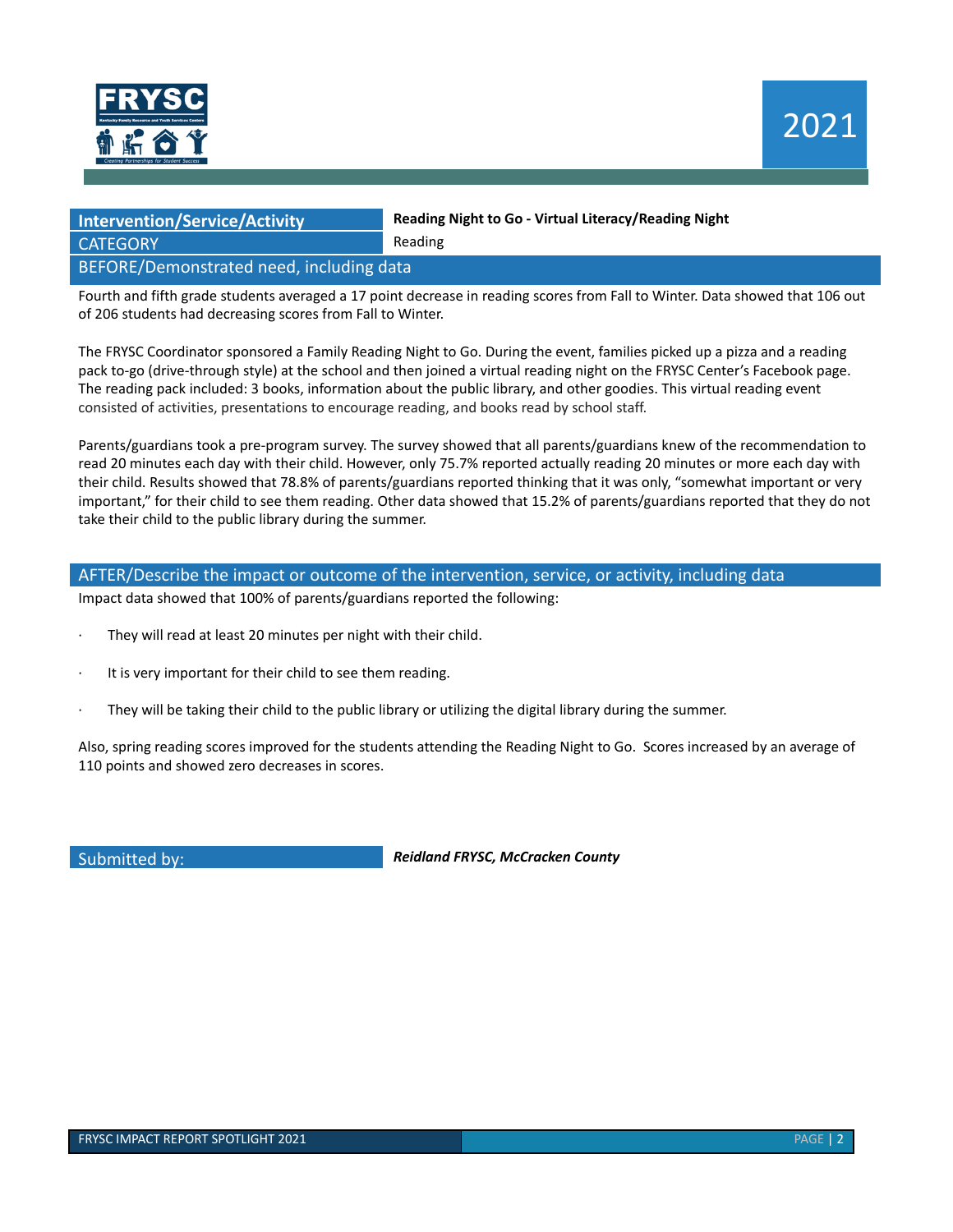

## **Intervention/Service/Activity <b>Summer** Ignite CATEGORY **Reading/Math**

BEFORE/Demonstrated need, including data

After looking at unit assessments, MAP scores, and overall term grades throughout the 2020-2021 school year, a significant student achievement gap was noticed between students scoring below grade level versus students scoring above grade level. We felt that the strongest factor impacting achievement was the lack of in-person learning due to the COVID pandemic.

We implemented a program called, Summer Ignite. This summer school opportunity was created to enhance student achievement and social-emotional growth. While Summer Ignite was open to all students, the targeted population was students who were below grade level or showing low achievement based on MAP scores or grades. Students in grades K-5 were eligible for participation.

#### AFTER/Describe the impact or outcome of the intervention, service, or activity, including data

District level personnel also noticed achievement gaps across the FCPS district. As a result, the district created Summer Ignite to operate for 3 weeks both in June and in July. Each school was tasked with implementing their own programming across the district to include both academic and social-emotional activities. The program included:

- Student participation in a 4 hour school day from 8:00 AM 12:00 PM (with breakfast included)
- Academic learning with a focus on math and reading skill
- A rotation schedule of daily specials classes (art, PE, technology)
- Weekly sessions with various community partners to enhance social-emotional learning
- Trips to the local police\fire departments, Lexington Children's Theater, Explorium & Mathnasium)
- Lunch was provided to all students.

Data of 2021 Spring MAP scores were compared to 2021 Fall MAP scores. Data revealed the following:

- 18% increase in Math only,
- 13% in Reading only
- 40% increase in both Math and Reading.
- 94% of those attending the program showed an increase in attendance according to the Early Warning Tool data. The tool also showed that 82% of Summer Ignite students experienced a growth in their graduation score from June, 2021 to September, 2021.

A total of 101 students participated in Summer Ignite. Of those students, 6 did not have data available for comparison purposes and were not included in the percentages.

Submitted by: *Wellington FRC, Fayette County*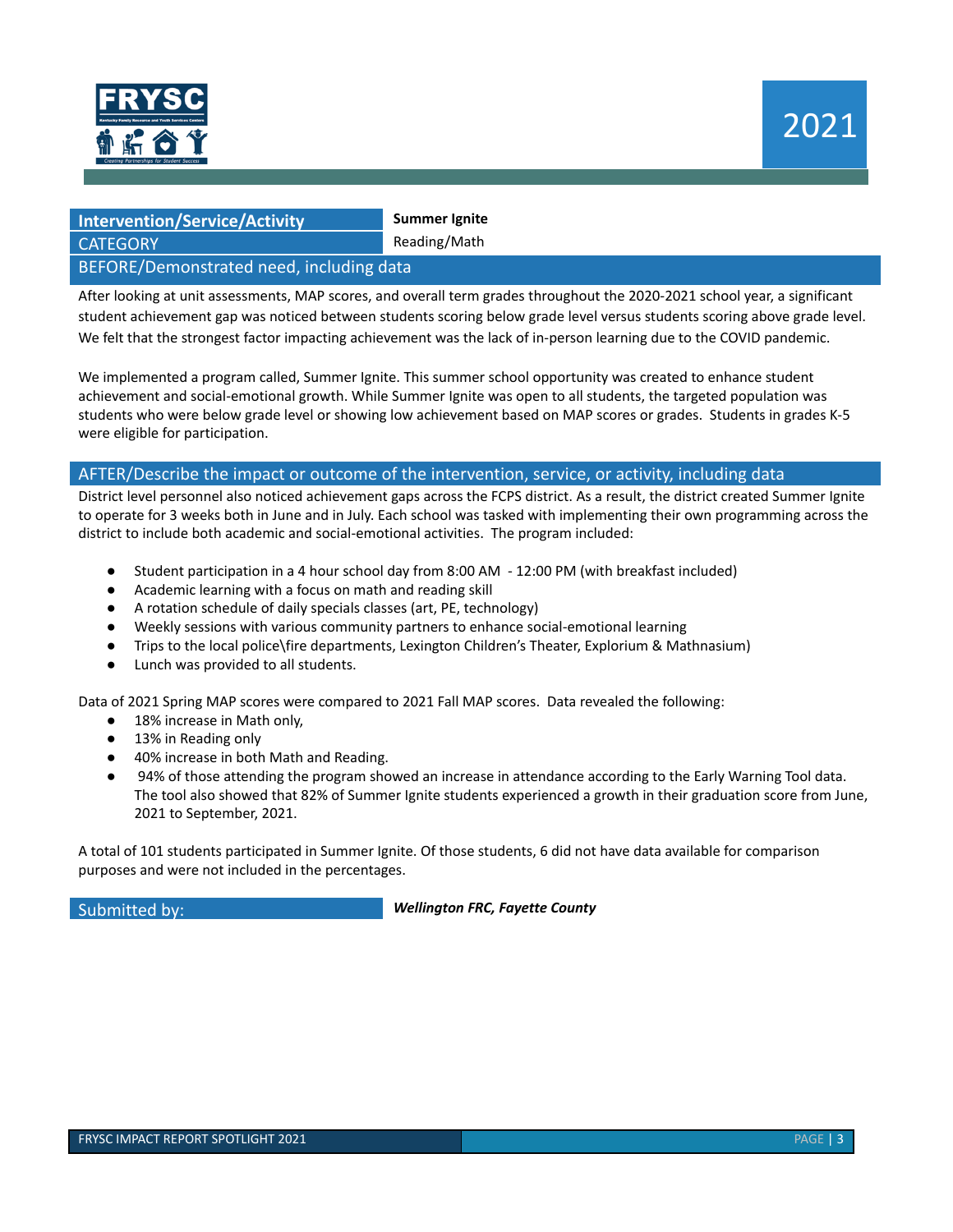

### **Intervention/Service/Activity FRYSC Corps Literacy Tutoring** CATEGORY **Reading**

BEFORE/Demonstrated need, including data

At Kingston Elementary School, there was an identified gap of reading intervention support between the primary grades (K-2nd grades) and the intermediate grades . Intermediate students who were below grade level (but not low enough to receive special education accommodations) were continuing to fall behind due to the lack of support. Students in the primary grades received a large amount of support.

#### AFTER/Describe the impact or outcome of the intervention, service, or activity, including data

A schedule was created for the FRYSC Corps Literacy tutor to work daily with individual students (and small groups) to address gaps among intermediate students who were falling behind. Eleven students were identified as receiving consistent tutoring support. Based on the IReady Diagnostic tool, significant progress was noticed. Students scored an average of 25 points higher in reading comparing scores from the Spring, 2021 to scores in the Fall, 2020.

Submitted by: *Kingston FRC, Madison County*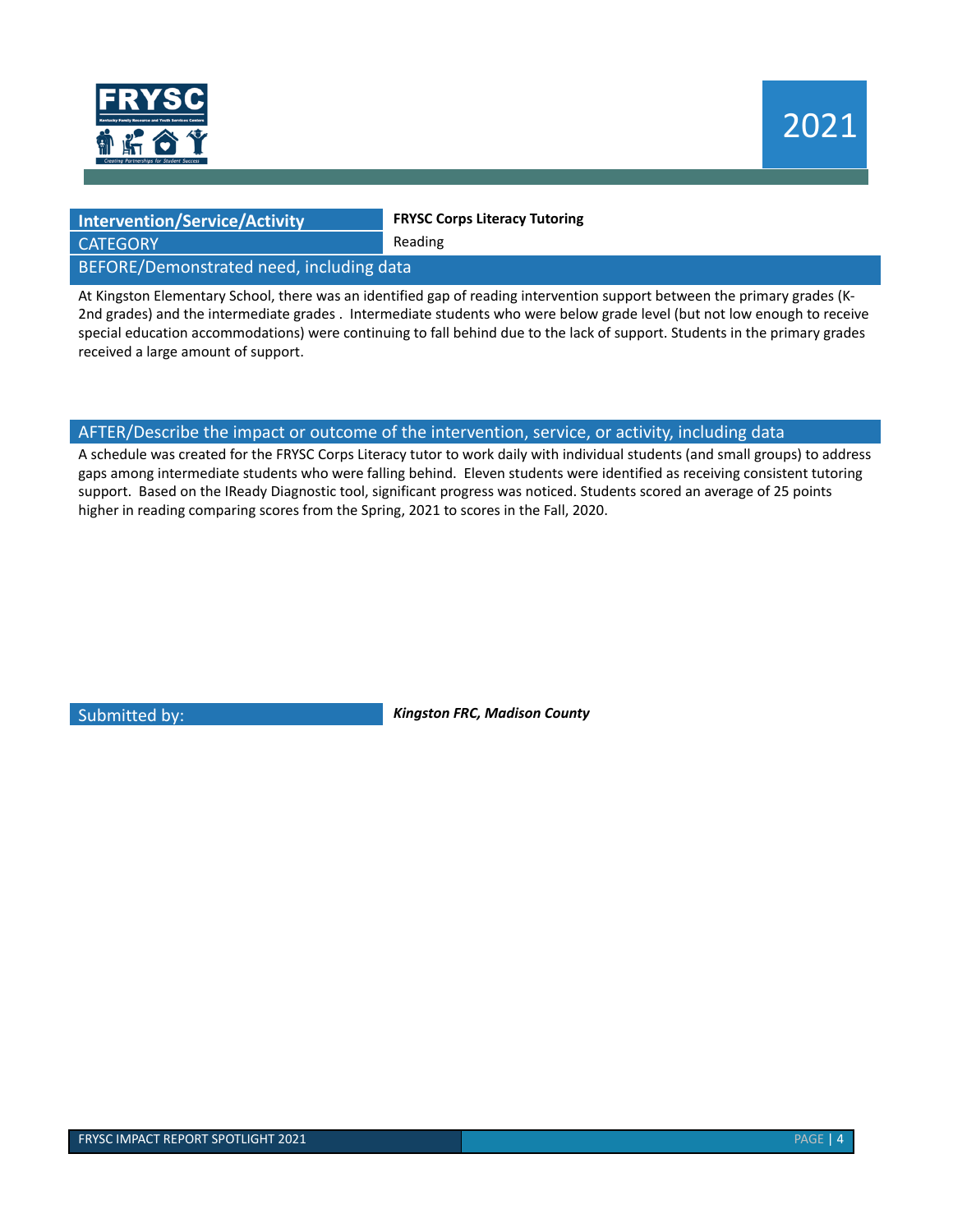

| <b>Intervention/Service/Activity</b>     | <b>Rise Reading Program</b> |  |  |
|------------------------------------------|-----------------------------|--|--|
| <b>CATEGORY</b>                          | Reading                     |  |  |
| BEFORE/Demonstrated need, including data |                             |  |  |

The summer school program in 2021 was much different than in years past. With COVID restrictions, students and academic progress were a main focus. The Reading Recovery teachers and first grade teachers worked to identify students who needed to make significant progress in reading.

#### **Background on Kirksville Summer School (First Grade)**

• We conducted 18 half-day sessions between May 25th and June 24th and invited 18 first grade students to attend. Two parents declined and one student accepted a slot but did not attend. Thus, we worked with 15 first-grade students across the 5 weeks of instruction.

- Our daily schedule included multiple components aimed at improving all facets of early literacy:
	- Morning groups (30 minutes) aimed at critical thinking, vocabulary, speaking, listening, and social-emotional learning
	- RISE literacy rotations (1 hour), which included word work (word solving and new word learning); reading and rereading a new text with support, and writing
	- One-on-one (20-30 minutes per child) for reteaching, consolidation of prior learning, and assessment
	- Book Joy (20 minutes) aimed at building a love of literacy as well as giving students an opportunity to engage with the meaning and language of more complex texts.

The FRC collaborated with these teachers to provide supplies and books for the students. The outcome of this program had a significant impact on the students that participated.

#### AFTER/Describe the impact or outcome of the intervention, service, or activity, including data

Table 1: Percentage of Students at Each Text Level in Relation to Second Grade Benchmark at the Beginning and End of Summer School, Distance from 2nd Grade Benchmark

| Distance from 2nd grade    | <b>Significantly Below</b> |     | Approaching |     | <b>Meeting</b> |     | Exceeding |
|----------------------------|----------------------------|-----|-------------|-----|----------------|-----|-----------|
| benchmark                  |                            |     |             |     |                |     |           |
| % of students at beginning | 27%                        | 20% | 6%          | 47% | 0%             | 0%l | 0%l       |
| % of students at end       | 0%I                        | 0%  | 13%         | 13% | 7%I            | 13% | 54%       |

The interaction with students as well as their excitement for reading was immeasurable. The FRC provided books on different levels for the students to read. When they came to the FRC to get the books, the excitement was high and when the students read out loud, the pride they had in their progress was priceless.

The success of this program has resulted in the first-grade teachers and reading recovery teachers doing the same program during the school year. The FRC will continue to collaborate to help lead our students to success!

Submitted by: *Kirksville FRC, Madison County*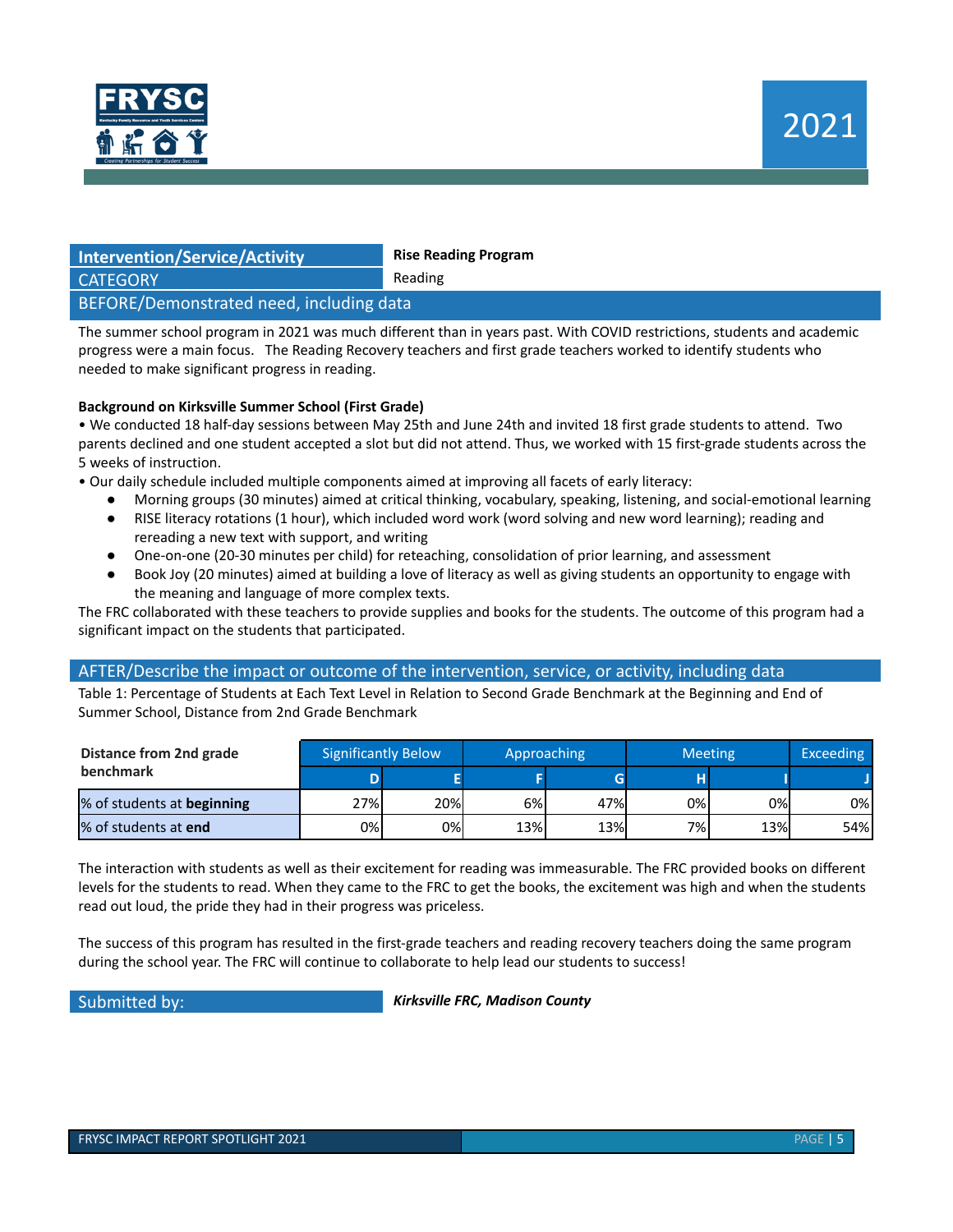

### **Intervention/Service/Activity NBA MATH HOOPS** CATEGORY **Math**

#### BEFORE/Demonstrated need, including data

The FRC needs assessment indicated a need to address after-school childcare and after-school activities. These requests resulted in NBA Math Hoops being offered for a 10-week after-school program (virtual or in-person) to twenty-four (24) 4th and 5th-grade students. This program helped build a student's fundamental math skills. Students joined a zoom meeting each week to work on the lesson. They had access to a Google Classroom where the material would be available to them for the next week. The students' I-Ready scores from the winter were compared to the scores in the spring. I-Ready data showed if a student was below, on, or above grade level.

#### AFTER/Describe the impact or outcome of the intervention, service, or activity, including data

The Waco Family Resource Director participated in the NBA Math Hoops training. The FRC director scheduled 10 Zoom Meetings and set up a Google Classroom for these 8 students. The NBA content was shared by the FRC Director. Before each lesson, a math teacher was consulted about the steps for sharing the fundamental math skills with the students. The program helped develop the students' addition, subtraction, and multiplication skills. Additionally, the students learned how to play basketball.

#### **Results:**

- a new after-school program
- 5 students increased their I-Ready math scores from the winter to the spring.
- 2 students dropped an average of 2 points from the I-Ready testing in the winter to spring.
- 2 students moved up a grade level.
- 1 student moved up 2-grade levels.
- 4 students remained on grade level
- 1 student was virtual all year, and I-Ready testing was not offered to this student (no I-Ready score is available)

Submitted by: *Waco FRC, Madison County*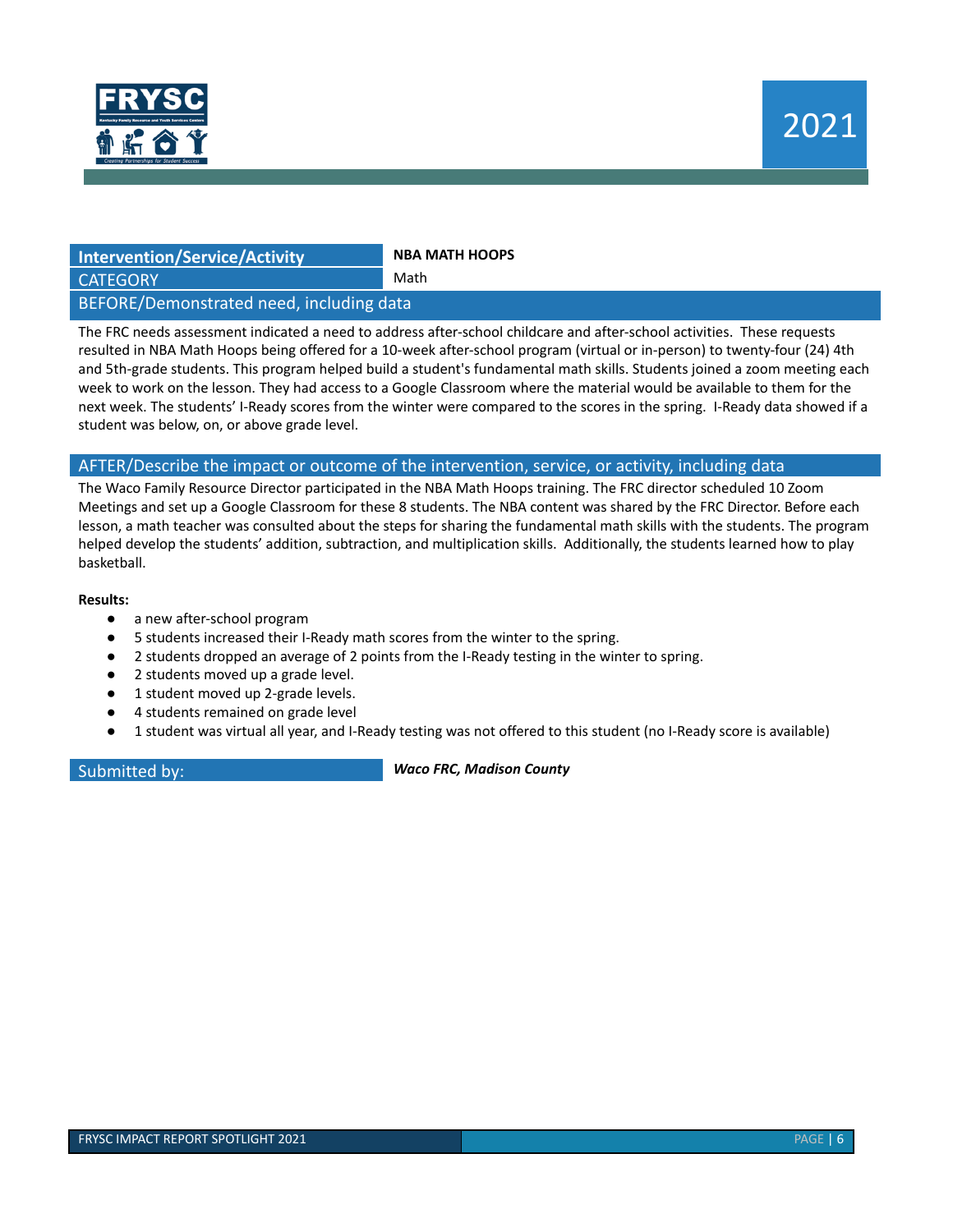

| <b>Intervention/Service/Activity</b>     | <b>Peer Tutoring</b> |  |
|------------------------------------------|----------------------|--|
| <b>CATEGORY</b>                          | Reading/Math         |  |
| BEFORE/Demonstrated need, including data |                      |  |

There were a number of students who were failing one or more classes at middle school and high school. The YSC Coordinator received referrals from the principal and classroom teachers. The middle school recommended 15 students, and the high school had 32 who needed assistance with homework to improve their grades.

#### AFTER/Describe the impact or outcome of the intervention, service, or activity, including data

The YSC Coordinator hired two high school students to tutor the selected students during the school hours. Peer tutors worked with each student to study for tests and/or provide homework assistance 3 to 4 days per week.

At the end of the school year, the middle school students had

- a 50% increase in their grades
- a 60% increase in MAP scores in Math
- a 46% increase in reading scores

At the end of the school year, the high school students had

- a 62% increase in grades
- a 31% increase in MAP scores in Math

Submitted by: *Metcalfe County YSC*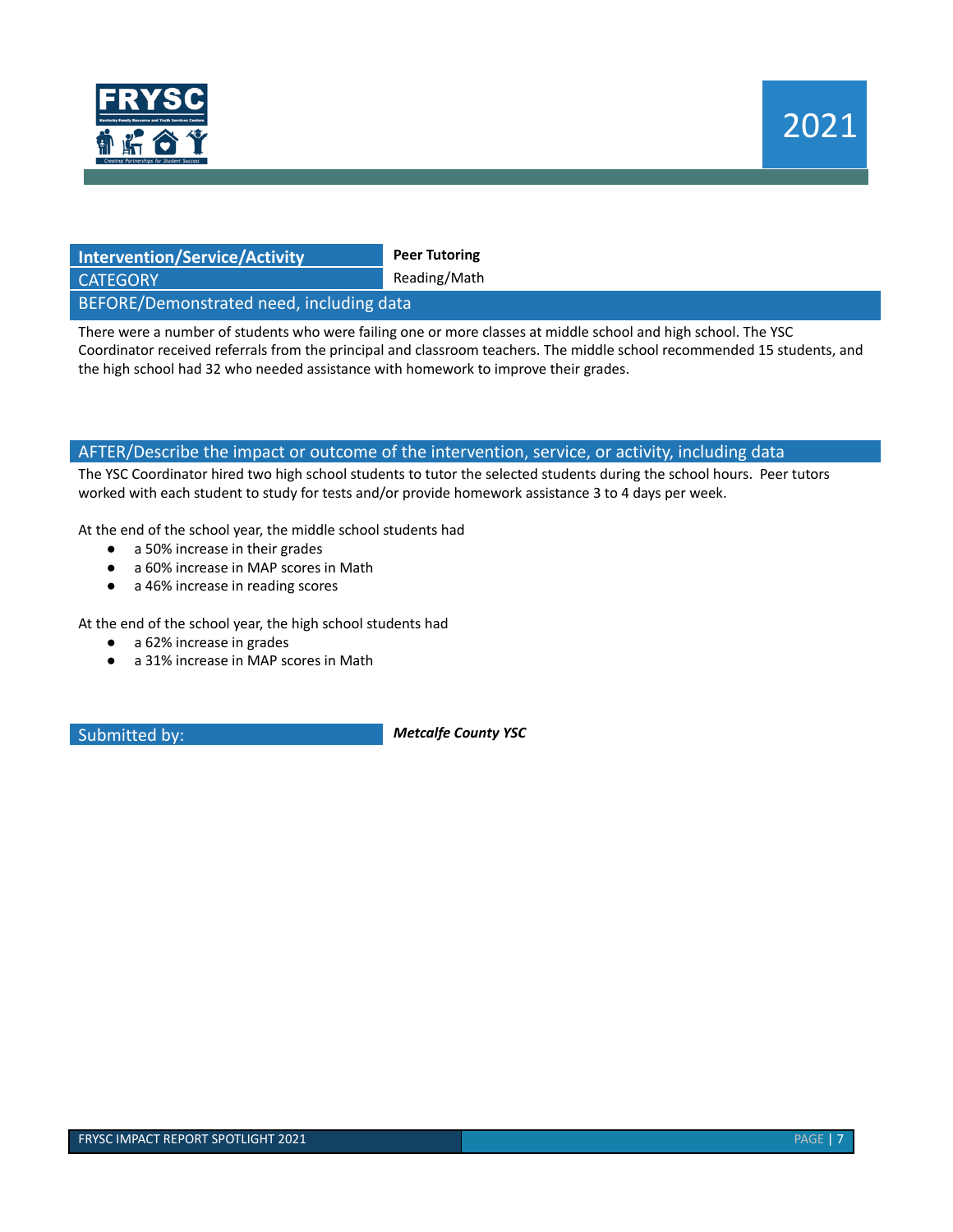

### **Intervention/Service/Activity Lunch Bunch LIVE**

**CATEGORY** Grades/Homework Completion

BEFORE/Demonstrated need, including data

During the winter/spring semester, we noticed students not turning in their homework assignments. This also affected attendance as homework and Google Meets counted as participation.

School wide attendance 87.48% 5th grade attendance Fall- 86.17%

#### AFTER/Describe the impact or outcome of the intervention, service, or activity, including data

The FRC and Guidance Dept. teamed up for Friday Google Check-In meets/carpool karaoke with any student on Fridays. In addition to this, any student that turned in their homework had their name submitted for a weekly drawing that resulted in the prize being delivered LIVE during the Google Meet. Teachers also joined us. We delivered prizes including bikes, outdoor equipment, board games, arts and crafts, along with hot pizzas and Sonic drinks. The students were excited, and they loved seeing their teachers there, too. We arrived at the homes "Publisher's Clearing House Style" and knocked on the door. This helped to increase homework participation, including an increase in attendance rate and student grades.

**School wide attendance end of 4th quarter** - 96.64% (An increase of 9.16%) **Mrs. Flynn 5th grade attendance 4th quarter**- 88.99% ( An increase of 2.82%) Sample group increased % in both Math and Language Arts 5 students from Mrs. Flynn's class for sample data:

|                | <b>Language Arts</b> |             | <b>Math</b> |             |
|----------------|----------------------|-------------|-------------|-------------|
|                | <b>PRE</b>           | <b>POST</b> | <b>PRE</b>  | <b>POST</b> |
| Student 1      | 77                   | 91          | 88          | 100         |
| Student 2      | 95                   | 99          | 93          | 100         |
| Student 3      | 90                   | 98          | 77          | 88          |
| Student 4      | 91                   | 98          | 94          | 99          |
| Student 5      | 81                   | 97          | 76          | 94          |
| <b>AVERAGE</b> | 86                   | 96.6        | 85.6        | 96.2        |

Submitted by: *Natcher FRC, Warren County*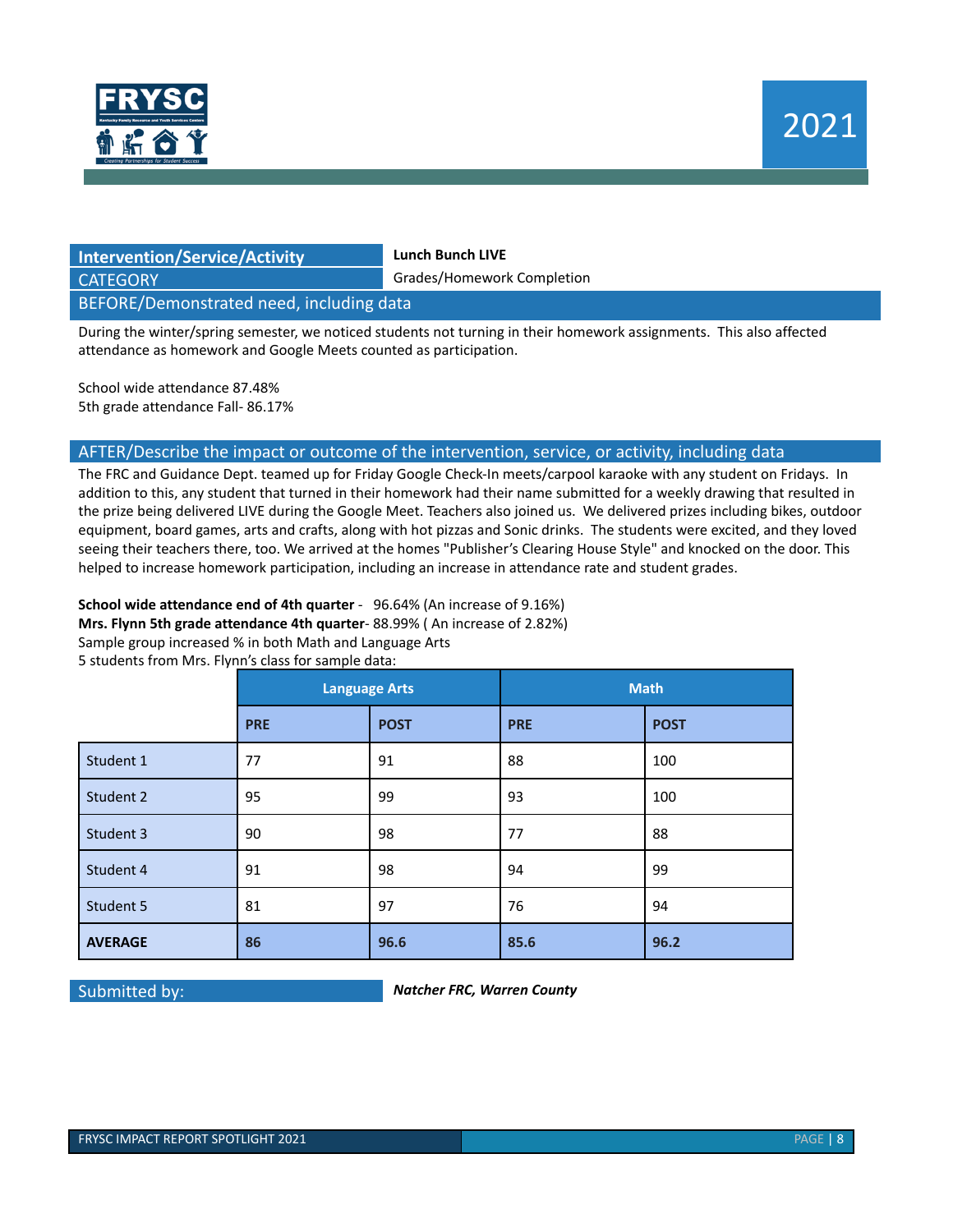

#### **Intervention/Service/Activity Credit Recovery Fridays**

CATEGORY **Achievement/Credit Recovery** 

#### BEFORE/Demonstrated need, including data

At the beginning of the 3rd grade period, there was an extremely high number of students failing courses and needing credits. The following numbers of students were failing at least one course:

| 6th     | 7th            | 8th     |
|---------|----------------|---------|
| Graders | <b>Graders</b> | Graders |
| a       | 95             | 96      |

#### AFTER/Describe the impact or outcome of the intervention, service, or activity, including data

The YSC collaborated with the Curriculum Specialist to offer instruction and tutoring on Fridays. The YSC called parents weekly to give an update on grades and to offer credit recovery support for the students. Transportation was arranged for those in need. Lunch was also provided. At the end of the year, credits were recovered for 194/200 students.

Submitted by: *Breckinridge County MS YSC*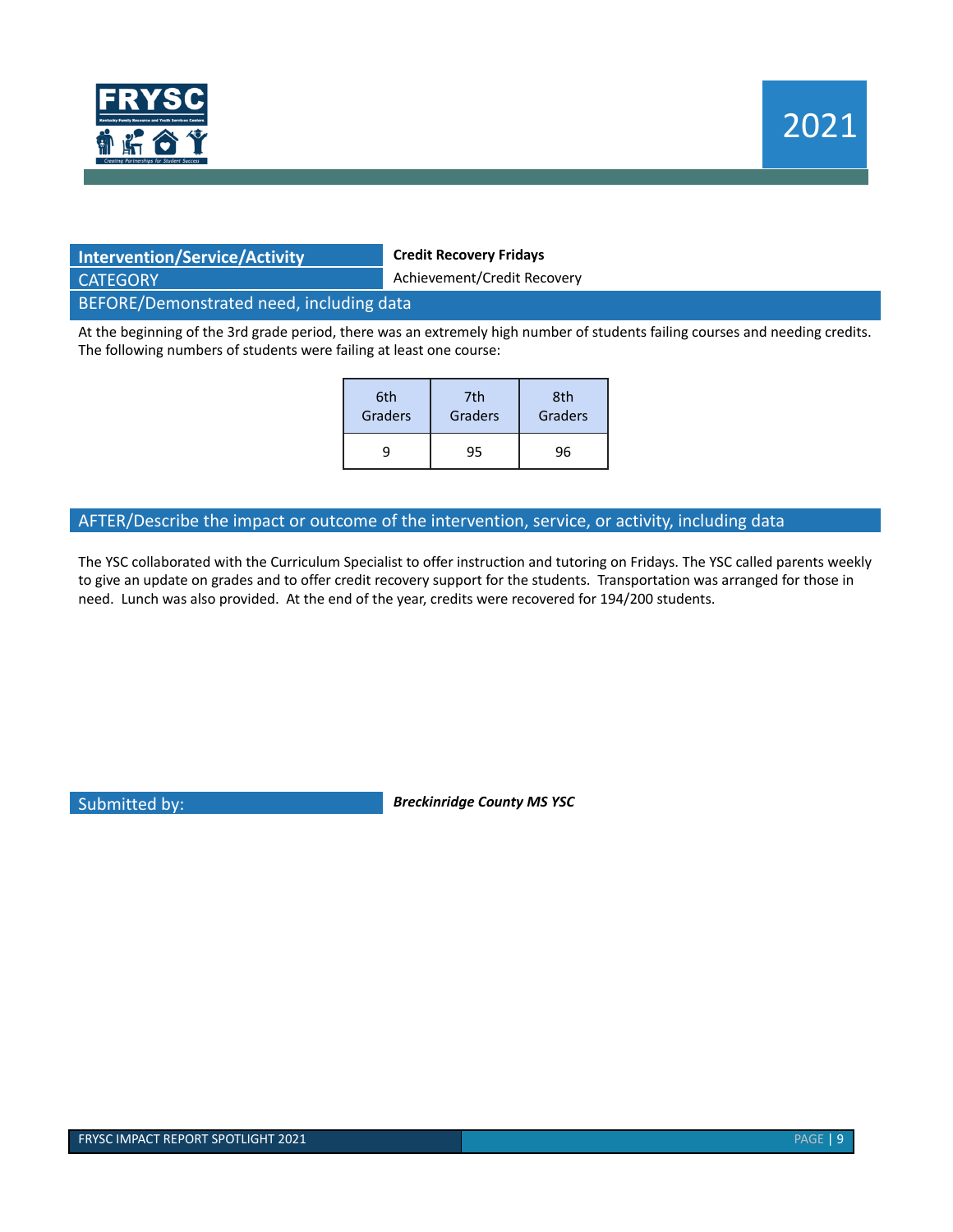

#### **Intervention/Service/Activity Summer Brain Boosters**

CATEGORY Summer Learning Loss/Kindergarten Readiness

#### BEFORE/Demonstrated need, including data

With the onset of COVID-19, there was great concern that students were falling behind academically. After-school buildings were closed to in-person learning in March, 2020. The Family Resource Center addressed this concern by creating the Summer Brain Boosters Program. This program provided academic enrichment activities and distributed books at the Summer Feeding Program satellite sites for 8 weeks. Summer academic activities included both reading and math activities. The satellite sites targeted low-income neighborhoods and areas in our community where families didn't have access to books or expensive academic resources.

#### AFTER/Describe the impact or outcome of the intervention, service, or activity, including data

The FRC and volunteers provided the Summer Brain Boosters Program at the Summer Feeding Program satellite locations during weekly sessions during June and July, 2020. Families received a schedule with reminder calls or texts for the sessions that were set up on Mondays, Wednesdays, and Fridays. Students received fun prizes when they read or completed their academic enrichment activities as charted on a Summer Brain Boosters bingo card. Prizes (such as slime, noisy putty, and bubbles) were posted on the social media site to create interest. To measure the success of this program, we looked at First Quarter grades. First Quarter was virtual and then, hybrid. The following data was found among participants:

- 162 Children Participated
- 65 Students Participated in Three or More Sessions
- 47/162 Students were Ages 0 5 Years

The FRC took the opportunity to distribute Kindergarten Readiness activities to children in that age group through a grant from the Community Early Childhood Council.

By the end of the quarter the following data was found:

- 45/47 Kindergarten Students Scored Average or Above
- 45 Students Moved (Either to Another Grade Outside of the School or to Another District)
- Out of 70 Remaining Students, 86 % finished with a 3.0 GPA or Better

The FRC was proud of the impact the Summer Brain Boosters had on the student's First Quarter grades. Without the learning activities and the books delivered to the neighborhoods, students probably would have experienced learning losses from the summer brain drain.

Submitted by: *Reidland Elementary FRC, McCracken County*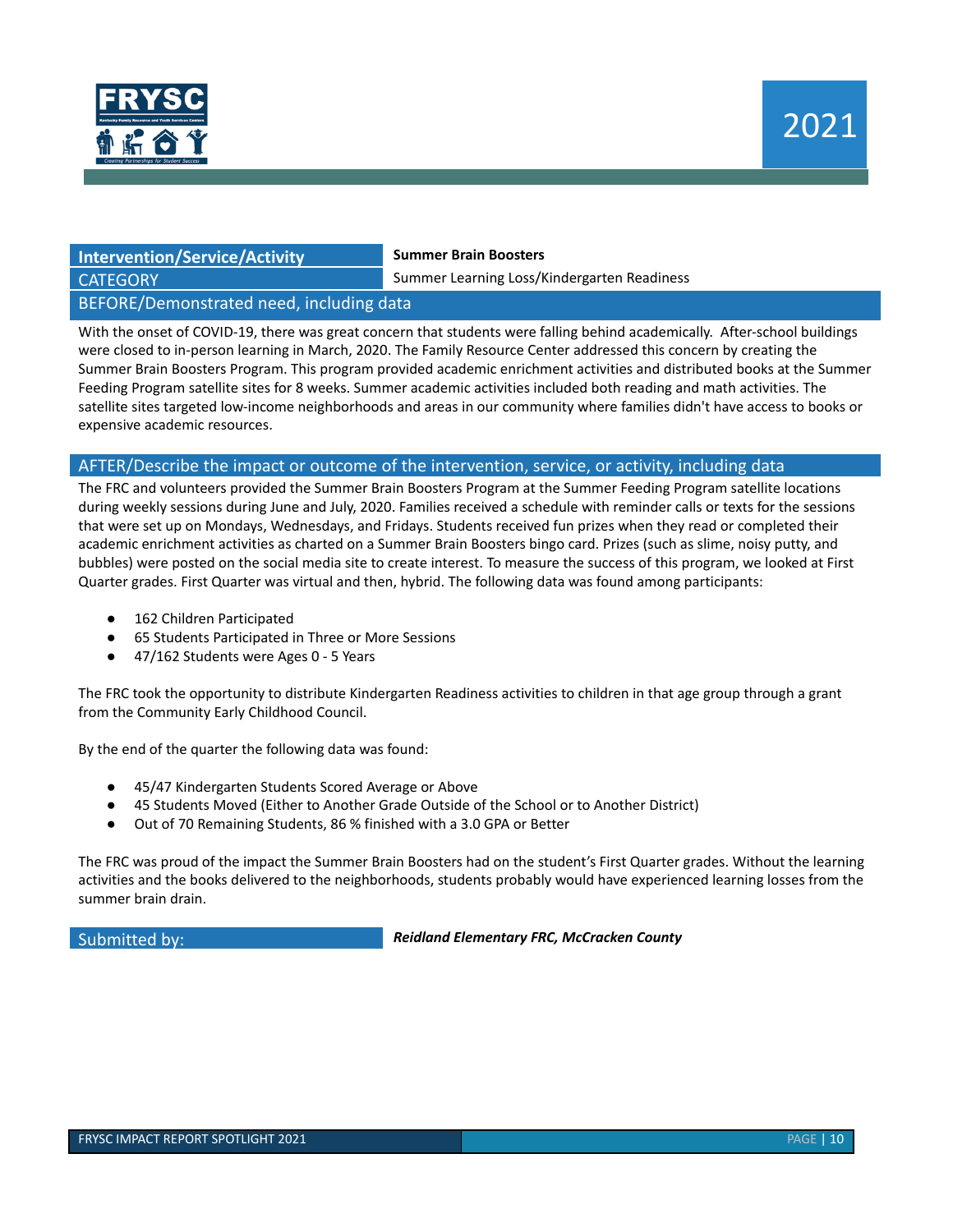

| <b>Intervention/Service/Activity</b>     | <b>Truancy Prevention</b> |  |
|------------------------------------------|---------------------------|--|
| <b>CATEGORY</b>                          | Attendance                |  |
| BEFORE/Demonstrated need, including data |                           |  |

Due to the large number of absences during NTI (online school due to COVID), Lassiter MS created the Success Team to address attendance. The team was made up of counselors, a mental health practitioner, a social services support worker, a PBIS Coach, BAI, YSC, and security staff. Each member was assigned a class team of roughly 100 students to address attendance and any other needs requiring referrals to the counselors, the YSC, or other school staff.

#### AFTER/Describe the impact or outcome of the intervention, service, or activity, including data

During the first six weeks of school, the following was found:

- Lassiter's weekly average participation rate was 80.3%.
- During weeks 11-15, the weekly average participation rate increased to 95.6% and remained high for the majority of the year.

Success team members met with their class team to determine which students were not attending NTI and would follow up with parents via phone, text, email, and occasionally home visits. Due to the large number of absences and the success of this team model, Lassiter will continue this initiative during the 2021-2022 school year.

In addition, since the Success Team was able to connect with so many families, referrals to the YSC increased.

Submitted by: *3A-Lassiter MS YSC, Jefferson County*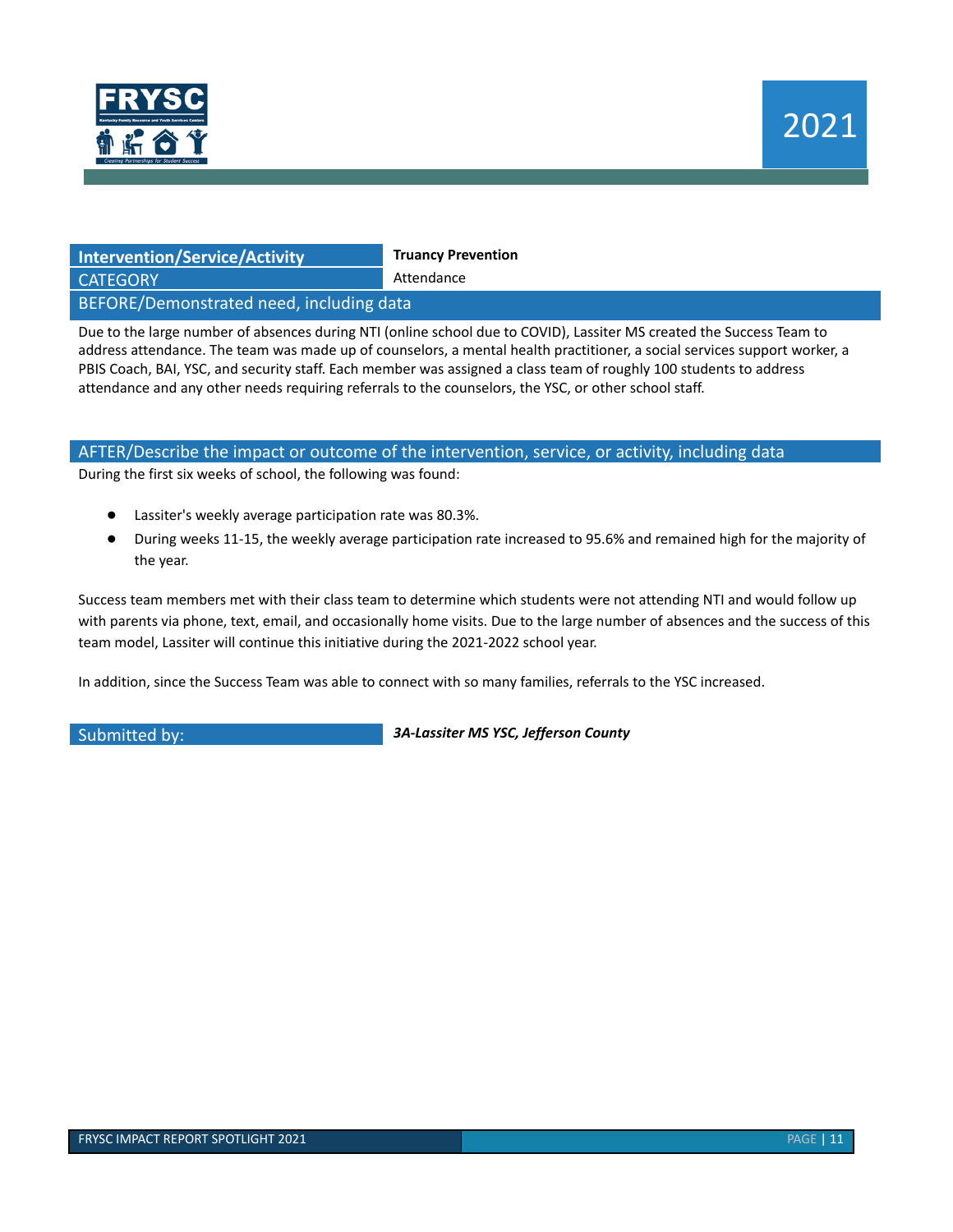

| Intervention/Service/Activity            | <b>Targeted Attendance Group</b> |  |  |
|------------------------------------------|----------------------------------|--|--|
| <b>CATEGORY</b>                          | Attendance                       |  |  |
| BEFORE/Demonstrated need, including data |                                  |  |  |

Attendance is vital for student success. Lack of consistent attendance at school can lead to an increased dropout rate due to missed time in the classroom and falling behind academically. Oftentimes, absences are non-academic and this is where the FRYSC coordinator will step in.

Contact begins with the parent to offer assistance. Based on the success or lack thereof, the FRYSC coordinator will meet with the student to determine the need or reasoning behind the absences.

The FRYSC coordinator collaborated closely with the attendance clerk, administration, and teachers to determine at-risk students due to attendance. Once students were identified, the FRYSC coordinator held an informal meeting to discuss the importance of attendance and next steps if absences continued. Attendance was monitored weekly, and students who continued to miss multiple days were targeted for weekly meetings with the FRYSC coordinator.

#### AFTER/Describe the impact or outcome of the intervention, service, or activity, including data

There were 49 students invited to the informal attendance meeting due to 6 or more unexcused absences. Of those 49 students, 36 attended. Out of those 36, 26 students did have improved attendance. Two students were sent to the DPP for further legal action. Eight students were targeted for weekly meetings with the FRYSC coordinator.

Due to direct intervention, 7 students were able to cut their tardies and missed days in half. Behavior referrals also decreased due to weekly accountability with the FRYSC coordinator and setting weekly goals. Grades also improved due to direct intervention.

Submitted by: *For-You FRYSC, Hardin County*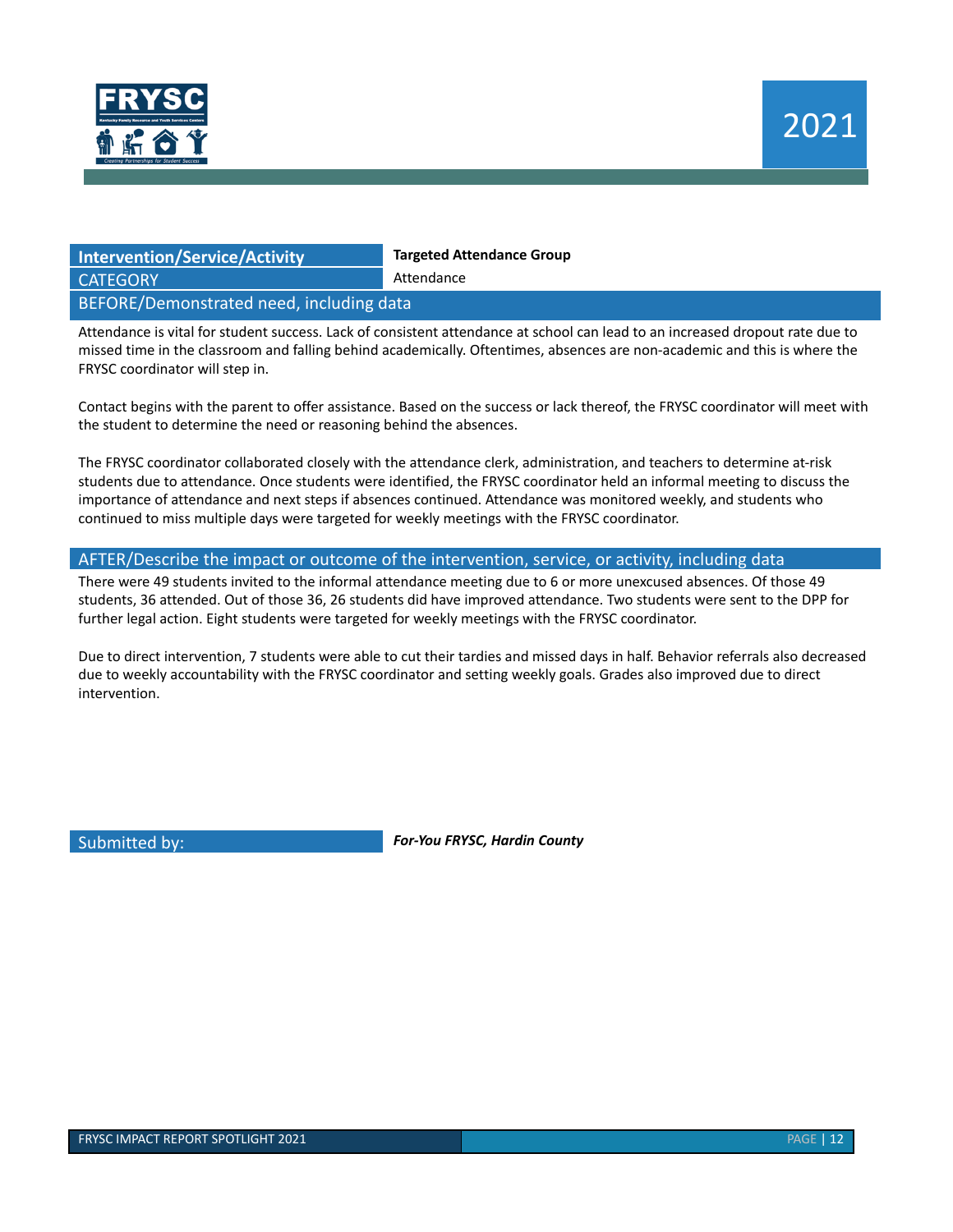

#### **Intervention/Service/Activity Check and Connect** CATEGORY **Attendance/Achievement**

#### BEFORE/Demonstrated need, including data

With the pandemic in full force last school year, we found many kids facing various new issues. Examples of those were attendance, peer group challenges, school work needs, family stresses, and social and emotional issues. After surveying teachers and students about their needs, I set up a targeted group of 25 students. These students participated in a Check and Connect program. Of the selected 25 students, they all needed improvement in attendance, grades, MAPS scores, and all stated that SEL was a need.

#### AFTER/Describe the impact or outcome of the intervention, service, or activity, including data

The Check and Connect program was utilized both in person and virtually. Mrs. Beckey touched base with students in person once a week and monitored grades and attendance. We gave the students SEL kits to use both at home and at school. We created a resource sheet for students to have so if a need arose they would have a contact. I also did virtual sessions with students for SEL check-ins and to make sure if they needed any help that I could find them the resources they needed. Students signed up for time slots outside of school and we met for 10-15 minutes via Zoom. Following up with these students, we tracked attendance, grades, and MAPS scores.

- Of the 25 students, 11 showed improvement in attendance. This was difficult to track due to COVID as some students had to miss. With that in mind, we looked at student participation and of the 25 students, 17 were actively participating when virtual.
- As for grade improvement, 14 students showed improvement in at least 1 class and 4 students showed improvement in 3 classes.
- Math MAPS showed 19 of the 25 had growth gains and of the 19, 5 gained more than 10 points.
- Reading MAPS showed 12 of the 25 had growth gains and 2 of those had gains of 10 points or more.
- Students also reported that they now had tools to use for SEL issues that they may have. They also reported enjoying meeting virtually for the one on one zoom meetings with Mrs. Beckey because they could talk about anything. It was an opportunity for students to show a different side of themselves at home and interaction.

Submitted by: *Anderson County Middle School YSC*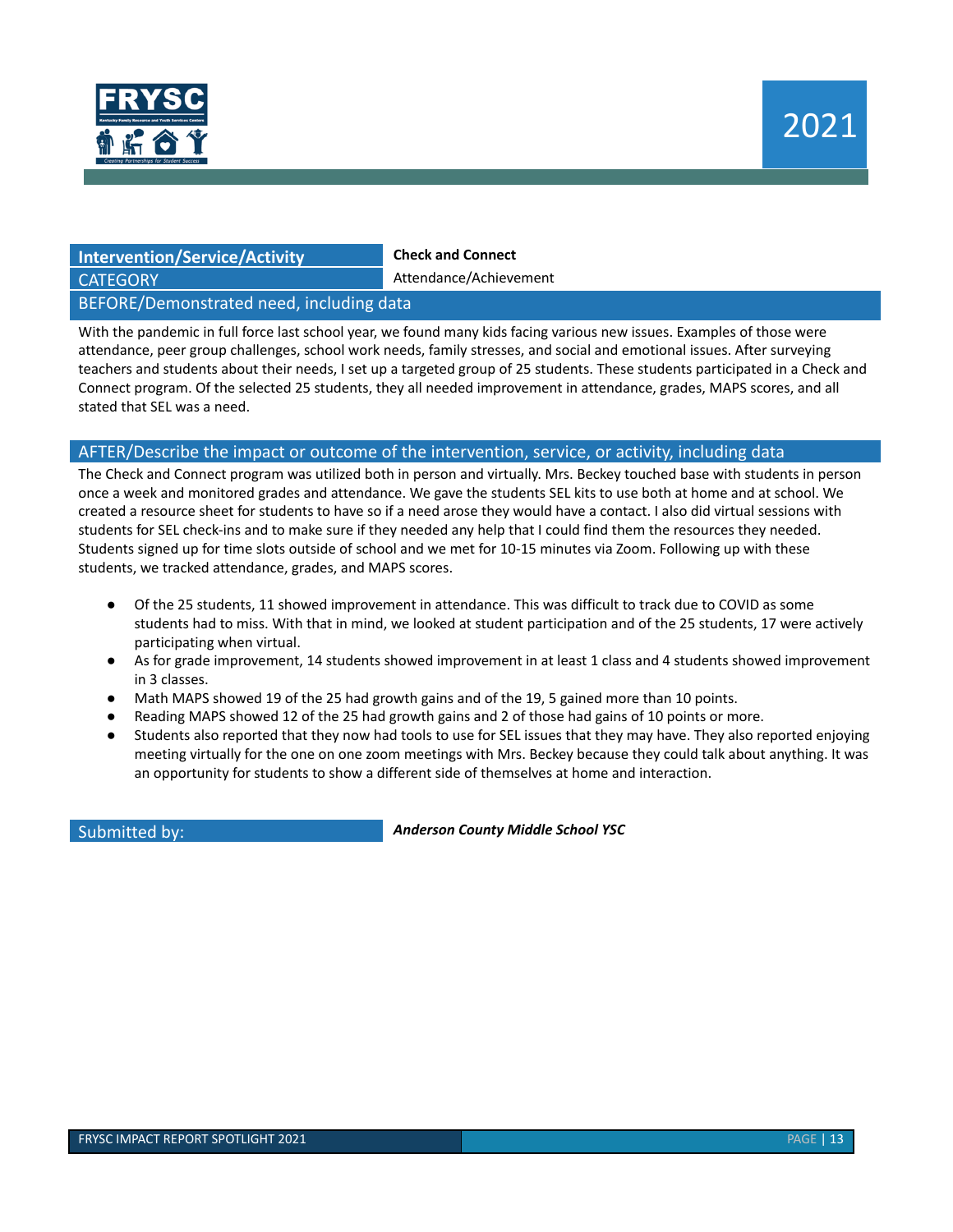

#### **Intervention/Service/Activity Build-A-Bed Program**

**CATEGORY CATEGORY Attendance/Basic Needs** 

#### BEFORE/Demonstrated need, including data

According to the CDC, children and adolescents who do not get enough sleep have a higher risk of obesity, diabetes, injuries, poor mental health, and problems with attention and behavior. Out of a national sample cited by a CDC study, approximately 7 out of 10 or 72.7% of high school students did not get enough sleep on school nights.

When surveyed about their needs, 10 students at ACSHS and JEBMS responded that they needed assistance getting a bed. These 10 students averaged 6 unexcused absences and 5 unexcused tardy events in the previous semester. The average GPA for these students in the semester preceding the intervention was 2.63.

#### AFTER/Describe the impact or outcome of the intervention, service, or activity, including data

After the intervention where students were provided with new bed frames, mattresses/box springs, sheets, bedding, and pillows, as well as information on the importance of sleep and healthy sleep habits, an improvement was seen in both attendance and academic data.

All participating students reported on a post-program survey that they thought their sleep had improved following the Build-A-Bed program and that they felt better overall. These 10 students averaged 2 unexcused absences and 2 unexcused tardy events for the semester following the intervention. Their GPAs also improved from an average of 2.63 to 3.22 in the semester following the program.

Submitted by: *Allen County Scottsville YSC*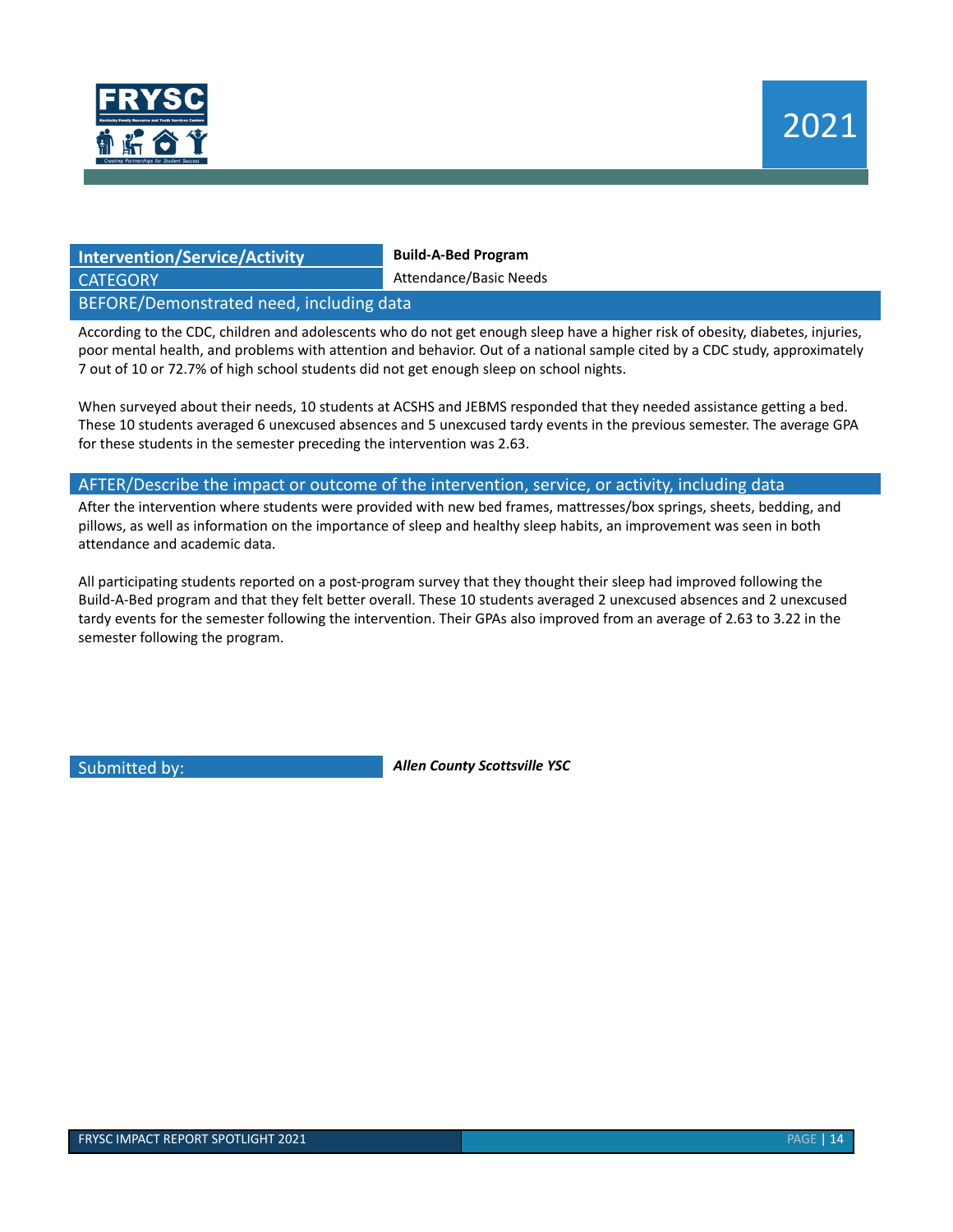

## CATEGORY Behavior/Discipline

**Intervention/Service/Activity Wolverine 2 Warrior Anti Bullying Day**

BEFORE/Demonstrated need, including data

Wolverine 2 Warriors is an annual program that is sponsored by the Family Resource Center and guidance counselor targeting 5th grade student behavior. The current class of 5th graders had a total of 8 infractions during their 4th grade year consisting of insubordination, disruptive behavior, disrespectful behavior, and bus violations.

#### AFTER/Describe the impact or outcome of the intervention, service, or activity, including data

The Family Resource Center Coordinator along with the guidance counselor organized a day for community members to come in and speak to the students. The adult leaders rotated between the 4 classrooms so all students got to listen to each speaker. Quest Mental Health did 2 of the sessions and spoke to the students about making positive choices, being responsible, respecting others, watching what you say and how you act. The Youth Service Center Coordinator from Southern Middle School came and spoke to the students about bullying, cyberbullying and answered questions about the middle school. The district nurse gave a discussion about hygiene and taking care of your body. The Family Resource Center provided personalized sling backpacks filled with hygiene supplies for all students as well as lunch.

There were a total of 73 students in attendance that day. The total number of infractions decreased to 3 for the 5th grade class including 1 for insubordination, 1 for profanity, and 1 for disruptive behavior.

Submitted by: *Oak Hill FRC, Pulaski County*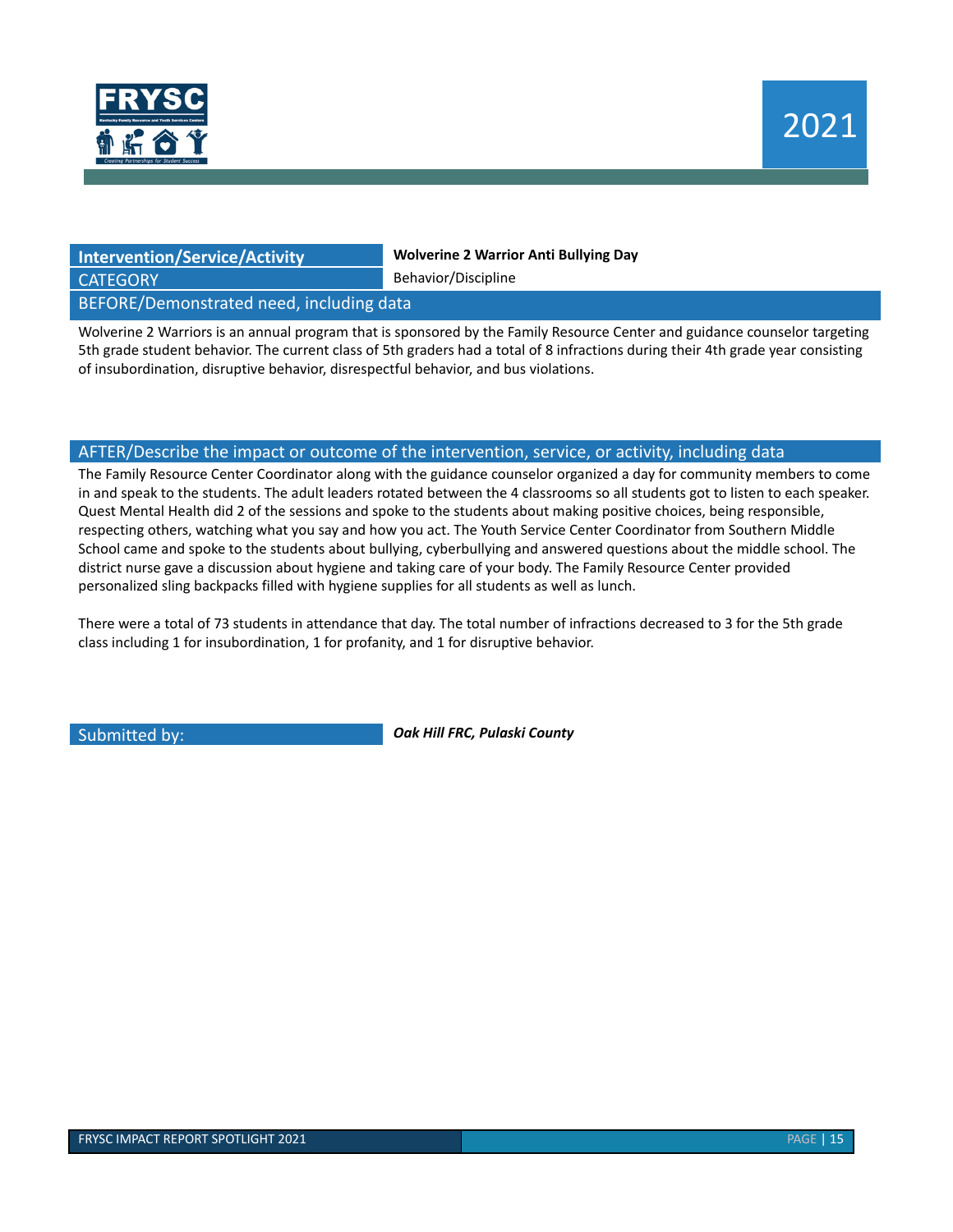

#### **Intervention/Service/Activity Virtual College Essay Workshop** CATEGORY CATEGORY COLLEGE COLLEGE AND COLLEGE AT LCCC.

BEFORE/Demonstrated need, including data

The demonstrated need before the intervention was to increase more college prep opportunities for juniors and seniors. According to the Simon Kenton School Report, 77.8% of graduates were transition-ready in 2018-2019. The 2019-2020 student needs assessment revealed that only 24% of students reported that they had confidence in their college application skills, and 46% of parent respondents to the 2019-2020 parent needs assessment reported that their student needed help with college prep.

#### AFTER/Describe the impact or outcome of the intervention, service, or activity, including data

Junior and senior students were invited to attend 2 virtual college essay workshops led by Chris Reeves, whose services were paid for through the YSC Grant. The YSC advertised the event and helped students register for the workshops. Each workshop lasted 2 hours and helped the students improve their college essay writing skills. 37 students attended the 1st workshop and 20 students attended the 2nd workshop. All registered students had access to replay the recorded workshops. Below are results from the Pre & Post Test, with responses ranging from 1(strongly disagree), 2(disagree), 3(agree), & 4(strongly agree):

|                                                                                      | <b>Pre-test</b><br><b>Average</b> | <b>Post-test</b><br><b>Average</b> | <b>Results</b>                 |
|--------------------------------------------------------------------------------------|-----------------------------------|------------------------------------|--------------------------------|
| #1. I understand what role the essay plays in college<br>ladmissions.                | 2.9                               | 3.9                                | 1.0 diff, with a 34% increase  |
| $\#2$ . I can identify three types of application essay questions.                   | 11.6                              | 3.6                                | 2.0 diff, with a 125% increase |
| #3. I feel confident picking out strengths in sample essays.                         | 12.2                              | 3.5                                | 1.3 diff, with a 59% increase  |
| #4. I feel confident picking out weaknesses in sample essays. 2.2                    |                                   | 3.4                                | 1.2 diff, with a 55% increase  |
| $\#5$ . I have a topic for my essay and I am happy with my topic. $\left 1.7\right $ |                                   | 3.2                                | 1.5 diff, with an 88% increase |
| #6. I know how to make my story unique.                                              | 2.1                               | 3.6                                | 1.5 diff, with a 71% increase  |
| $\#$ 7. I know how to start my essay in a way that engages the<br>lreader.           | 12.2                              | 3.3                                | 1.1 diff, with a 50% increase  |
| #8. I understand what makes a great college essay.                                   | 1.8                               | 3.9                                | 2.1 diff, with a 117% increase |

Submitted by: *Simon Kenton YSC, Kenton County*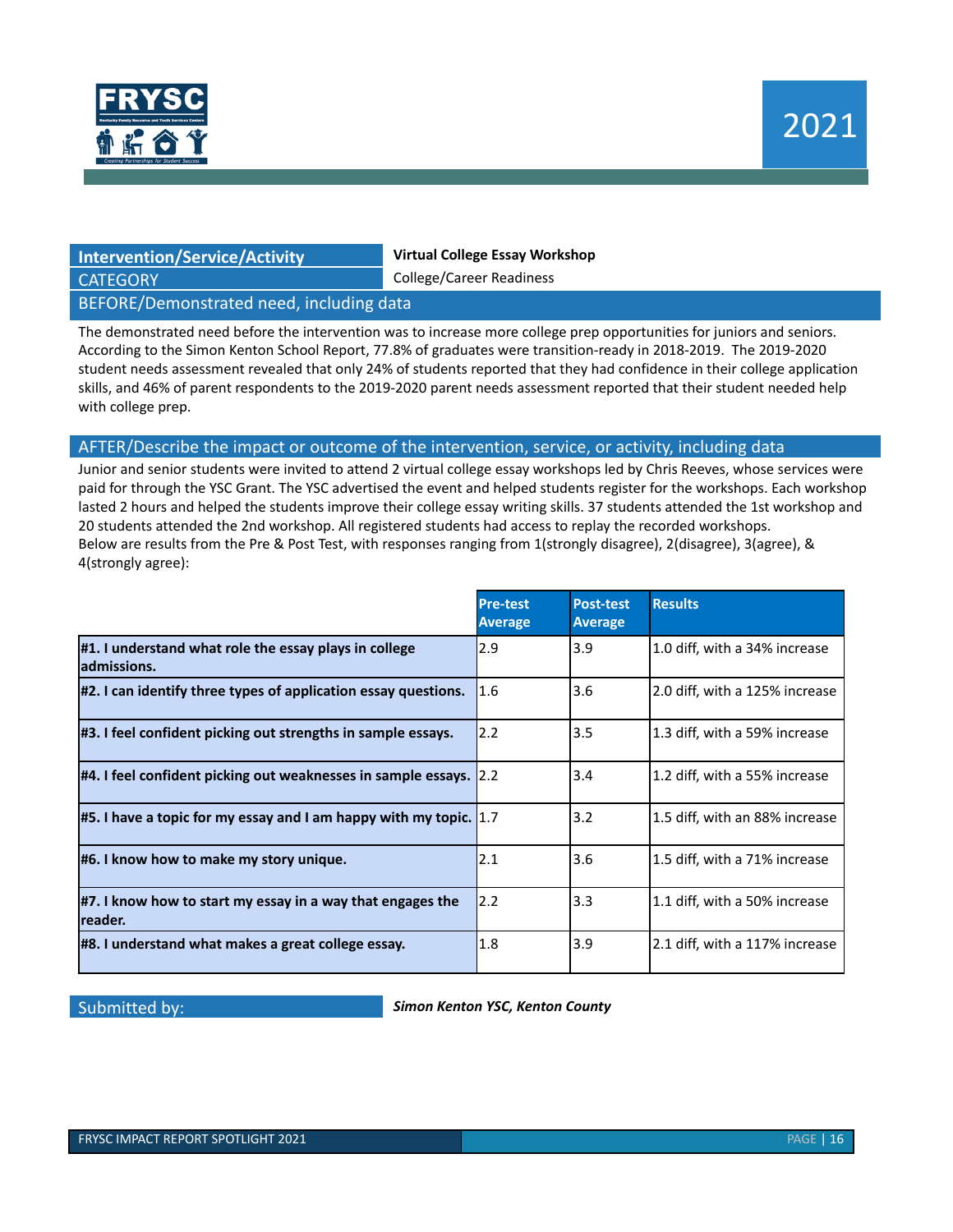

## CATEGORY CATEGORY COLLEGE COLLEGE AND COLLEGE AT A COLLEGE AND COLLEGE AT A COLLEGE AT A COLLEGE AT A COLLEGE AT A COLLEGE AT A COLLEGE AT A COLLEGE AT A COLLEGE AT A COLLEGE AT A COLLEGE AT A COLLEGE AT A COLLEGE AT A COL

**Intervention/Service/Activity Get a Job - Keys to a Successful Interview**

BEFORE/Demonstrated need, including data

Results from the 2019 YSC Student Survey reflected that 85% of the students responding felt comfortable in their ability to complete a job application, but only 54% felt comfortable in their ability to successfully interview for a job or interview for college admission or a scholarship opportunity.

#### AFTER/Describe the impact or outcome of the intervention, service, or activity, including data

In January and February of 2021, the YSC held a series of interview skill workshops. During the 2-hour interactive workshop sessions, participants learned how to:

- research job opportunities
- dress for an interview
- make a proper introduction
- be mindful of body language during the interview
- maintain eye contact with the interviewer, and
- frame individual responses to common interview questions

A total of 88 students participated in the workshops: 82 seniors preparing to graduate and 6 juniors preparing to find summer jobs. Following the workshop lessons, each student participated in a one-on-one mock interview. The interviewer used a rubric based on the lesson topics covered in the workshop.

Outcome:

- 88 students participated in a mock interview
- 84% of the participants, 74 students, successfully passed with a rubric score of 60% or higher
- Scores ranged from 53 to 87%
- 100% of the students who passed, reported that they now had more confidence in their ability to successfully interview for a job or a college scholarship

Submitted by: *Shelby County HS YSC*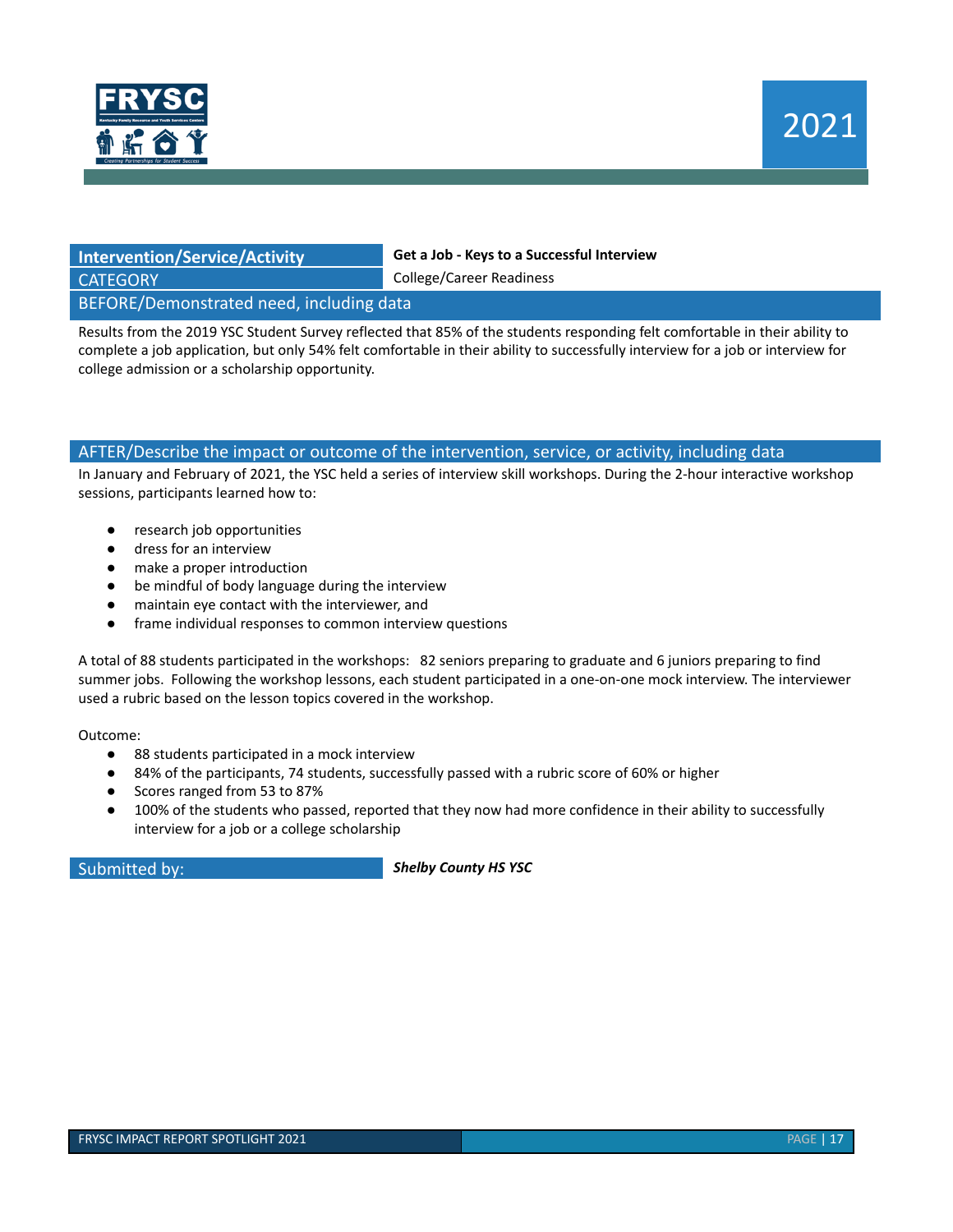

**Intervention/Service/Activity Cyber Safety Training-All 4th and 5th grade Students**

**CATEGORY** CATEGORY CHARGES CONTROL CONTROL CONTROL CONTROL CONTROL CONTROL CONTROL CONTROL CONTROL CONTROL CONTROL CONTROL CONTROL CONTROL CONTROL CONTROL CONTROL CONTROL CONTROL CONTROL CONTROL CONTROL CONTROL CONTROL CO

#### BEFORE/Demonstrated need, including data

Technology has become a constant means of communication and a learning tool for our students, especially during COVID-19. Students were getting office referrals for using technology in ways not intended to be used for school. We were dealing with 4th and 5th graders having phone/social media/texting issues. 17.9% of the parents that filled out our Needs Assessment survey for the 2020-2021 school year, indicated internet/social media safety was a need for their children. Mike Lemon who runs Cyber Safe Teen was brought in to speak with our students. The target was our 4th and 5th grade students because when we would talk to them they wouldn't be able to recognize the dangers of social media and many of them were on it or gaming systems daily.

Students were surveyed with 3 main questions:

- 1. What age do you have to be in order to be online?
- 2. Do you have social media accounts/gaming accounts?
- 3. What is an online predator?

15.03% of our 4th and 5th graders knew what age they needed to be, to be online.

- 54.25 % of our 4th and 5th graders have some type of social media/gaming account that they use daily.
- 63.34% of our 4th and 5th grade students did not know or only partially knew what an online predator was.

#### AFTER/Describe the impact or outcome of the intervention, service, or activity, including data

After the Cyber Safe Teen Training that Mike Lemon presented with each of our 4th and 5th grade classrooms, the post survey showed kids knowledge of types of social media programs and how they need to be keeping their accounts private.

Only 10.45% of our 4th and 5th grade students said that they thought they should continue using their social media accounts or that they would make no changes to the privacy of those accounts.

81.69% of our 4th and 5th grade students knew what age they needed to be, to be online.

84.31% of our 4th and 5th grade students could indicate what an online predator was.

Submitted by: *Rineyville FRC, Hardin County*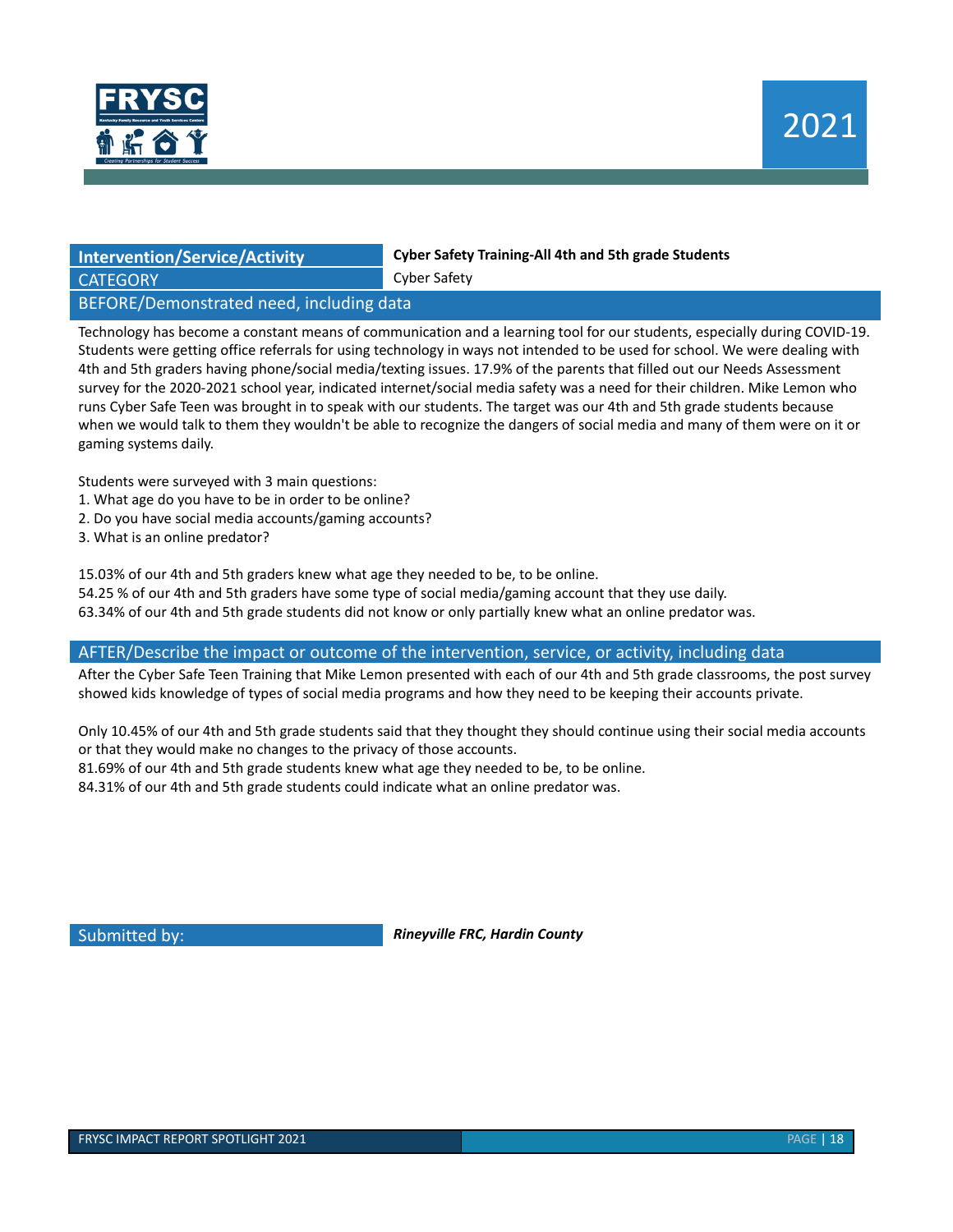

## **CATEGORY** CATEGORY CATEGORY

**Intervention/Service/Activity Social Media? Protecting Youth Using Social Media**

#### BEFORE/Demonstrated need, including data

In the spring of 2019, the number of conflicts involving social media increased at MWMS as we noted the number of students being raised by extended family or grandparents did too. Discipline in the spring of 2019 went from 11 to 38 (PBIS data).

YSC surveys showed our non-parent guardians grew from 4% to 13%, so we acknowledged the need to educate since all of our students have Chromebooks issued. Social media use more than tripled from the fall semester of 2018 in the district. Additionally, because a majority of these incidents had to be reported to local law enforcement, they agreed to partner with us to design a program that detailed the reality of online predatory crime in our area with a goal of teaching our families to be aware and safe.

#### AFTER/Describe the impact or outcome of the intervention, service, or activity, including data

The YSC's involvement in PBIS helped make the decision to change the school policy and not allow cell phones throughout the school day. This was supported by the Student Council, which the YSC sponsors. This may have contributed to the drastic reduction in social media related discipline.

Not having cell phones in the hallways and common areas quickly reduced the incidents from 38 in the spring of 2019 to 4 in the spring of 2020. The evening program was held close to Valentine's Day with a campaign of loving with boundaries. 17 attended the program and left with a packet that included the PowerPoint presentation and links to the videos for parents to show their children.

Submitted by: *3B-Mount Washington/Eastside Middle School YSC, Bullitt County*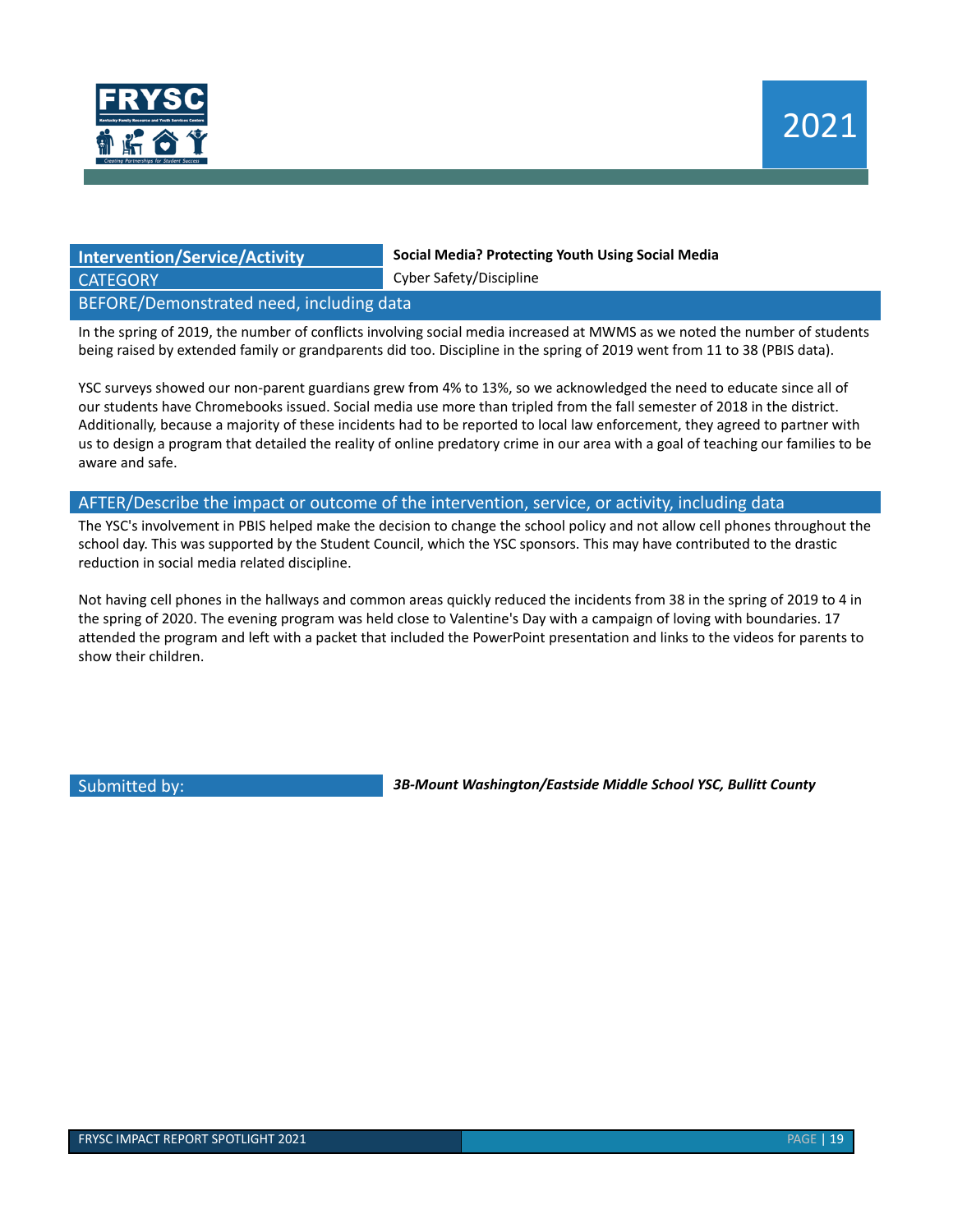

#### **Intervention/Service/Activity Big Smiles Dental Screening** CATEGORY **Dental**

BEFORE/Demonstrated need, including data

Tooth decay is the most common childhood disease and is five times more common than asthma. Unfortunately, approximately 25% of children with medicaid receive any dental care.

In 19-20, Thelma B. Johnson Early Learning Center was 74.74% Free and Reduced lunch with the majority of those families relying on Medicaid as their insurance provider. Even though 90.4% of families reported their child received regular dental care on the 19-20 FRC Needs Assessment, we knew there was a large need at our facility. The FRC received 17 referrals for visible dental issues at the beginning of the 19-20 school year.

#### AFTER/Describe the impact or outcome of the intervention, service, or activity, including data

Due to the need, The Family Resource Coordinator contacted Big Smiles to schedule a visit to our facility. The FRC worked closely with the Big Smiles team to process applications and schedule multiple dates for them to visit to attempt and assist as many students as possible. The FRC also worked with 3 families with no dental coverage to complete an application to receive dental work at no cost. A total of 87 applications were submitted and processed and 61 students were able to be evaluated.

#### **Visit Data:**

- 2 students were absent and 1 child refused all services.
- 58 students received x-rays, exams, cleanings and varnish.
- Only 11 students were considered in "Good" oral hygiene, with 47 students being "Fair" or "Poor" oral hygiene.
- 44 cavities were found and filled.
- Some students showed multiple cavities with one child having 6 and another having 8.

- 2 students were referred for "Emergency" dental services. These students had infection present, multiple cavities or other issues that could not be corrected without sedation.

The Family Resource Coordinator also worked with Big Smiles to complete each student's Kentucky Dental Screening that is necessary for the child's permanent record when they transition to Kindergarten.

Submitted by: *Future Stars FRC, Henderson County*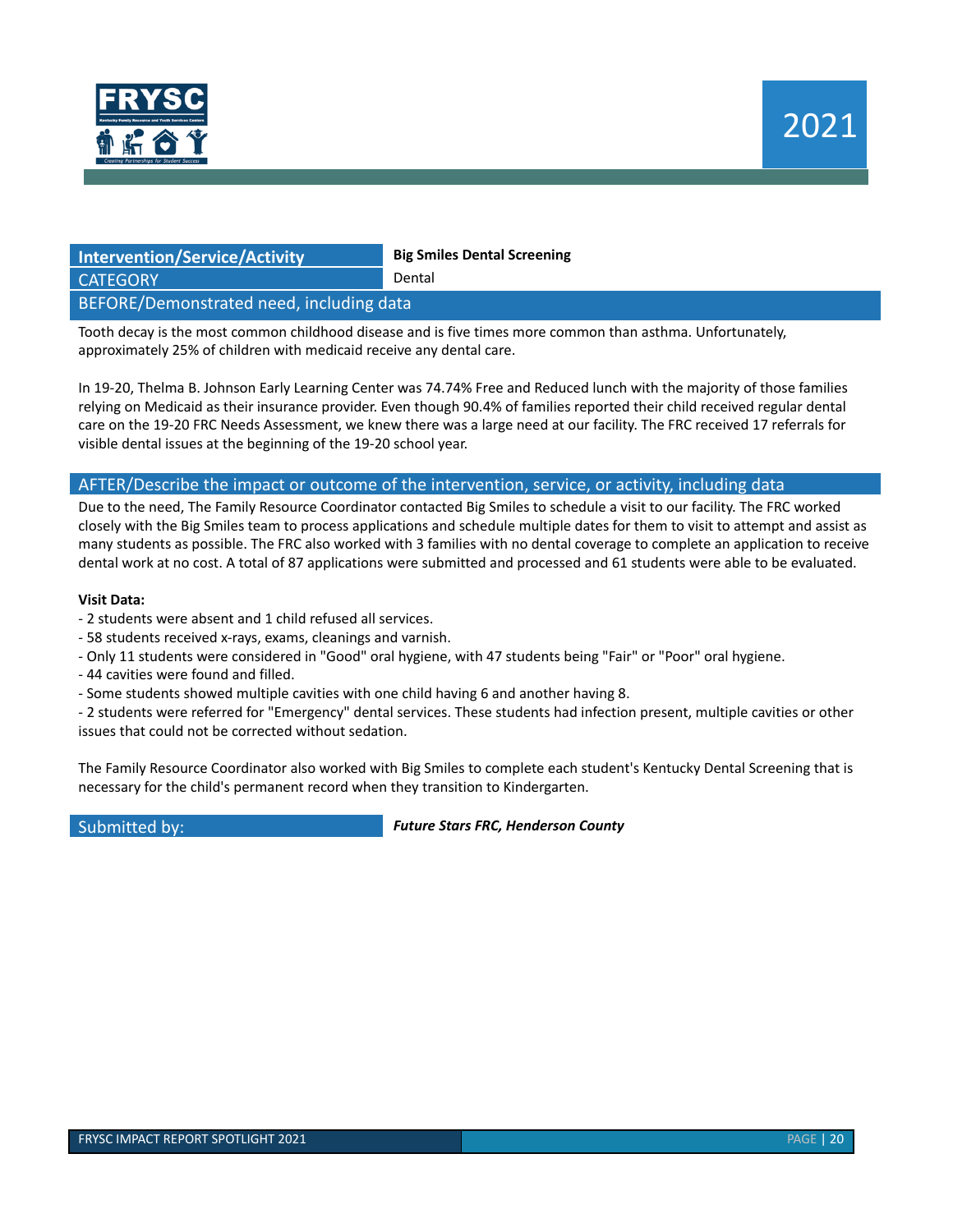

## **CATEGORY Educational Support**

**Intervention/Service/Activity Digital Equity Project - Internet Connection** 

BEFORE/Demonstrated need, including data

Based on United Way's report, "With more than 24 million households nationwide, the digital divide disproportionately affects people of color and under-resourced populations. According to the Federal Communications Commission, 35 percent of adults who do not use broadband at home are older, poorer, less educated, more likely to be a racial or ethnic minority, and more likely to have a disability than those with a home connection."

Based on the Campbell County District's Survey in Fall of 2020, 150 students district wide reported they do not have internet access for remote learning. 53 of those students attended Campbell County High School during the 20-21 school year.

#### AFTER/Describe the impact or outcome of the intervention, service, or activity, including data

The YSC collaborated with United Way & Cincinnati Bell and was able to get 46 students connected with the internet. The Digital Equity Project partnered with Cincinnati Bell and supplied free internet access for each student for a year. The YSC collaborated with District Staff to get the remaining 7 students who were unable to get internet access through Cincinnati Bell due to their rural location connected with hotspots through Verizon Wireless and AT&T.

From the District Survey, the YSC reached out to the families that reported no internet access by phone and email.

- 100% of the 53 students who reported no internet access were connected.
- 87% were connected through the Digital Equity Project with Cincinnati Bell.
- 13% (7 students) were connected through hotspots with Verizon Wireless or AT&T.

Submitted by: *Campbell Co. HS YSC*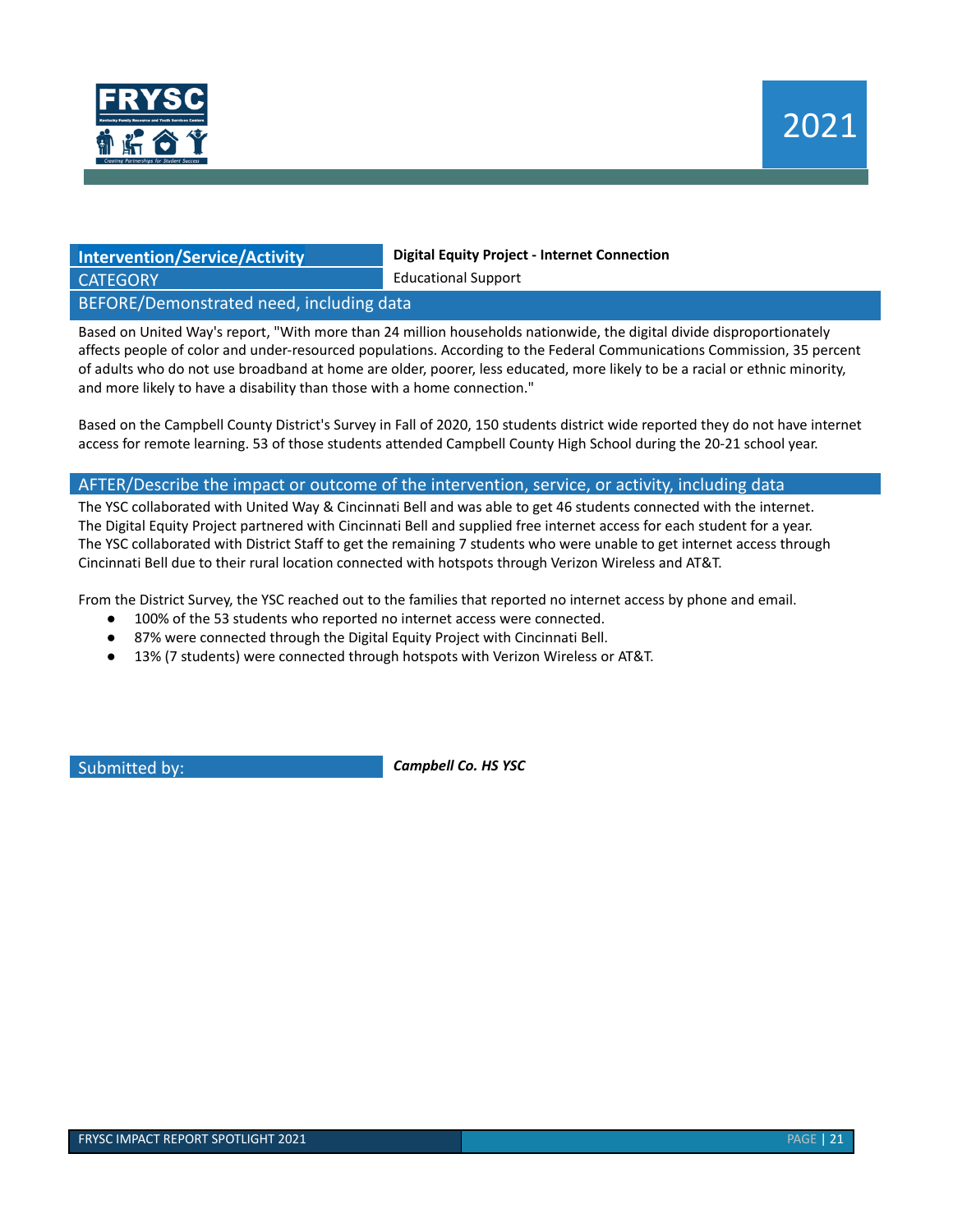

| <b>Intervention/Service/Activity</b>     | <b>Virtual PASS</b>        |  |
|------------------------------------------|----------------------------|--|
| <b>CATEGORY</b>                          | <b>Educational Support</b> |  |
| BEFORE/Demonstrated need, including data |                            |  |

Pre-Surveys were sent to teachers to determine students who were not meeting their academic and attendance obligation during virtual learning. The survey was done in collaboration with our school's PASS (Positive Approach to Student Success) program. According to the teacher survey, there were 42 students not meeting their academic criteria and an additional 23 students not meeting attendance obligations.

#### AFTER/Describe the impact or outcome of the intervention, service, or activity, including data

Through some weekly and bi-weekly home visits and positive reinforcement conducted by myself and our school's PASS coordinator, we were able to bring significant improvement to our targeted students. We did discover a small amount of our attendance targeted students was caused by weak or unreliable internet services.

Post-survey data from teachers showed that 36 out of our 42 students targeted for academics were brought to passing grades due to our efforts. It also showed that 16 out of 23 students targeted for attendance showed extreme improvement and that the remaining students did attend classes at least 2/3 of the time. This was an improvement prior to the start of the program.

Submitted by: *Marion Co. MS YSC*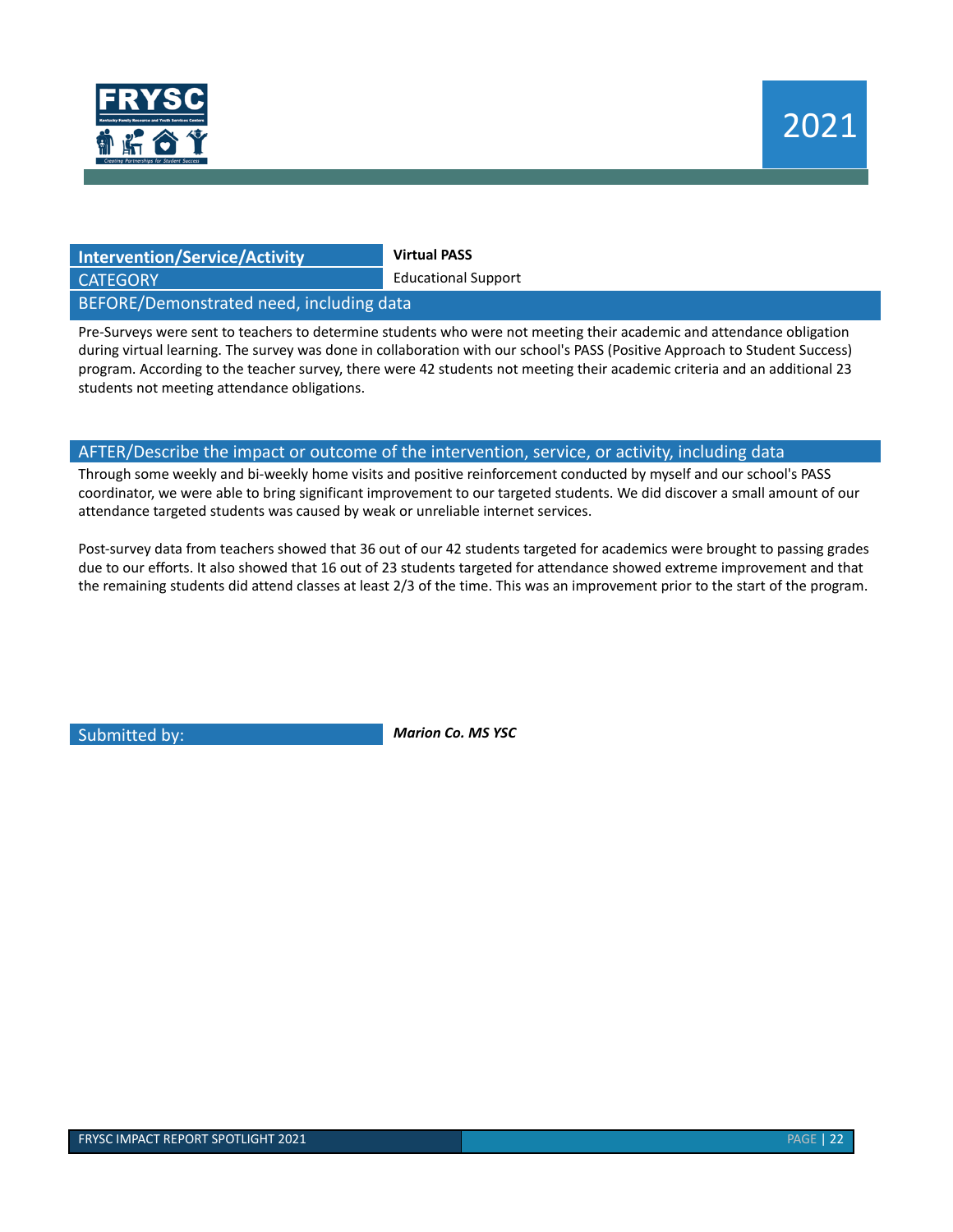

**Intervention/Service/Activity Salem Elementary Virtual Drop-In Program (Incentive for students to log onto live meets)** CATEGORY Educational Support

#### BEFORE/Demonstrated need, including data

With virtual learning as the main theme of the 2020 - 2021 school year, a program was developed due to the increasing lack of participation with online learning. The FRC watched and monitored live meets with third grade through fifth grade and noticed a large decrease in participation in the live meets format compared to early in the fall semester. After speaking with numerous parents and students on home visits, most students reported that they had grown tired of the virtual format and had lost interest in logging onto their daily live meets.

The FRC looked at teacher records and documentation and found 76.4% of third through 5th grade students were regularly logging on live meets in September. That number dropped to 67.8%, in the month of January after returning from Christmas break. This was a concern for all teachers and the administration. If students were logging onto their live meets daily, it was proven by the data that these students were keeping up and performing well in that subject area.

#### AFTER/Describe the impact or outcome of the intervention, service, or activity, including data

With this information and concern to help students stay motivated and engaged, the Salem Elementary FRC instituted the Salem Elementary Virtual Drop-In Program. This new program was announced at school and on live meets the week prior to starting the Drop in Program. The purpose of this program was to create anticipation and get the students motivated and excited to log onto their live meets. With Salem Elementary being on a hybrid schedule, the FRC monitored the live meets and randomly picked students that were currently live and participating. After picking the student(s) the FRC staff showed up at their house and delivered gift cards from the school. The FRC accepted donations from local businesses and was assisted by the SES PTO in purchasing the gift cards. The FRC also provided data gathering, monitoring of the program and delivering all of the cards to the winning students' homes.

After one month of the Drop-In Program was complete, new data was gathered from teacher records and documentation. The new data showed that after the one month anniversary of the program beginning, 74.6% of students in the third through fifth grade were now logging into thier live meets on a regular basis. The number of students that this program impacted was approximately 40 students. These 40 students demonstrated a renewed desire to log onto their live meets after the implementation of the Drop-In Program. This was a 24.02% increase in online (live) learning participation. Teachers and the administration verbalized a noticeable difference in the daily participation and an increased excitement among all students.

Submitted by: *Russell Springs/Salem FRC, Russell County*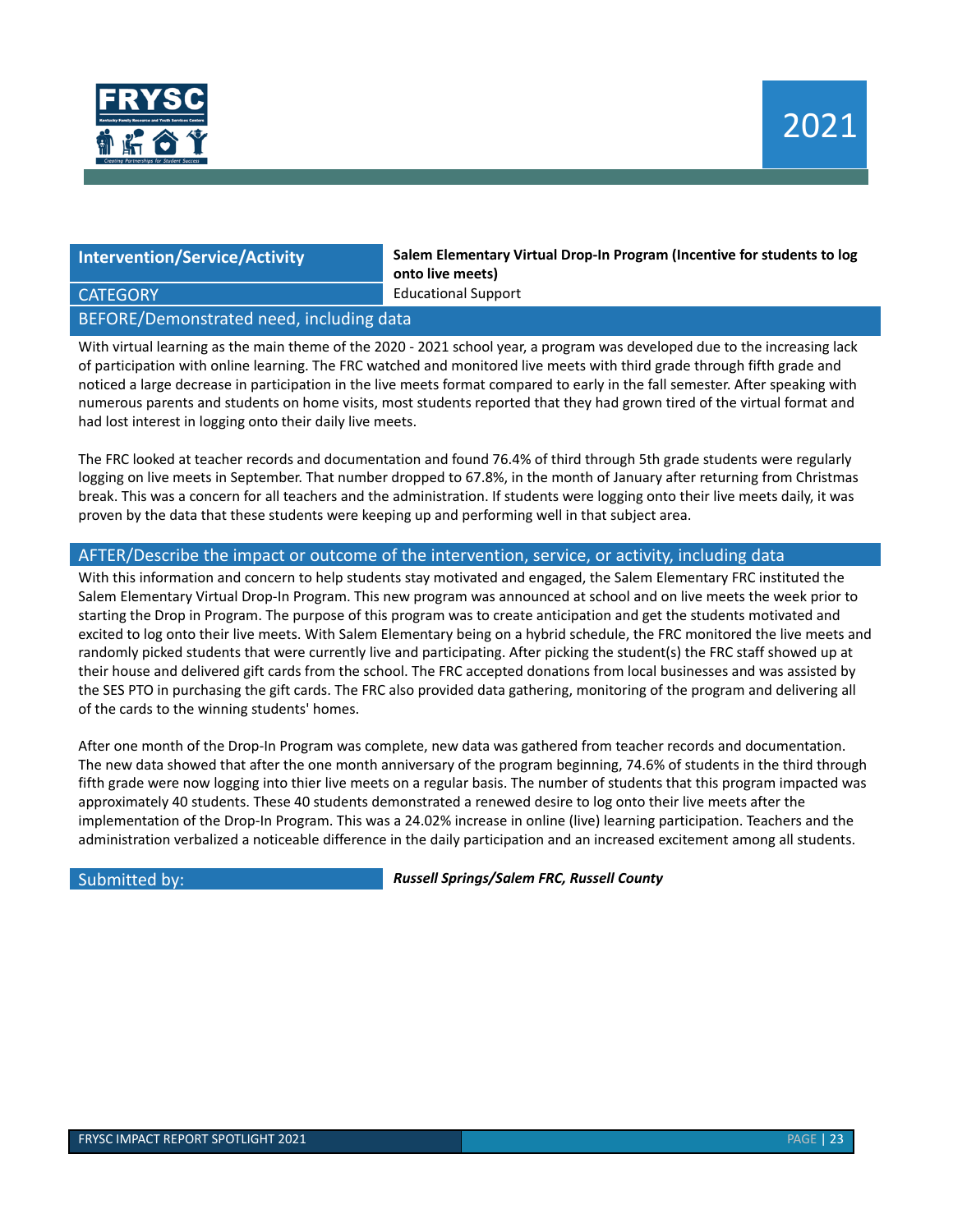

#### **Intervention/Service/Activity MiFi Internet Program**

**CATEGORY Educational Support** 

BEFORE/Demonstrated need, including data

During the Covid 19 crisis, 10 families in our area contacted the YSC to report not having internet in their home. The YSC coordinator compiled data on all ten students in need of the internet. The data showed 80 percent of these students had truancy concerns during the first nine weeks of school. Four out of seven seniors stated they feel fearful of not graduating. One senior student was failing 5 out of 7 classes at Midterm. Teachers were not capable of contacting these students on a consistent basis for well-being check-ins or educational matters (i.e. not turning in homework assignments).

#### AFTER/Describe the impact or outcome of the intervention, service, or activity, including data

The YSC received a donation of MiFi reliable internet hotspot boxes from a generous cell phone agency to distribute to the families in need. The YSC performed home visits to deliver some of the MiFi internet boxes due to lack of transportation or quarantine situations, and other students met with the YSC at school to pick up their MiFi boxes.

After receiving the internet boxes, improvements academically were evident in all seven seniors. All seven seniors became on track for graduation. All 10 students improved attendance and were no longer facing truancy situations. All ten students were completing more homework assignments and communication between students and teachers enhanced dramatically. The senior student failing 5 out of 7 classes at midterm had improved academically to passing ALL 7 classes.

Submitted by: *Wayne County HS YSC*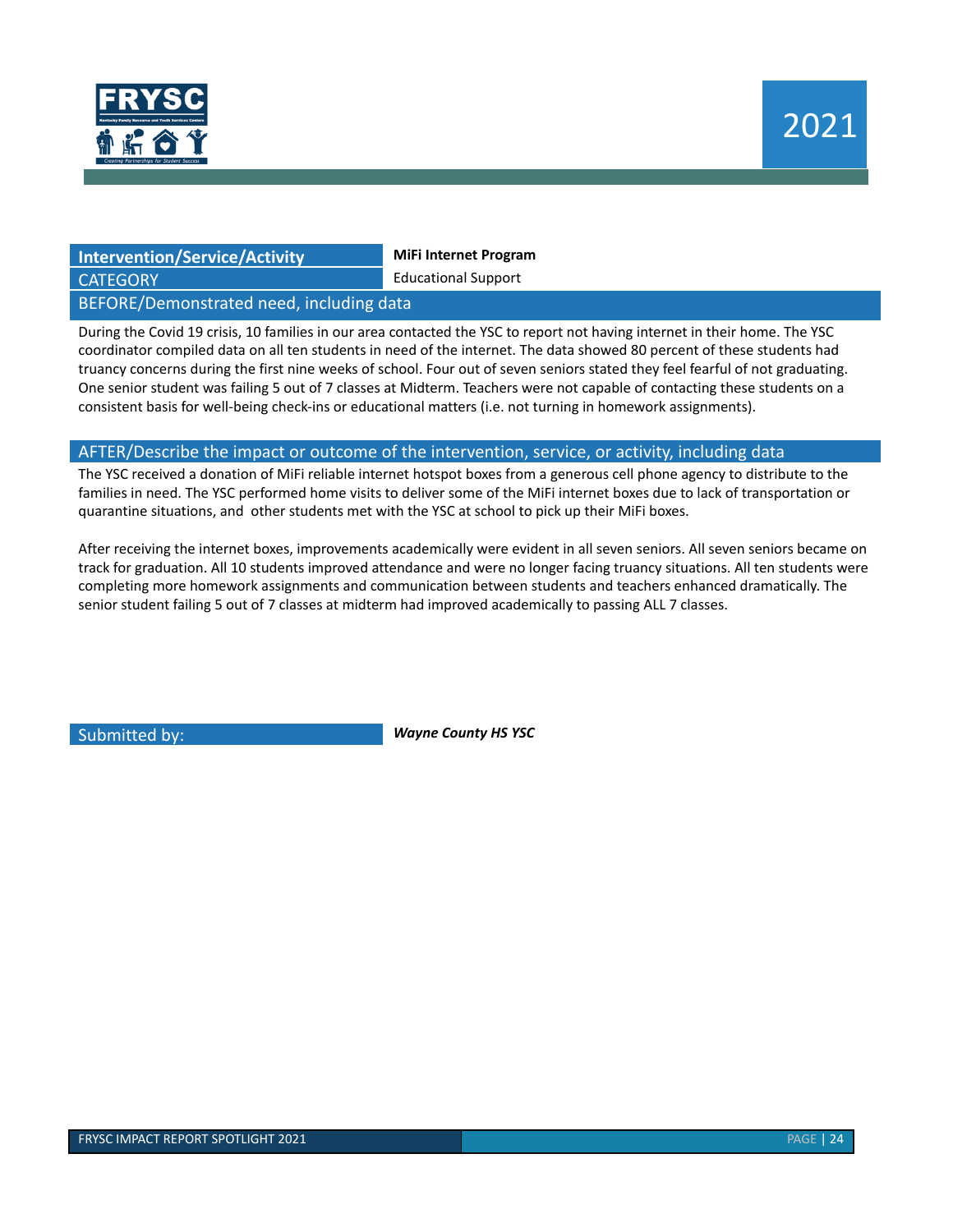

| <b>Intervention/Service/Activity</b>     | <b>Safe Sitters Connect</b> |  |  |
|------------------------------------------|-----------------------------|--|--|
| <b>CATEGORY</b>                          | Emplovment                  |  |  |
| BEFORE/Demonstrated need, including data |                             |  |  |

Due to virtual learning, 51 percent of our families reported that they did not have child care for their elementary age students during the closure while the parents were at work. The YSC partnered with the FRC to host a six session Safe Sitters program held virtually for high school students interested in obtaining employment in child care.

#### AFTER/Describe the impact or outcome of the intervention, service, or activity, including data

After the students successfully completed the Safe Sitter series, they had the option to be added to the Safe Sitter referral sheet that was included in our monthly newsletter to our elementary families. Those families in need of child care during school closures were able to connect with a safe sitter student and arrange employment. Pre and post data is listed below.

Students participating: 18 Students seeking part-time employment in child care: 17 Students successfully completing all six sessions: 15 Students that obtained employment from our connect service: 13

Submitted by: *Trimble County YSC*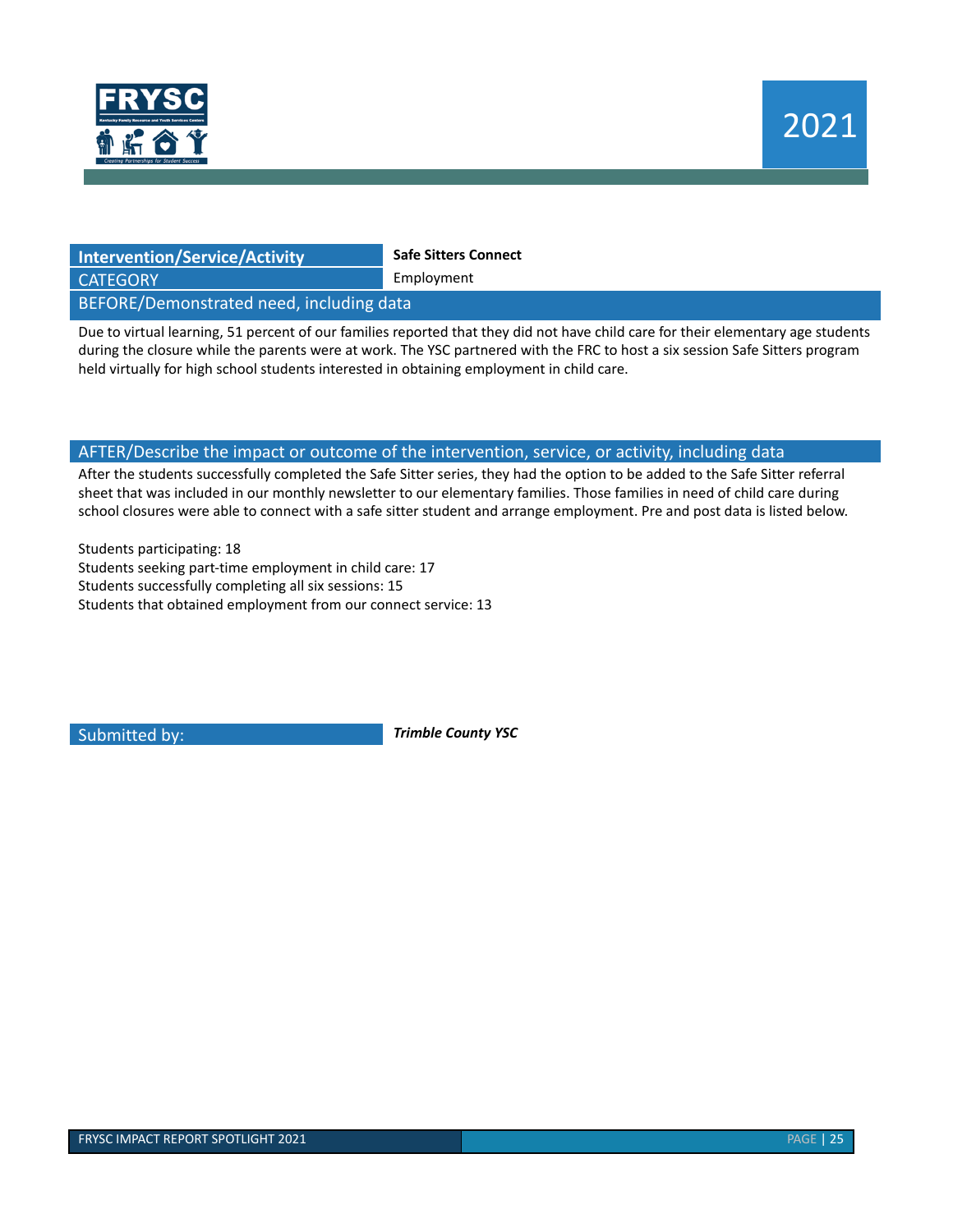

### **Intervention/Service/Activity English Learner Resource Night**

**CATEGORY English Language Learners** 

BEFORE/Demonstrated need, including data

River Ridge Elementary has a high English Learner population. These students often demonstrate gaps in achievement due to language barriers. The COVID pandemic forced our school district to start a virtual learning platform which presented an extremely difficult barrier for our families who did not speak English. Our school was facing a challenge to have these students ready to learn online from their homes on the first day. The families lacked the technology and knowledge to start the school year off in a successful manner.

#### AFTER/Describe the impact or outcome of the intervention, service, or activity, including data

The FRC held an English Learners Resource Night two days prior to the first day of school. Our target audience was our Burmese/Chin families which is the highest ELL population in our school.

The event resulted in 61 Chin students attending with their family in a socially distanced setting. There were four interpreters in attendance to help facilitate communication. Each student received school supplies, immunization updates, preschool registration forms and most importantly chrome books. Our media specialist demonstrated to each family on how to log on to google classroom with their individual password and to navigate the program. Each family was also given information on free internet access. The students left with the knowledge and resources to attend school on the first day.

The attendance rate for these 61 EL students at the start of the virtual school year was 94%. The event included a reveal of our FRC Diversity Wall in the cafeteria which includes the 23 flags of the countries represented by our River Ridge students.

Submitted by: *River Ridge FRC, Kenton County*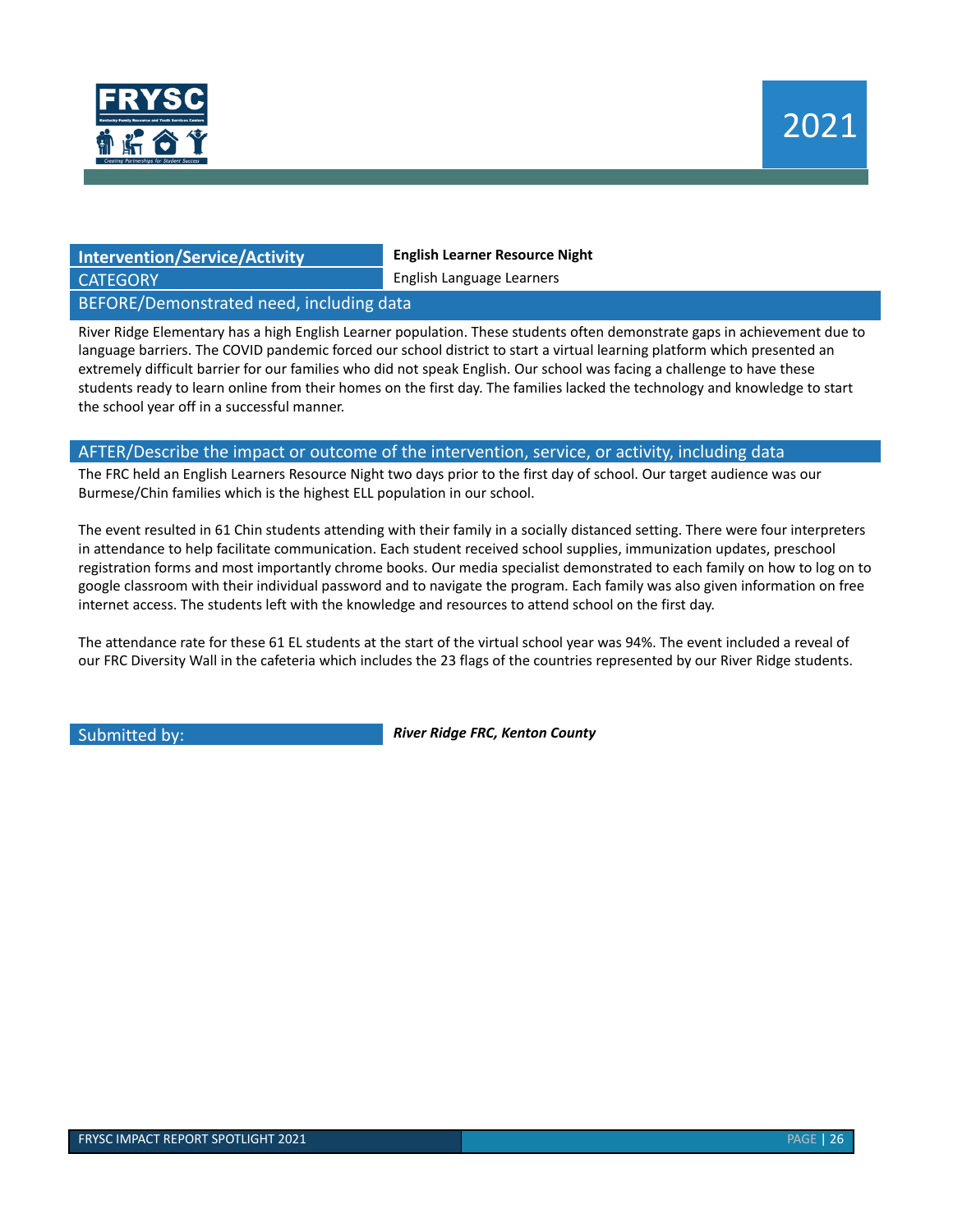

#### **Intervention/Service/Activity College Visit with ESL Families**

CATEGORY English Language Learners/ College and Career Readiness

#### BEFORE/Demonstrated need, including data

The purpose of this program was to help ESL families to understand that higher education is an option for their children; to help families feel comfortable with the concept of college life; and to motivate all students in the family from elementary through high school to be successful in school so they may have the opportunity to obtain a college degree. ESL families were invited to attend a college visit to EKU; 16 parents, 6 high school students, 8 middle school students, 7 elementary students, and 2 former students signed up to attend.

#### AFTER/Describe the impact or outcome of the intervention, service, or activity, including data

The FRYSC collaborated with the ESL coordinator to recruit families, financed the bus and driver, attended the college visit, and worked with families and college staff during the visit. The post survey indicated the following:

- 17 out of 18 think the college visit improved their college access and their chances of attending college.
- 12 out of 17 want their child to attend college now more than before the college visit; 5 people stated the visit did not change their opinion.
- 18 out of 18 viewed the college visit as positive or very positive.
- When asked what they liked the most 8 responded with the information on scholarships, 4 with the information on careers, 15 liked the campus tour, and one responded-other.
- 16 out of 18 would attend another college visit, if arranged.

This was a wonderful opportunity for families to understand higher education access, finances, scholarships, and real life opportunities while being supported by trusted persons they can depend on to provide guidance and support through their children's educational career.

Submitted by: *Paris FRYSC, Paris Independent*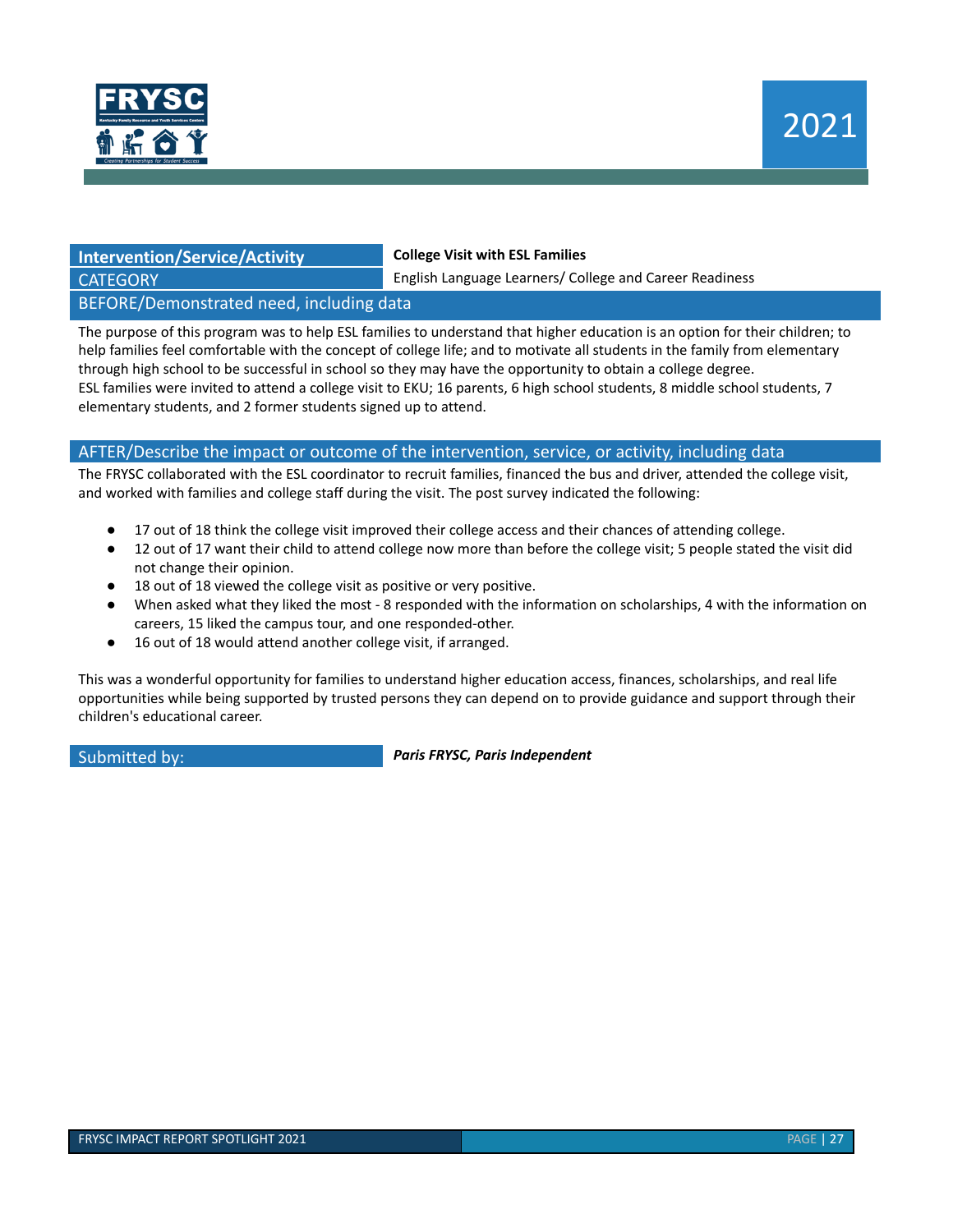

#### **Intervention/Service/Activity AVANZA Tutoring Program**

CATEGORY English Language Learners/Math/Reading

#### BEFORE/Demonstrated need, including data

Huntertown Elementary currently has 40 students who are Spanish-speaking English Language Learning (ELL). These students often demonstrate achievement gaps when compared to their peers. Because of their limited English language exposure, they often struggle with assessments. Their families often express feelings of isolation because they cannot communicate with school personnel. At the beginning of the school year, the average math MAP score for these students was 10 points below the grade level norm. At the beginning of the year, the average language arts score was 11 points below the grade level norm.

#### AFTER/Describe the impact or outcome of the intervention, service, or activity, including data

The FRC collaborates with St. Andrew's Church to offer weekly tutoring after school. Tutors build relationships with students and offer assistance with homework and reading. The coordinator is responsible for helping to organize the program, provide supplies and providing school insight to the tutors and director.

Thirty-two (32) of the 40 Spanish-speaking ELL students attended the tutoring program. At the end of the school year, the average math MAP score for these students increased by 8 points and the average language arts MAP score increased by 5 points. At the end of the school year, 6 students in the tutoring program tested out of the ELL program.

Submitted by: *Huntertown-Southside FRC, Woodford County*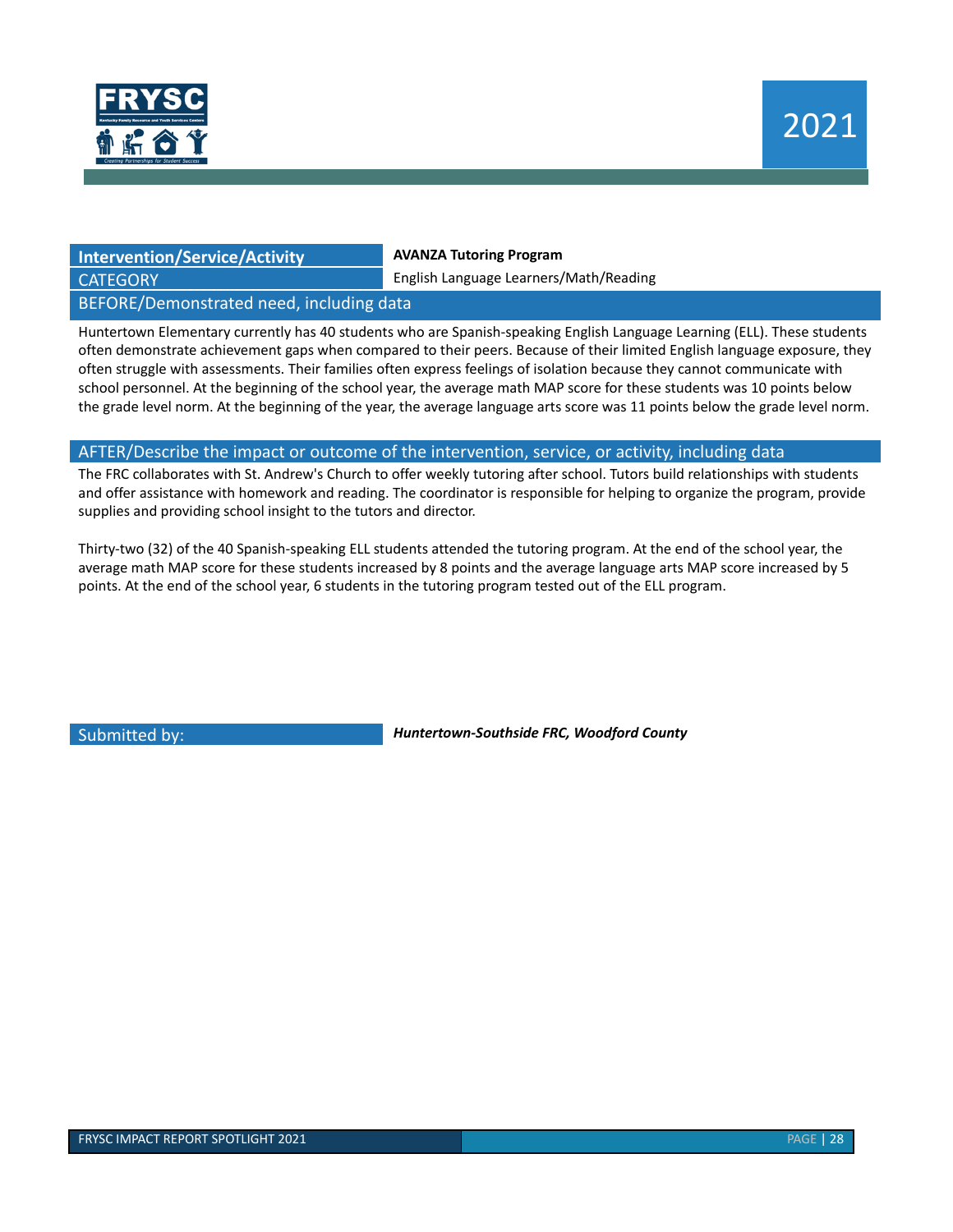

## CATEGORY **Enrichment**

**Intervention/Service/Activity Clubs - Out of School Hybrid Enrichment Programming**

BEFORE/Demonstrated need, including data

Like other Kentucky Schools, West Jessamine Middle School started the 2020-2021 school year virtually. Transitioning into the school year came with many barriers including access to the internet, miscommunication, lack of at-home supervision, students learning remotely outside of the county, and many others. These barriers resulted in low engagement and isolation for students at the beginning of the 2020-2021 school year. Only 64% of students felt as adults at WJMS cared about them, and 25% of our students often or always felt alone.

Before offering out of school clubs, the WJMS FRYSC reached out to every VLA Student and invited them to join a virtual WJMS FRYSC Google Classroom. Community partners including the Extension Office, Jessamine County Library, Wicked Ways Car Club, Future Farmers of America, and Jessamine County Health Department were introduced to students through virtual club meetings, and students made suggestions for clubs that they would like to join.

#### AFTER/Describe the impact or outcome of the intervention, service, or activity, including data

During the winter of 2021, all VLA students and those seeking resources through the WJMS FRYSC were invited to register one of 9 separate FREE online clubs that were offered through community partnerships. They included **Adventurers Guild** - a creative writing program facilitated by the Jessamine County Public Library; **Dungeons & Dragons** - a virtual creative role playing game facilitated by a WJMS English Teacher; **Garden Club** - a program that led students through an 16-week training to provide them both with the skills and tools they would need to grow their own small vegetable garden at home; **Teen Outreach Program** - a club for outliers and for those struggling to find a place to belong offered by the Jessamine County Health Department both online and in person on Fridays; **A.C.E. Jr. Club** - a club to give students practical skills and experience with tutoring their peers sponsored by the West Jessamine High School A.C.E. Club Director; **Jr. Car Club** - a completely virtual program that gave students an inside look at a Car Club member's garage and projects; **Babysitter Club** - a program for students eager to start babysitting that led them to gain child development knowledge through the Jessamine County Extension Office; **Mathnasium** - an in-person club meeting that lasted 6 weeks for a total of 16 hours of hands-on learning with the goal of kids finding fun in math while mastering core skills; and finally **Journaling**.

The outcome of our series of clubs was to connect a total of 65 students back into the school community. At the end of the 2020 school year, and largely as a result of COVID, the cumulative percentage of absenteeism among those who participated in clubs was 2.36. At the end of an incredibly difficult year transitioning from VLA, to hybrid and in-person, this group's percentage of absenteeism was 1.91.

While not all students participated in clubs, of students surveyed this Fall there has been a reduction of loneliness by 13%.

Submitted by: *West Jessamine Middle School YSC, Jessamine County*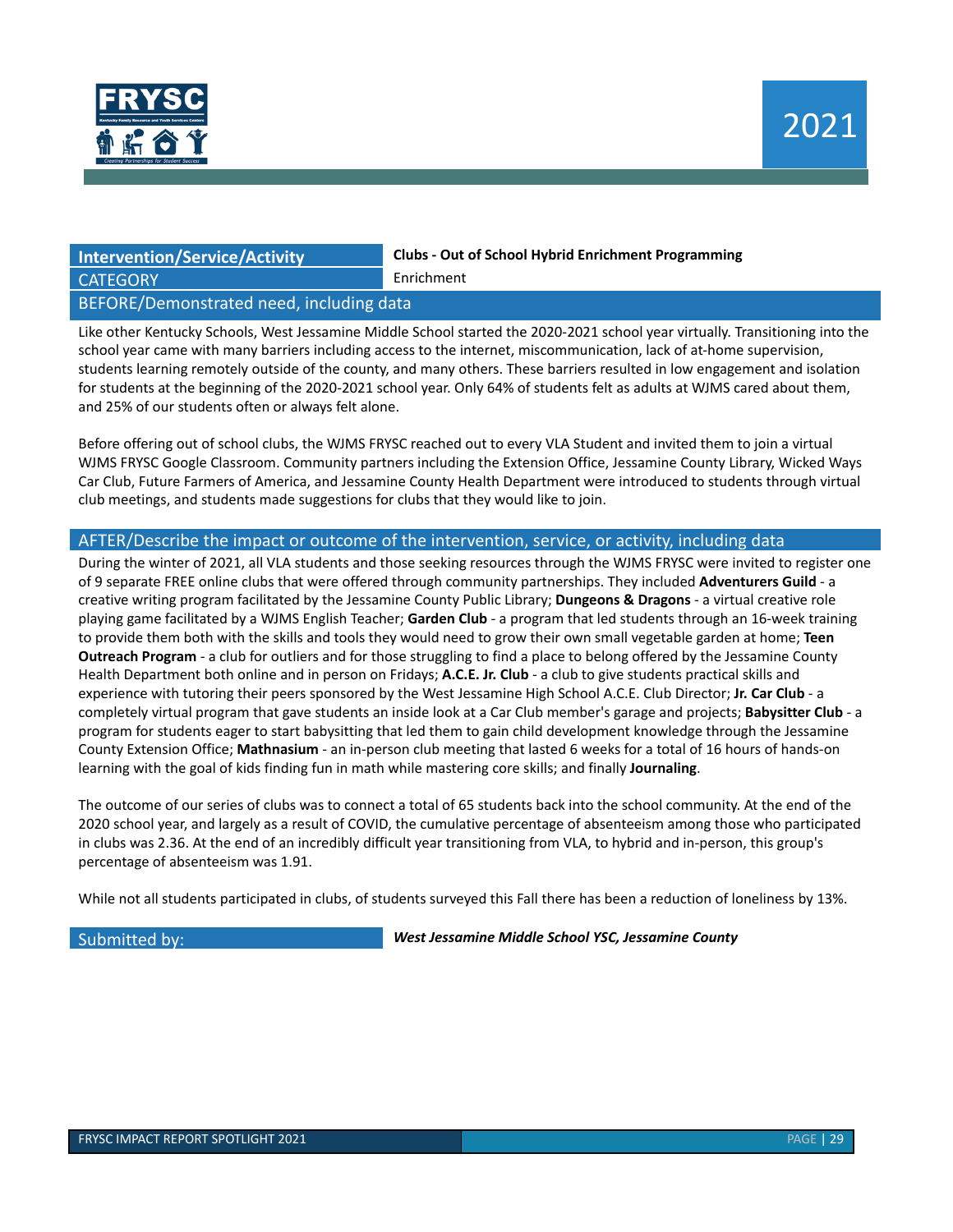

#### **Intervention/Service/Activity KinderMusic and Movement for Infants/Toddlers** CATEGORY Enrichment/Preschool BEFORE/Demonstrated need, including data

The target audience was children ages birth to 4 years. The need for socialization, social emotional learning and early childhood developmental skills was demonstrated by a pre-survey of registered participants. Families (75%) indicated they had a concern for socialization anxiety with their little ones.

Families (85%) indicated they were ready to meet new families and for their children to make new friends. Most families (90%) had never attended a music and movement program like KinderMusic in the past. Comments left by families were "we are so excited to meet new kids", "I am thankful you are doing this program, it is just what we need.", "we miss Cradle School so much, happy to have something back to normal".

#### AFTER/Describe the impact or outcome of the intervention, service, or activity, including data

The MCES FRC contacted a local KinderMusic teacher and scheduled a summertime program (June-July 2021). The two district FRCs split the cost of this program. Weekly sessions were set up and invitations to register were posted on the FRC Facebook page and by word of mouth. The limited number of spots were quickly filled (20 children). Email and Remind were used to notify parents weekly and send messages regarding the group.

Skills taught each week were: gross motor play by dancing, galloping, rolling balls to their caregivers and friends; parachute play to enhance strength and perception; introduction of baby sign language; vocabulary enhancement by introducing different sea animals and beach/ocean language; bonding with families/caregivers with play and music/dancing; rhythms by using bells, shakers, and tambourines; patterns with snapping fingers and clapping hands; predictability when using the treasure box for a new introduction of instruments; lots of sharing and socialization; and, social emotional learning with children meeting and socializing with new friends. Families/caregivers were also introduced to the "why" we are doing what we are doing and encouraged to continue the activities at home.

KinderMusic shared the music and lesson concepts via email with families. All families (100%) agreed their children were more at ease with new friends by the end of the sessions than at the beginning. All families (100%) agreed they enjoyed the program and would participate in the future. All families (100%) agreed they learned new skills and would continue them at home.

Comments were "we loved this program", "When Cradle School starts again, please let us know. We are coming", "we wish this didn't have to end", "my little guy loved this, and he never likes to be around other kids…now he is smiling every time we come". After 15 months of shutdowns and isolation, all families (100%) were glad for some normalcy.

Submitted by: *Mercer Co. Elementary School FRC*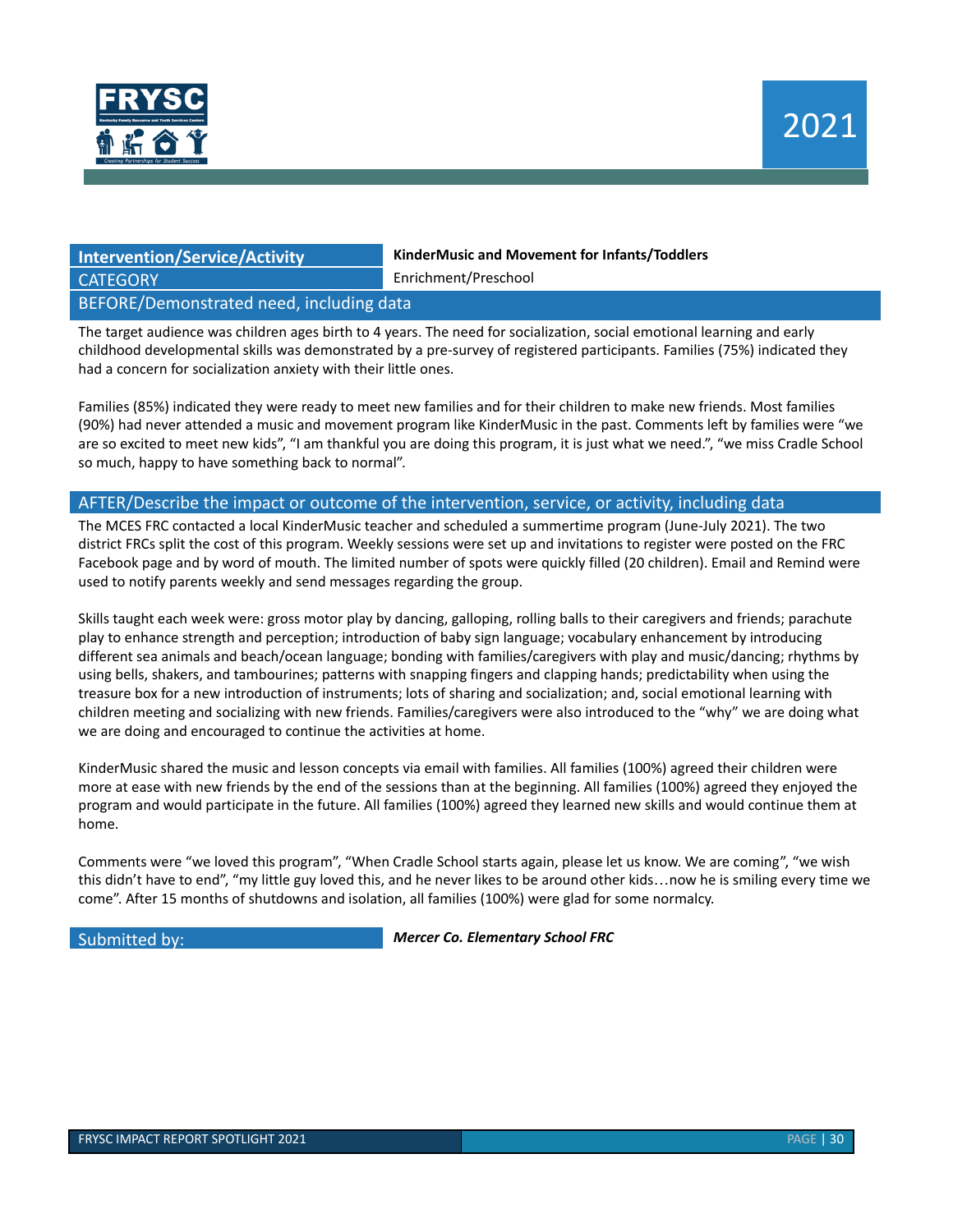

#### **Intervention/Service/Activity FRYSC** Garden Club

CATEGORY **Family Support** 

#### BEFORE/Demonstrated need, including data

In March 2020 with the advent of COVID-19, we had to reevaluate how we could reach our families and provide needed support. Many of our families were avoiding being in public, and we knew that children and families would be tired of anything that was only on a virtual platform. Families were at home together more than ever at this point due to school closures and shutdowns of non-essential businesses. We determined that a Garden Club would be a great way to reach our community. This would provide a fun and educational activity for parents and families to participate in with their children and would also provide food for the families, since many of our families were experiencing job loss.

#### AFTER/Describe the impact or outcome of the intervention, service, or activity, including data

Our Garden Club provided drive-thru events throughout the year to provide seasonal seeds and plants. We created a Facebook group for members to show what they grow and to get advice and tips for challenges. Our extension office provided feedback to members and offered information and resources to members. Our Garden Club is open to all members in the community, but we targeted students and families in Johnson County. Our Garden Club Facebook group has 258 members who can see informative posts and engage with other Garden Club members.

According to a survey, 20% were new to gardening. All members currently garden on a weekly basis and 86.7% reported that children/grandchildren assist in gardening. 80% reported they canned their harvest. All reported that they shared what they grow, and 26.7% reported they sold part of their harvest. Joining the garden club has increased our members' confidence in gardening (80%).

It was reported that garden club members love the encouragement, seeing others post their gardens and getting tips on raising their garden and preserving their harvest. Respondents also reported that they loved that they could learn safe ways to get rid of pests and that they loved watching their children play, plant seeds, and get excited about what they grew. The garden provided much needed private time alone, providing them with a great outlet for stress relief.

Our Garden Club, overall, has become an essential program that we will continue to provide in the future. We have found that gardening provides great family time, stress relief, physical activity, and a great resource to save money by growing their own food. Our Garden Club created a sense of community in our members that they were lacking due to COVID-19 shut-downs when many felt alone and greatly needed connections with others.

Submitted by: *Porter FRC, Johnson County*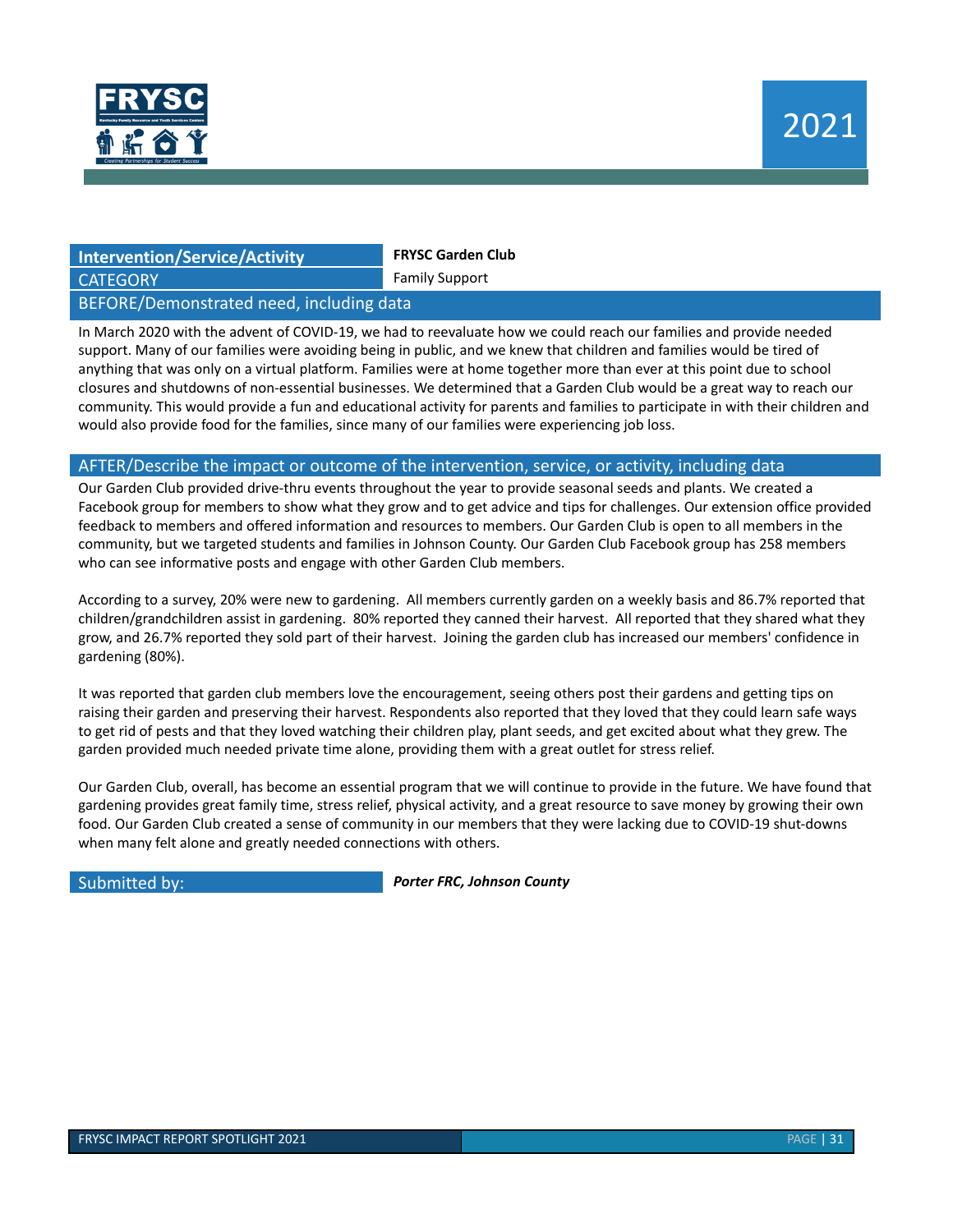

**Intervention/Service/Activity The GAP Promise: A promise to grandparents we will do whatever it takes to help their child succeed.**

CATEGORY Grandparent Support

BEFORE/Demonstrated need, including data

During the pandemic, the district opted to have virtual learning only. According to a staff survey, eight students had never logged on during the first three weeks of classes and were declared truant. The students were among four different grade levels and the one common factor was that all eight students were being raised by grandparents.

#### AFTER/Describe the impact or outcome of the intervention, service, or activity, including data

The FRC reached out to all of the eight students which consisted of five different homes. After speaking to the grandparents and identifying each of the students' needs, The FRC created "The Grandparent Promise," which was an extension of the already Grandparent As Parents program. We informed each grandparent that we will go the extra mile to ensure their grandchild will have the accommodations to receive the best education possible. The FRC conducted a meeting with the school principal, the parent liaison and the teachers of the eight students. We paired up into teams of two and committed to conducting a home visit once weekly for nine weeks.

- **Family 1** -consisted of 3 students and the grandparents could not afford the internet. The FRC worked out a plan with their teachers and delivered their work to them once every two weeks.
- **Families 2 & 3** -consisted of 3 students, who had internet but no devices. FRC matched these students with sponsors who provided them each with a tablet to do their work.
- **Families 4 & 5** -consisted of 2 students who had the internet, but the students were young and the grandparents did not know how to navigate the program for their online classes. The FRC had the grandparents come to the office at separate times, hosted a training course to help them navigate the program, and check their grandchild's work. The school's technology teacher also gave them a very simple direction sheet that they could hang in their home to help them log on daily.

The grandparents became so comfortable that they even attended parent-teacher conferences and class meetings via zoom.

At the end of the nine weeks, all eight students were present during their online classes or up to date with student packets with passing grades and home visits were no longer needed. Through a post staff survey, "The Grandparent Promise" program concluded that 100% of all participating students were no longer in truancy and they all had passing grades.

Submitted by: *Phelps FRC, Pike County*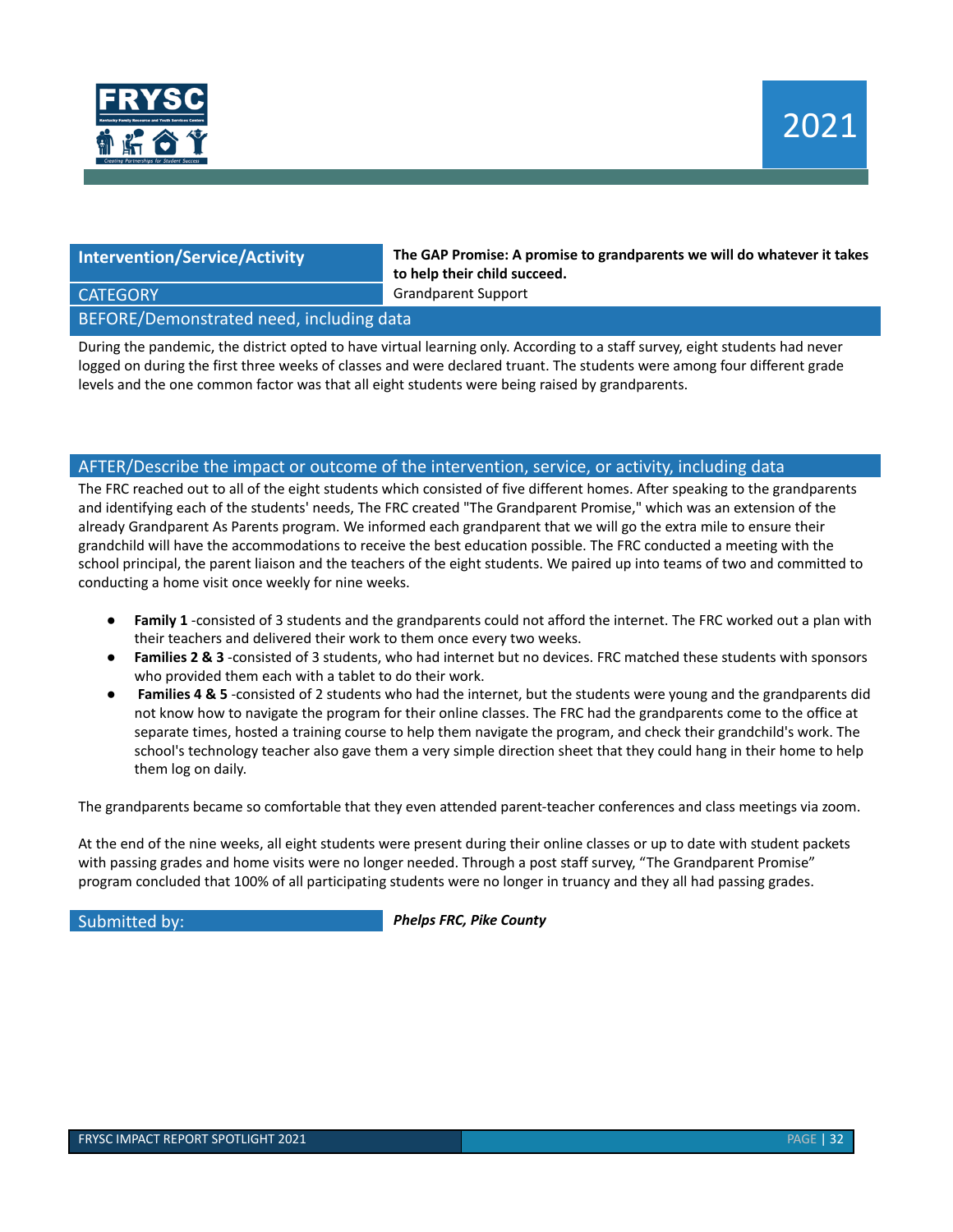

### **Intervention/Service/Activity Shake those Germs**

CATEGORY **Health** 

BEFORE/Demonstrated need, including data

The pre-survey showed:

- 50% of the students were not sure how to properly wash their hands.
- 65% of the students did not think that you needed to wash your hands before eating.
- 60% of the students did not think that germs flew everywhere when you sneezed.
- 65% of kids thought that you could see germs on surfaces.

#### AFTER/Describe the impact or outcome of the intervention, service, or activity, including data

The FRC and the school counselor partnered to give the students a concrete example about how germs are spread. Our goal was for students to see how easy it is to spread germs. Our school counselor read the book Sick Simon by Dan Krall, which describes a student that is sick and how he spread his germs to other students in his class not realizing how easy his sickness was being spread. To give a concrete example of how germs spread, our counselor sprayed cooking spray on her hands and put glitter on them to show the class. Two students volunteered to come up to show the other students how easy the glitter was spread from one student to the next. She had them wipe the glitter off with just a paper towel. They were unable to get the glitter off, so she had them wash their hands with warm soapy water for 20 seconds.

After the lesson:

- 100% of the students understood how to properly wash their hands.
- 100% of the students realized that they should wash their hands before they eat.
- 100% of the kids knew that they needed to cover their sneezes.
- All of the kids understood that you could not actually see real germs.

Submitted by: *Foust FRC, Owensboro Independent*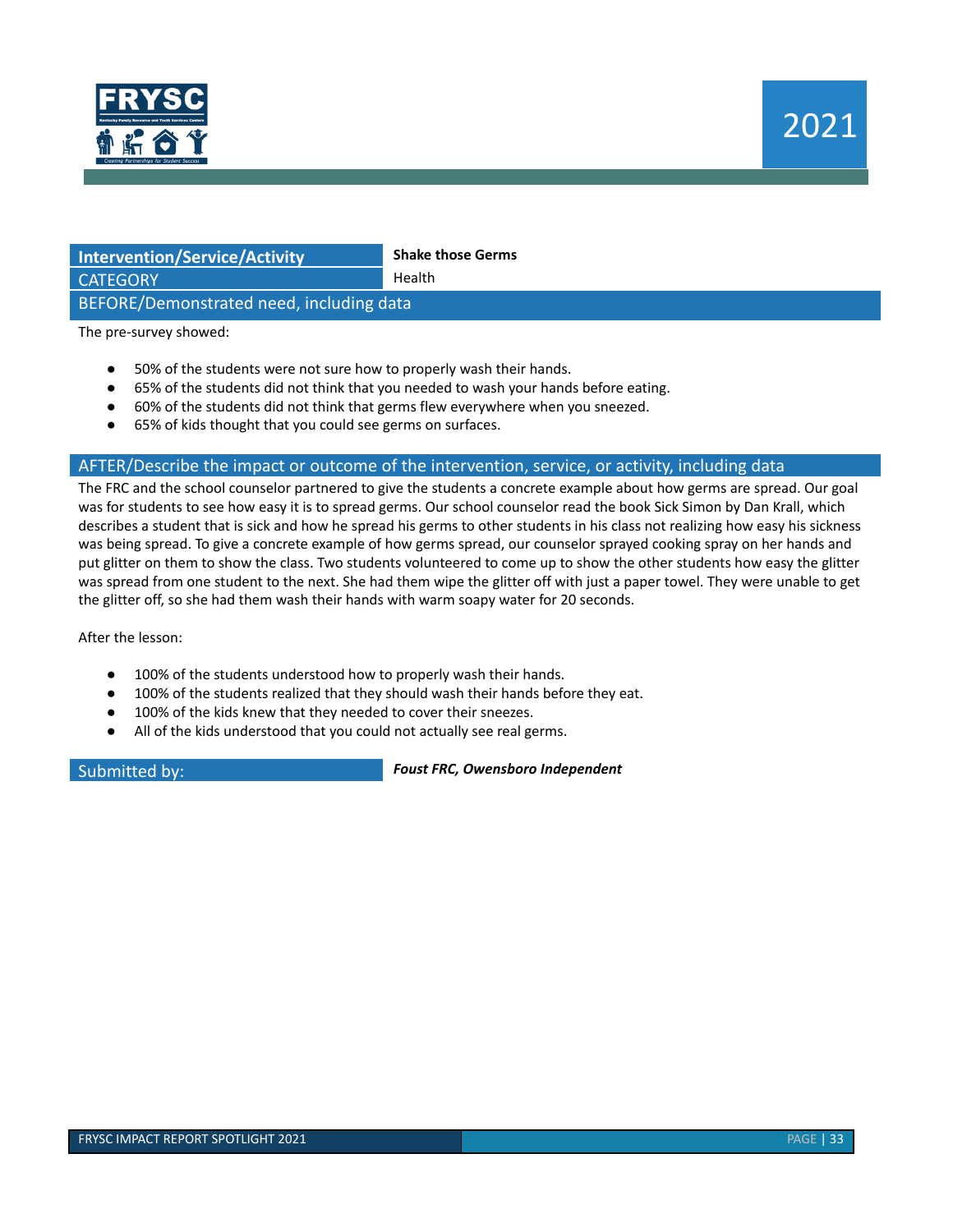

**Intervention/Service/Activity Exploring the World of Cooking - Cooking/Health After School Family Activity** CATEGORY **Example 2018** Health/Nutrition

#### BEFORE/Demonstrated need, including data

In the 2019 FRC Parent and Staff Surveys, poor nutrition was reported by parents and teachers alike as one of the top 3 health issues that interfere with learning. In addition, in the 2019 FRC Parent Survey, 26% of parents said they felt there was a need for more after school and summer enrichment. Due to this demonstrated need, we decided to offer a series of 6 after school and summer enrichment sessions that taught 3rd and 4th grade students the importance of healthy nutrition and exercise while teaching some basic cooking skills. This Exploring the World of Cooking Class included ingredients and a recipe for students to prepare with their families while learning about nutrition and other cultures.

On a pre-survey, 57% of students reported that they only ate vegetables 1-3 times a week and 71% reported they only ate fruit 1-3 times a week for a snack. Only 14% of students reported they would try new foods when offered, and 43% said they never read nutrition labels.

#### AFTER/Describe the impact or outcome of the intervention, service, or activity, including data

18-20 students participated in each class. After the series of 6 classes, students were given a post survey to determine impact. The post survey:

- 50% of students reported they ate vegetables 2 or more times a day.
- 67% reported they ate fruit 4-6 days a week for a snack.
- 67% of students said they would try new foods when offered.
- 33% said they always read nutrition labels.
- 50% said they read nutrition labels sometimes.
- 100% of students reported that the Exploring the World of Cooking Class taught them new cooking skills they will use again.
- 83% said they have learned how to make healthier food choices through the program.

Submitted by: *Owen Co. FRC*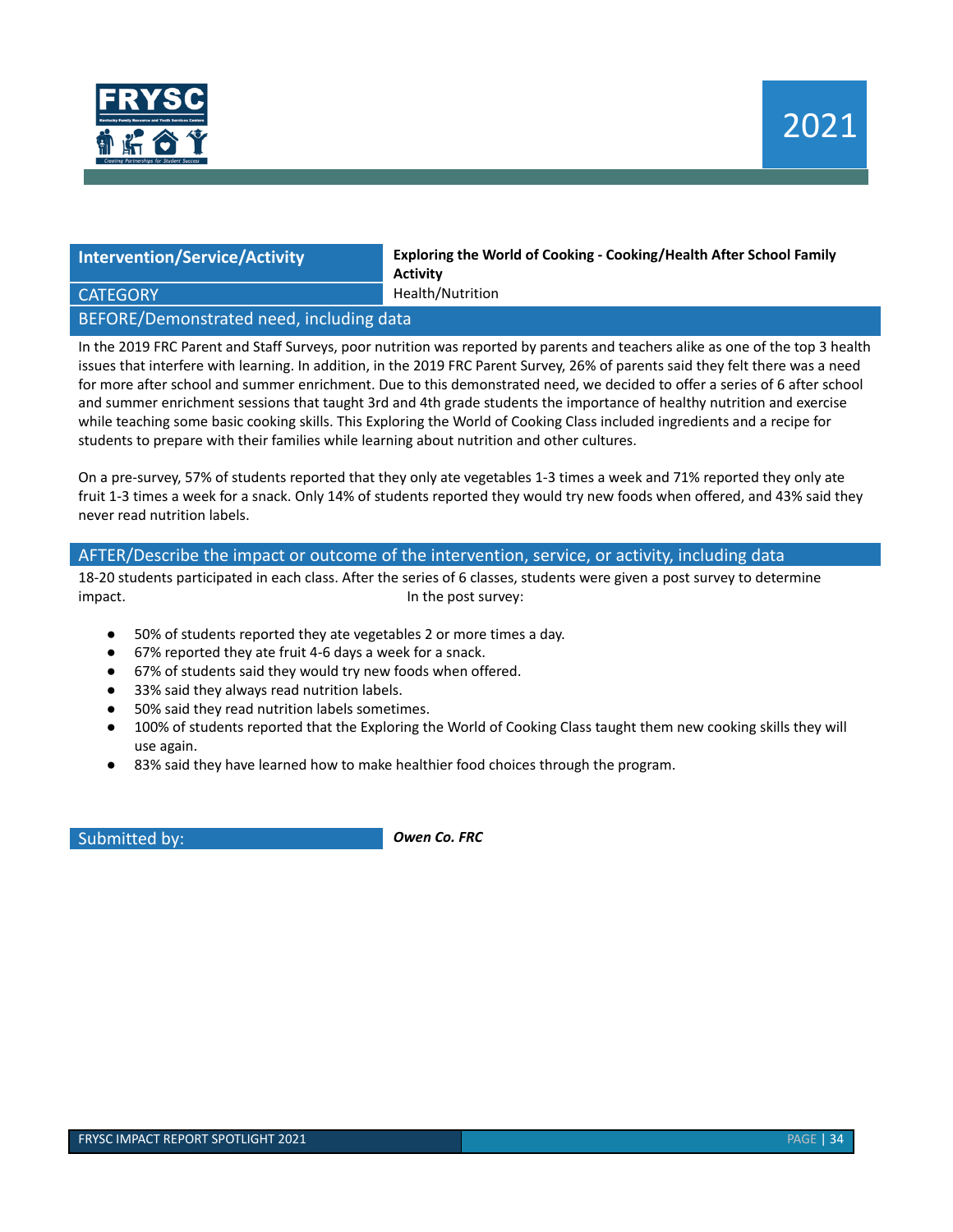

### **Intervention/Service/Activity OMES kindergarten camp** CATEGORY **Kindergarten Readiness**

BEFORE/Demonstrated need, including data

Students were invited to participate for two consecutive weeks, 8 days Monday - Thursday, for a kindergarten readiness camp. Pre-tests measured students' knowledge in four areas: letter recognition, number recognition, shape recognition and counting to 100. Sixty-eight (68) students enrolled in at least one week of camp. For many, this was their first experience in a school setting.

#### AFTER/Describe the impact or outcome of the intervention, service, or activity, including data

An average of 55-56 students attended each day. We collected pre and post data on 66 of the students who attended:

61% increased letter recognition 65% increased number recognition 61% increased shape recognition 64% were able to count higher toward 100

Per teacher observation after school started, these students were more acclimated to school, which included the school building, the staff and school procedures. School staff were able to build relationships with parents, which improved communication throughout the year. Students improved academically and socially after the two weeks of OMES Kindergarten Camp.

Submitted by: *3B-Old Mill/Crossroads FRC, Bullitt County*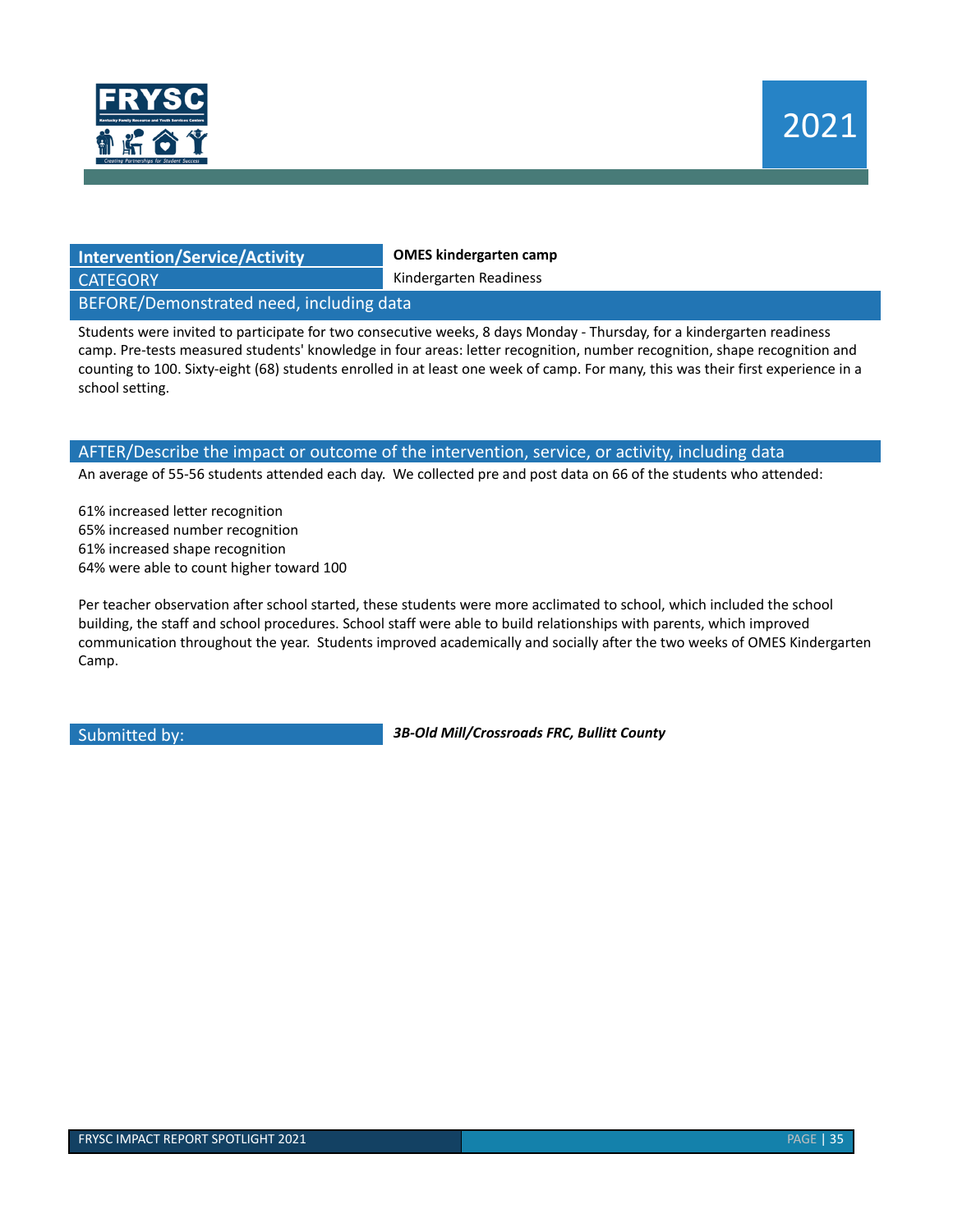

| <b>Intervention/Service/Activity</b> |  |
|--------------------------------------|--|
| CATEGORY                             |  |
| BFFORF/Demonstrated need. includin   |  |

**Intervention/Service/Activity Born Learning /Kinder Ready**

Kindergarten Readiness

BEFORE/Demonstrated need, including data

We started this program with the goal that our incoming Kindergarten students will be more prepared for school and have the knowledge necessary to succeed. In 2014-15 only 40.6% of students who entered Kindergarten were considered "ready". This is when we decided we needed to do more in the community to work with parents and better prepare our students.

#### AFTER/Describe the impact or outcome of the intervention, service, or activity, including data

With Born Learning/ Kinder Ready we work with local daycares and Head Start to meet with parents, usually on a monthly basis. We share information about what they should be working with their children at home and age-related expectations. We also talk about the importance of reading with their child daily.

As of 2020-2021 the percentage of students who are ready for Kindergarten has increased to 56.8%. We feel this program is doing what it is meant to do, and the parents are involved and learning from different community partners. We typically serve around 25 parents monthly with this program.

Submitted by: *Cumberland Co. FRC*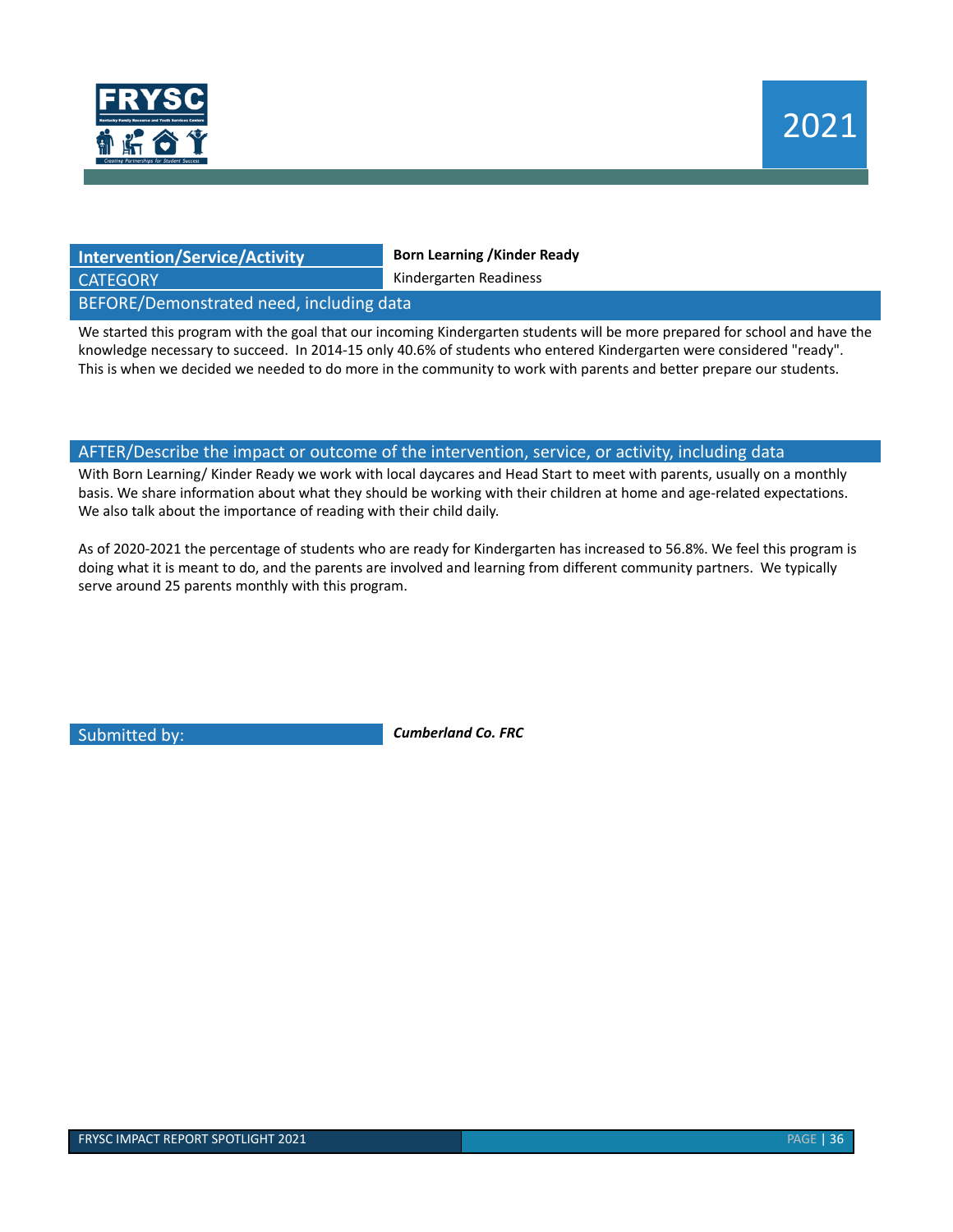

## **Intervention/Service/Activity Virtual Kinder Camp** CATEGORY **Kindergarten Readiness**

BEFORE/Demonstrated need, including data

According to Brigance Testing and teacher interviews, 71% of children enrolled in Dorton Elementary Kindergarten in 20/21 were lacking the skills needed to begin and succeed in Kindergarten.

### AFTER/Describe the impact or outcome of the intervention, service, or activity, including data

Virtual Kinder Camp was held in August 2020 with 3 sessions. Live videos were recorded and posted to the 2020 Kinder Camp Facebook Group with our 20/21 Kindergarten parents and students, so working parents could do the sessions at their convenience with their students.

The first session was a story with Mrs. Johna Wright (Where the Wild Things Are), which included a coloring sheet and a copy of the book for each child. The second session was a turtle craft with Mrs. Alisa Hurley, FRYSC Coordinator, along with a lesson about how wild turtles survive the winter. The topic of the third session hosted by Mrs. Amber Davis was "What to look forward to for my first day of school" using "I'm Ready for School" Activity Books provided for each child.

The FRYSC provided all supplies and activity packs for the parents to pick up the week before Kinder Camp started. Each separate activity was in a large ziploc bag labeled with the session number. Tote bags were provided for each child with all craft supplies, books and information for parents. Children posted pictures of their finished crafts and activities in the comments of each session.

Post-activity interviews indicate that parents felt that Virtual Kinder Camp increased Kindergarten preparedness for both students and parents. Students were more at ease to start their first day of Kindergarten, as well as being better prepared to navigate Virtual Learning when necessary.

According to the MAP (Measure of Academic Progress) year end report, Kindergarten students had a 13.3% growth in math skills and a 14.7% growth in reading from the beginning to the end of their Kindergarten year, most of which was done virtually.

Submitted by: *Dorton FRYSC, Pike County*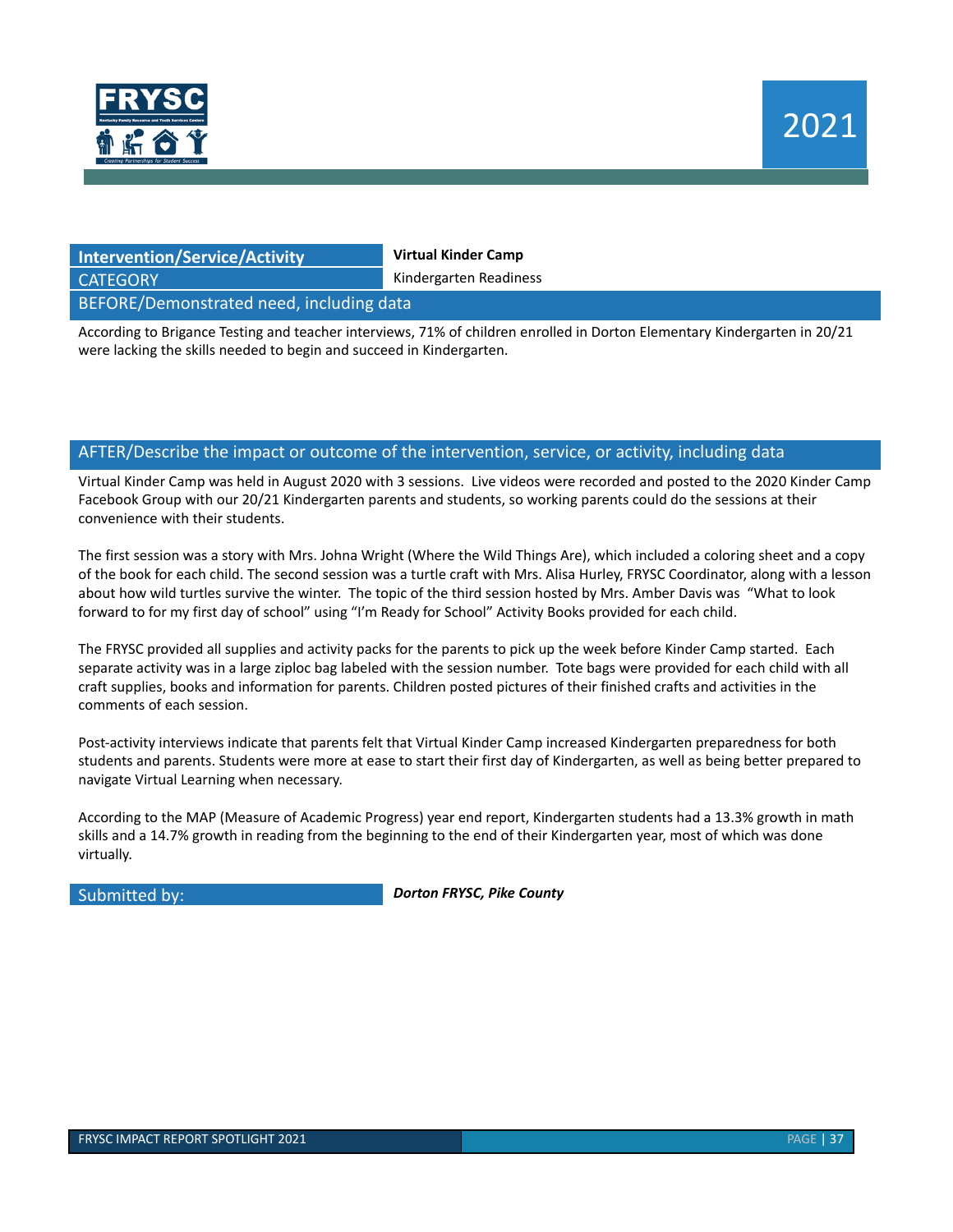

# CATEGORY **Kindergarten Readiness**

**Intervention/Service/Activity Born Learning Kindergarten Readiness Program**

BEFORE/Demonstrated need, including data

According to the Brigance screening tool in 2019, 34% of students scored ready for kindergarten. 62% scored ready with intervention, and 4% scored ready with enrichment.

A pretest was provided to Born Learning participants composed of 17 questions based on the Born Learning curriculum related to early learning, building relationships, managing emotions, literacy, health, learning styles, and routine. Scores on the pre-test averaged 75.59% correct.

#### AFTER/Describe the impact or outcome of the intervention, service, or activity, including data

During the fall of 2020, Middlesboro FRC provided a hybrid Born Learning series. Families received an activity and meal kit every Tuesday. They would then log into Google Classroom for pre-recorded guest speakers, instructions for the weekly activity, and weekly videos from the FRC covering each topic. On Thursdays, families participated in a Google meet to share what they learned and discuss questions that came up.

After completing the program, families were given a post-test with the same 17 questions on the pretest in a new order. Scores on the post-test averaged 91.91% correct.

Submitted by: *Middlesboro FRC, Middlesboro Independent*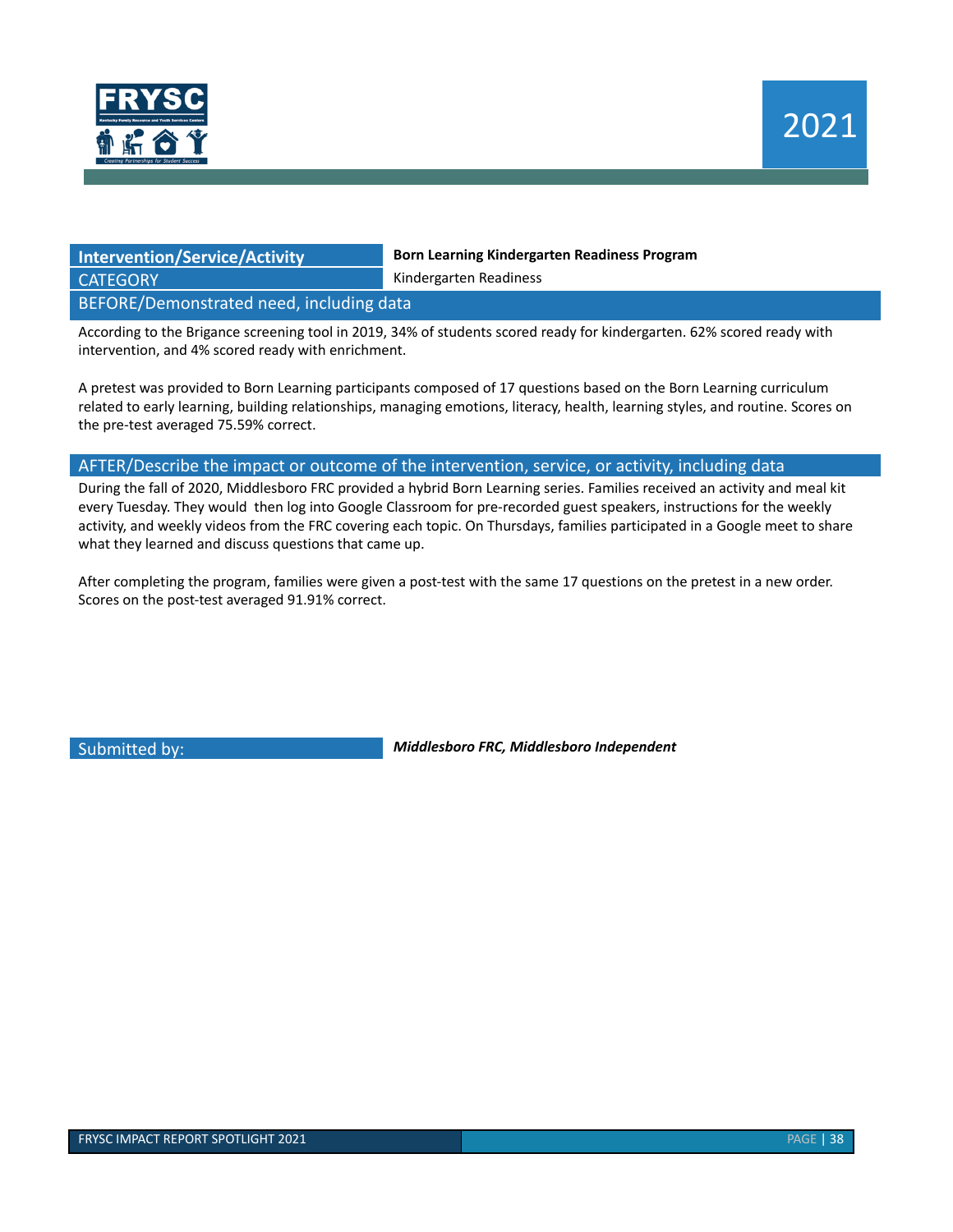

| Intervention/Service/Activity        |  |
|--------------------------------------|--|
| CATEGORY                             |  |
| REEORE/Domonstrated nood including a |  |

**Intervention/Service/Activity Adulting Class for high school seniors**

emonstrated need, including data

High School seniors need basic life skills when entering adulthood. Many students indicated a need for these types of skills before attending the class. Successful transition into college or the workforce requires knowledge of these skills.

#### AFTER/Describe the impact or outcome of the intervention, service, or activity, including data

Life Skills

The 2 day program was taught to 28 graduating seniors and included a series of 10 sessions. Outcomes reported were:

-89% planned to use dining etiquette protocols to create positive impressions

- -93% planned to utilize soft skills to contribute to a more efficient and productive workplace
- -93% planned to utilize etiquette practices to improve verbal, written and electronic communication practices

-82% felt capable of making a budget

-75% felt capable of making simple home and vehicle maintenance.

Submitted by: *KAPS FRYSC, Hickman County*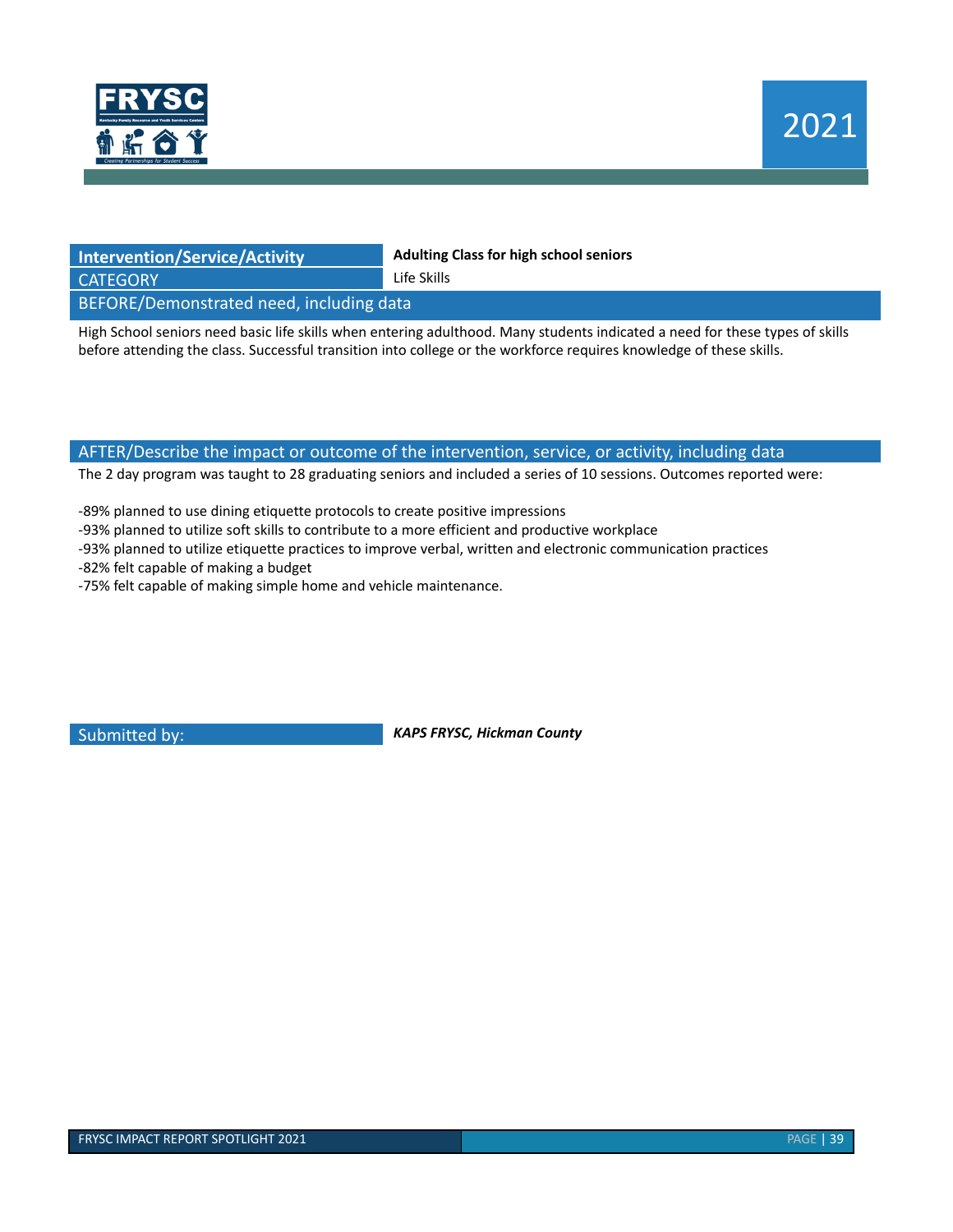

| <b>Intervention/Service/Activity</b>     | Summer Math Skills - Math flashcard program |  |
|------------------------------------------|---------------------------------------------|--|
| <b>CATEGORY</b>                          | Math                                        |  |
| BEFORE/Demonstrated need, including data |                                             |  |

After consulting with the school principal, we determined a need for more summer enrichment opportunities geared toward increasing math skills. We targeted the 60 students who were in the spring math tutoring group. This group was formed based on state assessment data, grades and parent desire. We tested each student for 1 minute using math flashcards specific for their grade level (ie. Kindergarten: subitizing, 1st: addition, 2nd: addition and subtraction).

#### AFTER/Describe the impact or outcome of the intervention, service, or activity, including data

Out of the 60 students, 44 increased their scores, 4 decreased their scores, and 12 moved/changed schools. Our FRYSC purchased a set of flashcards for each student and sent it home with a letter in the spring. We also purchased Air Raid passes for the involved students as an incentive to practice and increase their score. We gave them out after the post-test. As a grand prize, to encourage practice and an active lifestyle, we purchased a bicycle and helmet for one randomly-selected student out of the group whose scores increased. The program impacted at least 60 students, and potentially their caregivers and siblings at home.

Submitted by: *East Bernstadt FRYSC, East Bernstadt Independent*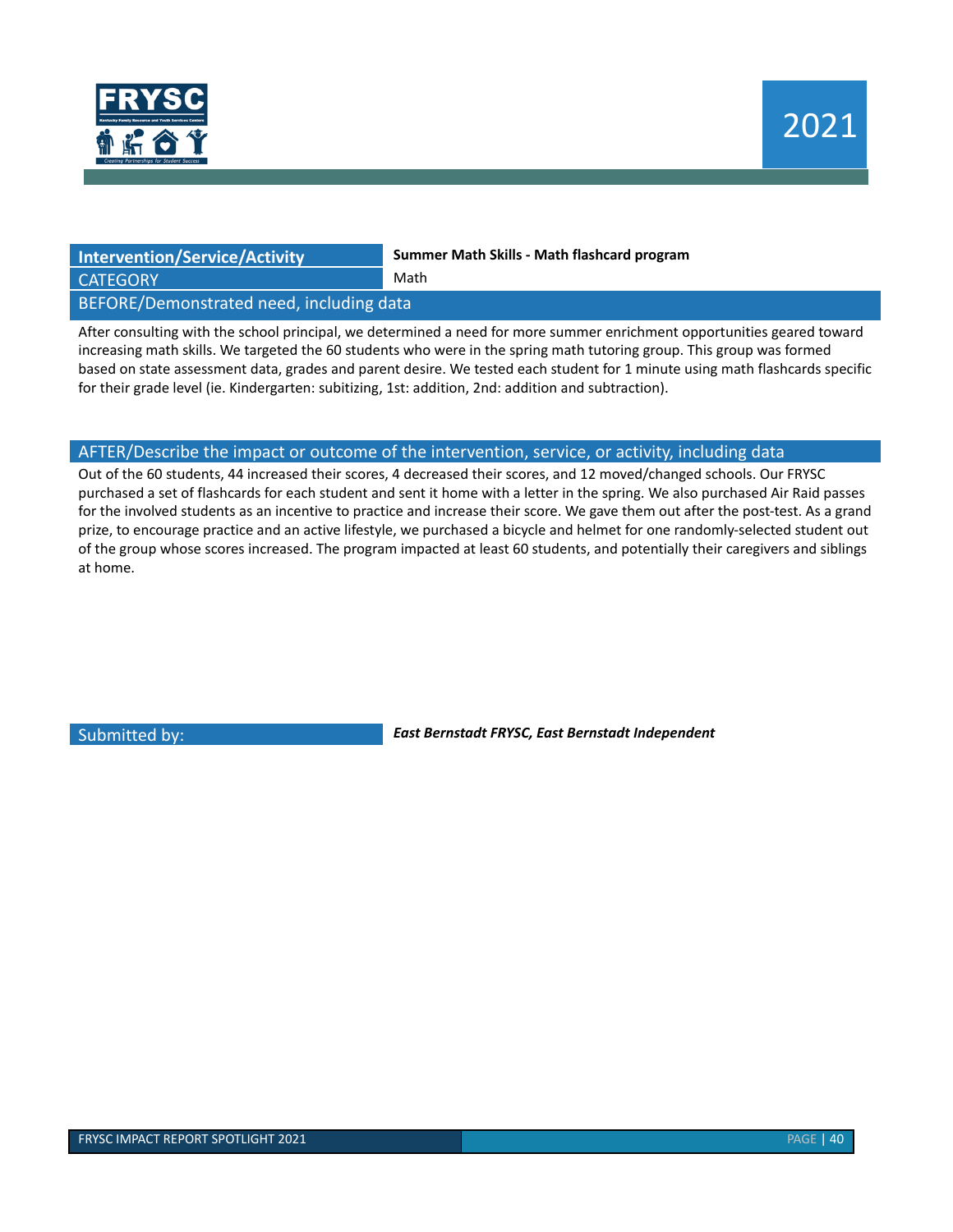

| ntervention/Service/Activity                     | Sum  |
|--------------------------------------------------|------|
| <b>CATEGORY</b>                                  | Matl |
| etch polinium haad in induding data termine data |      |

**Intervention/Service/Activity Summer Camp SAFARI - summer program**

h/Reading/Summer Enrichment

BEFORE/Demonstrated need, including data

Due to COVID, many students were experiencing social isolation and loss of academic skills in reading and math. Teachers were asked to identify students that were most in need of academic and social emotional support during the summer months in order to refer them to our summer program.

#### AFTER/Describe the impact or outcome of the intervention, service, or activity, including data

The Adair School District, Adair Elementary School, Camp SAFARI 21st CCLC and The Community Connection FRC partnered to provide an intensive 4 week summer day camp focusing on reading, math and social emotional learning.

Sixty students attended the camp and results at the conclusion were as follows:

- 88% of the students showed gains in math skills (Pre/Post test).
- 98% of students increased their "word per minute" reading skills with 60% of them increasing more than 10 words per minute.
- Our social emotional survey indicated that 90% of students reported making at least 1 new friend during Summer Camp SAFARI.

The FRC coordinator worked each day of the camp, provided funding for staff for the program, provided math materials, guest speakers and social emotional learning opportunities for students.

Submitted by: *Community Connection FRC, Adair County*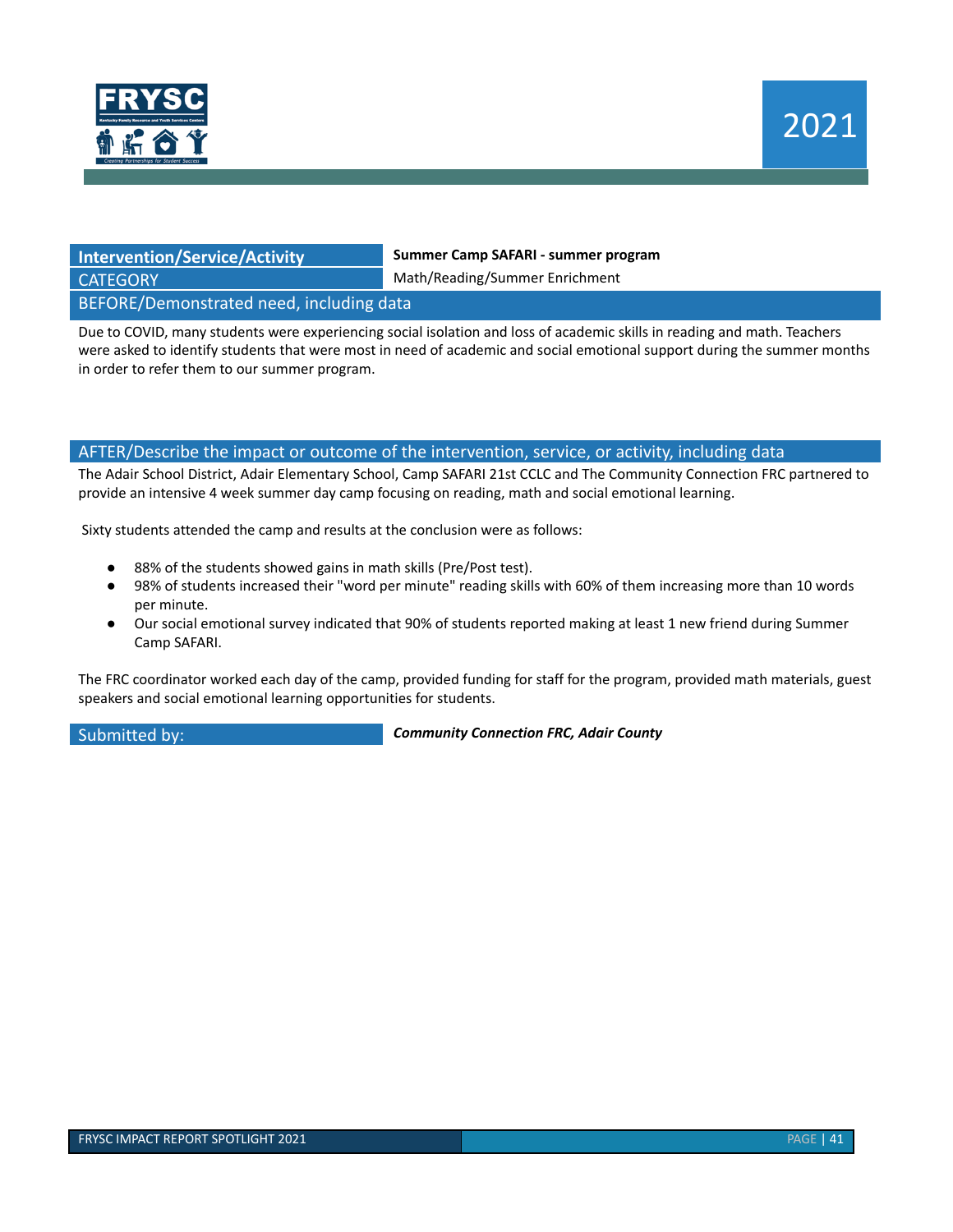

### **Intervention/Service/Activity Mental Health Services** CATEGORY **Mental Health**

BEFORE/Demonstrated need, including data

During a difficult time (Covid) and students in and out of school, The Tornado S.T.A.R. YSC discovered an increased need for school based counseling services for students. Paducah Independent School District has partnered with Four Rivers Behavioral Health and Mountain Comprehensive Care Center to offer school based services for students who deal with issues such as fitting in, stress, anger, sadness, or anxiety. Both agencies have offices set up and have received over 40 new referrals for the 2021 school year.

#### AFTER/Describe the impact or outcome of the intervention, service, or activity, including data

The Tornado S.T.A.R. YSC has tracked 40 students in school based services for attendance, stress, anxiety, behavior, and grades. Students were tracked for over a month.

- Students with no comparative information from the previous year 30
- Students who improved behavior and less referrals 15
- Students who improved their stress and anxiety 13
- Students who improved their self-esteem 20
- Students who improved grades 17
- Of the 40 students tracked 20 students improved in all areas -50%
- An improvement on some level for 75% of students involved in on-site school based counseling.

Submitted by: *Tornado S.T.A.R. YSC, Paducah Independent*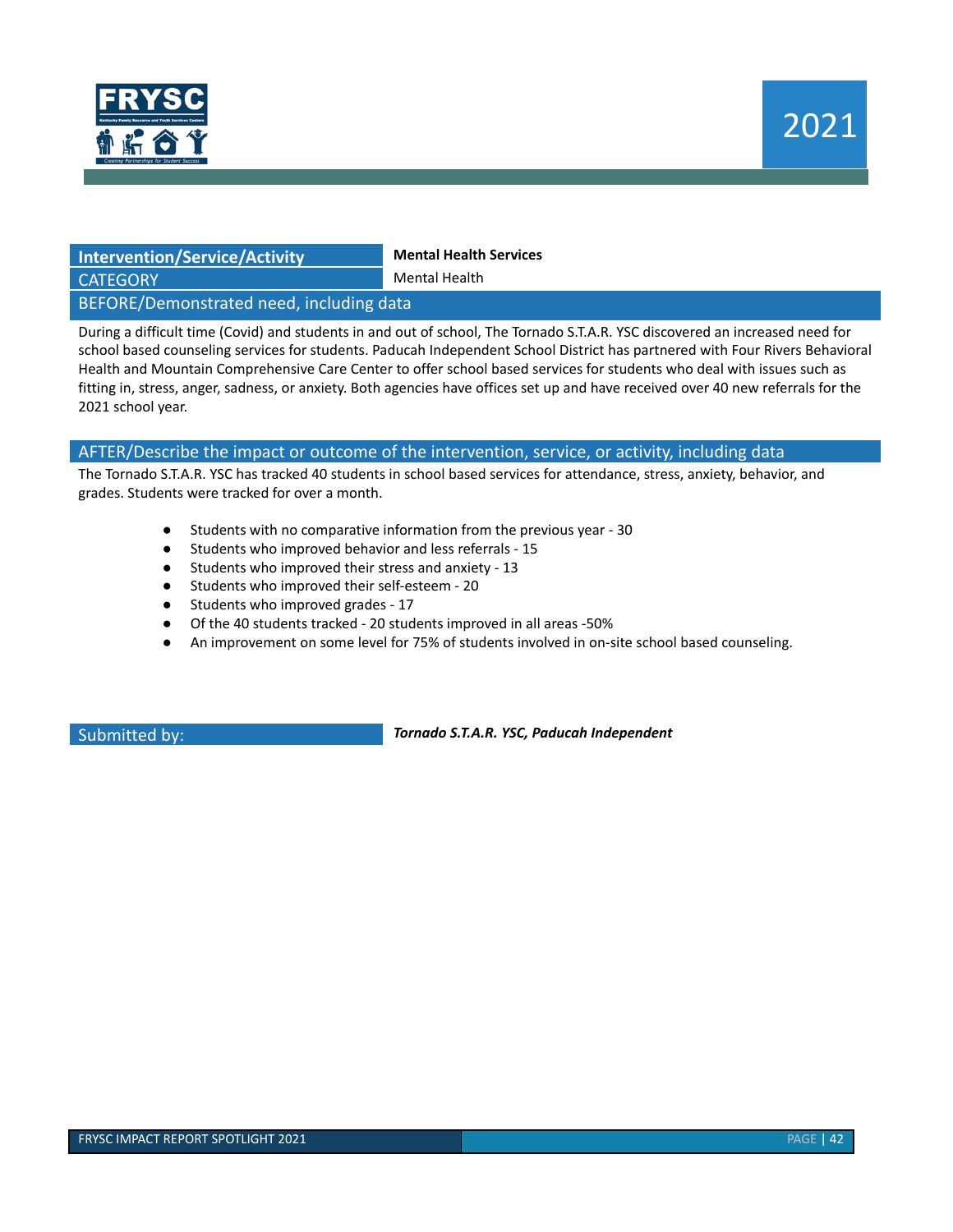

## **Intervention/Service/Activity School Based Counseling Services CATEGORY** Mental Health

BEFORE/Demonstrated need, including data

The North Hardin High School (NHHS) YSC has noted increased need in the area of Mental Health Counseling, especially during the months/year of the pandemic. The YSC Student Needs Survey indicated that students see a need for counseling services and programs that focus on self-esteem and social skills. There were 589 (or 37%) of the NHHS student body who received individual or group assistance with Mental Health issues in 2019-2021.

#### AFTER/Describe the impact or outcome of the intervention, service, or activity, including data

The NHHS YSC tracked 49 out of 71 students in school based counseling services for attendance, behavior, and GPA. Students had to have at least 4 months of consistent services to be tracked.

- Students with no comparative information from the previous year **7**
- Out of 49 students, 8 improved or maintained in all 3 areas **16.33%**
- Out of 49 students, 31 students improved or maintained in at least 2 of the tracked areas **63.27%**
- Out of 49 students, 46 students improved or maintained in at least 1 of the tracked areas **93.88%**
- Students who declined in 2 or more areas **13**
- Students who improved or maintained in attendance and GPA **11**
- Students who improved or maintained in attendance and behavior **15**
- Students who improved or maintained in GPA and behavior **22**

Submitted by: *North Hardin YSC, Hardin County*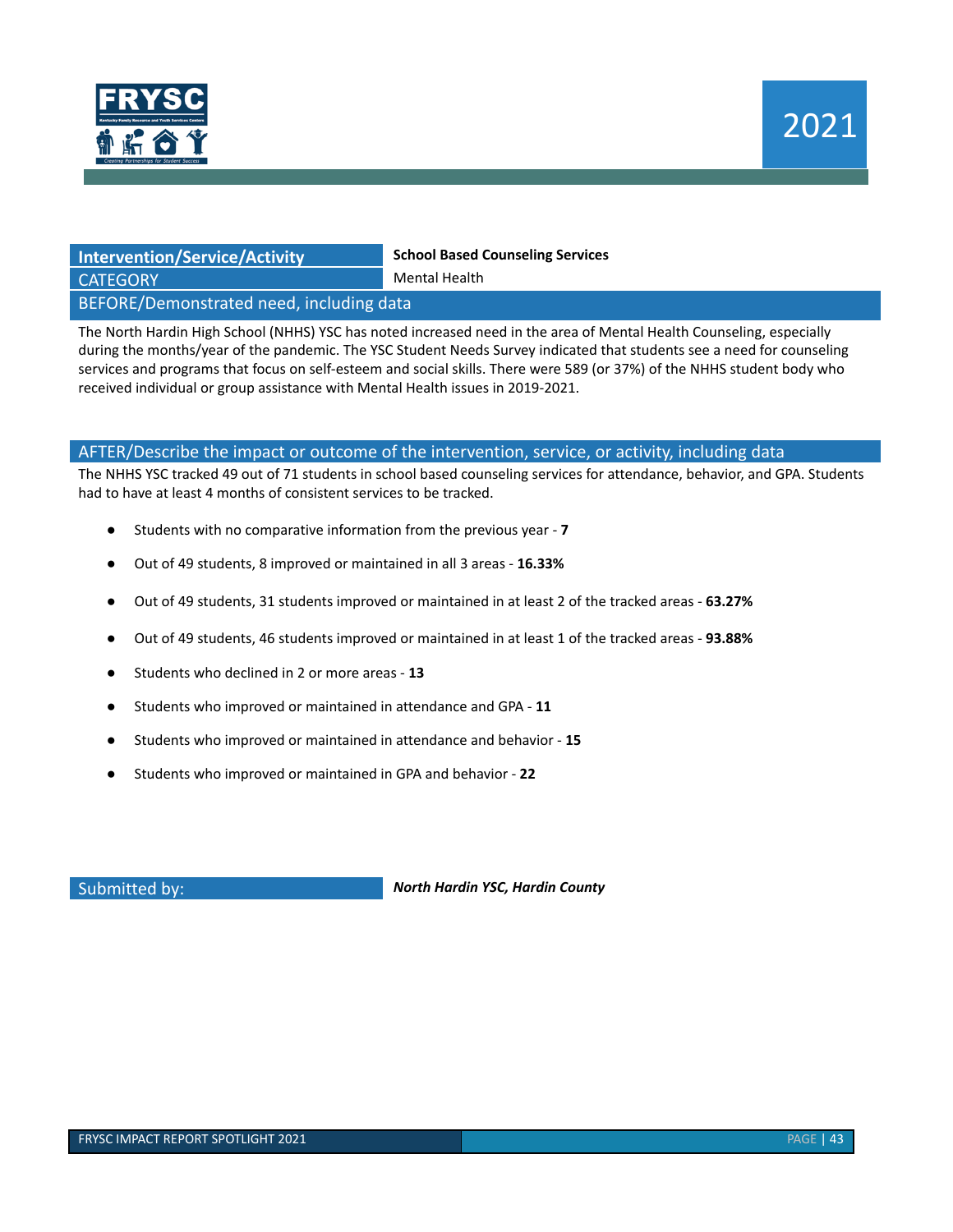

| <b>Intervention/Service/Activity</b>     | Sunshine Group-For kids that scored high on internalizing factors |  |
|------------------------------------------|-------------------------------------------------------------------|--|
| <b>CATEGORY</b>                          | Mental Health                                                     |  |
| BEFORE/Demonstrated need, including data |                                                                   |  |

The demonstrated need was an intervention for our students who scored high on internalizing factors on our PBIS SRSS screener. This is how many students scored high in internalizing factors on the SRSS.

- 9 students in 5th grade
- 16 students in 4th grade
- 9 students in 3rd grade
- 8 students in 2nd grade
- 6 students in 1st grade
- 3 students in Kindergarten

#### AFTER/Describe the impact or outcome of the intervention, service, or activity, including data

The FRC and guidance counselor started a 5-week group named the Sunshine Group to help students with coping skills and ways to regulate their feelings. We separated 2 groups into a primary and intermediate group. We taught them the zones of regulations and how to get themselves to the green zone.

Overall, we saw a 31/51 - 61% success rate as these students decreased in their internalizing factors score.

|  | 5th grade | 4 of 9 | 44% |
|--|-----------|--------|-----|
|--|-----------|--------|-----|

- 4th grade 7 of 16 44%
- 3rd grade 7 of 9 78%
- 2nd grade 4 of 8 50%
- 1st grade 6 of 6 100%
- Kindergarten 3 of 3 100%

Submitted by: *East Daviess County FRC*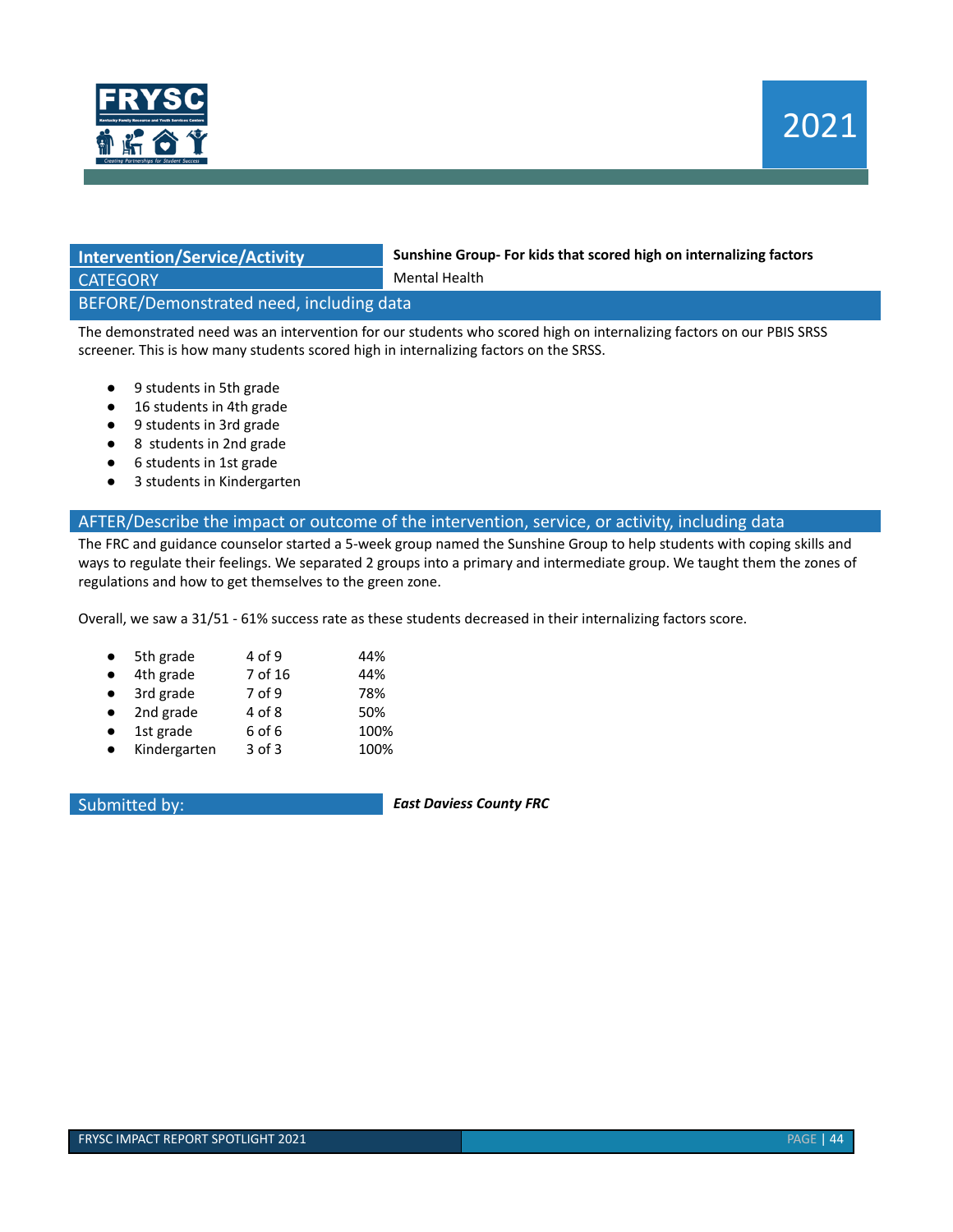

**Intervention/Service/Activity TMRW (Teen Mental Resilience and Wellness) Club – Learned mental health coping strategies** CATEGORY **Mental Health** 

### BEFORE/Demonstrated need, including data

On the needs assessment survey, 90.6% of parents listed mental health and anxiety as the top health issue among students. The top three social and emotional issues listed by teachers and students were as follows:

Teachers: 70% listed anxiety and depression 52% listed self esteem issues

Students: 37% reported anxiety 33% reported self esteem issues 27% reported mental health

According to the 2018 KIP survey, our school district had higher percentages than the region and state in all of the following categories: psychological distress, hopelessness, depression, worthlessness, self-harm, suicidal ideation, suicide plan, and suicide attempts. The 10th grade report was almost double the regions and states report in all categories.

#### AFTER/Describe the impact or outcome of the intervention, service, or activity, including data

The YSC coordinator and the student leaders would conduct the TMRW club meetings in the library once a week for 35 minutes before school. All OCHS students were invited to participate. Approximately 15 students attended each meeting. Speakers educated students on different mental health/coping skills such as art therapy, yoga, pet therapy, and journaling. At each meeting students received different coping mechanisms such as stress balls, fidgets, journals, and art supplies. TMRW club leaders also placed flyers in the restroom stalls called TOILET TALK. These flyers informed students how to breathe, relax and other coping skills.

-100% of the students surveyed reported they learned new coping techniques.

-100% of the students reported they tried coping techniques when they were stressed.

-85% of the students reported they were able to help a friend or family member with the skills they learned.

-71% of the students were able to cope on their own without leaving the class to get help.

Submitted by: *Eagles Nest YSC, Ohio County*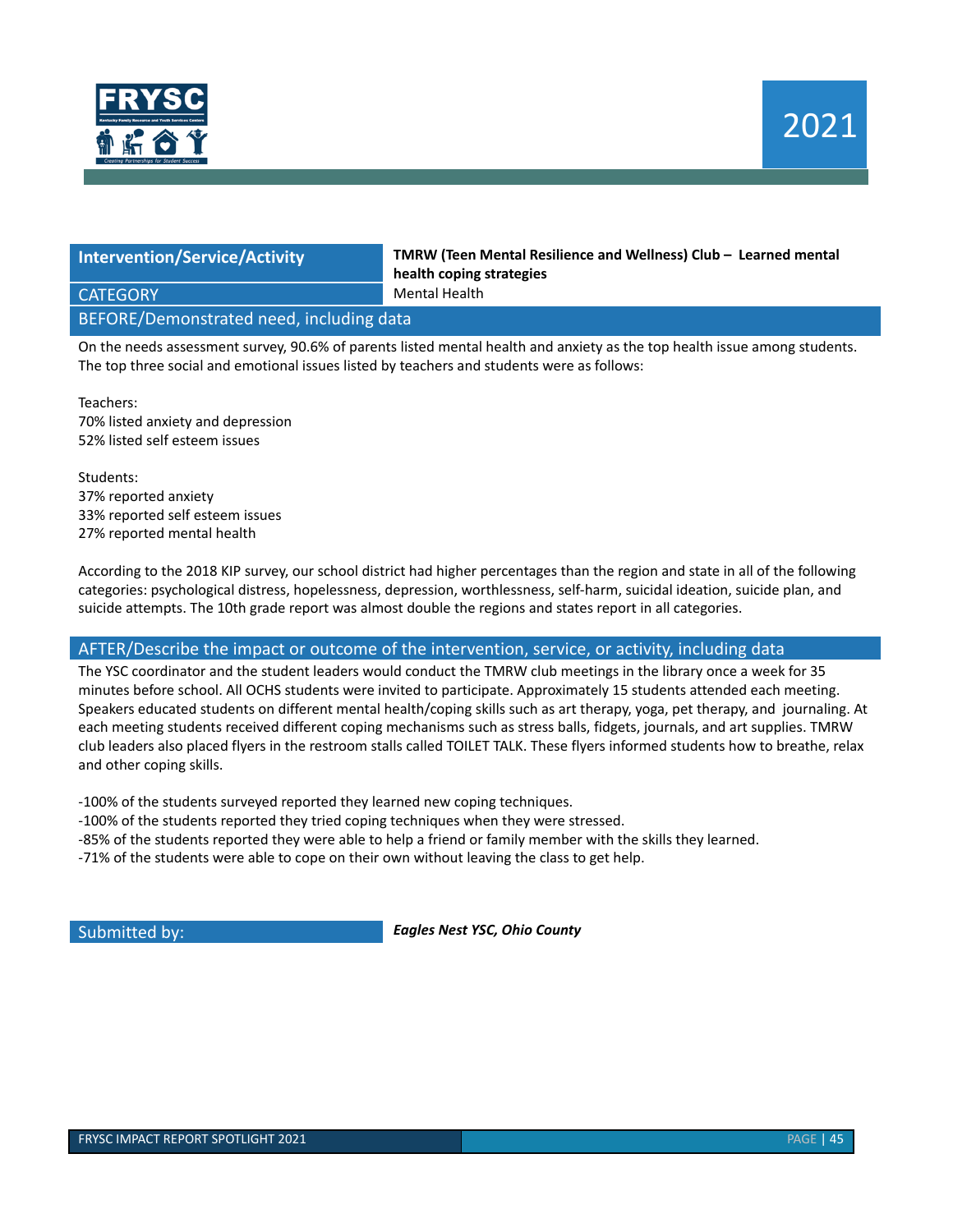

| <b>Intervention/Service/Activity</b>     | <b>Mindfulness Group</b> |  |  |
|------------------------------------------|--------------------------|--|--|
| <b>CATEGORY</b>                          | Mental Health            |  |  |
| BEFORE/Demonstrated need, including data |                          |  |  |

There were a number of students whose behavior and chronic absenteeism was negatively affecting academic performance. The YSC director compiled data on the top 10 students referred to the YSC for mental health and behavior in the previous school year. The data showed that all 10 students had issues with anxiety causing them to miss school, act out in the classroom setting and have poor academic performance.

#### AFTER/Describe the impact or outcome of the intervention, service, or activity, including data

The Trauma Team met to decide how to best assist these students. The top 10 students were selected to receive targeted intervention.

Interventions included phone calls to parents, contact with outside therapists, and face to face meetings to share the data. There was discussion about the importance of mental health interventions within the school setting and a 10-week mindfulness group in order to improve attendance and the students' ability to stay in the classroom.

In week 5 of the 10-week session, improvements were noted in the students' ability to stay in the classroom. All 10 students showed an improvement in their academic performance. Data was collected from progress reports and report cards in Infinite Campus. Eight (8) out of 10 students showed a 75% increase in attendance.

Submitted by: *Bellevue YSC, Bellevue Independent*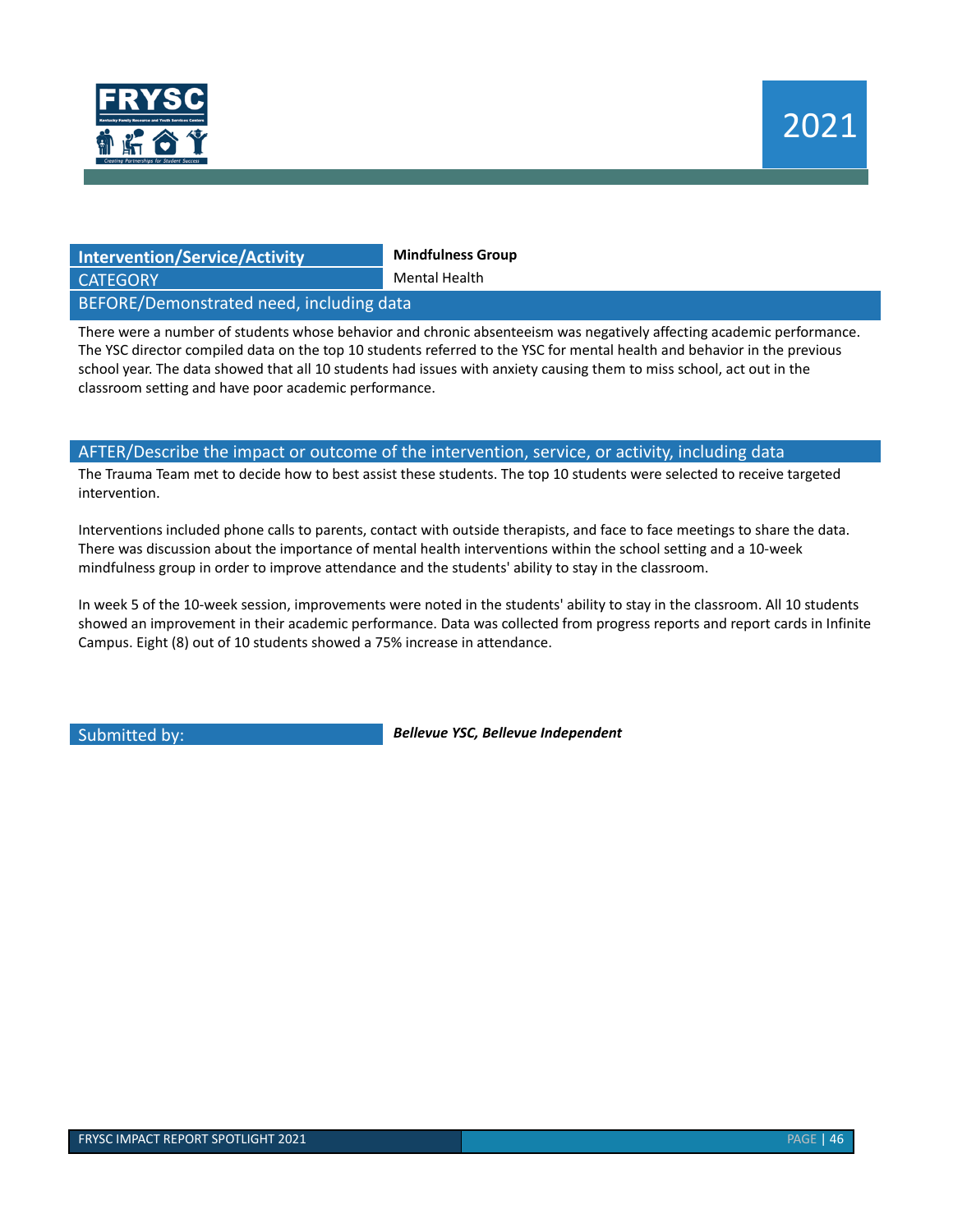

## **Intervention/Service/Activity Mill Creek Grief Relief Program** CATEGORY Mental Health/Grief

#### BEFORE/Demonstrated need, including data

During the 20-21 school year the FRC assessed that there were 10 students with 10 or more days of non-participation during NTI due to immediate deaths in their family. Lack of participation led to many of these students falling behind on assignments, disengaged and feeling disconnected from their peers and school support.

The Mill Creek Grief Relief Program was created and facilitated by the FRC in collaboration with the school counselor and mental health practitioner to cultivate a social emotional support program for students that had experienced a loss of an immediate family member.

This 6 week grief counseling program provided students with strategies for coping with their loss and a better understanding of grief. Each session allowed our team to connect with teachers and parents for weekly updates. This ensured students had a safe space to feel valued, build peer social connections, and discuss their feelings and emotions while helping them discover ways to ease the grieving process.

In addition, the program incorporated literacy support through the social emotional learning activities, peer relation support through arts and resources for parents.

#### AFTER/Describe the impact or outcome of the intervention, service, or activity, including data

After the conclusion of the 6 weeks, attendance amongst the 10 students increased by 85%, leading to completion of academic comparison from the initial start of the 2020-2021 school year.

The FRC personally reached out to meet with parents/guardians of the students to build a sense of community and offer support and resources pre and post the grief relief program. The FRC made home visits to complete porch drop-offs of materials needed to perform the weekly activities such as: grief pamphlets, paint for art therapy related activities, keepsake boxes, literature, stuffed lions, and memory lanterns.

All 10 students rated the program a 5 out of a 5 that they strongly agree that the program supported their emotional and academic needs.

Submitted by: *Mill Creek FRC, Jefferson County*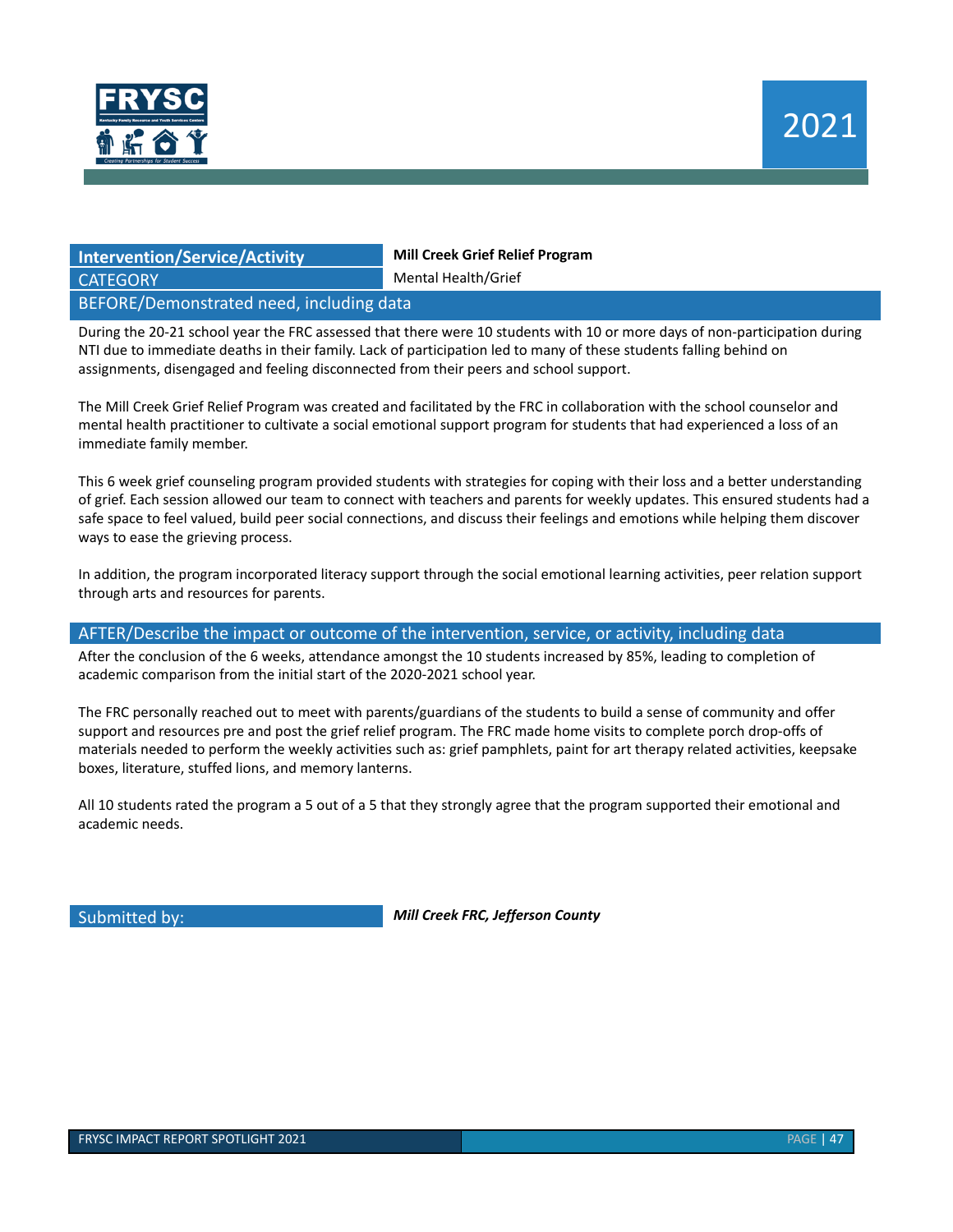

| <b>Intervention/Service/Activity</b> |  |                                                                                                                 |  |  |
|--------------------------------------|--|-----------------------------------------------------------------------------------------------------------------|--|--|
| CATEGORY                             |  |                                                                                                                 |  |  |
| -------                              |  | the contract of the contract of the contract of the contract of the contract of the contract of the contract of |  |  |

**JBT/Therapy/Mentoring** Mentoring/Attendance

BEFORE/Demonstrated need, including data

Students selected to participate in this program were disconnected from the virtual learning process. Of the ten participating students, eight were failing all classes and non-responsive to teacher contact. The non-traditional instruction format was difficult for all families, but exponentially more for our "at-risk" populations.

#### AFTER/Describe the impact or outcome of the intervention, service, or activity, including data

After being identified as severely at-risk during virtual learning, the YSC exhausted all measures to make contact with the students and families. These students were monitored via the YSC Coordinator, and the JBT program facilitator. Check-ins, encouragement, mentoring, and counseling helped each student reconnect to their virtual learning formats.

All ten (10) participants raised at least three grades from failing to passing. Each student also expressed their appreciation for not being forgotten as they were experiencing a variety of depression related emotions and in need of basic and virtual needs assistance.

Submitted by: *Eastern HS YSC, Jefferson County*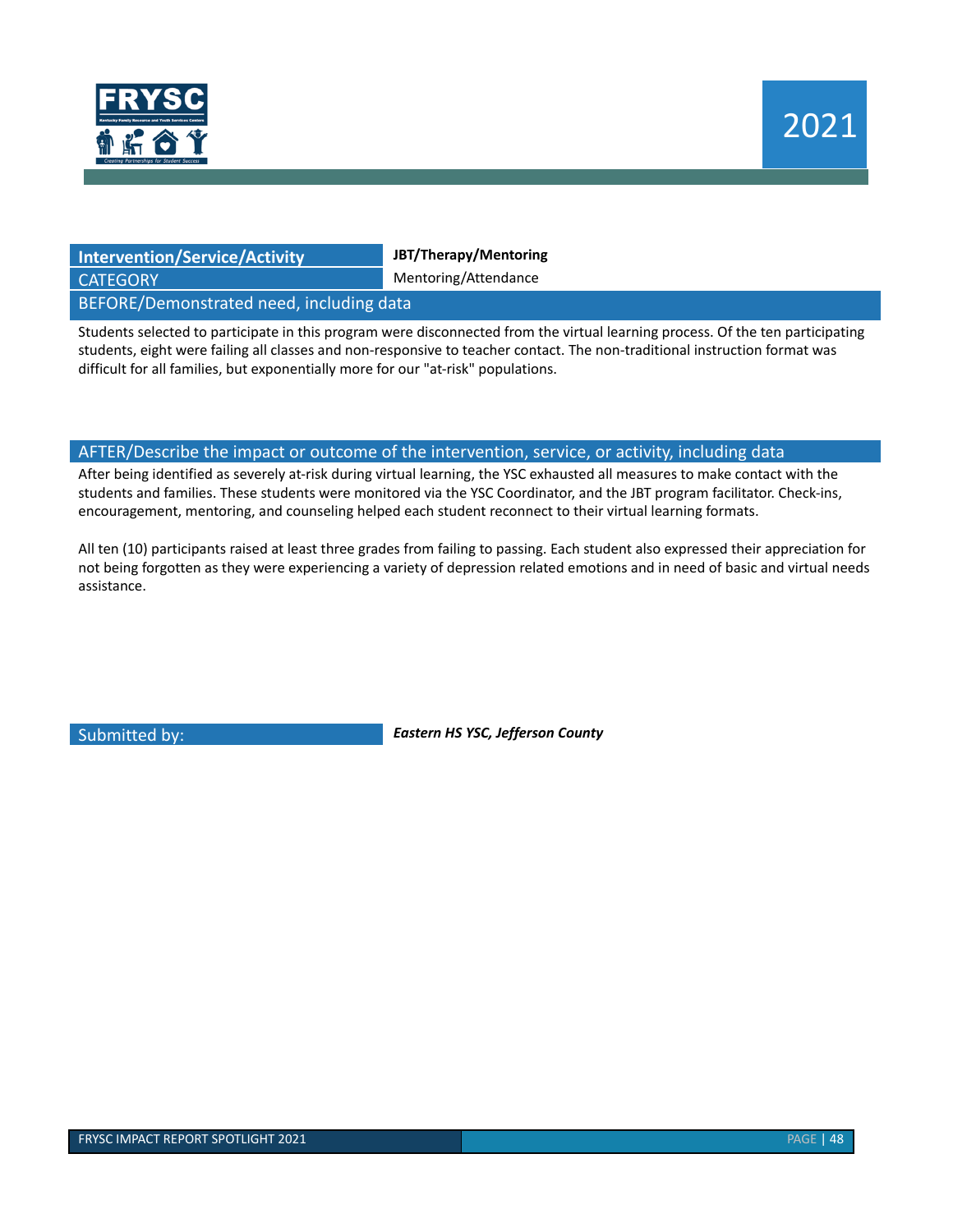

## **Intervention/Service/Activity Our Family Spring Fling Passport Adventures** CATEGORY **Parent Involvement** BEFORE/Demonstrated need, including data

Due to COVID, no in-person parent or family events were allowed to take place, and we wanted to provide some fun, educational activities that got families off electronic devices and interacting together more. With schools being hybrid and virtual, kids were spending potentially 4 to 6 hours on a computer. The FRC Advisory Council planned a way to provide families with a passport of activities to complete at home or outside of school for points and prizes. We wanted the activities to have meaning and to serve the purpose of family time together, having fun, and learning some fun new things. To help determine if this occurred, a pre-and post- test was developed.

Official passports were created and a total of 8 topics were included. Each topic had 8 activities to complete, and families had two weeks to complete two designated topics for those weeks: Family Game Night, Family Community Service, Cooking Together, Family Science Fun, Healthy Family, Arts & Crafts, Read Together and Check in with your Teacher/School.

All families were invited to participate by completing an online pre-test. Once completed, the family received a bag of activities and their passport. The bags also included information cards on the topics for those two weeks. The information cards provided information from the pre-test. After each two week period, students returned the passport for stamps and points, then received activities for the next two week topics. Students/families received a point for each activity completed and an additional two points if they completed all eight activities for that topic. If the family completed all 64 activities, they received 5 additional points. A complete passport could allow for over 90 points, which translated to 90 entries for prize baskets.

#### AFTER/Describe the impact or outcome of the intervention, service, or activity, including data

Eighty-two (82) parents/guardians completed the pre-test, and 14 completed the post-test. For evaluation purposes, only the 14 with pre- and post-test results were analyzed. Three questions showed changes in knowledge or skill.

|                                                      | <b>Pre</b> |           |           | Post      |           |                  |  |
|------------------------------------------------------|------------|-----------|-----------|-----------|-----------|------------------|--|
|                                                      | Yes        | No        | Sometimes | Yes       | No        | <b>Sometimes</b> |  |
| Scheduling family game<br>nights                     | 28.6%      | 14.3%     | 57.1%     | 85.7%     | 0%        | 14.3%            |  |
| Participation/contributions<br>to community services | 64.3%      | 35.7%     |           | 100%      | 0%        |                  |  |
|                                                      | 1-2 hours  | 2-4 hours | 4-6 hours | 1-2 hours | 2-4 hours | 4-6 hours        |  |
| Amount of screen time for<br>children each day       | 35.7%      | 57.1%     | 7.14%     | 64.3%     | 35.7%     | 0%               |  |

Overall, "Our Family Spring Fling Passport" provided positive impacts on family time together and learning new things. It also helped families increase their knowledge of the importance of scheduled family game nights, participating in family community services, and limiting screen time.

Submitted by: *Burlington Elementary FRC, Boone County*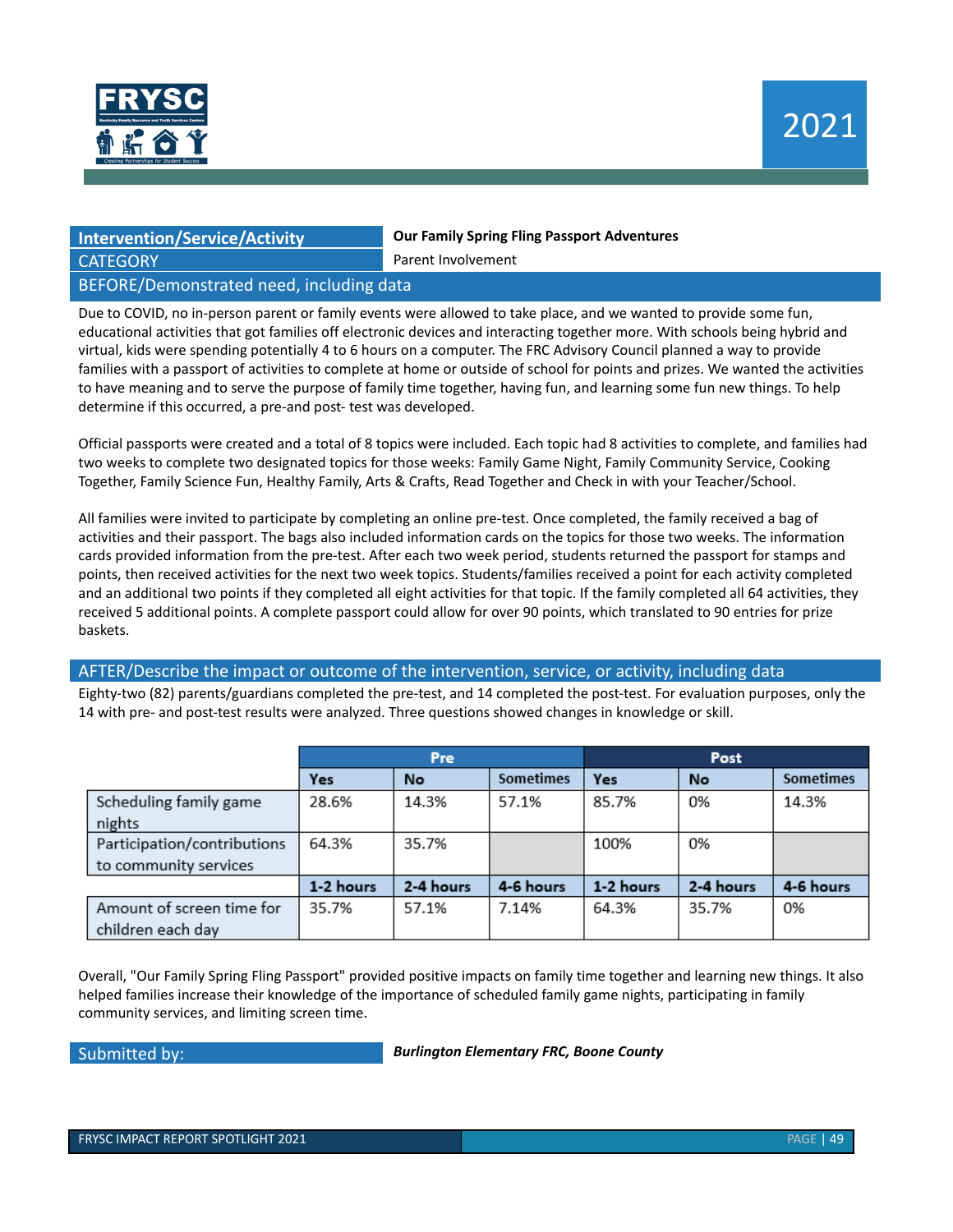

| <b>Intervention/Service/Activity</b>     | Virtual Parenting Support during a Pandemic |  |  |
|------------------------------------------|---------------------------------------------|--|--|
| <b>CATEGORY</b>                          | <b>Parent Support</b>                       |  |  |
| BEFORE/Demonstrated need, including data |                                             |  |  |

A Google survey was sent to all 602 households in February 2021 that assessed the need for parenting support since the school reopened to in-person learning. Many parenting support topics related to how the pandemic may have affected family functioning were included in the survey. A total of 326 households completed the survey and needs that were identified as a result were as follows:

- 1. Families struggling to find or get back to routine post pandemic.
- 2. Siblings struggling to get along with each other post pandemic.
- 3. Students struggling with anxiety and returning to school post pandemic.

#### AFTER/Describe the impact or outcome of the intervention, service, or activity, including data

The FRC partnered with E'town Partners in Counseling and offered virtual parent and student support sessions with topics based on the needs identified above. The FRC provided the funding for the mental health professional as well as take home packets that contained materials for session activities. Families signed up to participate in sessions through a Google link. There were a total of 24 families that participated in at least one topic session. A survey was conducted at the conclusion of each session via Google and the results are as follows:

Finding Routine Post Pandemic- 100% of families stated they learned and will implement at least 3 new ideas/skills gained from this session.

Sibling Rivalry Post Pandemic- 80% of siblings stated they learned and will use at least 2 new conflict resolution skills. 92% of siblings stated they completed the session feeling a closer bond to their sibling. 100% of parents stated they will reinforce the use of cooperative communication skills learned from the session with their children.

Student School Anxiety Post Pandemic- 80% of students stated that they experienced calming results from the "hand tracing breathing" technique. 100% of students stated they can recognize their own anxiety symptoms and have found at least 2 coping skills to help manage the symptoms.

Submitted by: *G.C. Burkhead FRC, Hardin County*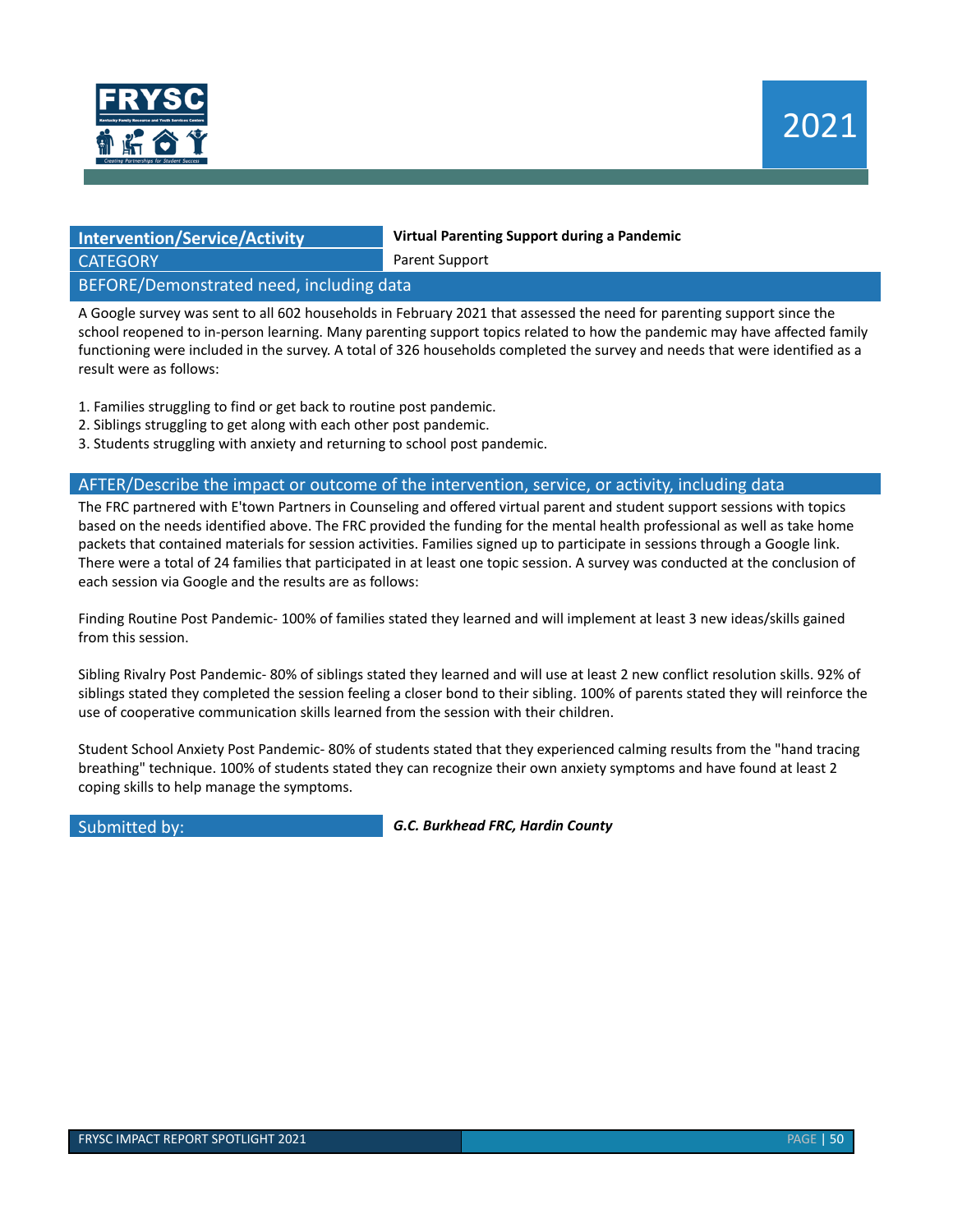

| <b>Intervention/Service/Activity</b>                                     |  |  |  |  |
|--------------------------------------------------------------------------|--|--|--|--|
| <b>CATEGORY</b>                                                          |  |  |  |  |
| $\mathbf{a} = \mathbf{a} \cdot \mathbf{a} = \mathbf{b} \cdot \mathbf{a}$ |  |  |  |  |

**Increase in Communication and Building Relationships** 

Parent Support

BEFORE/Demonstrated need, including data

The HWFRC Coordinator wanted to increase the parent and the HWFRC relationships to assist families and eliminate barriers.

#### AFTER/Describe the impact or outcome of the intervention, service, or activity, including data

New relationships were formed between the HWFRC Coordinator and various parents. During the COVID-19 Pandemic, the HWFRC Coordinator created a Google Phone Number to communicate with families via call or text.

In FY 19-20, the HWFRC had 119 parent contacts; 33 home visits and 0 text messages. In FY 20-21, the HWFRC had 906 parent contacts, 84 home visits and 45 text messages. The HWFRC also had Zoom sessions with families. The increase in communication between the HWFRC and families has been beneficial.

Submitted by: *Hillsboro-Ward FRC, Fleming County*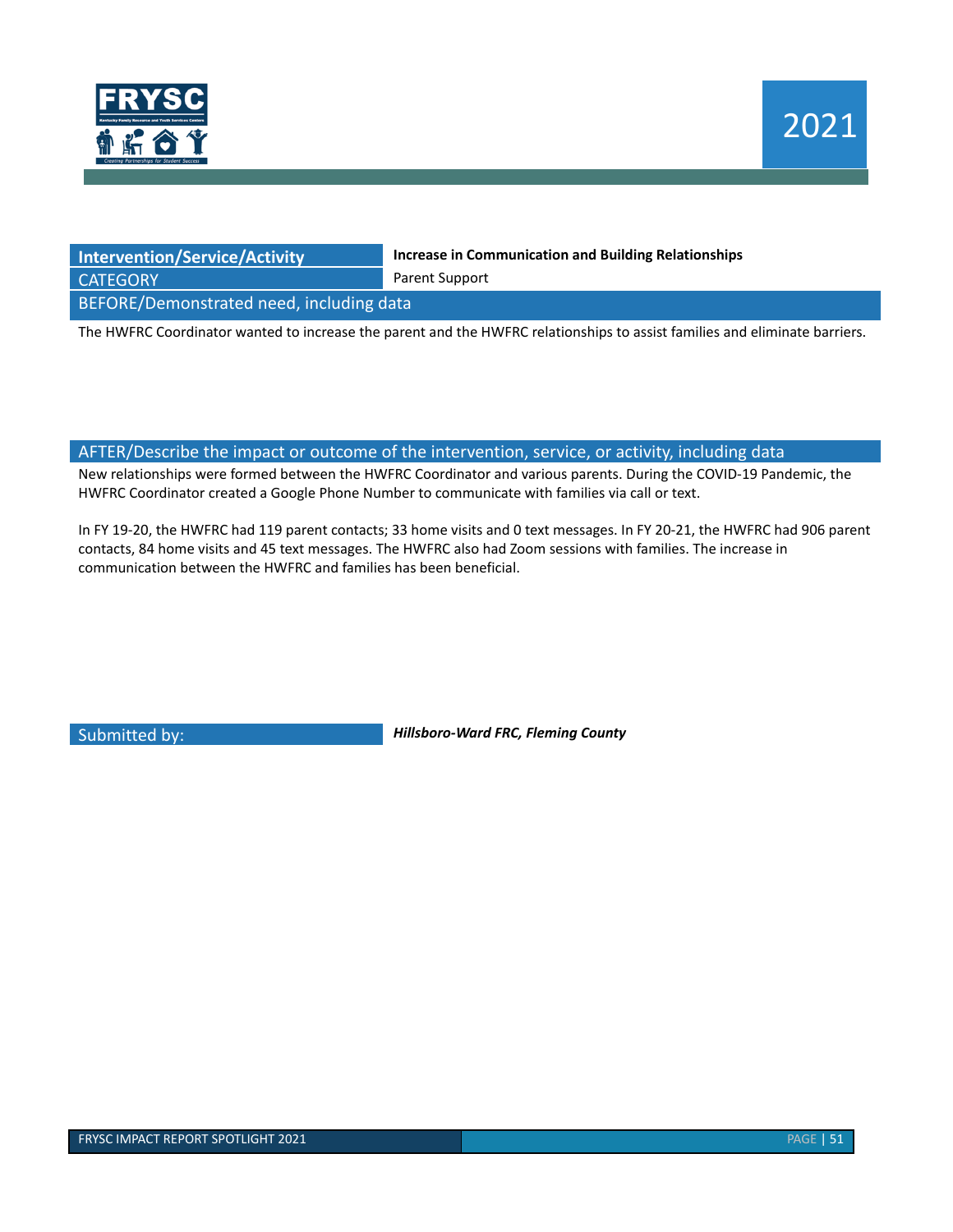

### **Intervention/Service/Activity Beanstack Literacy Challenge** CATEGORY **Reading** BEFORE/Demonstrated need, including data

According to our school's MAP scores, our students needed to improve in the areas of reading and literacy. Only 9% of 6th grade students were distinguished while 28.6% were novice. In the 7th grade, 24.5% were at the novice level and in 8th grade 29.4% of students were novice. Literacy is included in the CSIP. The overall goal was to help increase reading and to increase students' MAP scores.

#### AFTER/Describe the impact or outcome of the intervention, service, or activity, including data

The YSC collaborated with The Kenton County Library to offer a literacy challenge for any student that wanted to participate. This was completed online through a program called Beanstack. The YSC worked with the library to get each student (in-person or virtual) a library card where they could access online books through Hoopla. The YSC developed different challenges where students would earn different points and be able to turn them in for prizes. The challenges were reading a book to a younger student, community member, or parent, going to the library with a parent and checking out a book physically, making their own cover for the book they read, or giving a "review" of the book they read. The YSC worked with the library in hopes to increase our students' reading MAP scores, increase parent/child interaction involving literacy, and to increase our students' involvement with the library.

The YSC chose 7 students to follow through the program of different reading levels. Of those 7 students, 5 improved their MAP scores, 1 stayed the same, and 1 decreased. This was based on their previous MAP score in the Fall of 2020 to the Spring of 2021. This shows that 71% of these students were able to improve their MAP scores after participating in this literacy challenge.

Submitted by: *Tichenor Middle School YSC, Erlanger-Elsmere Independent*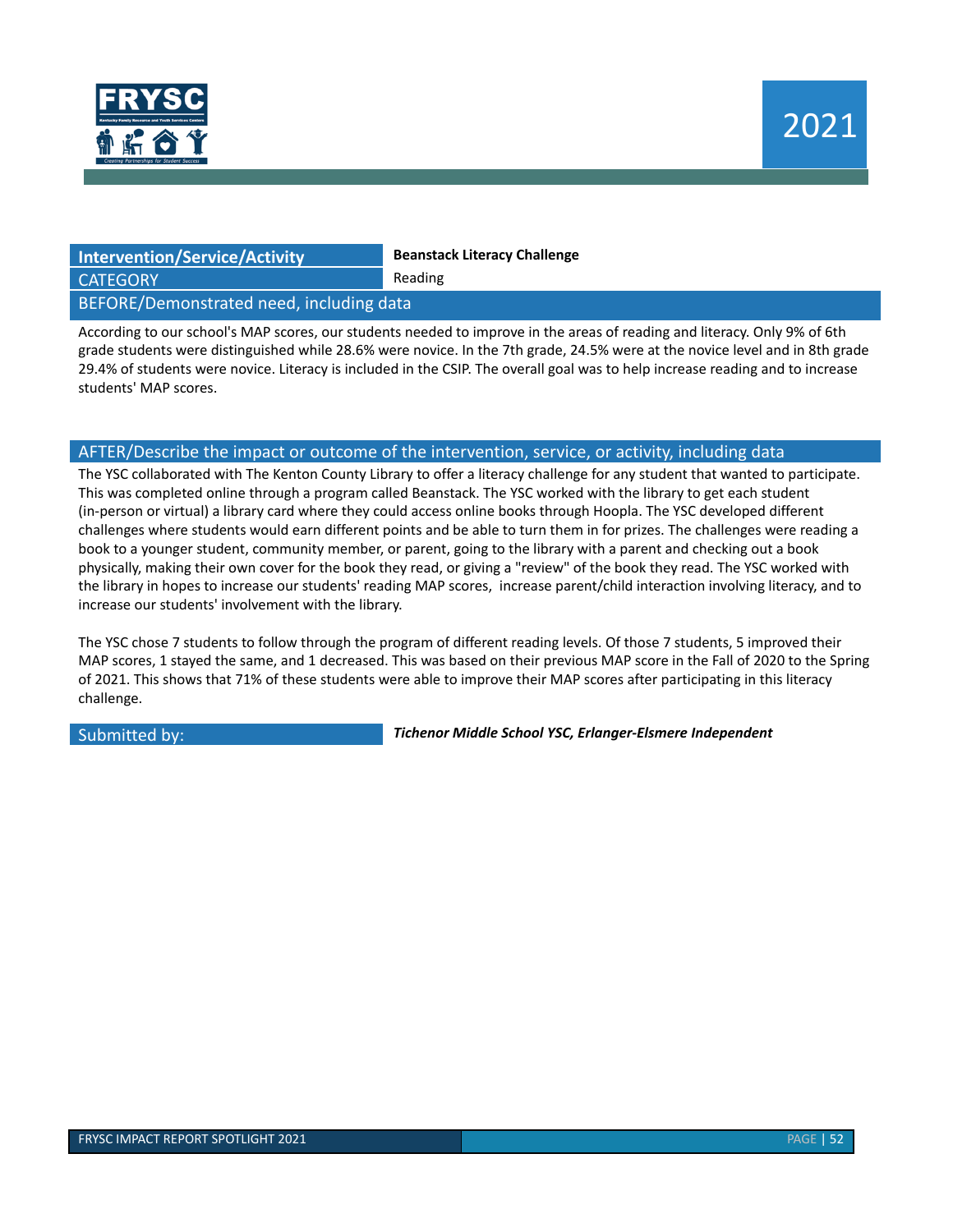

#### **Intervention/Service/Activity Piner Summer Reading Program**

CATEGORY **Reading** 

#### BEFORE/Demonstrated need, including data

The Piner Elementary Summer Reading Program was held on Tuesdays and Thursdays from 9:00 a.m. to 12:30 p.m. from June 3rd to June 17th. Registration was open to all students in grades 1st-5th grade. Students participated in the following activities: Reading assigned grade level books, participating in activities related to the book, MobyMax computer reading instruction and Art/ Stem lessons. Each session was 45 minutes each with breakfast and lunch provided. MobyMax data was taken from during the school year beginning in March. We looked to see if attending The Summer Reading camp and receiving the extra reading instruction affected their MobyMax reading scores.

#### AFTER/Describe the impact or outcome of the intervention, service, or activity, including data

The Summer Reading Camp had 28 students consistently attend. The beginning and end MobyMax scores were compared with the following results:

- 36% of students showed an increase in reading comprehension.
- 36% of students maintained their score in reading comprehension.
- 28% of students did not have a beginning score to compare growth level.

Submitted by: *Piner FRC, Kenton County*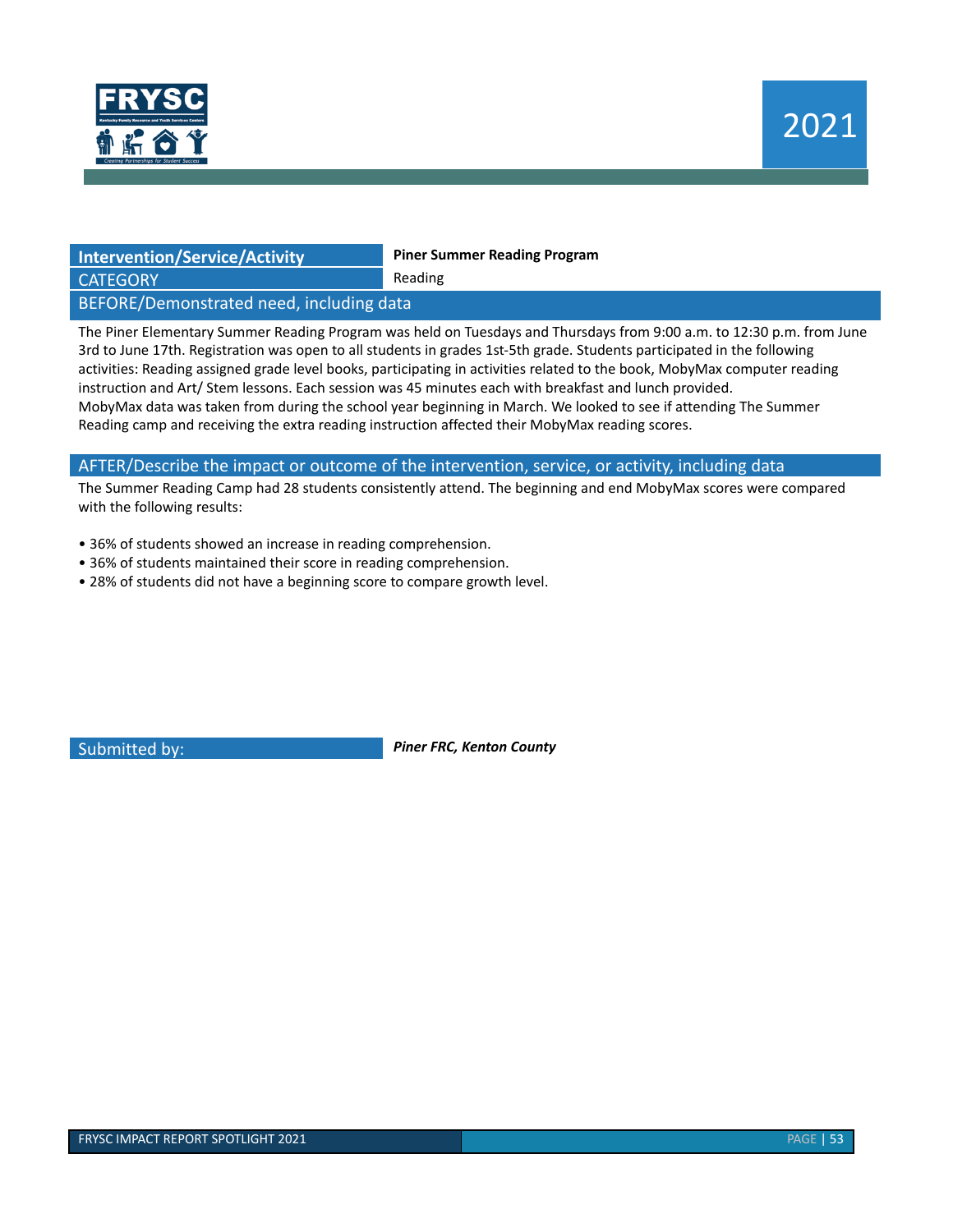

| <b>Intervention/Service/Activity</b>     | <b>Camp Literacy - Summer Reading Program</b> |  |
|------------------------------------------|-----------------------------------------------|--|
| <b>CATEGORY</b>                          | Reading                                       |  |
| BEFORE/Demonstrated need, including data |                                               |  |

Camp Literacy Live! was designed as a 3-week intensive summer program targeting incoming first grade students in need of strategic literacy development. The program ran four days per week from 8:30 a.m. to 12:30 p.m. for 12 half-day sessions from July 20th-August 6th. Due to the Covid-19 pandemic the program days and length was shortened.

#### AFTER/Describe the impact or outcome of the intervention, service, or activity, including data

The Family Resource Center coordinated transportation, made phone calls and home visits to get kids enrolled, made phone calls and home visits to kids who were not in attendance.

During the course of Camp Literacy Live, the attendance rate was 86%. 53% of the students (24 students) achieved 100% attendance.

Students were evaluated with Pre and Post tests in 4 areas of Literacy. The scores for the areas include:

- Hearing and Recording Sounds in Words 95% saw an increase or sustained score
- 
- 
- 

Writing Vocabulary **97% saw an increase or sustained score** Text Level **Text Level 100% saw an increase or sustained score** ● Slosson Word Test 100% saw an increase or sustained score

Submitted by: *Family Connection Resource Center, Oldham County*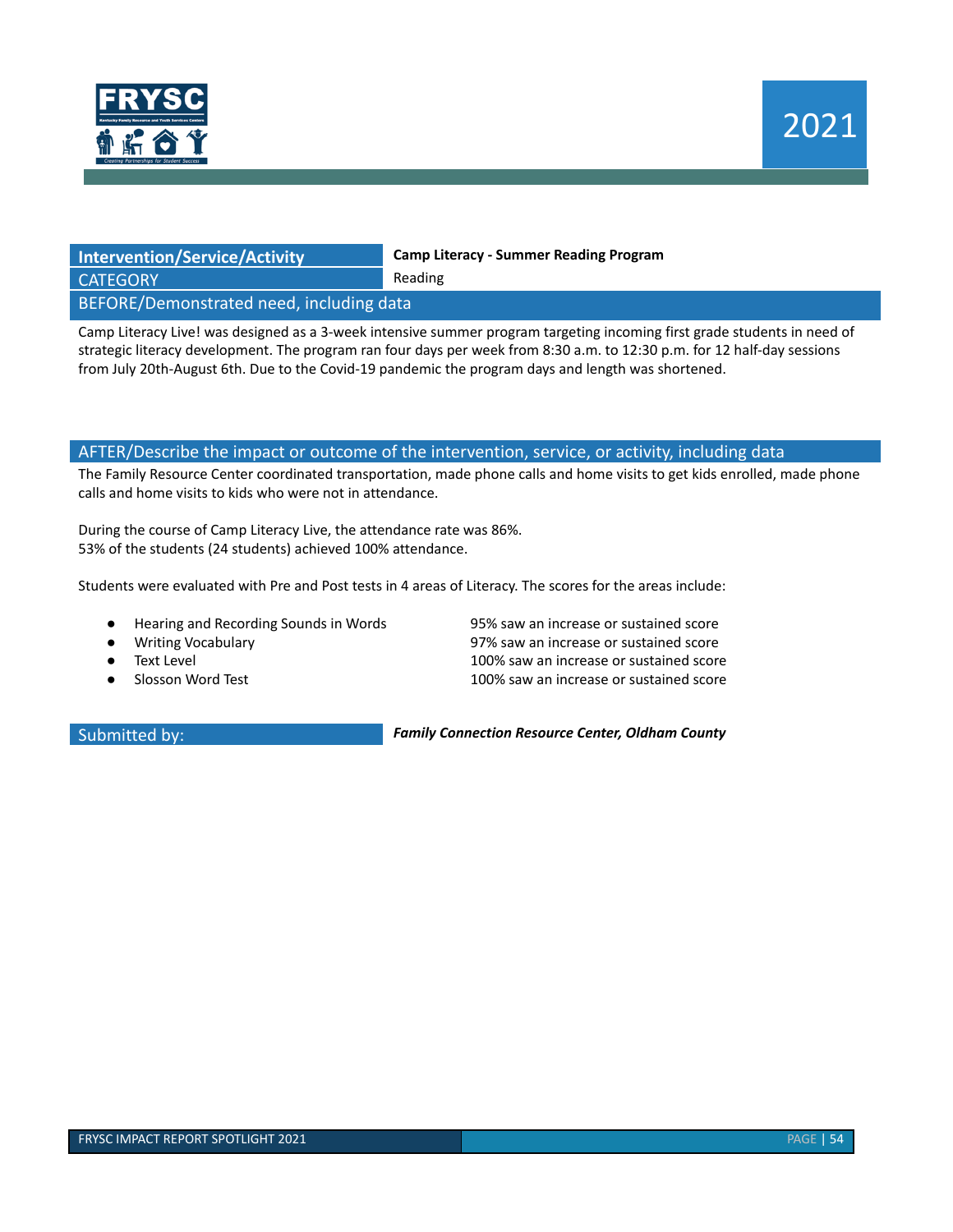

#### **Intervention/Service/Activity SOAR After School Program**

CATEGORY **Reading** 

#### BEFORE/Demonstrated need, including data

Wings Express is our previous after school program funded by 21st Century and was not renewed for the 2019-2020 school year. This was such a successful program for 5 years at Campbellsville Elementary School that created a replacement program where necessary. Teacher surveys expressed the need for an after school program and homework assistance for students. 18% of parents also expressed a need for safe after-school childcare and assistance with homework through a Needs Assessment. With reading also being a targeted area, a Lexia Reading System report was generated to show reading levels for each student prior to participating in the after school program.

#### AFTER/Describe the impact or outcome of the intervention, service, or activity, including data

The SOAR After School Program was created to meet the needs of students and families. SOAR was offered four days per week for one hour and fifteen minutes per day. The program served 45 students, Kindergarten through third grade. Students were offered a healthy snack, a safe place to stay after school, homework assistance with a teacher, and time to work on reading skills through small group reading and The Lexia Reading System.

78% of participating students increased in Lexia reading levels. Teacher surveys determined that all participants were more likely to have homework completed and were more prepared for class.

Submitted by: *Campbellsville FRC, Campbellsville Independent*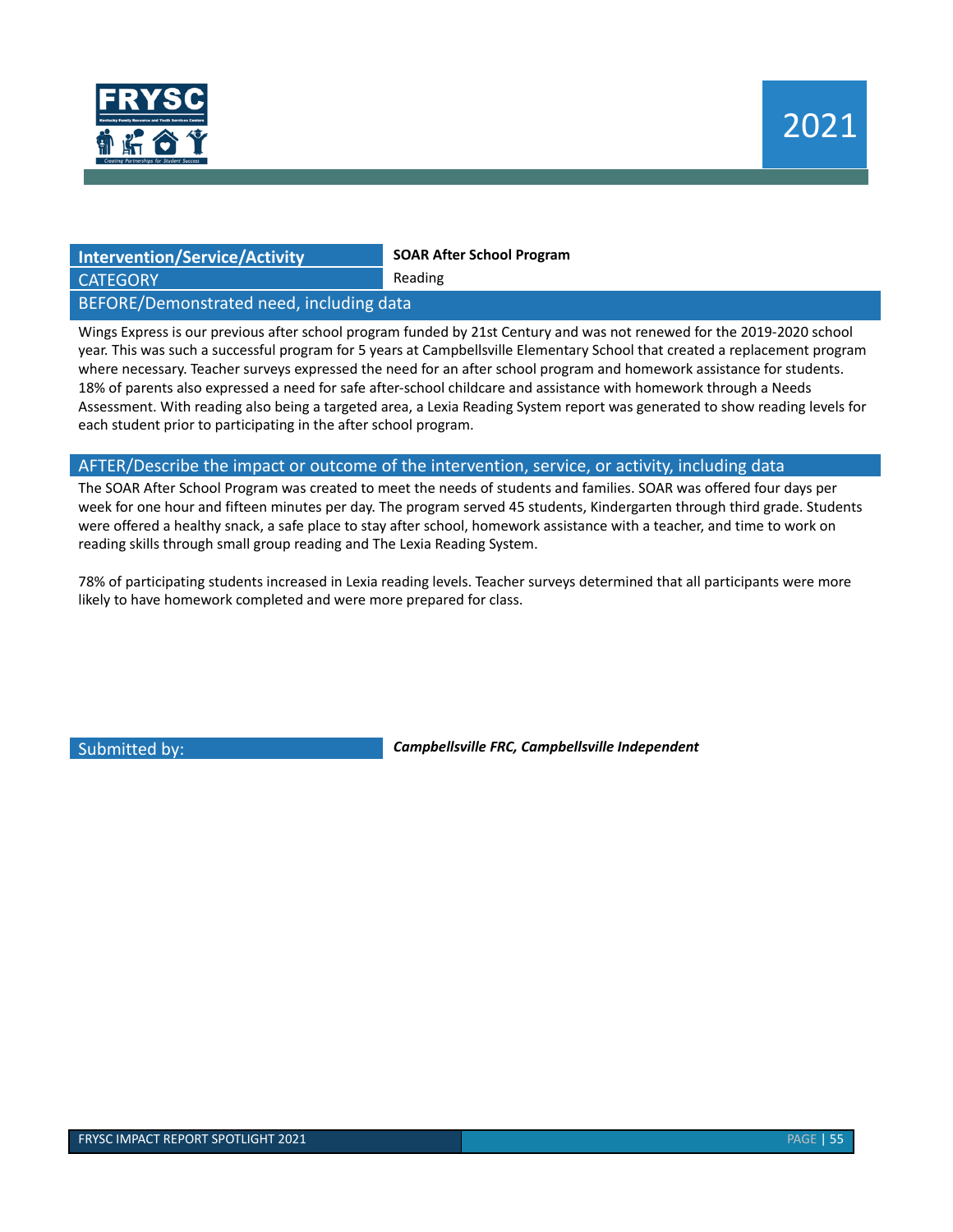

| <b>Intervention/Service/Activity</b>     | <b>AmeriCorps Reading Tutoring-Ezel Elementary</b> |  |
|------------------------------------------|----------------------------------------------------|--|
| <b>CATEGORY</b>                          | Reading                                            |  |
| BEFORE/Demonstrated need, including data |                                                    |  |

There are approximately 48.3% Ezel Elementary Students scoring proficient or distinguished on K-PREP assessment. Approximately 30 students with lowest Easy CBM scores were targeted for tutoring in Reading. A pre-test (Fall Benchmark Easy CBM) was given in September 2020. The post-test was administered in April 2021.

Easy CBM is an online system that provides reading and math benchmarks and progress monitoring assessments and reports for districts and schools.

AFTER/Describe the impact or outcome of the intervention, service, or activity, including data

Approximately 30 students were targeted for daily tutoring in reading. The AmeriCorps member worked 5 days per week with targeted students.

Post-test results: 60% of targeted students increased reading scores an average of 10 points from fall screening.

Submitted by: *Family Connection FRC, Morgan County*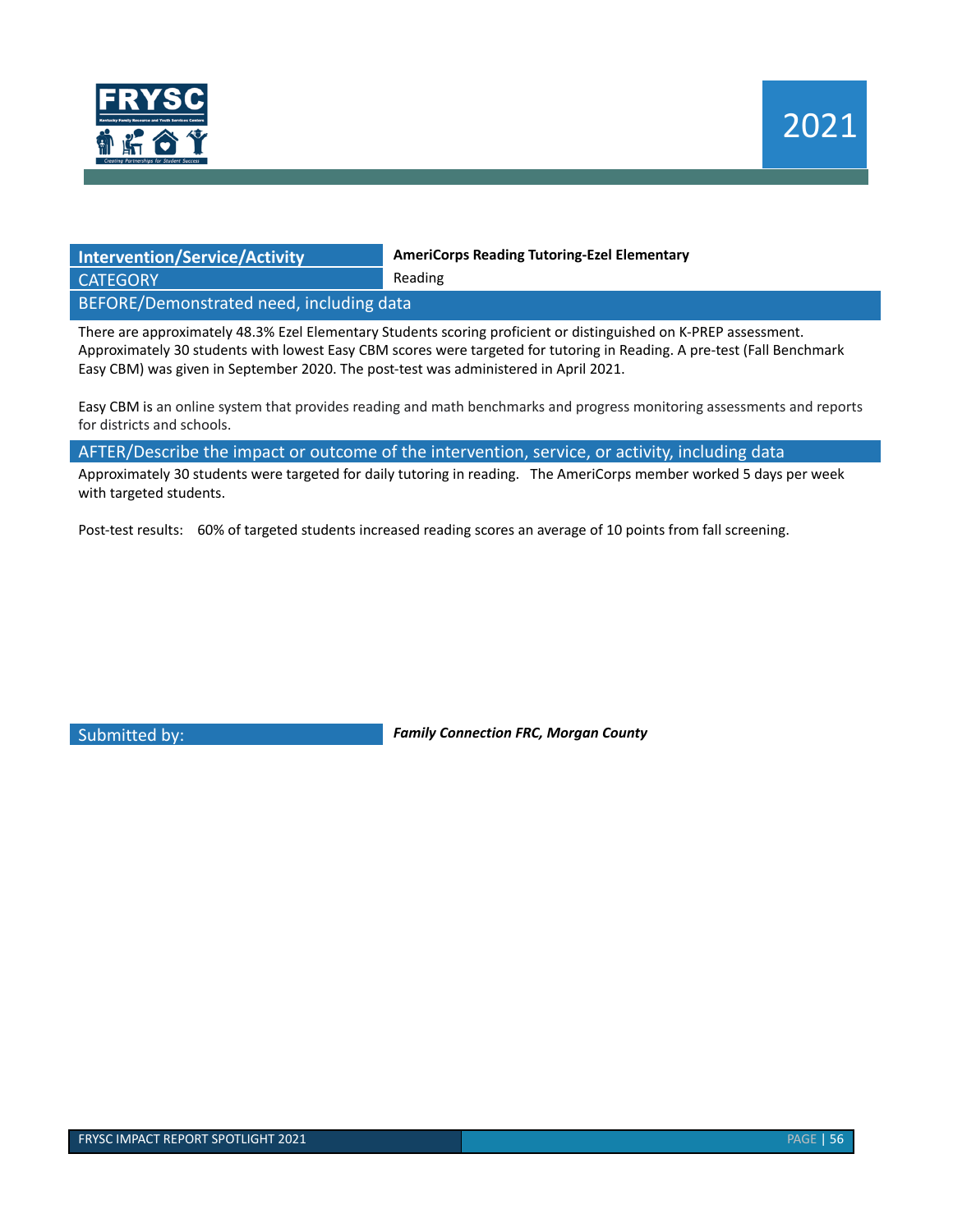

| <b>Intervention/Service/Activity</b>     | <b>Summer School</b> |  |
|------------------------------------------|----------------------|--|
| <b>CATEGORY</b>                          | Reading/Math         |  |
| BEFORE/Demonstrated need, including data |                      |  |

Students who were performing below grade level in reading and math from first to fourth grade were targeted. We used iReady data as well as classroom teacher referrals.

#### AFTER/Describe the impact or outcome of the intervention, service, or activity, including data

The program targeted students who were performing below grade level in reading and math. Tutoring and other educational enhancement activities were provided. The students reported to school 4 days per week for 4 weeks. They were provided with 1 1/2 hours per day of intervention time in reading and math each. They were also provided with activities to enhance science skills. The FRC also scheduled weekly field trips that focused on educational enhancement components.

iReady scores were used to monitor student progress. Of the 45 students who participated, 92% of the students increased their assessment scores.

Submitted by: *Keavy/Cold Hill FRC, Laurel County*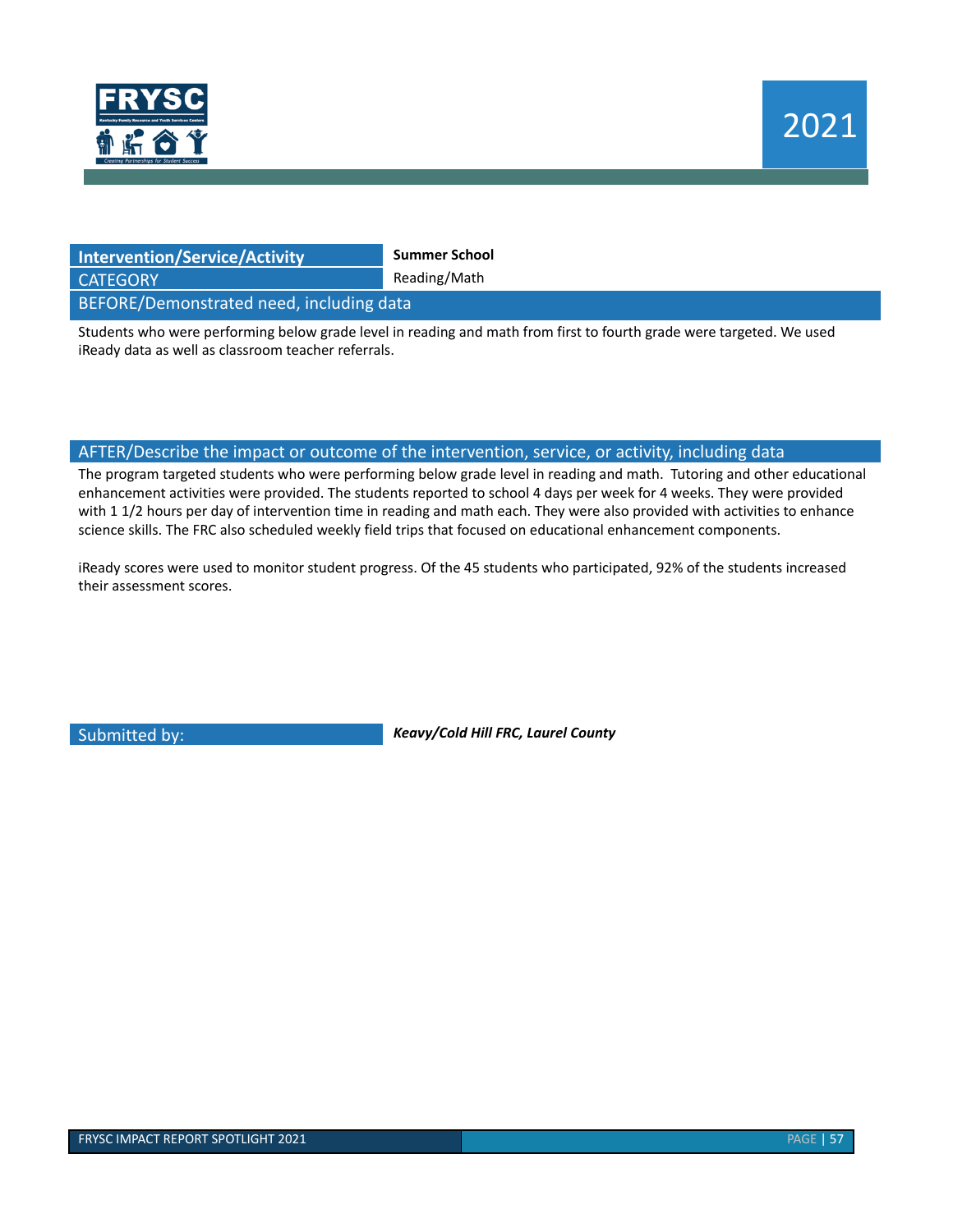

| Intervention/Service/Activity\ | <b>AmeriCorps Tu</b> |
|--------------------------------|----------------------|
| <b>CATEGORY</b>                | Reading/Math         |
|                                |                      |

**Intervention Findally** *Reading* **and Math</u>** 

BEFORE/Demonstrated need, including data

Students in the 1st and 2nd grade were targeted based on their MAP scores for English Language Arts (ELA) and Math in the Fall of 2020 and Spring of 2021.

Students averaged 19 points below normal for ELA and 17 below normal for math. Students did not have direct services offered.

#### AFTER/Describe the impact or outcome of the intervention, service, or activity, including data

Of the students tested, there was an average gain on MAP scores for ELA of +11 points. Of the students tested in the spring MAP, scores in Math increased by an average of +15 points.

The Family Focus FRC Americorps member tutored each student in 20-30 minute intervals for a total of 90 minutes per week.

Submitted by: *Family Focus FRC, Fleming County*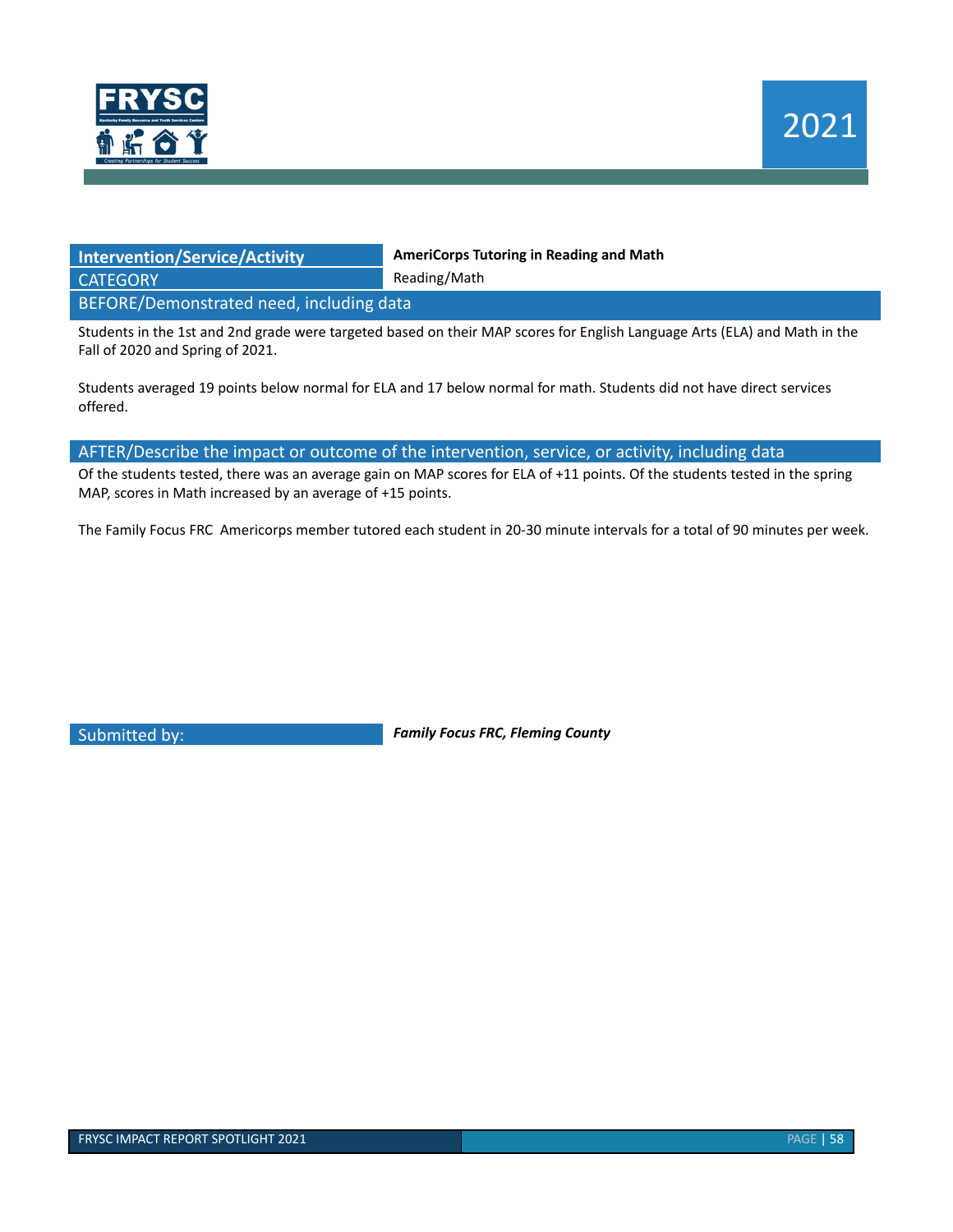

| <b>Intervention/Service/Activity</b> |  |  |
|--------------------------------------|--|--|
| CATEGORY                             |  |  |
| RFFORF/Demonstrated need includin    |  |  |

**Intervention/Service/Activity AmeriCorps Tutoring Program**

Reading/Math

BEFORE/Demonstrated need, including data

Based on 2020 i-Ready diagnostics, only 24% of students are reading on grade level. The school guidance counselor, AmeriCorps member, and FRC selected 30 students to be tutored by the AmeriCorps member. Targeted students were 1/2 to 2 grade levels behind.

#### AFTER/Describe the impact or outcome of the intervention, service, or activity, including data

The AmeriCorps member tutored each selected student for a minimum of 90 minutes per week. Sessions were held in-person and virtually with the emphasis on reading and math. Often, in-person sessions consisted of small group instruction. Virtual tutoring was primarily facilitated one-on-one.

As indicated by student report cards, 68% of targeted students increased in reading, and 74% increased in math. Average grade points increased by 23 in reading and 22 in math. Based on i-Ready scores, 54% of students increased their grade level by one or more grade levels. Of these students, the average gain was 35 points.

Submitted by: *Family Center FRC, Lewis County*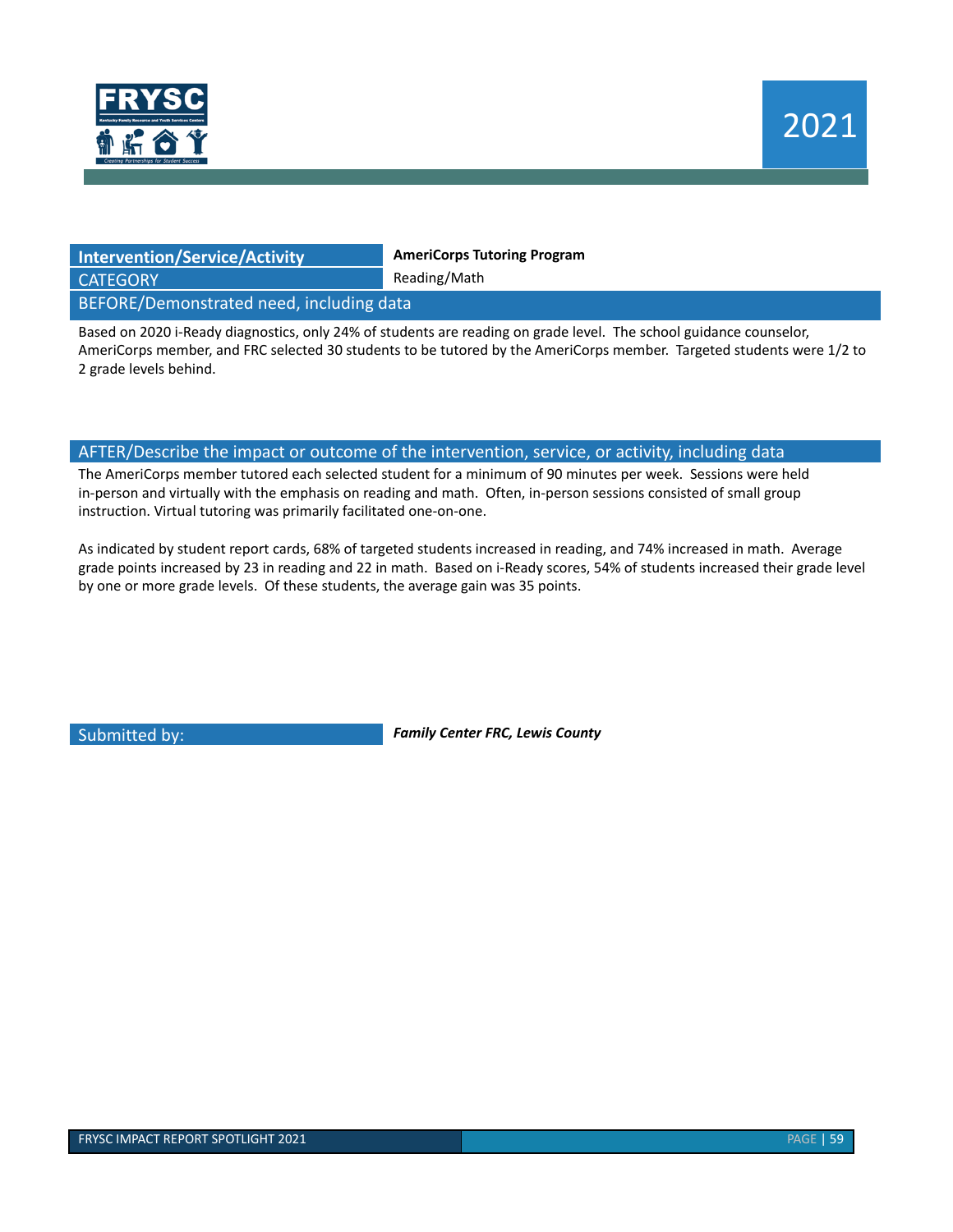

# CATEGORY **Reading/Math/Summer Learning Loss**

**Intervention/Service/Activity Stay-on-Track, Summer Learning Program**

BEFORE/Demonstrated need, including data

The average student loses 17% to 34% of the prior year's learning, and with COVID there was concern that percent could be higher. Our goal was to keep the students engaged in learning during the summer break in order to reduce the summer slide.

#### AFTER/Describe the impact or outcome of the intervention, service, or activity, including data

The FACE Center sent home grade appropriate Scholastic Stay-on-Track booklets with 797 students in grades K-4th grade. Of those, 77 students completed the booklets and returned them at the beginning of the school year. Pre- and post-tests with STAR Reading were conducted for 52 students. Twenty-three students demonstrated growth and 29 showed some loss. The average change in reading grade level over the course of the summer was positive but so little that it would be considered insignificant.

Data supports the effectiveness of this program on slowing, or in some cases, halting summer learning loss. In the math portion, pre- and post-tests were made for 49 students with STAR Math. Twenty-eight students demonstrated growth and 21 showed some loss. The average change in math grade level over the course of the summer was one month of growth.

According to a 2020 article, "School's Out: The Role of Summers in Under Achievement Disparities", published in the American Educational Research Journal, the average student loses 17% to 34% of the prior year's learning gain during summer break. This averages to be approximately 2 to 3 months of learning loss.

In conclusion, data supports the effectiveness of this program on slowing, or in some cases, halting summer learning loss.

Submitted by: *F.A.C.E. FRC, Mayfield Independent*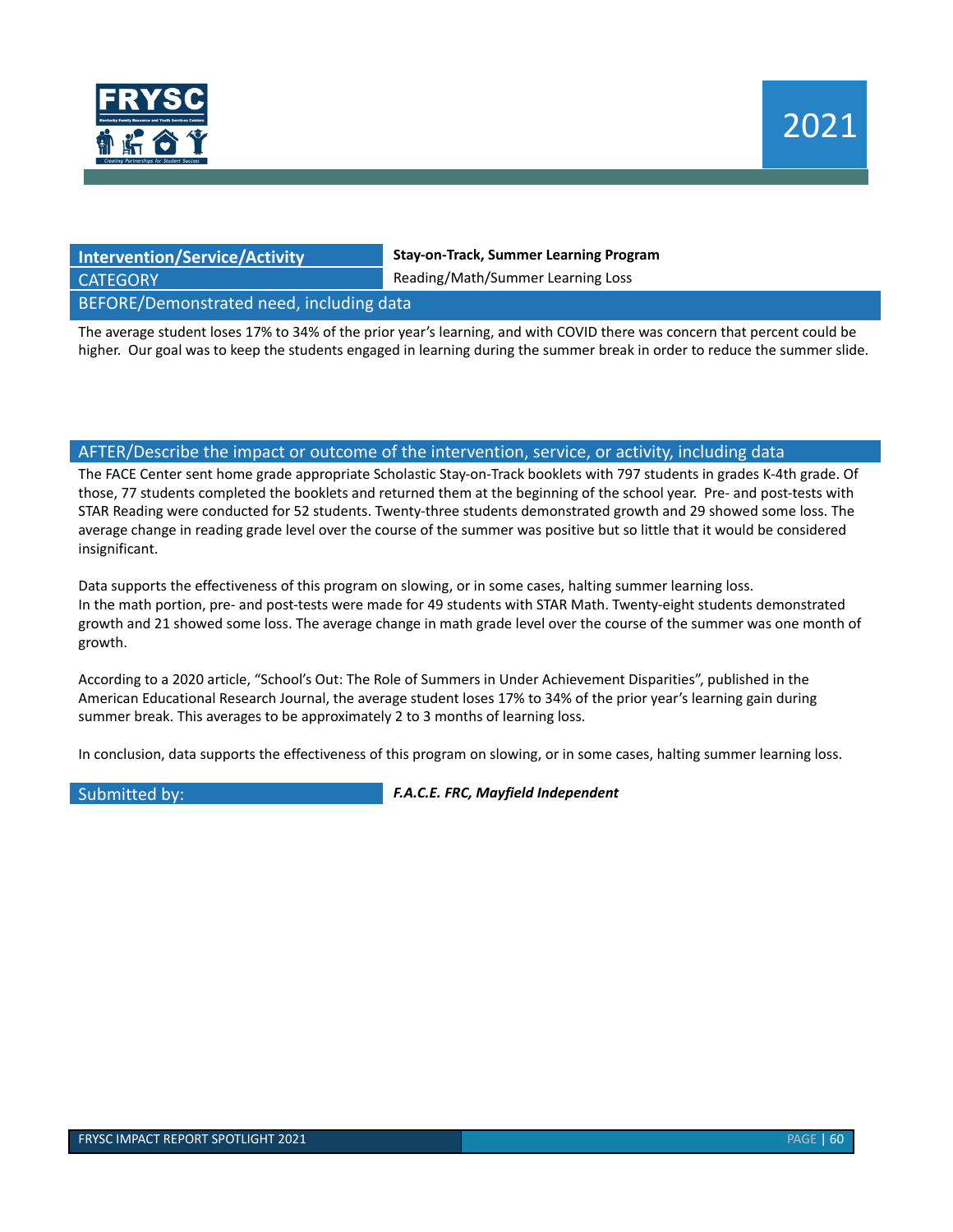

#### **Intervention/Service/Activity Solar Car Challenge**

CATEGORY Science And The Science

#### BEFORE/Demonstrated need, including data

The Solar Car Challenge aims to increase alternative energy awareness and to motivate students in science and engineering, teaching students how to build roadworthy Solar Cars from around the world. On alternating years, the Solar Education Program Event is located at Texas Motor Speedway or a drive cross-country, to allow millions of people the opportunity to view the teams' projects (Solar Cars). Originally, there were two teams planning to participate in the challenge from Ballard County. A boys team -- The Ballard B-17's Solar Car Team and a girls team -- WASP (Women's Air Corp Service Patrol Solar Car Team). In the end, only the girls team with one boy completed the program. Both cars were built, but many of the boys had other obligations and were not able to participate.

#### AFTER/Describe the impact or outcome of the intervention, service, or activity, including data

The Solar Car Challenge provided the opportunity to interact with students in other cultures and with students, advisors, and staff from other states. They also gained experience communicating with other authority figures such as judges and track personnel. Each member had a different job that ensured all scrutineering components of the program were completed. They also participated in interviews, team meetings, and discussion making for safe procedures at the event.

| <b>Skills Acquired</b>                      | <b>BEFORE</b> | <b>AFTER</b> |
|---------------------------------------------|---------------|--------------|
| Welding                                     | 0%            | 88%          |
| <b>Tape Measurements</b>                    | 38%           | 100%         |
| Power Tools (grinder, handsaw, drill press) | $10\%$        | 100%         |
| <b>Calculating Angles</b>                   | 0%            | 100%         |
| Plasma Cutter                               | 0%            | 100%         |
| <b>Auto Cad Programming</b>                 | 0%            | 50%          |
| Speed Calculation (KL-MPH)                  | 0%            | 100%         |

#### **Student Thoughts/Comments:**

I should really continue with the engineering path I'm going down.

Effort and work can go a lot farther than expected.

I have learned that you have to have trust and communicate to be part of a team. There is no "I" in "team" and we couldn't have made this happen without each one of us.

Submitted by: *Teen Focus YSC, Ballard County*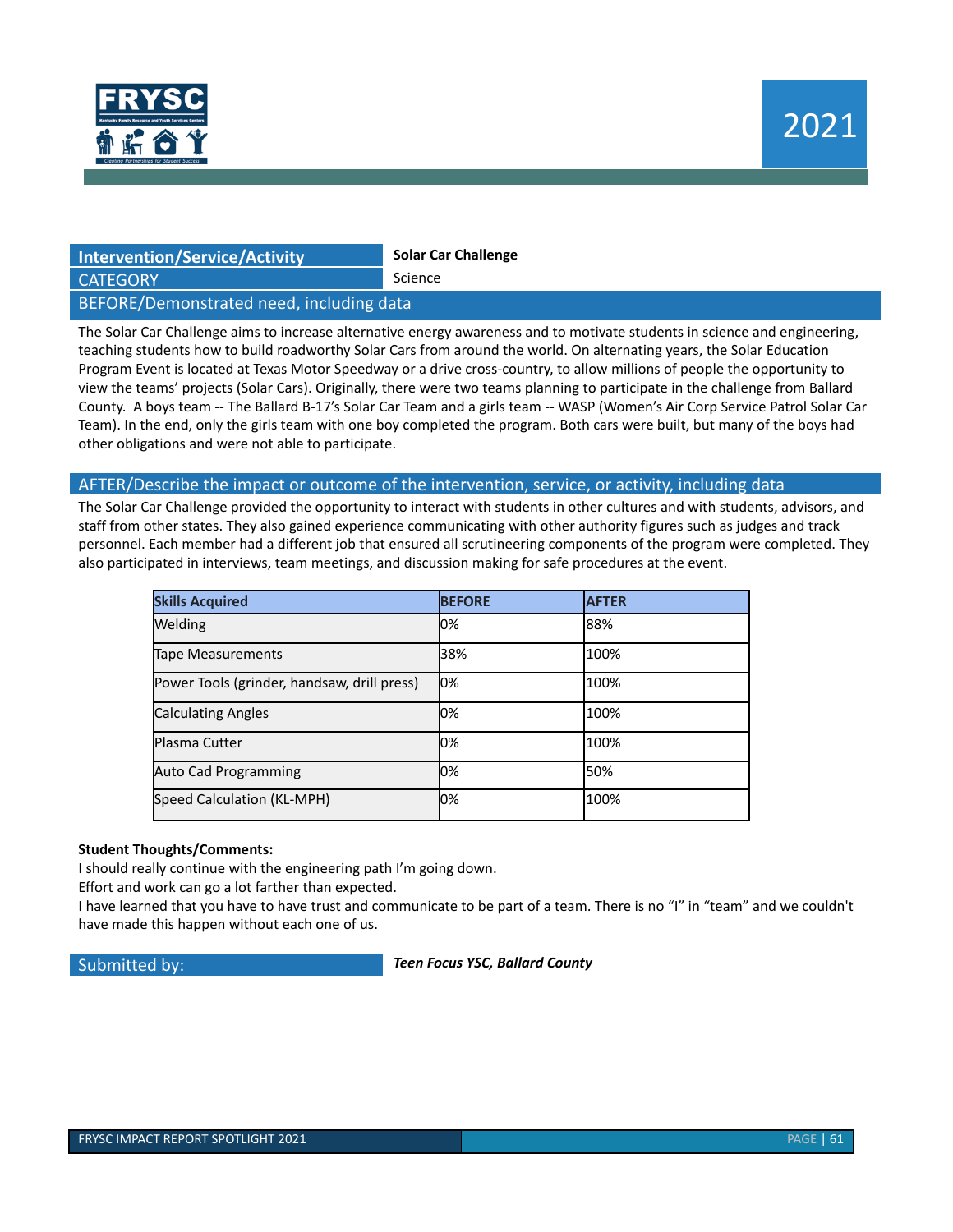

#### **Intervention/Service/Activity Groovy Girls after school club CATEGORY** Social/Emotional

BEFORE/Demonstrated need, including data

Groovy Girls is a self-esteem group for 5th grade girls. Girls are selected based on teacher concerns for self-esteem, prior behavioral situations, and/or counselor involvement.

A total of 28 girls participated in the program. Pre-test data indicates that the average self-esteem score among the girls was 18 (out of 30).

Scores ranged from 12 points up to 28 points among the girls.

AFTER/Describe the impact or outcome of the intervention, service, or activity, including data

Groovy Girls meets one time per week after school for 1 1/2 hours for 6 weeks. The SMFRC staff runs the group and uses the Dove Real Beauty curriculum and Girls in Real Life Situations curriculum.

Seventeen (17) girls from SCE participated in Groovy Girls; Eleven (11) girls from SJE participated in Groovy Girls. A total of 28 girls were served through this program.

Sessions focus on:

- self esteem and how yours ranks;
- healthy friendships; media and body image;
- negative self-talk; positive self-talk;
- and how to handle tough situations/peer pressure.

FRC staff lead the group in a lesson on that day's topic, and typically, an activity is completed to reinforce the lesson. Group discussions are always open, but FRC staff monitors the direction of the conversations. After each session, girls are given the opportunity to write in their own personal journals about the day's lesson. These journals are for the girls only and not viewed by staff unless asked to. This gives girls the opportunity to write about things/feelings that they are not comfortable sharing aloud. Girls are encouraged to go back through their folders and journals as they enter middle school as they need to. After the 6-week sessions, girls were given a post-test (the exact same test as the pre-test, with 30 points being the highest score).

The post-test data indicates that the average score among the girls was 24 out of 30 possible points. More importantly, 100% of the girls scored higher on their post-test than their pre-test. All 28 girls had an increase in their self-esteem.

Submitted by: *South Madison FRC, Madison County*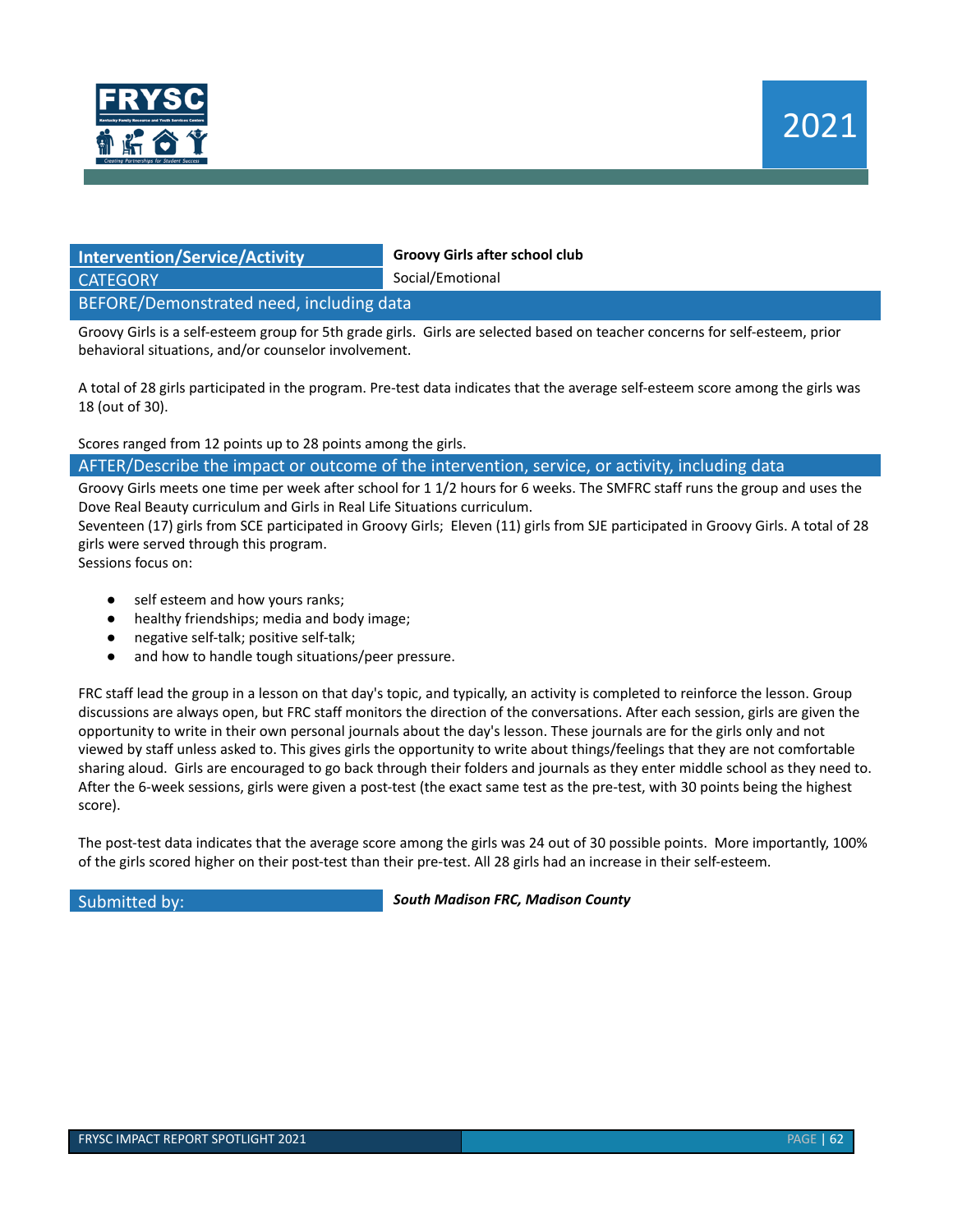

### **Intervention/Service/Activity Leading Ladies---small group for girls**

CATEGORY Social/Emotional

BEFORE/Demonstrated need, including data

After reviewing the mental health screeners completed by teachers, the principal, the school therapist, and the FRC Coordinator compiled a list of students who were flagged as needing intervention for behavior, grades, and other issues. We chose a small group of girls (n=10) that we met with weekly after obtaining permission from their guardian. The goal was to provide support, increase coping skills, and build self-confidence.

#### AFTER/Describe the impact or outcome of the intervention, service, or activity, including data

The group we named Leading Ladies met once a week for one hour. The group focused on improving the participants' attitudes, behavior, grades, and social/emotional well being. The data at the end of the sessions found the following:

- 9 of the 10 girls increased attendance
- 8 of the 10 girls had an increase in grades
- 10 of the 10 girls decreased in behavioral incidents
- 10 of the 10 girls' teachers said the attitudes of the girls improved

Submitted by: *Southern EL FRC, Ohio County*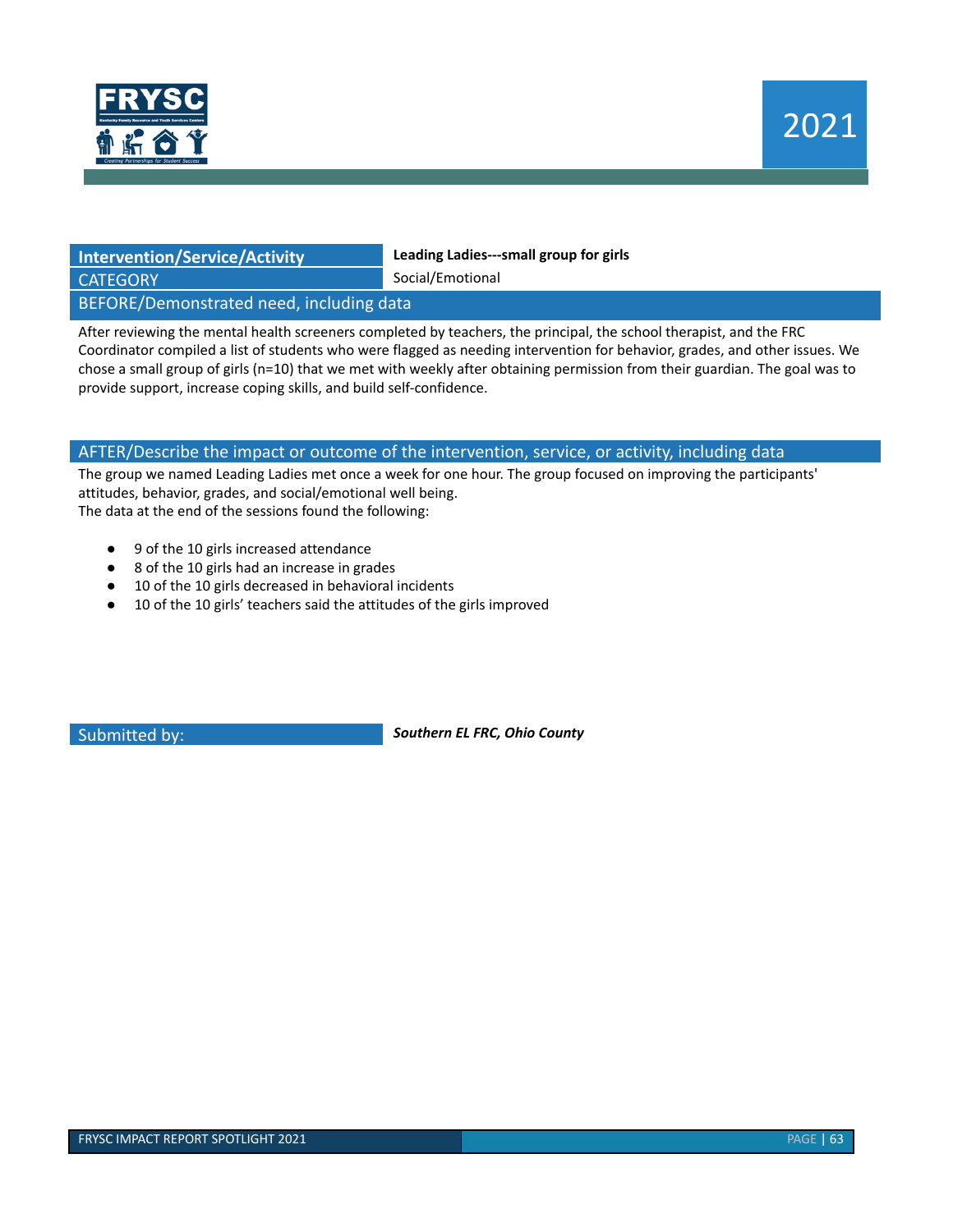

# CATEGORY Social/Emotional

**Intervention/Service/Activity Girls in Real Life Situations Small Group**

BEFORE/Demonstrated need, including data

Prior to implementing the Girls in Real Life Situations (GIRLS) small group, fifth-grade girls were sharing with their teachers their personal struggles related to self-esteem. A pre-survey was administered to the 16 participants at the first group meeting to get baseline data related to their current self-esteem.

#### AFTER/Describe the impact or outcome of the intervention, service, or activity, including data

The Girls in Real Life Situations (GIRLS) group met once a week over the course of six weeks for 45 minutes. During the course of the small group, participants were able to discuss and deal with issues and situations that girls often face. The girls were taught and learned to apply positive affirmations to their daily lives. They were encouraged to practice the use of positive affirmations by utilizing positive post-its in a place at home they see regularly.

At the end of the six weeks, the post-test was administered. Overall, of the sixteen (16) participants, data showed that the girls either had growth in their self-esteem or remained the same as prior to the group. No girls showed a decrease in self-esteem. All sixteen participants reported having improvements in their peer relations with other girls due to having a better understanding of common issues girls face.

Submitted by: *Stephens EL FRC, Boone County*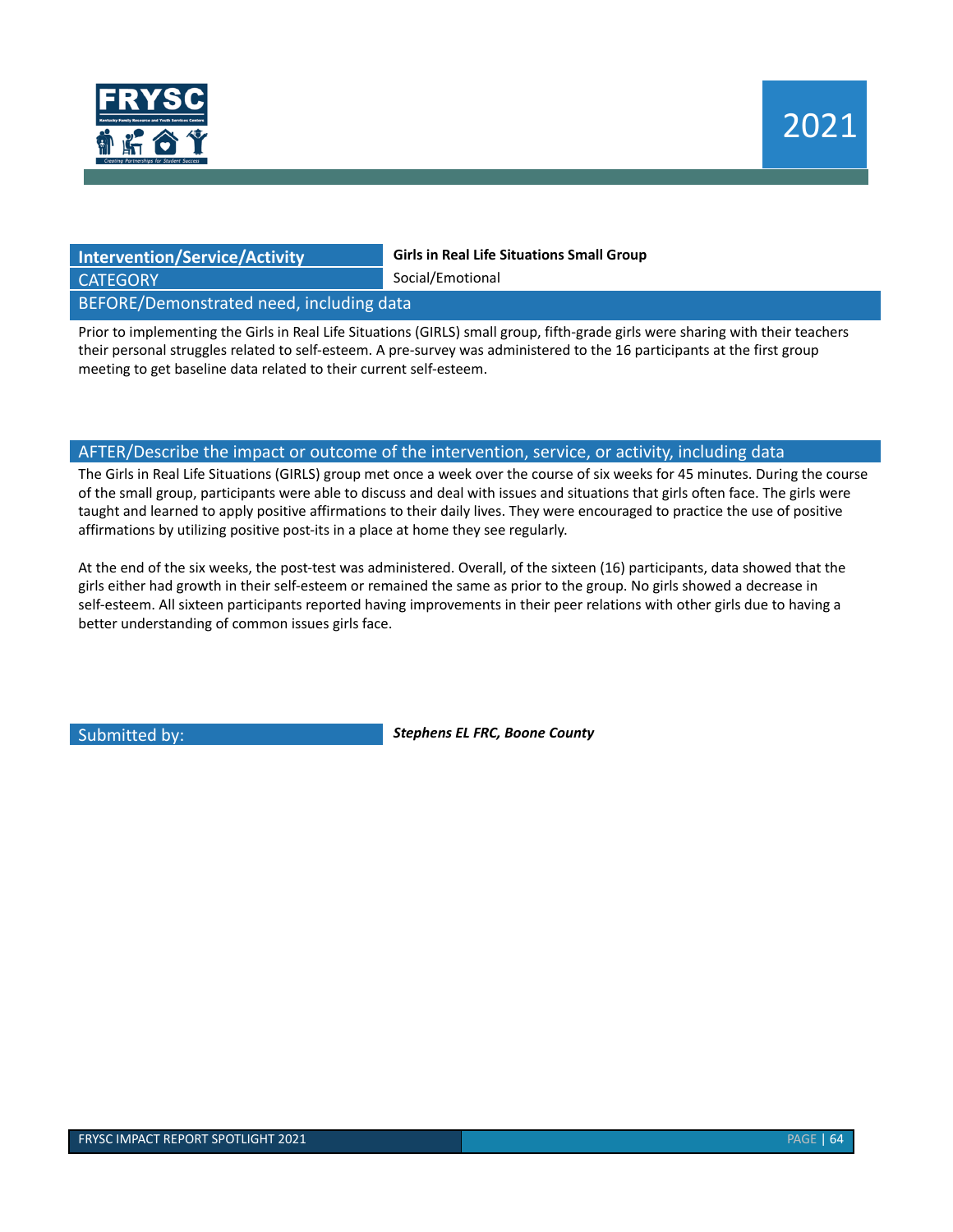

| <b>Intervention/Service/Activity</b>     | Harry Potter One-Day STEM camp |  |  |
|------------------------------------------|--------------------------------|--|--|
| <b>CATEGORY</b>                          | <b>STEM</b>                    |  |  |
| BEFORE/Demonstrated need, including data |                                |  |  |

The YSC coordinator worked with 5 teachers to show that both Math and Science can be fun by creating activities with a Harry Potter theme. Since this was our first year, we targeted students from our STEM class. Pre- and post-data is shown in the table below.

#### AFTER/Describe the impact or outcome of the intervention, service, or activity, including data

The 32 students who came to our camp really loved it. Data shows an increase in interest in Science and Math. We divided the kids into houses, played quidditch, had a potion class, made DNA necklaces, had a bean boozled jelly bean statistics class, and dissected a salamander.

|                                | <b>Pre-test Interest</b> |         |                        | <b>Post-test Interest</b> |         |      |
|--------------------------------|--------------------------|---------|------------------------|---------------------------|---------|------|
|                                | High                     | Average | Low                    | <b>High</b>               | Average | Low  |
| <b>Science</b>                 | 51.6%                    | 35%     | 12.9%                  | 77.4%                     | 22.6%   | 0%   |
| <b>Math</b>                    | 51.6%                    | 29%     | 19.4%                  | 58.1%                     | 32.3%   | 9.7% |
| Likely to pursue a STEM career | Yes - 80.6%, No - 19.4%  |         | Yes - 90.3%, No - 9.7% |                           |         |      |

Submitted by: *Campbell Co MS YSC, Campbell County*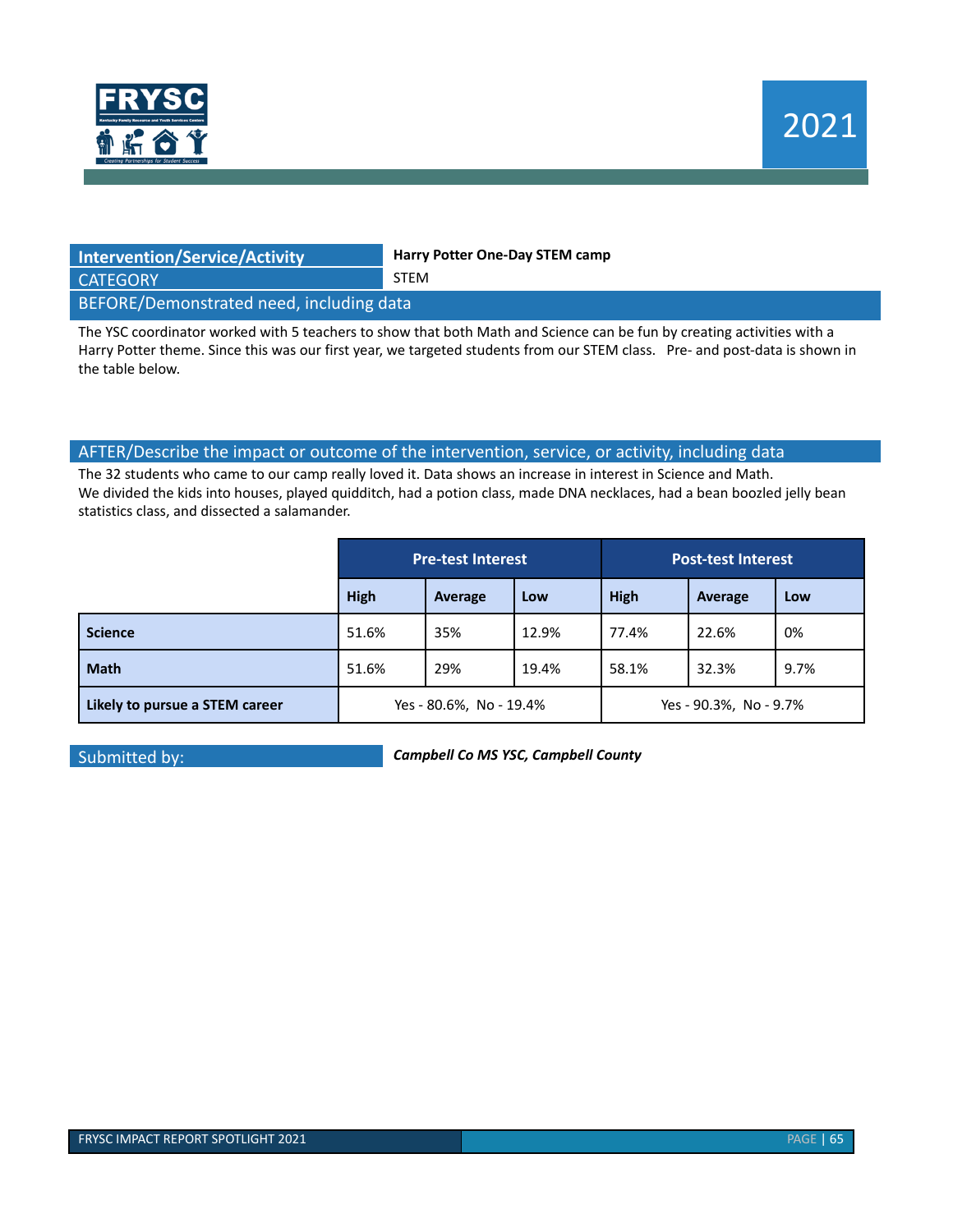

**Intervention/Service/Activity Reduction-Prevention/Intervention Classes**

CATEGORY Student Support

#### BEFORE/Demonstrated need, including data

During the COVID-19 Pandemic, The Jenkins FRYSC focused its efforts on meeting the increased needs of students and families. These were the needs of those students at home in the virtual setting as well as the students in school. All 208 students in Jenkins Middle High School were given a survey based on the needs for prevention and assistance. A total of 85% of those surveys were completed, with 78% indicating help with self esteem, 53% indicating help with a death, and 40% indicating help with bullying. The parents survey indicated those same issues as well as nutrition.

#### AFTER/Describe the impact or outcome of the intervention, service, or activity, including data

Since these surveys were anonymous, prevention classes were done in health class, physical education class, RTI, and before/after school. FRYSC distributed basic needs, assisted on home visits, and referred students for in depth assistance. During this time, a total of 23 specific students were targeted. They were given another survey to differentiate an area of need.

Pre-Survey Results of the 23 targeted students indicated assistance in the following:

Self Esteem 19/23 (83%) Character Education; Counseling; Reflections

- Death 17/23 (73%) Grief Counseling
- Bullying 10/23 (43%) Bully Box; Character Education; Behavior Modifications

Nutrition 23/23 (100%) FRYSC Basic Needs

Based on the results, there was a specific intervention given in each case and others were referred to community care within the school setting. Such as Kentucky River Community Care and Mountain Comprehensive Community Care. The intervention was for small groups and individual settings. Students met at least 1 day a week for 20 weeks that COVID-19 allowed. If not in-person, zoom meetings were then set in place. After 20 weeks a post-survey was given to indicate any changes. Post Survey Results of the 23 targeted students:

|                 | Self Esteem 9/23 (39%) a decrease of 44% |
|-----------------|------------------------------------------|
| Death           | 5/23 (22%) a decrease of 51%             |
| <b>Bullying</b> | 5/23 (22%) a decrease of 21%             |
| Nutrition       | 0/23 (0%) a decrease of 100%             |

All programs had intended outcomes to assist in student's needs.

Submitted by: *Jenkins FRYSC, Jenkins Independent*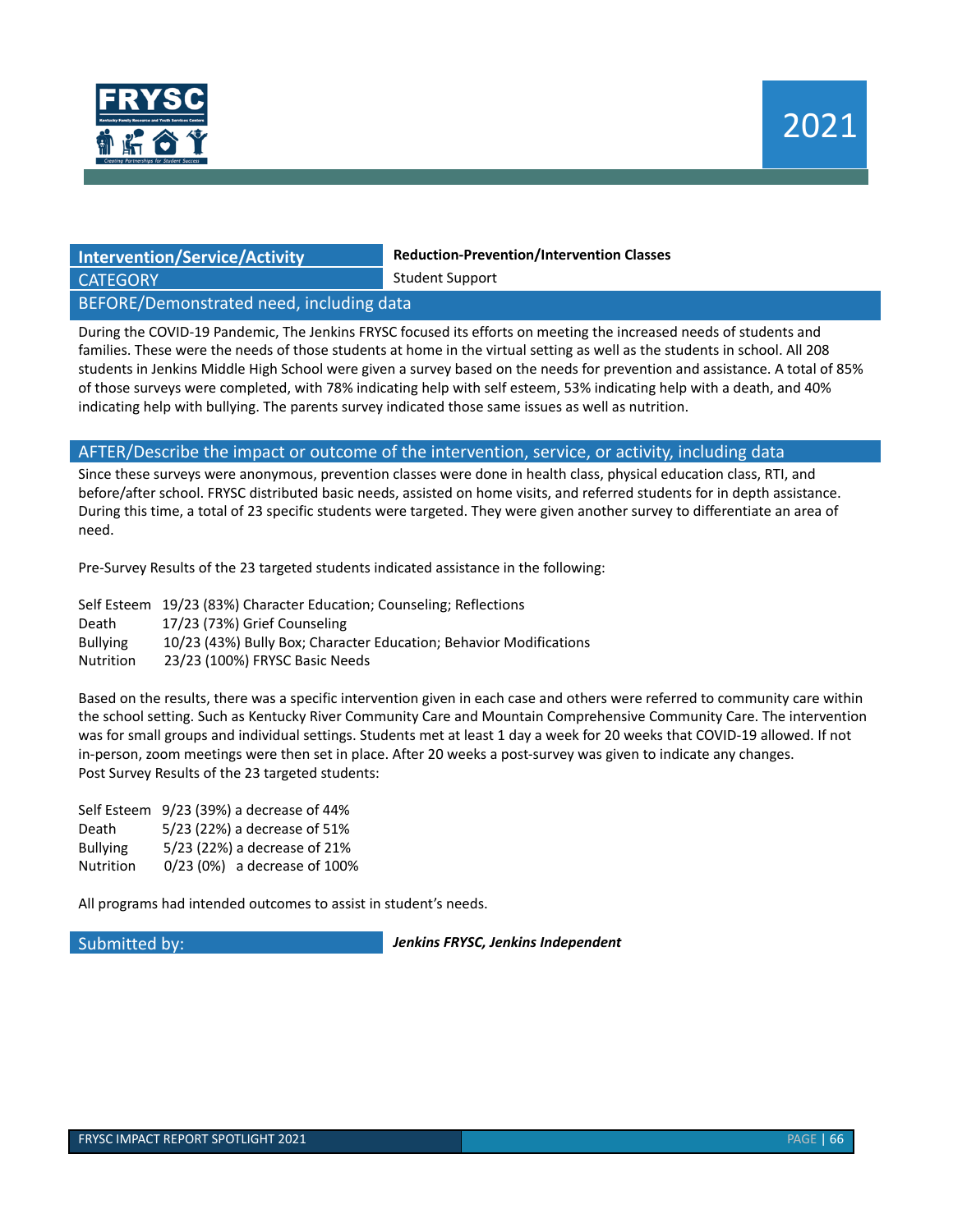

**Intervention/Service/Activity Organization Group- Educational support for students in need**

CATEGORY Student Support/Achievement

#### BEFORE/Demonstrated need, including data

At Scott County Middle School, there was a need for a program/group for students who were struggling with keeping their school materials organized and losing work, which in return their grades were struggling.

The YSC adopted a targeted intervention for students who were identified through teacher referrals called The Organization Group. The organization group focused on students who needed extra support outside of the classroom. The YSC met with the identified students weekly, for the time we were in in-person learning. Every week, students would meet in the group, grade reports were run, missing work was identified, and materials were organized with the assistance of the YSC. Six students were identified for this intervention, all in the 6th grade.

#### AFTER/Describe the impact or outcome of the intervention, service, or activity, including data

All six students were identified through teacher referrals. The students were met weekly by the YSC. Every week, students would meet in the group, grade reports were run, missing work was identified, and materials were organized with the assistance of the YSC. The intervention started at the end of the 3rd nine weeks term and ended towards the end of the 4th term.

100% of the students that participated in this group saw an increase in their overall GPA, between the 3rd nine weeks and the 4th nine weeks.

Student 1 GPA at the start of the intervention was 2.4, and increased to 3.0. Student 2 GPA at the start of the intervention was 2.85 and increased to 3.143. Student 3 GPA at the start of the intervention was a 3.0 and remained a 3.0 at the end of the intervention. Student 4 GPA at the start of the intervention was 2.20 and increased to 3.0. Student 5 GPA at the start of the intervention was 3.4 and increased to 3.8. Student 6 GPA was 1.714 at the start of the intervention and increased to 2.28.

YSC will continue to identify students who are in need of this group to teach them the skills to adapt and succeed in school and at home.

Submitted by: *Scott County MS YSC, Scott County*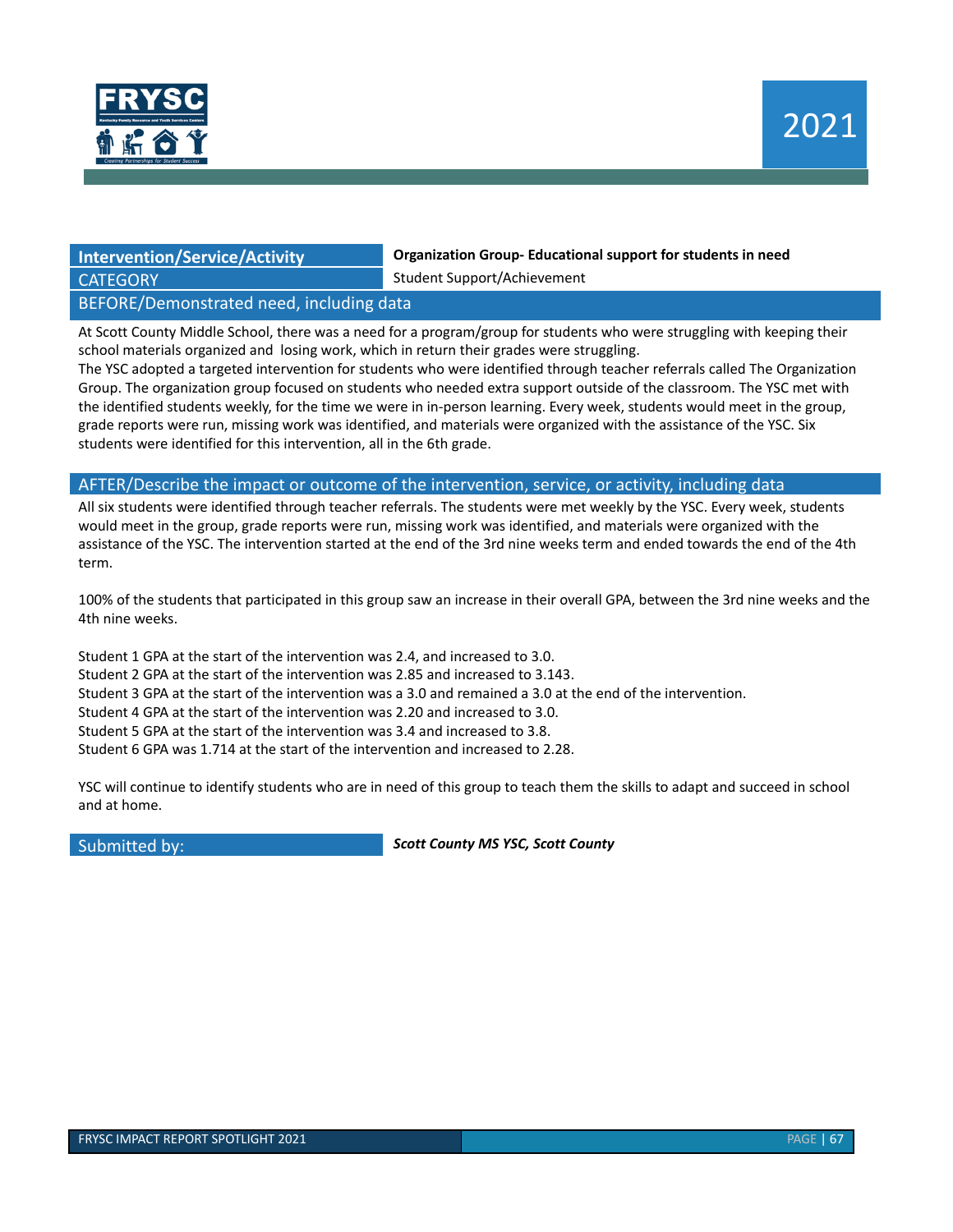

# **CATEGORY** Student Support/Graduation

**Intervention/Service/Activity Monitoring virtual seniors for graduation**

BEFORE/Demonstrated need, including data

24 senior students chose virtual learning due to COVID-19 and were failing at least 1 class. These students were in danger of not graduating.

#### AFTER/Describe the impact or outcome of the intervention, service, or activity, including data

A team made up of the YSC, Gear Up, guidance counselors, principal, and assistant principal compiled a list of 24 students in danger of not graduating. 98% of those students were on virtual learning. As a team we made numerous daily phone calls, home visits, tutoring sessions, and brought some students back to school 2 or 3 days a week.

Out of 24 seniors, 1 chose to be a fifth year senior and 2 students did not complete their work. We did have 21 seniors out of this group to successfully graduate, walk across the stage and receive their diplomas.

Submitted by: *Casey County YSC*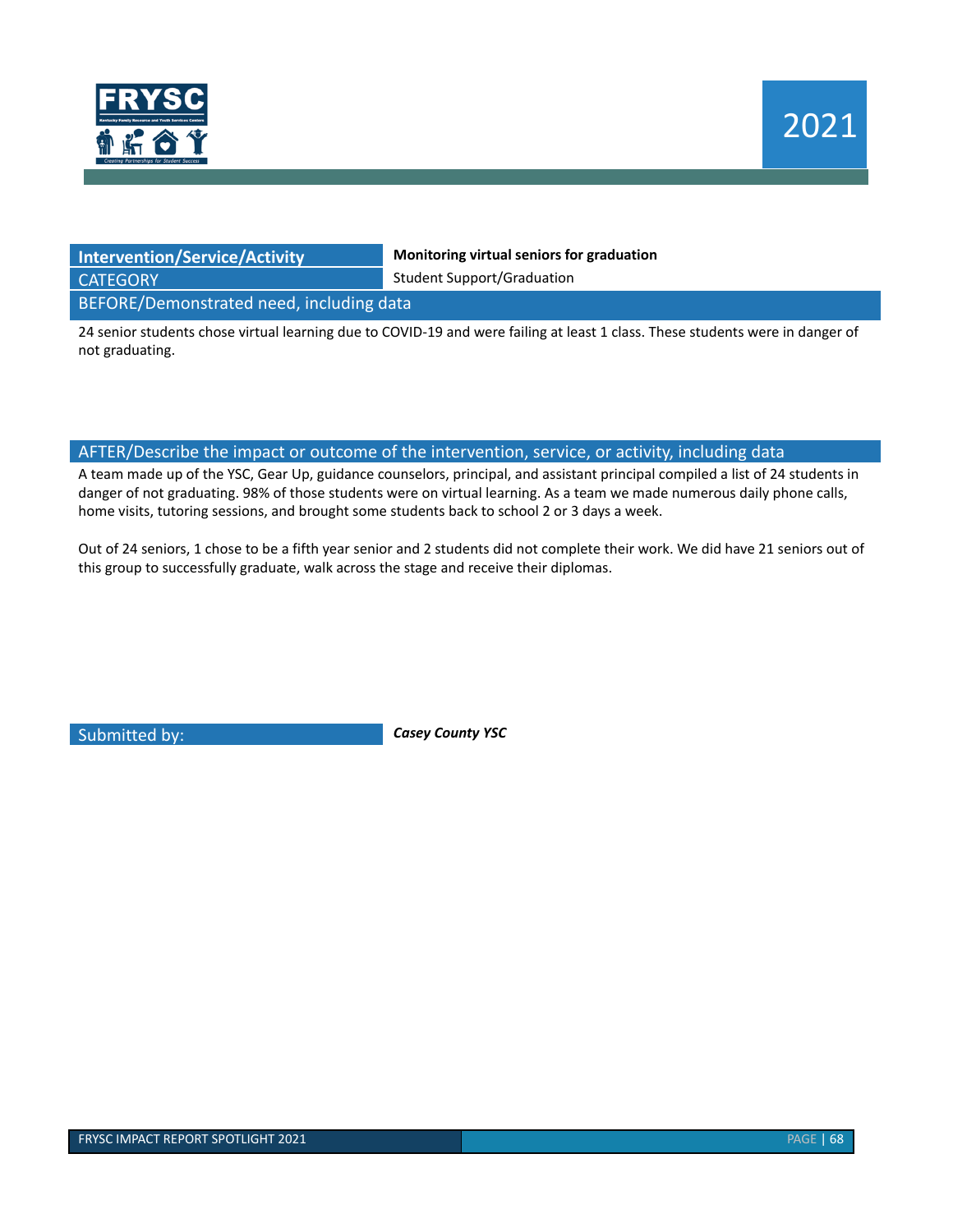

#### **Intervention/Service/Activity Senior Community Scavenger Hunt**

CATEGORY Student Support/Self-Sufficiency

BEFORE/Demonstrated need, including data

According to Google Pre-Survey:

89% of seniors reported lacking confidence in finding help in times of need.

89% of seniors reported lacking knowledge of where to find mental health resources.

76% of seniors reported never practicing basic life skills such as pumping gas, doing their own laundry or grocery shopping on their own.

5% of seniors are confident in asking for help in person or over the phone.

Since the pandemic has canceled our normal Senior Services (Reality Day, College and Health Fairs and Adulting 101), we decided to host a Community Scavenger Hunt fashioned after the series The Amazing Race. We approached many businesses and community organizations to participate by stamping the card of our seniors when they visit, and 16 agreed. 18 Seniors were given 3 days and a card with only the names of the businesses/organizations they had to visit. They had to seek out each business and connect with services available.

#### AFTER/Describe the impact or outcome of the intervention, service, or activity, including data

Here is list of some of their stops along the way:

Public Library – Sign up for a library card and access online media.

Health Department – Receive information on immunizations, STD's, and pregnancy prevention.

Automotive Repair Shop – Check oil and tire tread/pressure. Information provided on oil changes and tire rotation services.

Local Gas Station – Practice Pumping Gas and airing tires.

Local Grocery Store – Tour the store and make a purchase.

Parks and Recreation Office – Info on how to sign up for park-league sports and venue rentals.

City Hall – Tour police department and meet local government officials.

The Court House – Info on property licensing.

Local Bank – Enroll in checking or a savings account and receive info about loans.

Local Clinic – Dental and Mental Health services available, as well as how to sign up for insurance.

Local Laundry Mat – Try out the equipment by doing a load of clothes.

Local Community College – Receive information on enrollment and financial aid.

Other stops included a hardware store (for home repair equipment), a department store (for job application), local pharmacy (for information on refilling prescriptions and basic medical consultation), and another automotive shop (for a diagnostic test on their vehicle).

According to Google Post-Survey:

98% of seniors reported gaining confidence in finding help in times of need.

79% of seniors reported gaining knowledge of where to find mental health resources.

81% of seniors reported being more confident in performing basic life skills such as pumping gas, doing their own laundry or grocery shopping on their own.

41% of seniors are more confident in asking for help in person, or over the phone.

Other feedback: 5 seniors said that the most challenging part of the event was picking up the phone and asking for help/directions. All 18 seniors agreed that 3 days was too long for a competition.

Submitted by: *Jackson City FRYSC, Jackson Independent*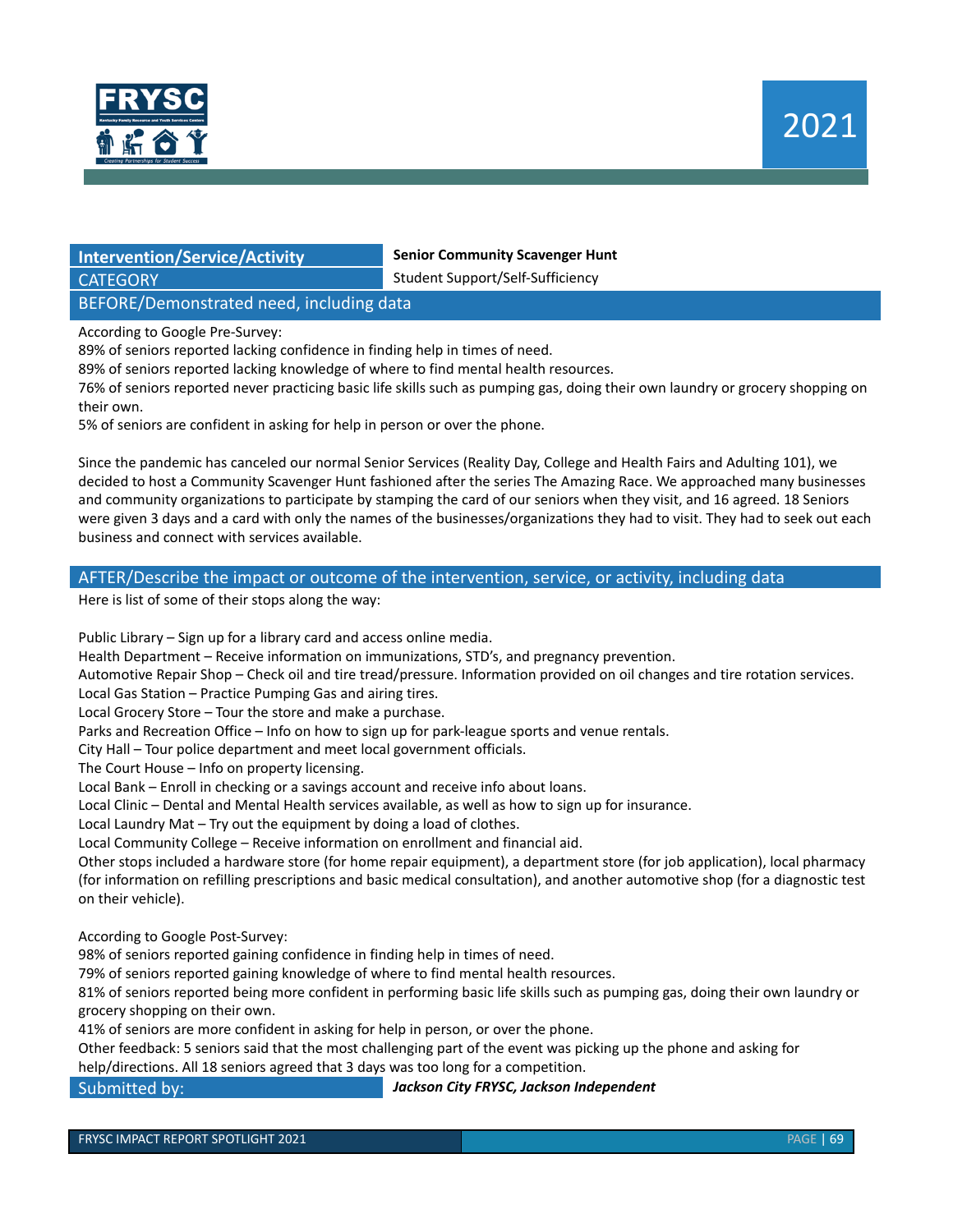

## **Intervention/Service/Activity Dangers of Drugs CATEGORY** Substance Abuse Prevention

#### BEFORE/Demonstrated need, including data

Our two sixth grade classes, a total of 49 students, during the spring had 12 write ups for various offenses in this area. An intervention was needed to educate them on the dangers of drugs and drug use and to aid them in making good choices. The pre-test was given with the following results :

Knowledge of the Dangers of Drugs: Pre test - class #1 - 25 students - 74% class #2 - 24 students - 72%

#### AFTER/Describe the impact or outcome of the intervention, service, or activity, including data

A presentation was given by the Christian County Health Department, after the students had taken the pre-test. They engaged in discussion led by the presenter. Following the presentation, the students were given a post-test where we saw a large improvement in their knowledge on the Dangers of Drugs. The post test results were as follows: Knowledge of Danger of Drugs:

Post test - class #1 - 25 students - 93% class #2 - 24 students - 94%

The students overall knowledge of the danger of drugs increased from 73% to 93.5% for the entire 6th grade. This was a 20% increase in knowledge.

This should help them make wise informed decisions on drugs , drug use and the dangers of drugs. This helped them to feel confident in saying no. It gave them some informed information to assist them to make wise choices and good decisions. We feel it had a very positive and informative impact on these 6th graders.

Submitted by: *Connections FRC, Christian County*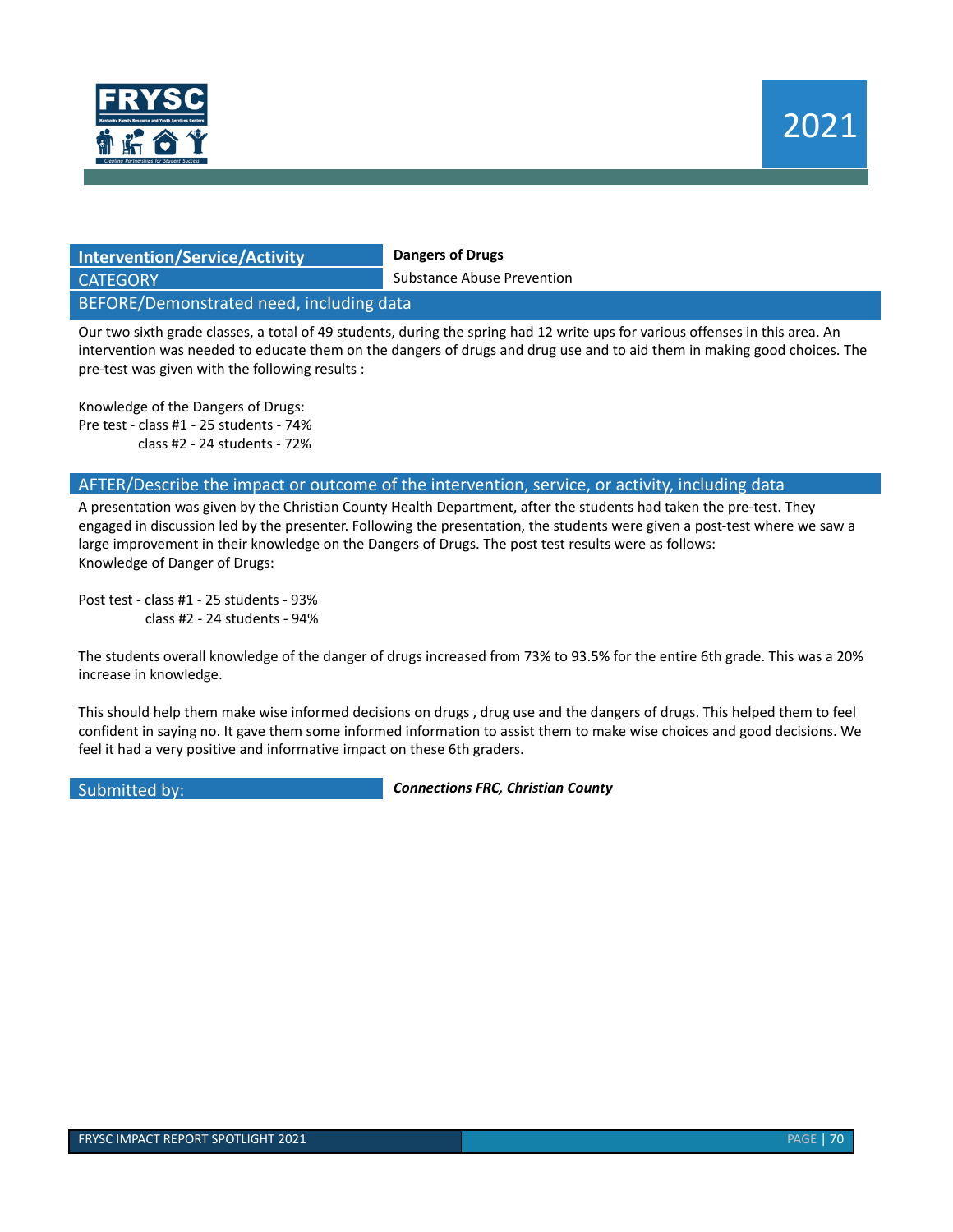

**Intervention/Service/Activity Red Ribbon Week/Drug Prevention Programs**

**CATEGORY** Substance Abuse Prevention

#### BEFORE/Demonstrated need, including data

We were noticing that the number of our students smoking/e-Cigs were drastically increasing. The data provided from Harlan County Health Facts 2019 34% of 8th graders had smoked. We had always participated in Red Ribbon Week. We just changed it up and added a Pledge that all the middle school students signed. It was a giant banner that was hung in the foyer of the school to remind them everyday of the pledge. We also started sharing Kentucky Regional Prevention Center Safety Flyers and all the resources available. We also implemented The Dinner Table Project and awarded prizes when children sent pictures of their family around the table together.

#### AFTER/Describe the impact or outcome of the intervention, service, or activity, including data

We had a great outcome with the participation. Every child, 6th-8th grade, participated in signing the banner. The participation of The Dinner Table Project was a success as well. We had 18 students send photographs and prizes were drawn for a Movie Night Basket. According to the Harlan County Health Facts 2020 the numbers decreased to 26.1%.

Submitted by: *Jaces FRYSC, Harlan County*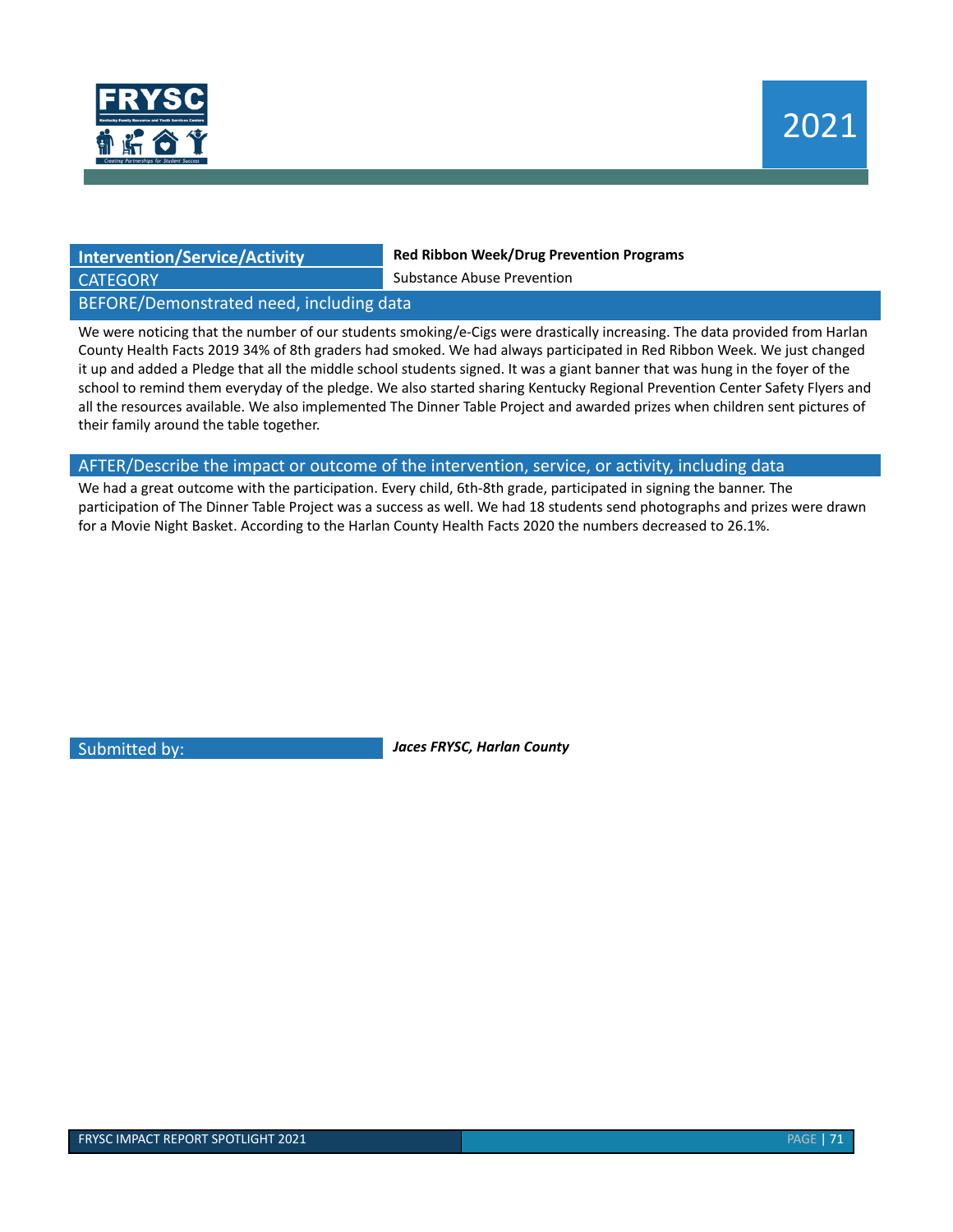

# **CATEGORY Substance Abuse/Tobacco Substance Abuse/Tobacco**

**Intervention/Service/Activity Take Down Tobacco--- Tobacco Prevention and Education**

BEFORE/Demonstrated need, including data

One of Hart County's main crops is tobacco. Smokeless and vapes are seen in a less negative light than traditional cigarettes among teens and preteens. Several spit bottles and vape pens have been found or confiscated on the bus or at school. According to the 2018 KIP survey, access to cigarettes increased 17% from 6th - 8th grade and E-cigs were the most common method of nicotine delivery among 8th graders. Take Down Tobacco was designed for 6th-8th graders at Bonnieville and Cub Run Schools.

According to Pre-test data, 15.3% of students did not know that smokeless tobacco can cause cancer and 25.9% of students did not know that smokeless tobacco contains nicotine. Out of 104 respondents, 60 knew the effects of smokeless tobacco. 85.6% of students did not know that 8-10 dips has the same amount of nicotine as 30-40 cigarettes. 73.1% of students knew that E-cigs deliver nicotine. Only 15 students knew that young people who vape are 4 times more likely to smoke cigarettes in adulthood. 78.8% of students did not know that one JUUL pod equals 20 cigarettes.

#### AFTER/Describe the impact or outcome of the intervention, service, or activity, including data

Take Down Tobacco consisted of a slideshow, videos, discussion about tobacco use, the effects of tobacco and its history. The forms of tobacco usage that were covered in the program are: Smokeless tobacco, cigarettes and E-cigs/vaping. Students were encouraged to discuss the videos and pictures they were shown. Students were able to ask questions after the program. FRYSC Coordinator created the program, gathered the information used in the program and created the pre and post test. FRYSC also presented the program and answered students' questions. Due to COVID, only in-person students were able to participate in the program. 104 students participated in the pre-test and 102 completed the post-test due to 2 students leaving early.

After the program, post-test data shows that 100% of students knew that smokeless tobacco can cause cancer and 97.1% of students now knew that smokeless tobacco contains nicotine. Out of 102 respondents, 90 knew the effects of smokeless tobacco. The percent of students who knew that 8-10 dips is the same amount of nicotine as 30-40 cigarettes increased by 47.4%. The percent of students who knew that E-cigs deliver nicotine increased by 21%; which means only 6 students answered "no" or "I don't know". 39 students now know that young people who vape are 4 times more likely to smoke cigarettes' in adulthood. However, 61.7% of students answered this question incorrectly. 79.4% of students now know that one JUUL pod equals 20 cigarettes; this is an increase of 58.2% (59 students).

The data from the pre and post-test shows that the program was effective. Post-test data shows the number of correct answers significantly increased and "I don't know" was selected less often after the program.

#### Presentation:

[https://docs.google.com/presentation/d/1ca1gzfakJzh4Az1MSBMvluH4Ljk0AzgDW8\\_CEMZM\\_p4/edit?usp=sharing](https://docs.google.com/presentation/d/1ca1gzfakJzh4Az1MSBMvluH4Ljk0AzgDW8_CEMZM_p4/edit?usp=sharing)

Pre-test Link: <https://docs.google.com/forms/d/1UUqBLZCwGMvW5wh4qEi8InZvCpHjSoCB3rQ8d-omPxI/viewanalytics>

Submitted by: *Pathways FRYSC, Hart County*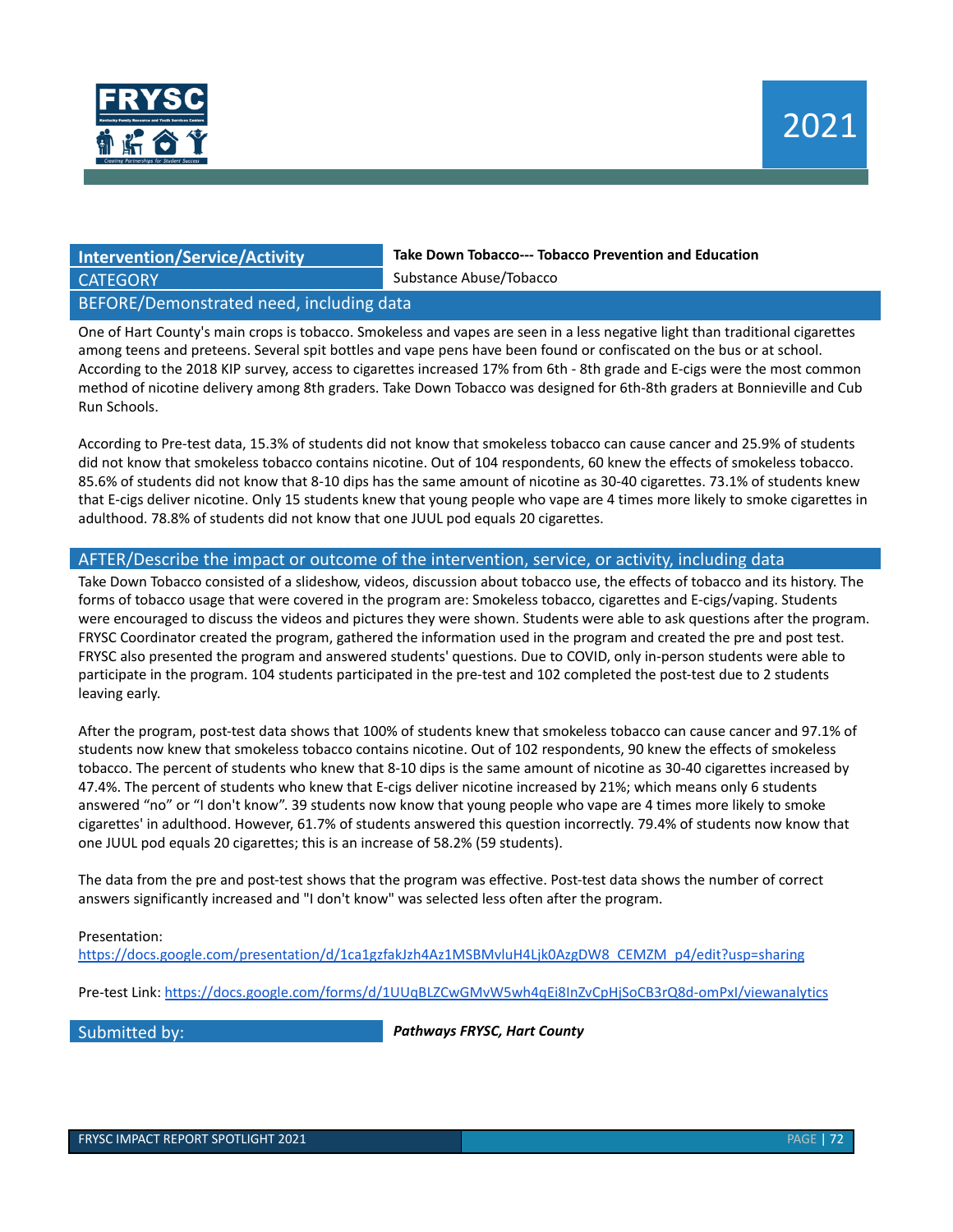

## CATEGORY **Transition**

**Intervention/Service/Activity Transition to Middle School Small Group Sessions**

#### BEFORE/Demonstrated need, including data

Due to COVID, fifth grade students could not visit the middle school as in normal years. Some students had increased anxiety over the transition. Fifth grade teachers identified the most anxious students to participate in FRC small group sessions. 12 students were selected to participate. Students were given a survey (pre-test) before the first meeting. 100% of students indicated that they were nervous about going to middle school. 83% of the group indicated they were not likely to discuss these concerns with a parent or trusted adult. 50% of students said that they were not likely to discuss their fears with a peer or friend.

#### AFTER/Describe the impact or outcome of the intervention, service, or activity, including data

Students attended 6 sessions - twice a week over 3 weeks at the end of the school year. Each session was about 35 minutes. Sessions included ice-breakers, gathering questions, practice opening combination locks, live chat with the youth service center coordinator at their middle school, a session about appropriate social media use and a session about being organized.

83% of the students reported they felt less anxious about going to middle school, and 75% said they would feel comfortable discussing their fears with a parent.

Submitted by: *Brooks/Freedom FRC, Bullitt County*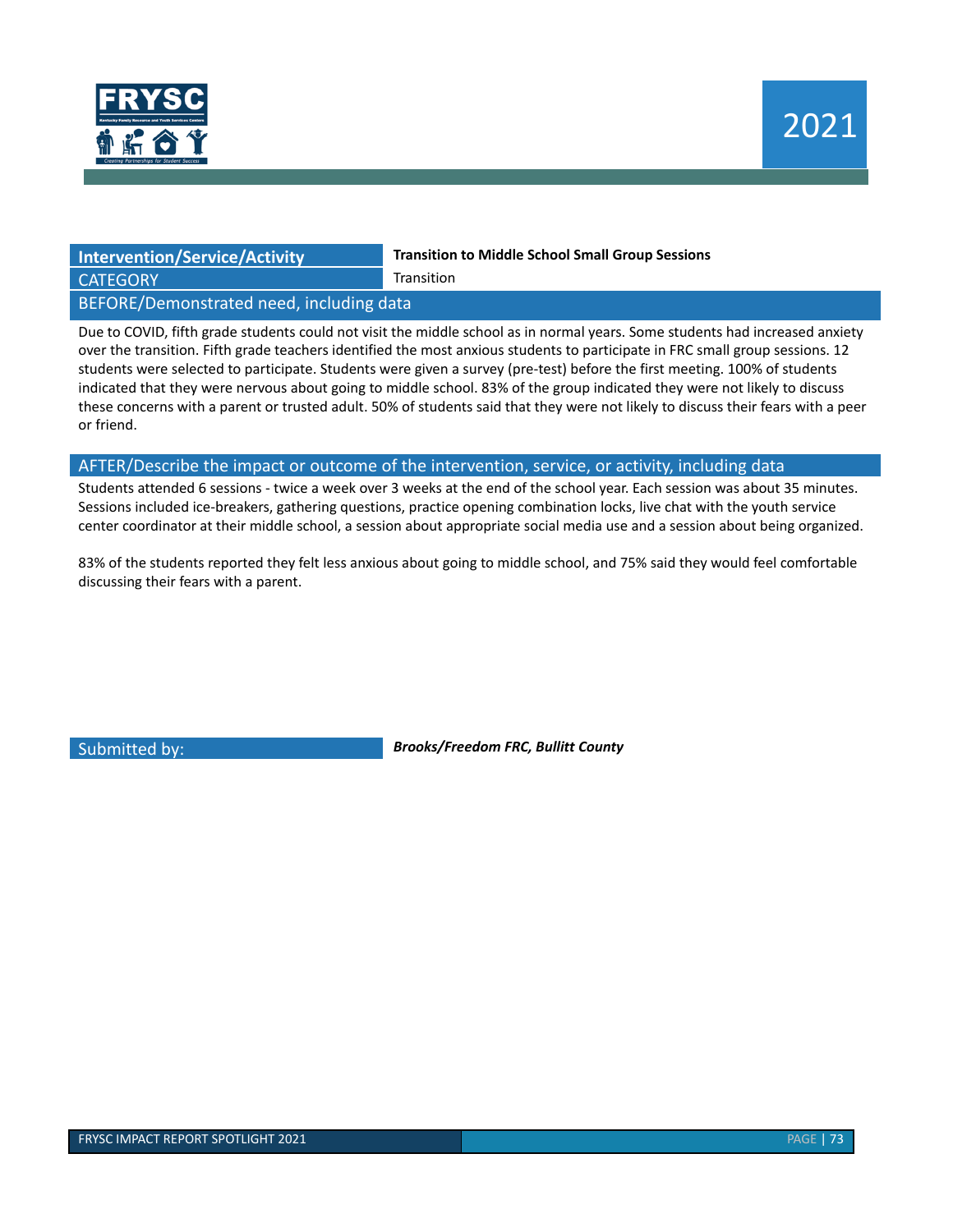

### **Intervention/Service/Activity 8th Grade Transition Day -- preparing students for high school CATEGORY Transition** BEFORE/Demonstrated need, including data

Staff members at Washington County High School reported that students from North Washington were having a hard time transitioning to high school. North Washington school is in the north end of the county, while Washington County Elementary, Middle, and High School are all located in Springfield within a square mile of each other.

Students from Washington County Elementary and Middle are more likely to visit Washington County High School due to its proximity. When surveyed prior to the transition day, 69% of North Washington 8th Graders reported they had never been inside Washington County High School. In the pre-survey, North Washington 8th Grade students were asked to list their concerns about going to high school. The top concerns listed were getting lost, not knowing anyone in class, making friends, and not knowing where to find the restroom/office/counselor/etc. This data was used to make changes to the existing Transition Day program for Washington County Schools.h

#### AFTER/Describe the impact or outcome of the intervention, service, or activity, including data

The Transition Day program has traditionally been a large group tour at Washington County High School and assembly with speeches from the Principal, Assistant Principals, Counselors, and other staff members. For the 19-20 Transition Day, held on April 20, 2021, FRYSC Coordinators worked with WCHS Guidance Counselors to add a peer shadowing aspect: each 8th Grade student was paired with a high school Junior or Senior in good academic and behavior standing who acted as a guide. The 8th grade students attended lunch and 4th period class with their student guide.

After the Transition Day, 8th Grade students completed a survey about the program. Fifty-four students attended the program. Fifty students responded to the survey.

The survey results are below:

- 82% of 8th grade students report they feel more comfortable with finding classes, restrooms, and offices in the high school building than they did before the program.
- 98% of 8th grade students report they know some or all of the administrative/office staff members at the high school.
- When asked to rate their level of excitement and openness to meeting new friends at WCHS, with 1 being "not at all" and 5 being "very excited", the average answer was 3.82.
- When asked to rate their level of comfort about starting high school, with 1 being "not at all" and 5 being "absolutely", the average answer was 4.18.
- 54% of 8th grade students said their favorite part of the program was being paired with a high school student for 4th period class.

FRYSC coordinators and high school guidance counselors agree this will be a permanent expansion of the Transition Day program.

Submitted by: *North Washington FRYSC, Washington County*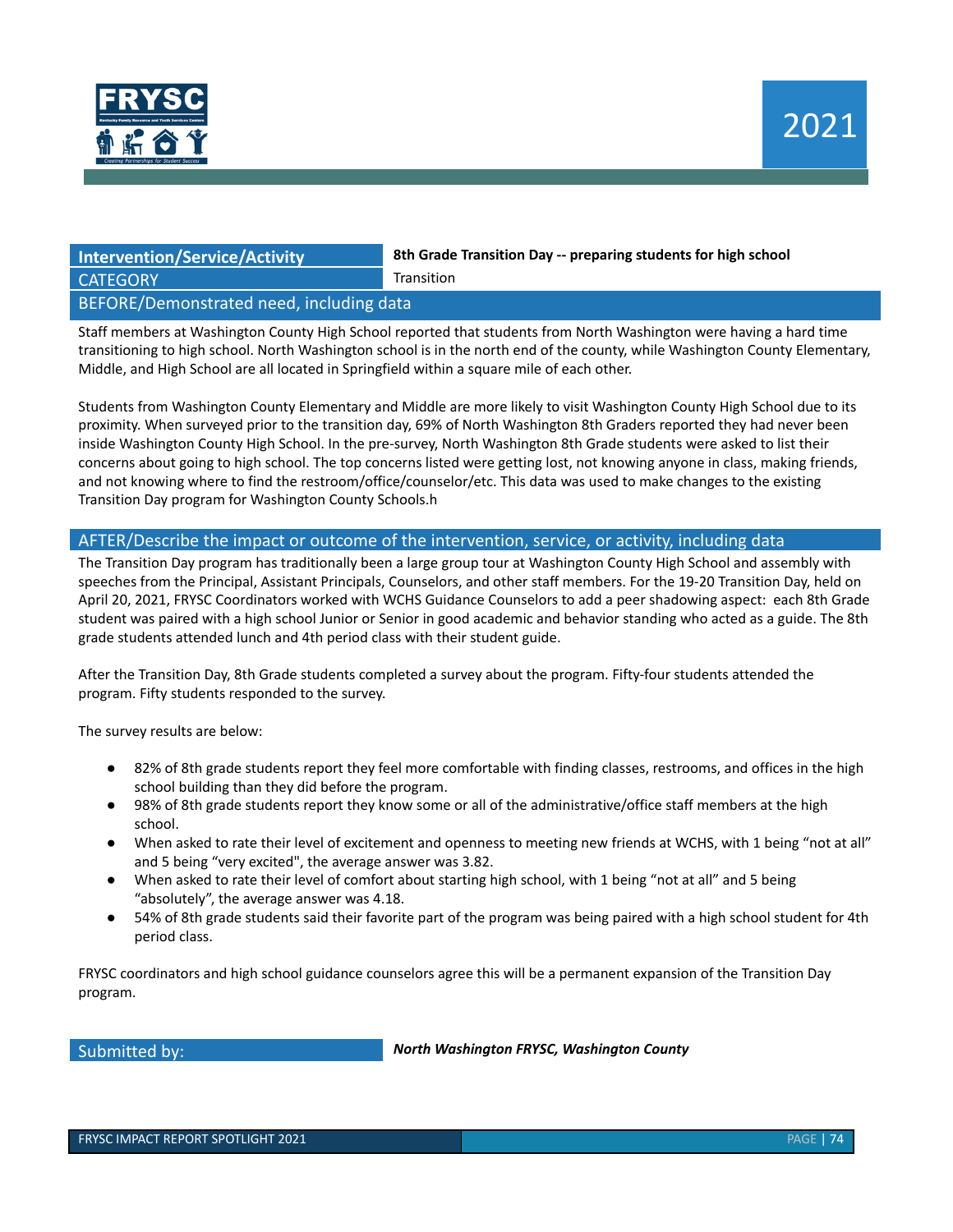

## **CATEGORY Individual Intervention**

**Intervention/Service/Activity Individual Student Support / Graduation**

BEFORE/Demonstrated need, including data

Our school had a student that was a senior and 6 weeks before graduation wanted to drop out or finish school by obtaining an alternate diploma. During further investigation, it was found that he was homeless and living in the parking lot of Walmart.

His grades had been slipping and he was coming to school hungry. He had a volatile relationship with his parents. His goals were to get a job and move out on his own; however, his current situation was preventing those possibilities.

#### AFTER/Describe the impact or outcome of the intervention, service, or activity, including data

Interventions:

- Food was provided to him and clothing was washed and cleaned.
- His parents were called and a plan for moving him to another family member was put in place. The aunt of the child took him in.
- Grocery items were provided to help them out while he was with an extended family member.
- He was counseled on his options, and agreed to stay in school and finish out the 6-week term. He obtained his OSHA Certification during that time and brought up his grades to pass.
- A job interview was set up for him at Pella Corp. in Murray, KY. He was offered and accepted a job.
- Clothes were purchased for him as well as a cap and gown for graduation.

It was humbling that our student walked across the stage with his future and a career plan in place. He obtained an apartment a month later and is living fully independently. He went from deciding to drop out of school and living in a car to successfully landing the job he wanted and becoming a responsible young adult. He just needed support, encouragement, guidance, and people to believe in him. Our FRYSC work is SO important and 1 by 1 we are making a difference for the families we serve that results in a better future for all.

Submitted by: *Marshall Mission YSC, Marshall County*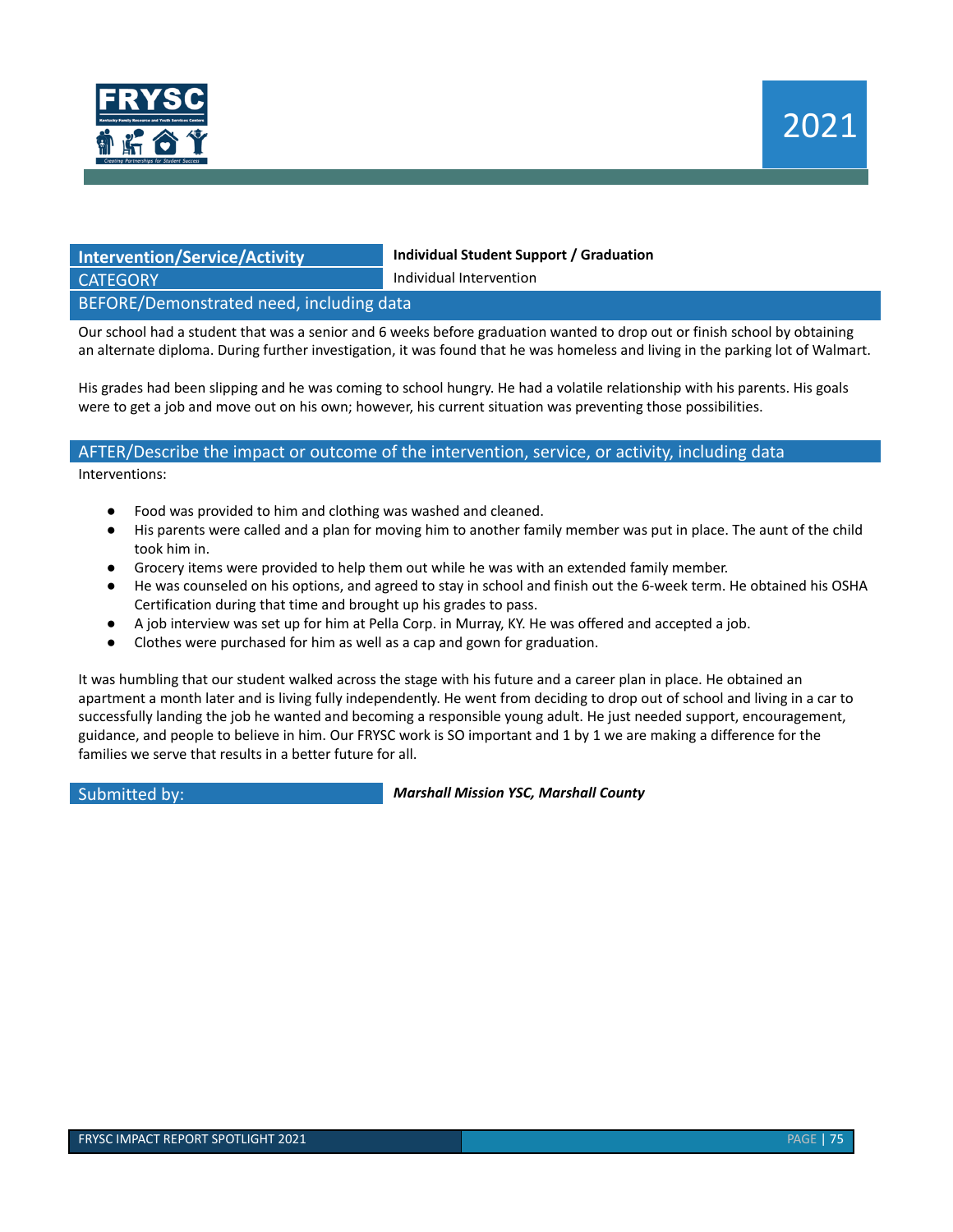

### **Intervention/Service/Activity Academic Individual Intervention CATEGORY Individual Intervention**

BEFORE/Demonstrated need, including data

A 3rd grade student was below graded level in several areas:

- Guided Reading Level(GRL): she began at K, which is the lower end of the 2nd grade level.
- Sight Words: 280 of 300 2nd grade level sight words.
- Math Mastery Skills: began the year at 0% mastery level for 4 of 5 areas of math; and 40% for a 5th mastery skill.

#### AFTER/Describe the impact or outcome of the intervention, service, or activity, including data

The FRC developed on-going contact with a 3rd grade student and her family. The FRC provided services and referrals to this student and her family for the last couple of years. The FRC had regular conversations with her during the school day as well as lunch to help her stay engaged and encouraged to work hard. She was enrolled in summer school, after care programming and summer reading program to help continue progress she made during the school year. The FRC provided school supplies, library books and organizational supplies for the students who participated with the intervention teachers. This student showed the following outcome by the end of the school year:

- Sight Words: Improved from 280 to 300 sight words.
- Math Mastery Skills: Improvement in all 5 math mastery skills; In four of the math areas she began at 0% and improvement moved to 50%, 53%, 60% and 100% in each skill.
- For the math skill she began at 40% and improved to 100%.

Submitted by: *Justice FRC, Clark County*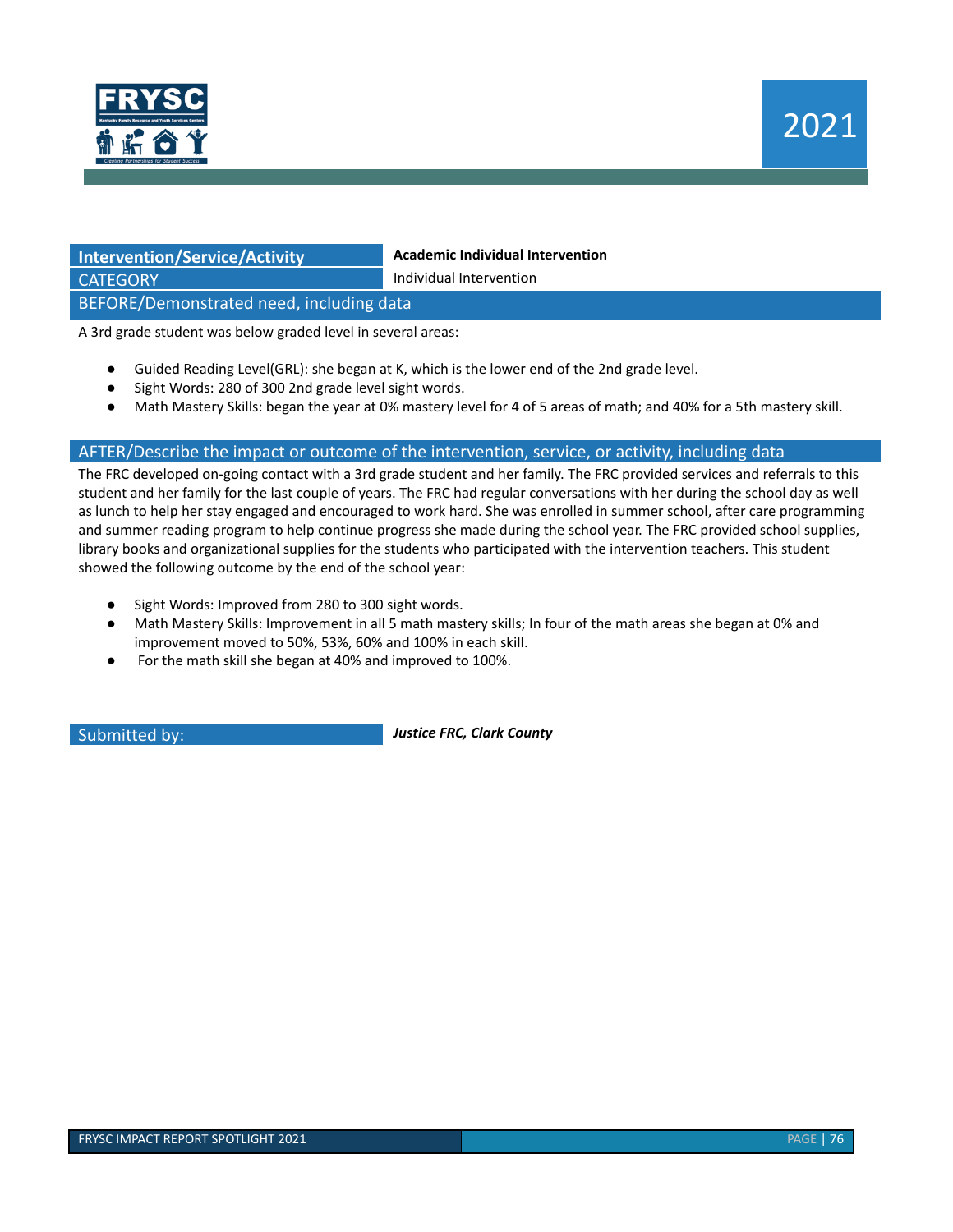

### **Intervention/Service/Activity Individual Intervention - Check In Check Out - Student Mentoring CATEGORY Individual Intervention**

BEFORE/Demonstrated need, including data

A student was attending virtual learning but was not completing classwork. The teacher expressed concern with the support team because the student was failing all classes.

The coordinator used the Early Warning Tool to track data. We wanted to see a positive increase in all scores but focused primarily on curriculum.

#### AFTER/Describe the impact or outcome of the intervention, service, or activity, including data

I met with the student twice a week to check in during the morning and check out in the afternoon. I also checked with the teacher daily to see if the student was attending class. The student was able to attend a teacher office hour via zoom to receive assistance with her work after virtual learning and would often attend to make sure her work was completed.

Soon, she was able to complete work without attending office hours and only came during that time if she had questions. Our student was also struggling to complete Imagine Learning assignments. Parent and student contacts were made to ensure there was completion of work since it was a large percentage of the grade.

With extra guidance, motivation and checking in, after risking failing all her classes, the student was able to raise her grades. She received 1 A, 3 Bs, a C and a D bringing her GPA from a 0.33 to 2.67. By the end of the school year, the student's Early Warning Tool stats also improved significantly.

|                         | <b>BEFORE Intervention</b> | <b>AFTER Intervention</b> |  |
|-------------------------|----------------------------|---------------------------|--|
| <b>GPA</b>              | 0.33                       | 2.67                      |  |
| Early Warning Tool Data |                            |                           |  |
| <b>GRAD SCORE</b>       | 68                         | 101                       |  |
| <b>ATTENDANCE</b>       | 92                         | 99                        |  |
| <b>BEHAVIOR</b>         | 109                        | 110                       |  |
| <b>CURRICULUM</b>       | 62                         | 75                        |  |
| <b>STABILITY</b>        | 86                         | 96                        |  |

Submitted by: *Liberty EL FRC, Fayette County*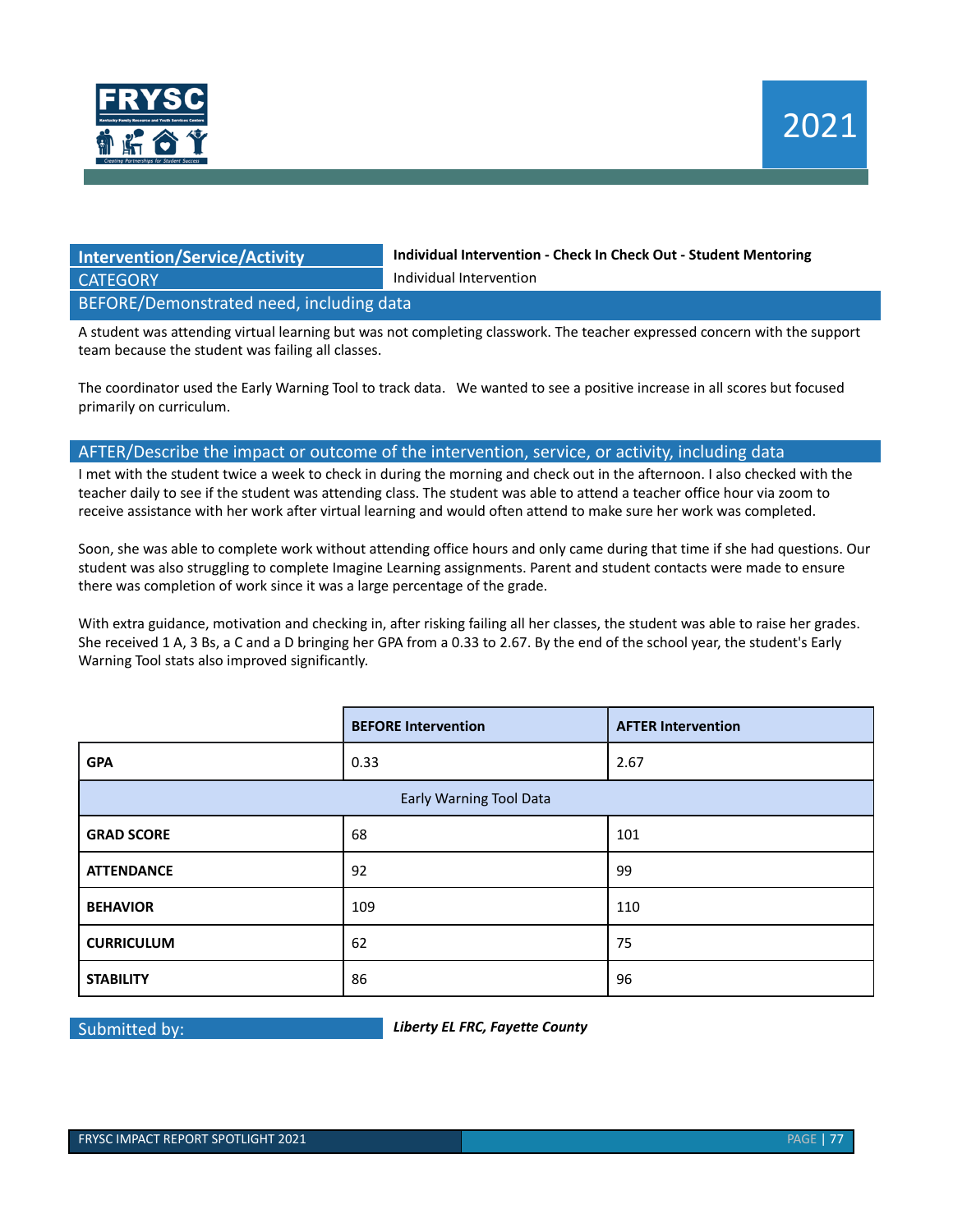

# **CATEGORY Individual Intervention**

**Intervention/Service/Activity Individual Intervention (5th grade student and family)**

#### BEFORE/Demonstrated need, including data

The intervention was with a 5th grade student and her family (mother, father, and 3 siblings ages 13, 4 and 2). The mother and father were both recovering from addictions, and the father had ongoing back pain from a back injury at work. The father worked at Amazon, and the mother stayed home with the two youngest children.

The family was evicted from their apartment at the end of December 2020 and moved into a hotel room. This is when the 5th grade student's absences started to increase. As a baseline, she missed 6 days in September, 2 in October, 3 in November, and 5 in December. After the eviction, she missed 8 days in January and 12 days in February.

In early March, her 13-year-old sibling died suddenly of meningitis. The 5th grader missed 13 days of school in March. The mother expressed that she could not bear to stay in the hotel room where her son died. They stayed with family in another county, which made it very difficult for the father to get to work and the 5th grader to get to school in Lexington.

#### AFTER/Describe the impact or outcome of the intervention, service, or activity, including data

Through our partnership with Maxwell Street Presbyterian Church (MSPC) I was able to secure free, furnished, temporary housing in Lexington for 3 months. After moving into the temporary housing, school attendance improved. The 5th grader only missed 3 days in April and 5 days in May.

Our Title I social worker provided grief counseling to the student. We referred the family to UK TAP; secured, transported and stored furniture for the family and helped them apply for an emergency housing voucher through LFUCG Continuum of Care and the Lexington Housing Authority. This process usually takes several weeks, but we were able to secure the voucher in under a week, because I ran the documents around town for signatures instead of allowing them to be sent by mail. The family was able to secure permanent housing using the voucher. I transported their stored items to their new home and cleaned the temporary housing, in the hopes that MSPC will be willing to let us utilize it again in the future if needed for another family.

Submitted by: *Picadome FRC, Fayette County*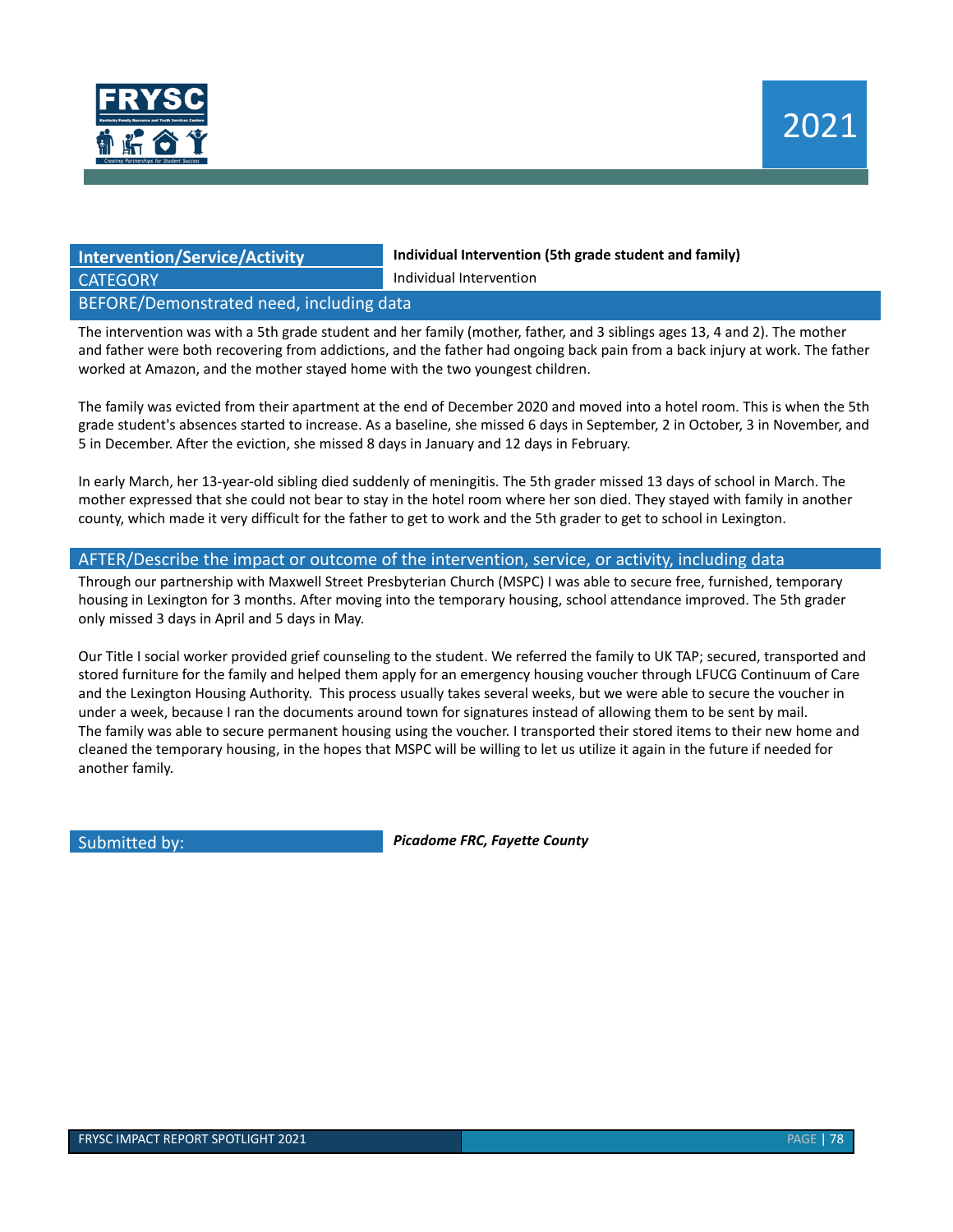

# **CATEGORY Individual Intervention**

**Intervention/Service/Activity Individual student intervention to address multiple needs**

#### BEFORE/Demonstrated need, including data

A female student had chronic attendance issues, which coincided with academic and behavior concerns. Previous 3-year attendance data showed an average of 28 days absent. Multiple absences were attributed to "missing the bus" and health issues.

The student received an average of 16 FRC interventions and 15 nurse visits per year. Behavioral reports included disrespectful and disruptive behavior. Parental involvement was minimal and always initiated by FRC and/or school staff. Family dynamics are a single mother with 6 children living in a small, low-income apartment with multiple pest issues, food insecurities and previous CPS involvement.

#### AFTER/Describe the impact or outcome of the intervention, service, or activity, including data

In collaboration with the student's teacher, Leadership team, attendance clerk, KSI and PBIS teams, the FRC addressed the student and family needs by conducting multiple home visits throughout the year, especially if she was absent or the parent failed to communicate, including delivering an alarm clock to the home to remedy the issue of no alarm to wake up to catch the bus and to personally connect the parent to DoJo (school communication tool).

The FRC, accompanied by school staff, made home visits to deliver literacy packets, holiday activities, and simply just to connect with the family to maintain a positive, trusting relationship. The student received food assistance through Feeding America and the FRC delivered meals during NTI days. Clothing and school supplies were also given to support basic needs and academic motivation, as well as social and emotional learning tools to enhance the student's mental well-being. The student was approved to attend school 5 days a week during A/B hybrid schedule to allow for more instructional time. Multiple interventions were utilized, including KSI, PBIS "Check in, Check out" mentoring program and special education support strategies.

Over the course of the 2020-2021 school year, the student's attendance/participation improved 83%, with only 2 days absent in the 4th quarter, and academic performance improved 35%. KSI reading scores improved 40 points. Math MAP scores improved 12 points, and MAP Reading improved 40 points. One nurse visit was reported and 0 FRC interventions were made the last two months of the school year. Behavioral reports showed a 96% positive rate.

Through interventions and multi-professional collaboration, the student's overall attendance, academic performance and behavior improved, as well as parental communication.

Submitted by: *Heartland FRC, Hardin County*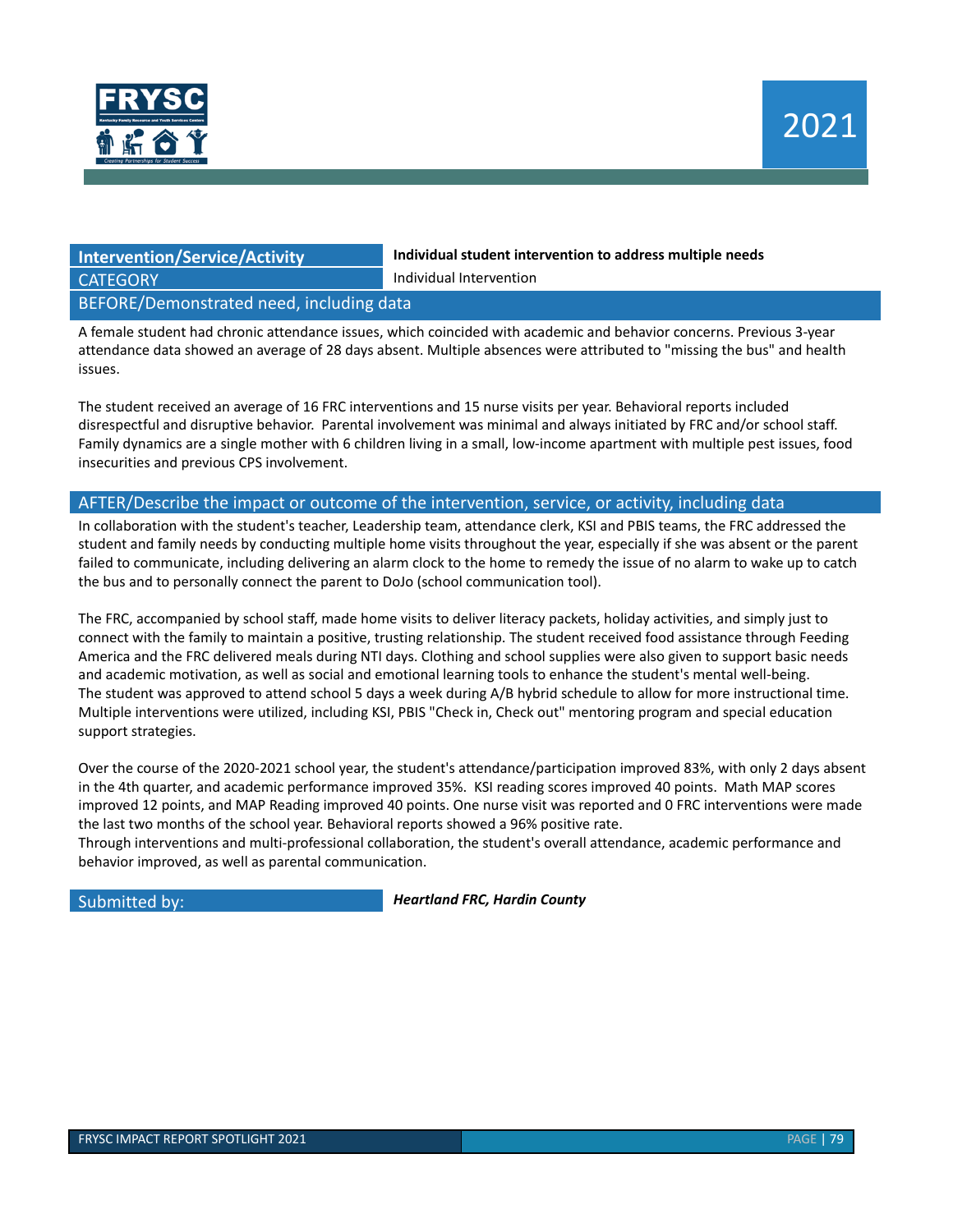

| <b>Intervention/Service/Activity</b> |  |
|--------------------------------------|--|
| CATEGORY                             |  |
| $DEFODE/Damonstrated$ nood inclu     |  |

**Intervention/Service/Activity Individual Intervention - student with an incarcerated parent** Individual Intervention

BEFORE/Demonstrated need, including data

The student has an incarcerated parent and has not seen this parent in 3.5 years. His grades were falling and so was his emotional state. His average grade in the 1st nine weeks was 63%. He acted very depressed and would not talk to many people.

#### AFTER/Describe the impact or outcome of the intervention, service, or activity, including data

The FRC Coordinator made contact with the incarcerated parent and started having zoom meetings with the parent and child. The Coordinator also started making regular home visits to check on the student and help with school work if needed.

After many zoom meetings with the parent and working one on one with the student, his grades improved from 63% to 92% in the final semester.

Submitted by: *South Hancock FRC, Hancock County*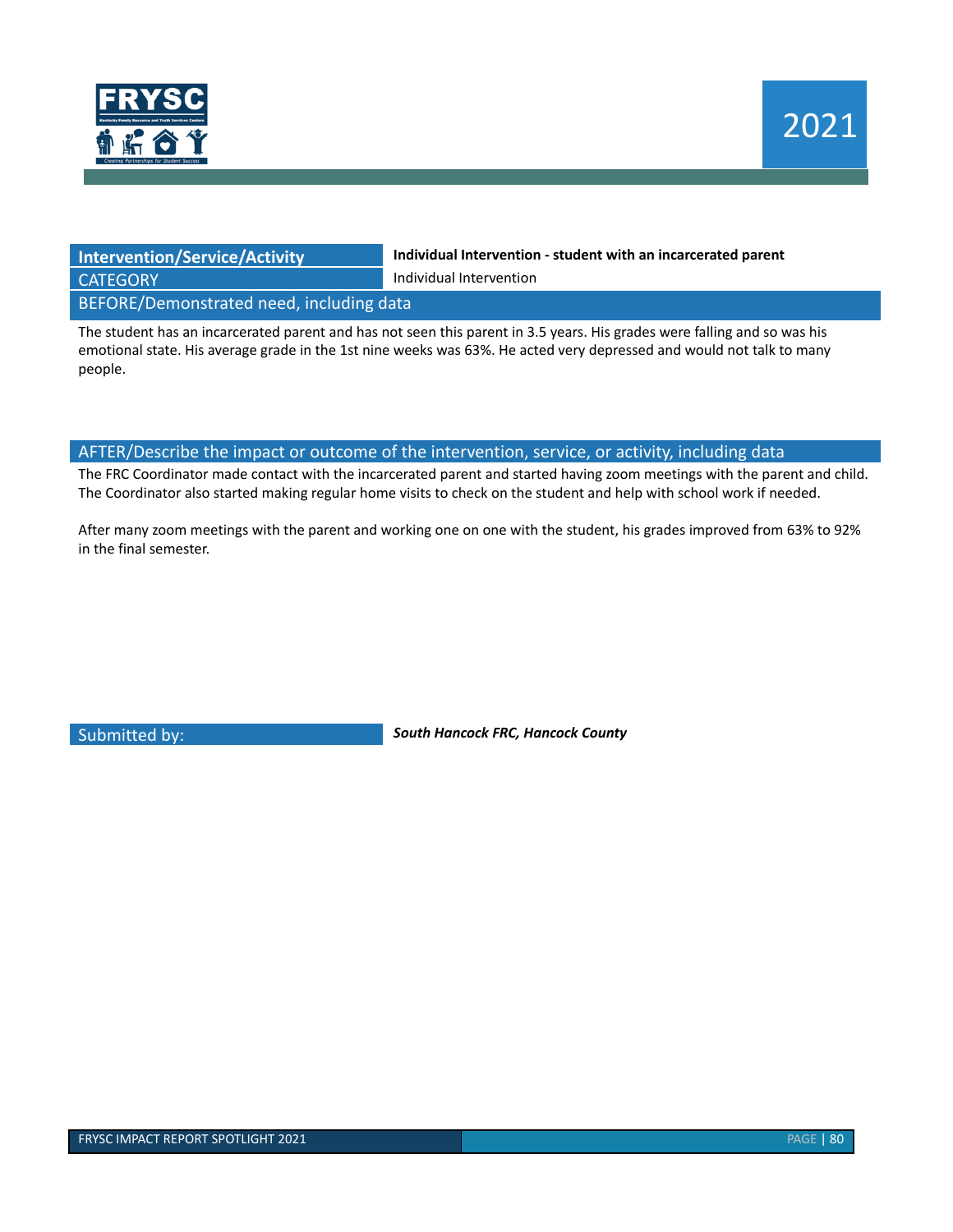

**Intervention/Service/Activity Individual Family Intervention - Vehicle donation**

**CATEGORY Individual Intervention** 

#### BEFORE/Demonstrated need, including data

A community partner donated a van for a family in need. The family of 8 lacked transportation, which made it a challenge for basic needs to be met. The guardian is a disabled grandparent raising 7 of her grandchildren. Due to her physical challenges she was not able to attend parent-teacher conferences, unable to transport herself with 7 children via public transportation for food, and she struggled with getting the children to their appointments for therapeutic services. Four of the students that attend Mill Creek Elementary had multiple behavior referrals and low academic performance prior to the intervention as measured by Infinite Campus data.

#### AFTER/Describe the impact or outcome of the intervention, service, or activity, including data

After the Mill Creek FRC provided the family with a donated van, there was a drastic improvement in student behavior, academic performance, and parental involvement as measured by lack of behavior incidents at home and via NTI as well. All students in the household were able to attend drive-through orientation at their schools to obtain Chromebook devices, school supplies, as well as attend doctor appointments for medical and therapy purposes.

Submitted by: *Mill Creek FRC, Jefferson County*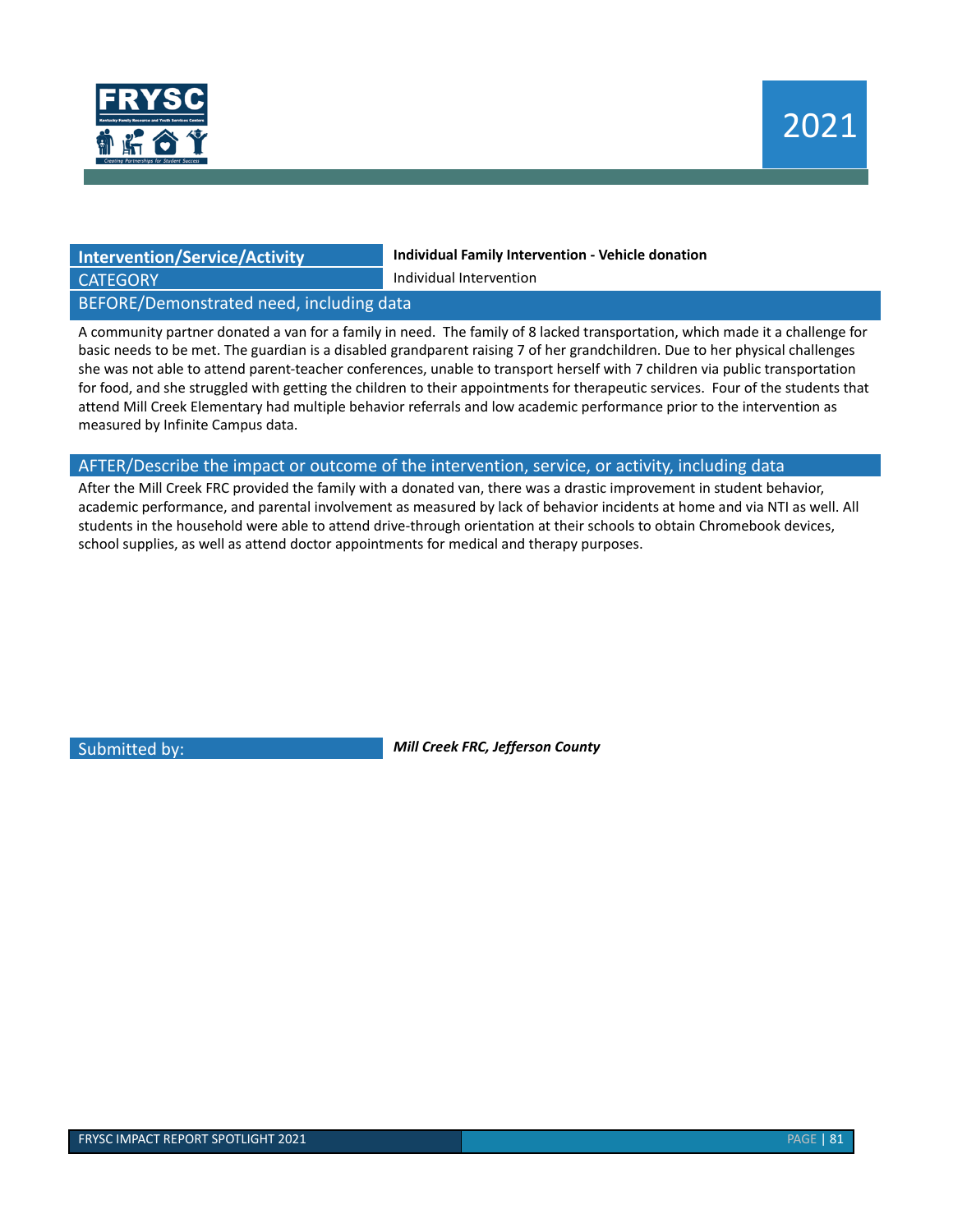

| <b>Intervention/Service/Activity</b>     | <b>Mentoring (Individual Intervention)</b> |
|------------------------------------------|--------------------------------------------|
| <b>CATEGORY</b>                          | Individual Intervention                    |
| BEFORE/Demonstrated need, including data |                                            |

A 4th grade male student was referred by teachers/staff for poor behavior, poor attitudes, and low grades. The following was noticed:

- Aggressive Outbursts
- $\bullet$  Low GPA (2.8)
- Statements of Self-harm
- Defiance/Screaming
- Throwing Items

#### AFTER/Describe the impact or outcome of the intervention, service, or activity, including data

The student was matched with a mentor in the After School Buddy Program. Due to Covid 19, the program was offered virtually. The student received mentoring twice per week with a male mentor through Google Meet during 30 minute sessions. Sessions addressed school work, personal hobbies, setting goals, and daily life activities. After participation, the following was found:

- Fewer Documented Outbursts
- Zero Reports of Hitting Himself
- Zero Coaching Calls
- Year-end GPA 3.5
- A Positive Attitude & Outlook

Submitted by: *Latonia Elementary FRC, Covington Independent*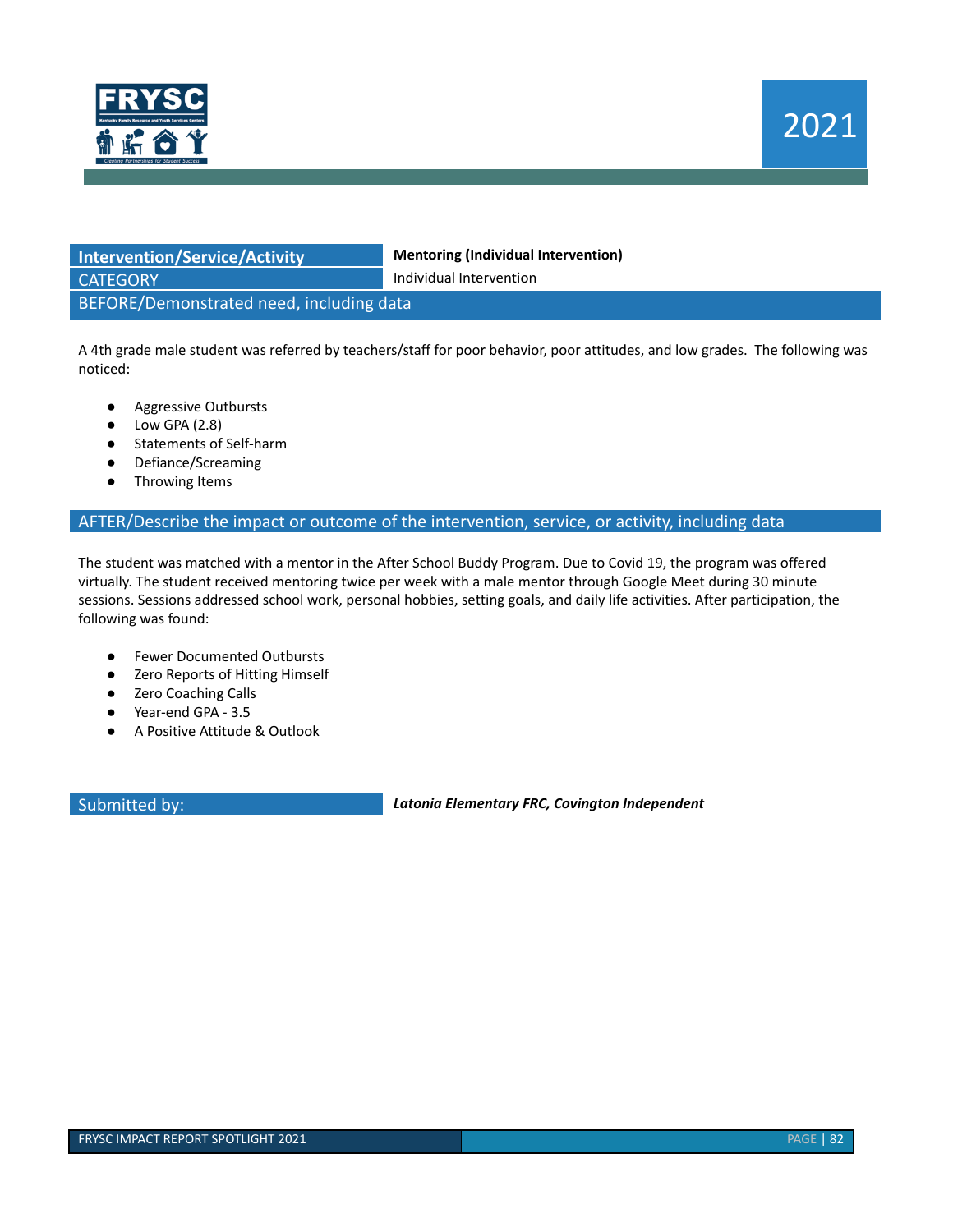

**Intervention/Service/Activity Mentoring Intervention/ Helped a 5th grader with Poor Attendance Teach Sight Words to a 1st Grader. CATEGORY Individual Intervention** 

BEFORE/Demonstrated need, including data

Concerns were noticed among a first grader and a 5th grader by mid March evaluations:

**1st GRADER**.: Only Recognized 15 Sight Words

**5th GRADER:**

- Poor Attendance: 26 Days Missed
- Mental Health Struggles
- Unmotivated to Attend School

### AFTER/Describe the impact or outcome of the intervention, service, or activity, including data

Students were paired in the FRC office for 10-15 minutes per day before school. They met 26 times during a two month period. The 5th grader assisted the 1st grader with learning sight words. At the end of the sessions, the following successes were noted:

**1st GRADER**: Recognized 60 Sight Words

**5th GRADER**:

- Improvement in Attendance (Only 7 Absences in the 2 Month Period)
- Teacher Report of Positive Attitude Improvement (Especially in the Early Weeks of the Intervention)

Submitted by: *Ryland Heights FRC, Kenton County*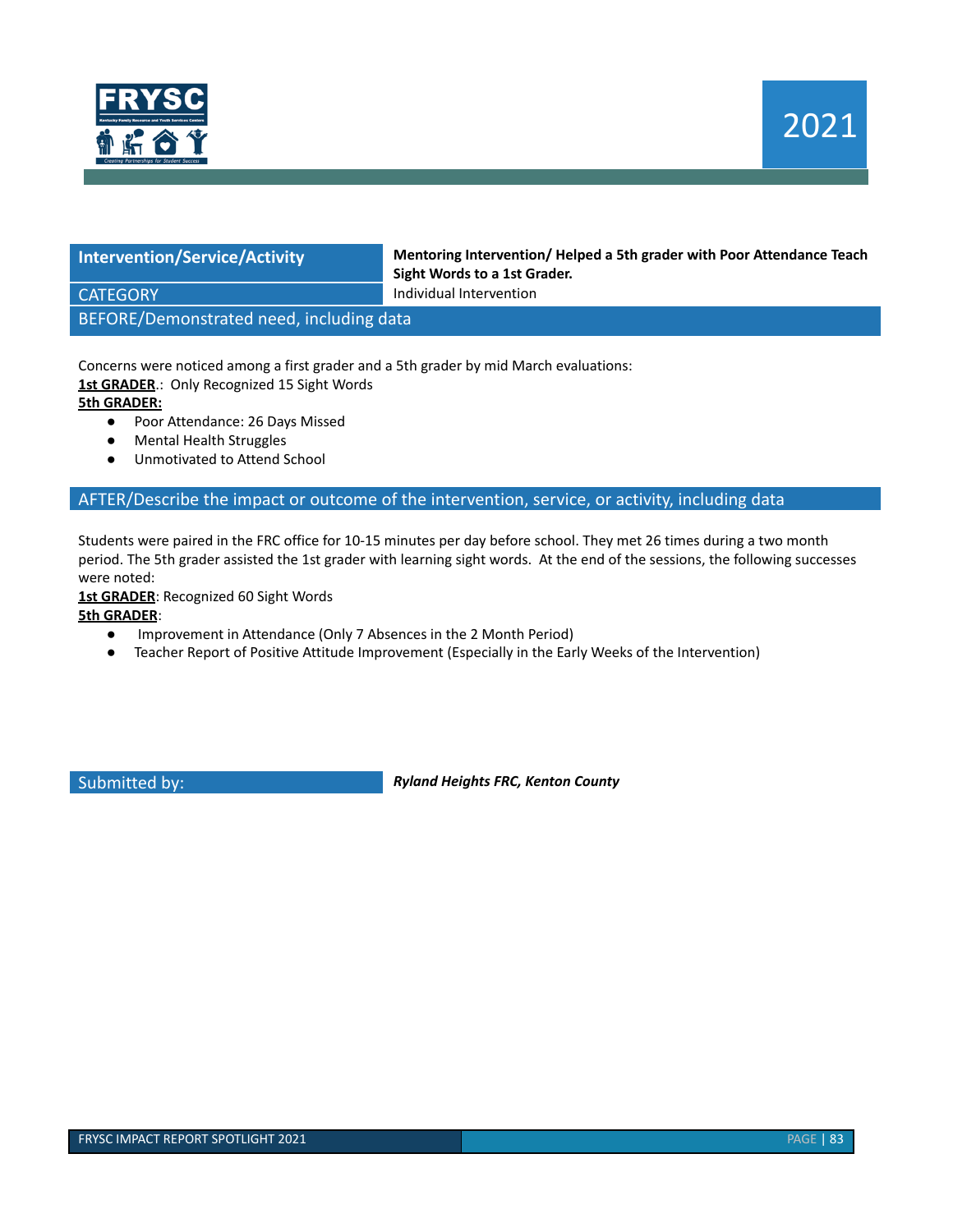

### **Intervention/Service/Activity Individual Family Intervention CATEGORY Individual Intervention**

BEFORE/Demonstrated need, including data

A mother contacted FRYSC in May to report that she and her three children ages 5, 8, and 9 were facing eviction. She added that her husband was recently incarcerated due to substance abuse, which, in turn, affected their financial stability. She stated that due to his long battle with drug use, she had to make the difficult decision to file for divorce for the well-being of her family.

The FRYSC provided the mother with support and encouraged the family to begin counseling. In collaboration with the school Guidance Counselor, a referral was completed for mental health services. FRYSC also provided the parent with numerous housing resources. Unfortunately, due to Covid and residing in a small community, there was limited housing availability. FRYSC educated the parent of her tenant rights, which provided her more time to look for housing.

One month later, the father was released from jail. After the mother would not allow the father back into the home, he committed suicide in their back yard. Once I was informed of the tragic incident, I immediately contacted the mother to provide emotional support. The mother emphasized the importance of moving because she could not bear to stay in the home any longer.

#### AFTER/Describe the impact or outcome of the intervention, service, or activity, including data

Per the mother's approval, I contacted our local Housing Authority to check availability. FRYSC assisted the family with collecting necessary documents to apply for housing. With the support of community partners, the family's deposit and first month's rent was paid in the amount of \$500.00.

FRYSC and the mother created a budget for the family to utilize to ensure all financial needs could be met monthly. The family moved to their new apartment three weeks later. The family all began counseling through our local mental health agency. The FRYSC and the family maintain consistent contact, and the mother continuously expresses her appreciation and states FRYSC was her saving grace.

FRYSC eliminated barriers by locating adequate housing, aiding emotional support for the family, and completing referrals for mental health services. Teachers report that the children maintain good attendance and that their behavior/mental health is adequate at this time. The family's overall stability is considered baseline at this time.

Submitted by: *Washington Co. Elem/MS FRYSC*